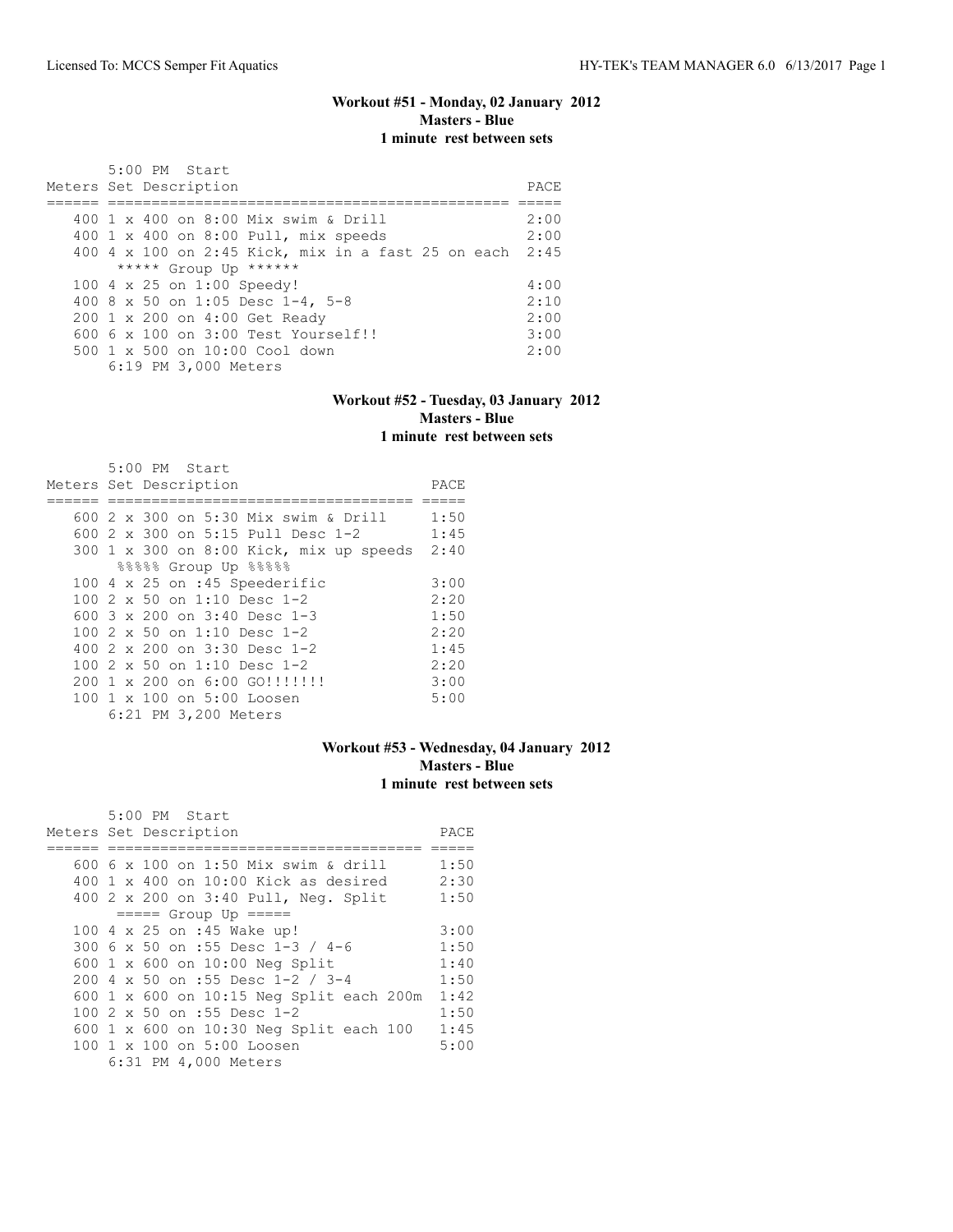# **Workout #54 - Thursday, 05 January 2012 Masters - Blue 1 minute rest between sets**

| 5:00 PM Start                                                                                                                                                                                                                               |                                                      |
|---------------------------------------------------------------------------------------------------------------------------------------------------------------------------------------------------------------------------------------------|------------------------------------------------------|
| Meters Set Description                                                                                                                                                                                                                      | PACE                                                 |
| 400 1 x 400 on 7:30 Swim Choice<br>500 10 x 50 on 1:20 Kick, get some speed going<br>400 1 x 400 on 7:30 Pull Choice<br>***** Group Up *****                                                                                                | 1:52<br>2:40<br>1:52                                 |
| 100 4 x 25 on :45 Make Haste!!<br>100 2 x 50 on 1:20 F A S T<br>300 6 x 50 on 1:00 Strong & Steady<br>100 2 x 50 on 1:20 F A S T<br>500 2 x 250 on 4:30 Strong & Steady<br>100 2 x 50 on 1:20 F A S T<br>300 6 x 50 on 1:00 Strong & Steady | 3:00<br>2:40<br>2:00<br>2:40<br>1:48<br>2:40<br>2:00 |
| 100 2 x 50 on 1:20 F A S T<br>100 1 x 100 on 5:00 Loosen<br>6:22 PM 3,000 Meters                                                                                                                                                            | 2:40<br>5:00                                         |

# **Workout #59 - Monday, 09 January 2012 Masters - Blue 1 minute rest between sets**

| Meters | $5:00$ PM Start<br>Set Description                                           | PACE |
|--------|------------------------------------------------------------------------------|------|
|        |                                                                              |      |
|        |                                                                              |      |
| 600    | 2 x 300 on 6:00 Swim- Mix Speeds                                             | 2:00 |
| 400    | 1 x 400 on 8:00 Pull- Negative Split                                         | 2:00 |
| 400    | 2 x 200 on 4:00 Kick- Hold Steady                                            | 2:00 |
|        | $(+)$ $(+)$ $(+)$ $(+)$ $(+)$ $(\pm)$ GROUP UP $(+)$ $(+)$ $(+)$ $(+)$ $(+)$ |      |
| 100    | 4 x 25 on :45 Get Ready for Fast Swims!!                                     | 3:00 |
|        | 1,500 3x{1 x 100 on 2:00 Steady                                              | 2:00 |
|        | {8 x 25 on :35 Best Average                                                  | 2:20 |
|        | {1 x 100 on 2:00 Steady                                                      | 2:00 |
|        | {4 x 25 on :45 FAST FAST FAST                                                | 3:00 |
|        | 100 1 x 100 on 5:00 Cool Down                                                | 5:00 |
|        | 6:16 PM 3,100 Meters                                                         |      |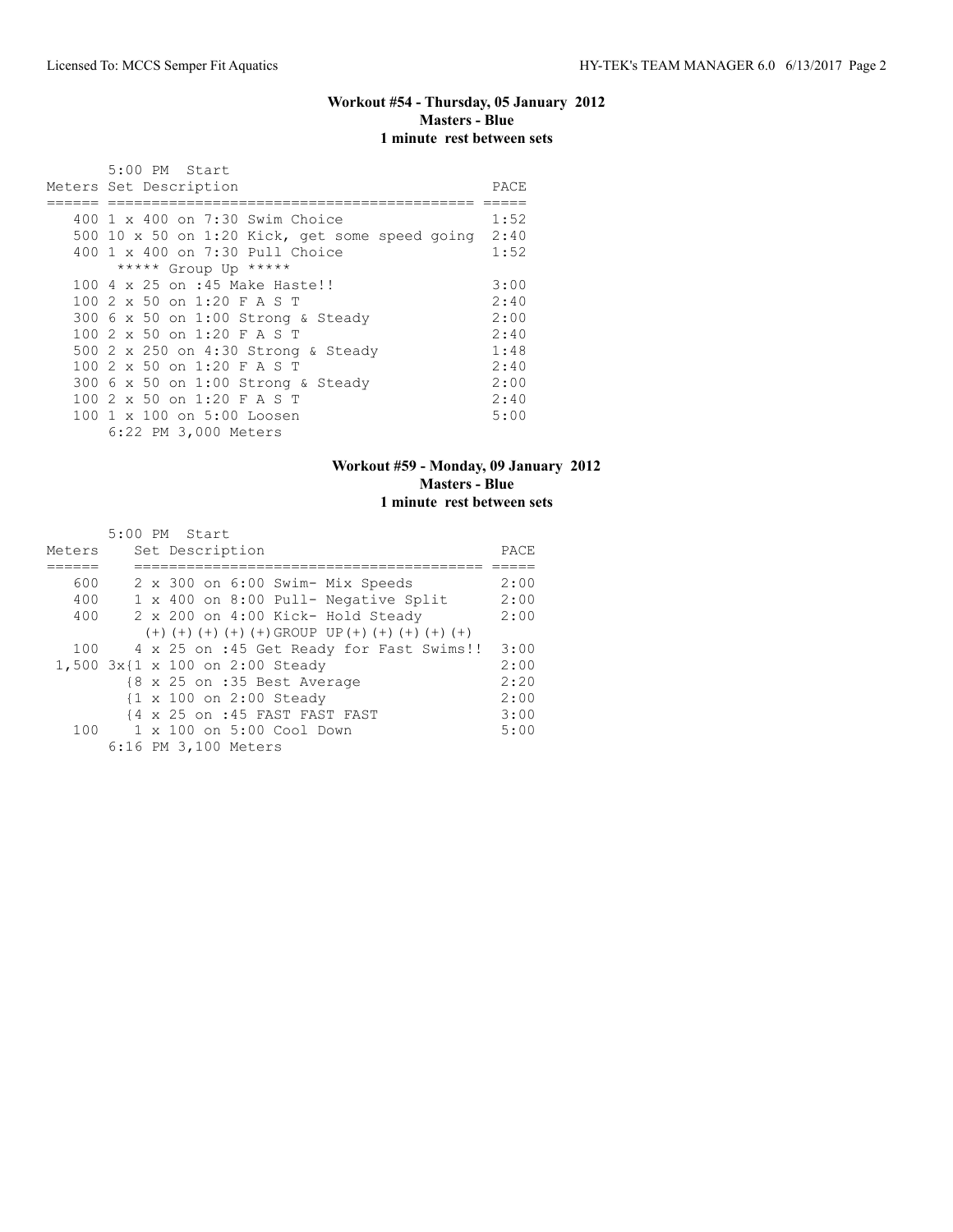# **Workout #60 - Tuesday, 10 January 2012 Masters - Blue 1 minute rest between sets**

| 5:00 PM Start<br>Meters Set Description            | PACE |
|----------------------------------------------------|------|
| 500 1 x 500 on 10:00 Swim- Get Faster by 100s      | 2:00 |
| 400 4 x 100 on 2:20 Pull- Descend 1-4              | 2:20 |
| 300 4 x 75 on 1:45 Kick- Last 25 Fast              | 2:20 |
| <+><+><+><+><+><+><+>GROUP UP<+><+><+><+><+>       |      |
| 100 4 x 25 on :45 SPRINT!!                         | 3:00 |
|                                                    |      |
| 150 2 x 75 on 1:20 One Easy, One FAST!!            | 1:47 |
| 50 1 x 50 on 1:15 Easy                             | 2:30 |
| 300 4 x 75 on 1:25 #2, #4 FAST (all others steady) | 1:53 |
| 50 1 x 50 on 1:15 Easy                             | 2:30 |
| 450 6 x 75 on 1:30 #3, #6 FAST (all others steady) | 2:00 |
| 50 1 x 50 on 1:15 Easy                             | 2:30 |
| 600 8 x 75 on 1:35 #4, #8 FAST (all others steady) | 2:07 |
| 100 1 x 100 on 3:00 Cool Down!!                    | 3:00 |
| 6:21 PM 3,050 Meters                               |      |

## **Workout #61 - Wednesday, 11 January 2012 Masters - Blue 1 minute rest between sets**

|        | 5:00 PM Start                                              |      |
|--------|------------------------------------------------------------|------|
| Meters | Set Description                                            | PACE |
|        |                                                            |      |
| 400    | 2 x 200 on 4:30 Swim- Steady                               | 2:15 |
| 300    | 1 x 300 on 7:00 Pull- Negative Split                       | 2:20 |
| 400    | $4 \times 100$ on 2:45 Kick- IM Order                      | 2:45 |
|        | 0+0+0+0+0+0+0+0GROUP UP0+0+0+0+0+0+0+0                     |      |
| 100    | 2 x 50 on 1:10 Hold Steady Pace                            | 2:20 |
|        | 2,800 4x{1 on 1:00 REST                                    |      |
|        | $\{1 \times 400 \text{ on } 6:30 \text{ Even Split}\}$     | 1:38 |
|        | $\{1 \times 200 \text{ on } 3:25 \text{ Negative Split}\}$ | 1:42 |
|        | {1 x 100 on 1:45 Fast Pace                                 | 1:45 |
|        | 100 1 x 100 on 4:00 Cool Down!!                            | 4:00 |
|        | 6:30 PM 4,100 Meters                                       |      |

## **Workout #62 - Thursday, 12 January 2012 Masters - Blue 1 minute rest between sets**

| $5:00$ PM Start<br>Meters Set Description            | PACE |
|------------------------------------------------------|------|
|                                                      |      |
| 400 1 x 400 on 8:00 Swim- Mix Strokes                | 2:00 |
| 400 8 x 50 on 1:10 Pull- Every 4th one Fast          | 2:20 |
| 400 16 x 25 on :35 Kick- 12.5M Fast, 12.5M Easy 2:20 |      |
| 8+8+8+8+8+8+8+GROUP UP+8+8+8+8+8+8+8                 |      |
| 100 $4 \times 25$ on :45 Super Speedy                | 3:00 |
| 500 5 x 100 on 1:45 Tight, Fast Descend              | 1:45 |
| 500 4 x 125 on 2:10 Hold Steady                      | 1:44 |
| 300 3 x 100 on 1:40 Tight, Fast Descend              | 1:40 |
| 250 2 x 125 on 2:05 Hold Steady                      | 1:40 |
| 100 1 x 100 on 3:00 LAST ONE FAST ONE!!              | 3:00 |
| 100 1 x 100 on 5:00 Cool Down                        | 5:00 |
| 6:16 PM 3,050 Meters                                 |      |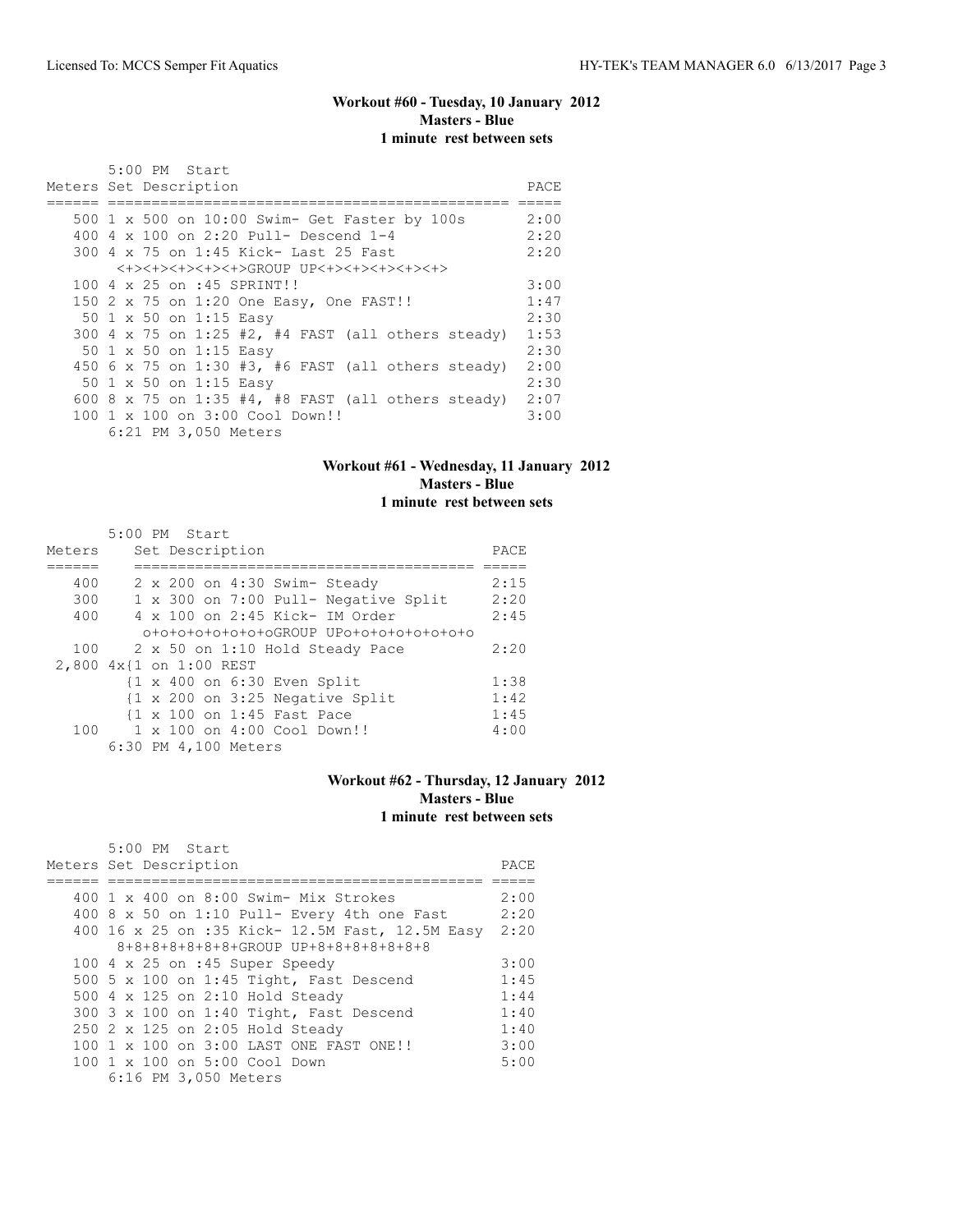# **Workout #68 - Monday, 16 January 2012 Masters - Blue 1 minute rest between sets**

| 5:00 PM Start                               |      |
|---------------------------------------------|------|
| Meters Set Description                      | PACE |
|                                             |      |
| 400 1 x 400 on 8:00 Steady Warm Up Swim     | 2:00 |
| 400 8 x 50 on 1:05 Pull, -1 DPS on 2nd 25   | 2:10 |
| 400 16 x 25 on :35 Kick - Every 4th 25 FAST | 2:20 |
| 8#8#8#8#8#8#8#8# Group Up #8#8#8#8#8#8#8    |      |
| 100 4 x 25 on :45 Fast Swimming!            | 3:00 |
| 600 6 x 100 on 1:55 Desc. 1-4               | 1:55 |
| 300 6 x 50 on 1:00 SPRINT!!!!               | 2:00 |
| 1 on :30 Extra Rest                         |      |
| 400 4 x 100 on 1:55 Steady Swims            | 1:55 |
| 200 4 x 50 on 1:00 SPRINT!!!!               | 2:00 |
| 1 on :30 Extra Rest                         |      |
| 200 2 x 100 on 1:55 Strong Swims            | 1:55 |
| 100 2 x 50 on 1:00 ALL OUT!!!!!!!!!         | 2:00 |
| 100 1 x 100 on 5:00 Cool Down               | 5:00 |
| 6:21 PM 3,200 Meters                        |      |

## **Workout #69 - Tuesday, 17 January 2012 Masters - Blue 1 minute rest between sets**

|        | 5:00 PM Start                                              |      |
|--------|------------------------------------------------------------|------|
| Meters | Set Description                                            | PACE |
|        |                                                            |      |
| 400    | $2 \times 200$ on $3:30$ Swim - Desc. 1-3                  | 1:45 |
| 600    | $2 \times 300$ on $5:45$ Pull - Neg Split                  | 1:55 |
| 400    | 1 x 400 on 8:00 Kick - Mix Speeds and Strokes              | 2:00 |
|        | \$@\$@\$@\$@\$@\$@\$@\$@ Group Up \$@\$@\$@\$@\$@\$@\$@\$@ |      |
| 100    | 4 x 25 on :45 SPRINT! SPRINT! SPRINT!                      | 3:00 |
|        | 1,800 2x{2 x 100 on 1:55 Moderate Swims                    | 1:55 |
|        | {1 x 150 on 3:00 Neq. Split                                | 2:00 |
|        | {4 x 100 on 1:50 2 Steady, 2 Faster                        | 1:50 |
|        | $\{1 \times 150 \text{ on } 3:00 \text{ Moderate Face}$    | 2:00 |
|        | 100 1 x 100 on 5:00 Cool Down                              | 5:00 |
|        | 6:15 PM 3,400 Meters                                       |      |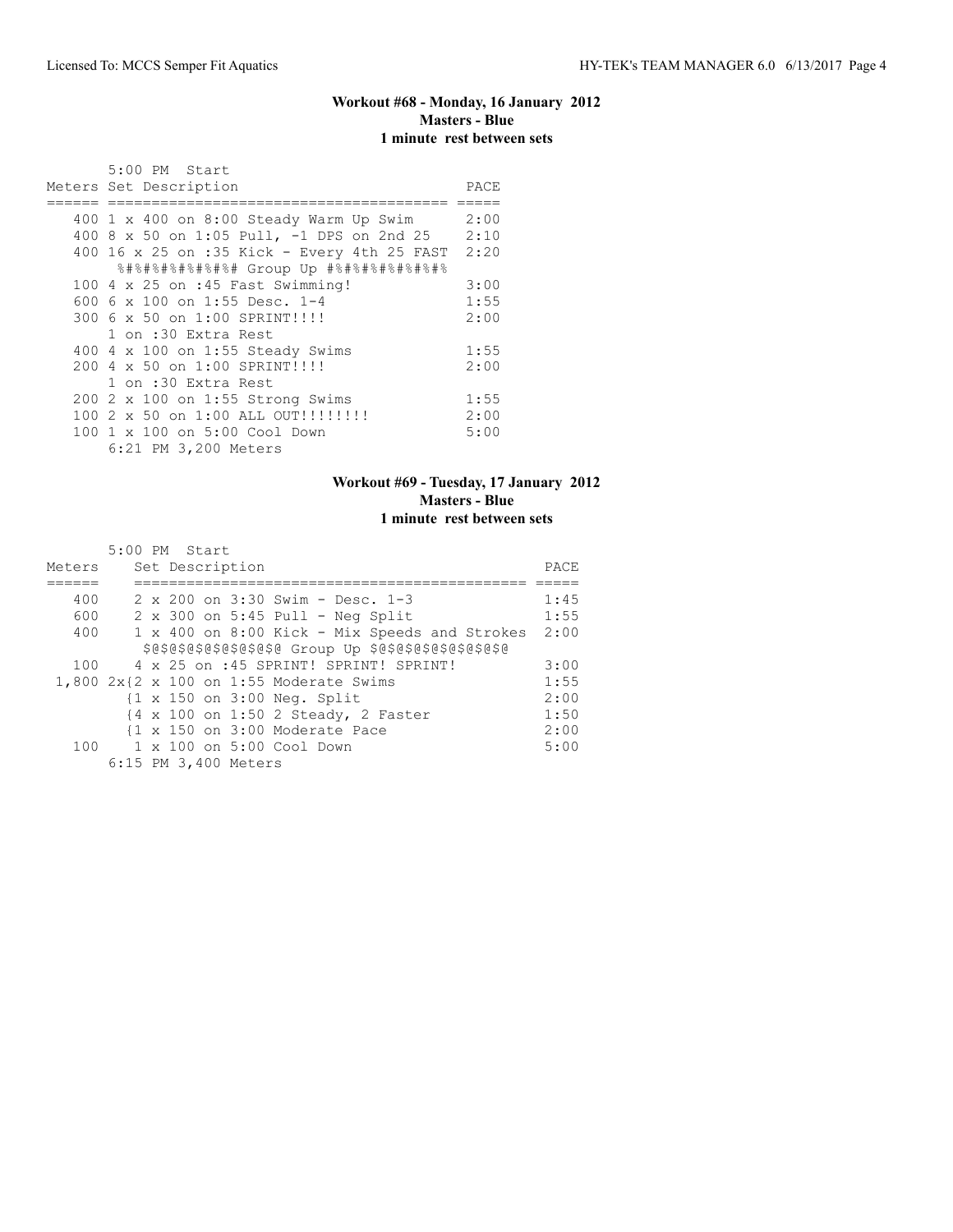# **Workout #70 - Wednesday, 18 January 2012 Masters - Blue 1 minute rest between sets**

|        |  | 5:00 PM Start        |                                                                 |       |
|--------|--|----------------------|-----------------------------------------------------------------|-------|
| Meters |  | Set Description      |                                                                 | PACE. |
|        |  |                      |                                                                 |       |
| 600    |  |                      | 2 x 300 on 5:15 Warm Up Swim                                    | 1:45  |
| 400    |  |                      | $1 \times 400$ on $7:25$ Pull - Think about your reach          | 1:51  |
| 400    |  |                      | 2 x 200 on 4:00 Kick - Desc. 1-2                                | 2:00  |
|        |  |                      | ^*^*^*^*^*^*^*^* Group Up ^*^*^*^*^*^*^*^*^*^                   |       |
| 200    |  |                      | 4 x 50 on 1:05 Desc. 1-4                                        | 2:10  |
|        |  |                      | 2,600 1x{1 x 500 on 8:25 Steady Swim                            | 1:41  |
|        |  |                      | {2 x 100 on 1:45 Make the Interval                              | 1:45  |
|        |  |                      | $\{1 \times 500$ on 8:20 Negative Split                         | 1:40  |
|        |  |                      | {2 x 100 on 1:45 Make the Interval                              | 1:45  |
|        |  |                      | {1 x 500 on 8:15 Last 200 Faster                                | 1:39  |
|        |  |                      | $\{2 \times 100 \text{ on } 1:45 \text{ Strong} \text{Swims}\}$ | 1:45  |
|        |  |                      | $\{1 \times 500$ on 8:10 Pick Up the Speed!                     | 1:38  |
| 100    |  |                      | 1 x 100 on 3:00 Cool Down!                                      | 3:00  |
|        |  | 6:24 PM 4,300 Meters |                                                                 |       |

## **Workout #71 - Thursday, 19 January 2012 Masters - Blue 1 minute rest between sets**

| Meters | 5:00 PM Start<br>Set Description                            | PACE |
|--------|-------------------------------------------------------------|------|
| 500    | 1 x 500 on 9:15 Steady Warm Up Swim                         | 1:51 |
| 400    | 4 x 100 on 1:55 Pull - Desc. 1-4                            | 1:55 |
| 450    | 6 x 75 on 1:30 Kick - Desc. by 25s                          | 2:00 |
|        |                                                             |      |
| 100    | 4 x 25 on :45 MAX SPEED!!!!                                 | 3:00 |
|        | $1,800$ 2x{2 x 150 on 2:35 Negative Split                   | 1:43 |
|        | $\{1 \times 150 \text{ on } 3:00 \text{ Steady Swimming}\}$ | 2:00 |
|        | {2 x 150 on 2:30 Stronger Swims!!                           | 1:40 |
|        | $\{1 \times 150 \text{ on } 3:00 \text{ Steady Swimming}\}$ | 2:00 |
| 100    | 1 x 100 on 5:00 Cool Down                                   | 5:00 |
|        | 6:13 PM 3,350 Meters                                        |      |

# **Workout #75 - Monday, 23 January 2012 Masters - Blue 1 minute rest between sets**

|        | 5:00 PM Start                                          |      |
|--------|--------------------------------------------------------|------|
| Meters | Set Description                                        | PACE |
|        |                                                        |      |
| 400    | $4 \times 100$ on 1:50 mix drill and swim              | 1:50 |
| 400    | 8 x 50 on 1:20 Kick mix speeds                         | 2:40 |
| 400    | 1 x 400 on 7:30 Pull, count strokes                    | 1:52 |
|        | $++++$ Group Up $++++$                                 |      |
| 100    | 4 x 25 on :45 TSAF <> FAST                             | 3:00 |
|        | 1 on :30 Extra rest before we start                    |      |
|        | $1,650$ 3x{6 x 75 on 2:00 Very, very fast - these hurt | 2:40 |
|        | $\{1 \times 100 \text{ on } 3:00 \text{ easy}\}$       | 3:00 |
|        | $100 \t 1 \times 100$ on $5:00$ Loosen                 | 5:00 |
|        | 6:25 PM 3,050 Meters                                   |      |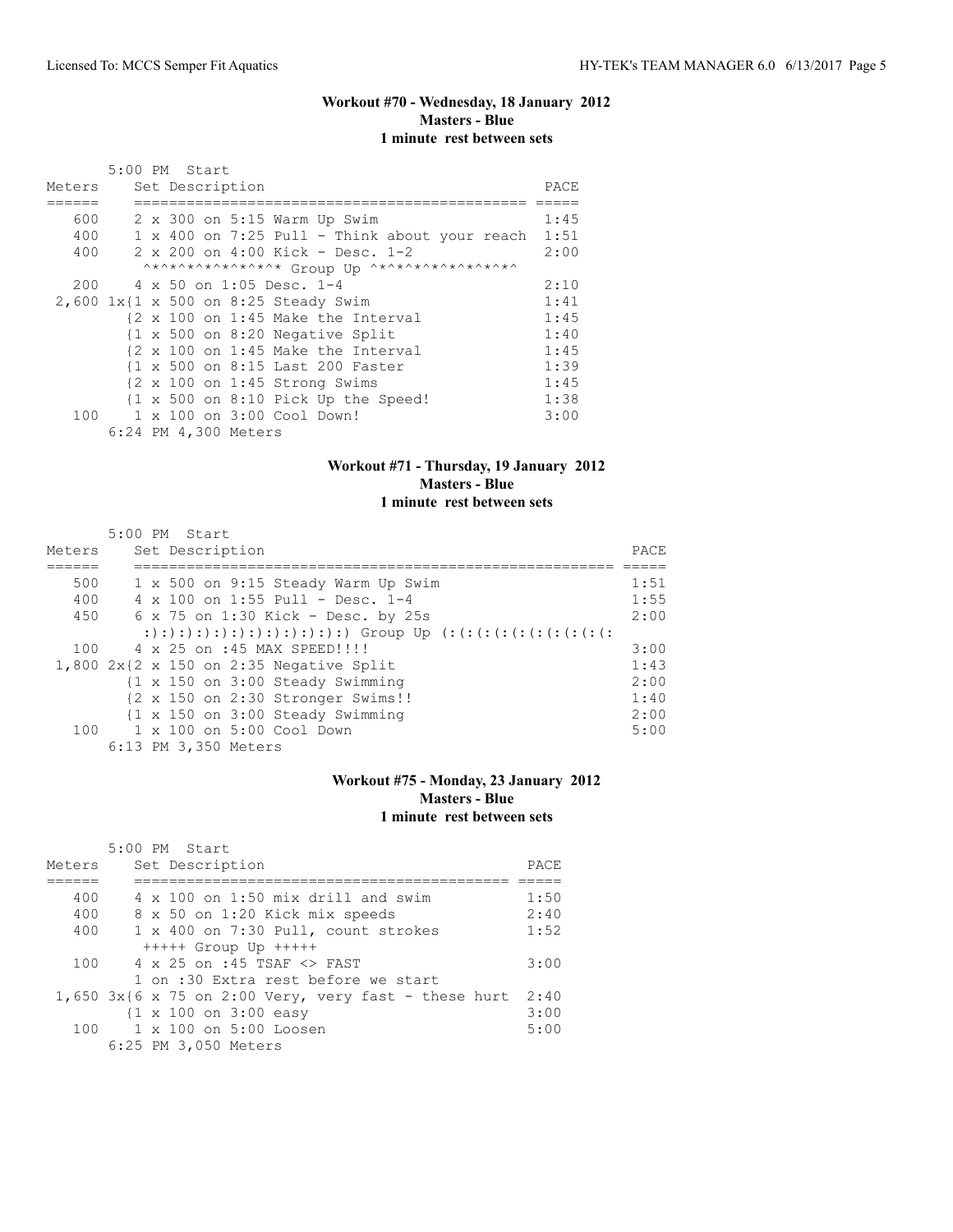# **Workout #76 - Tuesday, 24 January 2012 Masters - Blue 1 minute rest between sets**

|        | 5:00 PM Start                                    |      |
|--------|--------------------------------------------------|------|
| Meters | Set Description                                  | PACE |
|        |                                                  |      |
| 400    | $1 \times 400$ on 7:30 Swim as desired           | 1:52 |
| 400    | 4 x 100 on 2:30 Kick, last 25 always faster 2:30 |      |
| 400    | 8 x 50 on 1:05 Pull, Neg Split                   | 2:10 |
|        | $--- $ Group Up $--- $                           |      |
| 200    | 4 x 50 on 1:10 Desc 1-4                          | 2:20 |
|        | 1,550 1x{1 x 150 on 2:40 Steady                  | 1:47 |
|        | {2 x 150 on 2:30 Steady                          | 1:40 |
|        | {3 x 150 on 2:20 Steady                          | 1:33 |
|        | {2 x 50 on 1:00 Not fast, not slow               | 2:00 |
|        | {2 x 150 on 2:25 Steady                          | 1:37 |
|        | {2 x 50 on 1:00 Not slow, not fast               | 2:00 |
|        | {1 x 150 on 6:00 Best Effort                     | 4:00 |
| 100    | 1 x 100 on 5:00 Loosen                           | 5:00 |
|        | 6:12 PM 3,050 Meters                             |      |

## **Workout #77 - Wednesday, 25 January 2012 Masters - Blue 1 minute rest between sets**

| Meters | 5:00 PM Start<br>Set Description                               | PACE |
|--------|----------------------------------------------------------------|------|
|        |                                                                |      |
| 500    | 1 x 500 on 9:00 Swim, mix speeds                               | 1:48 |
| 450    | 6 x 75 on 2:00 Kick, 1st & last 25s Faster                     | 2:40 |
| 400    | $1 \times 400$ on 7:00 Pull as desired                         | 1:45 |
|        | $\#$ #### Group Up $\#$ ####                                   |      |
|        | 200 4 x 50 on 1:10 Find your paces                             | 2:20 |
|        | $2,400$ $2x$ $2x$ 400 on 6:30 Desc 1-2+last 100 of each faster | 1:38 |
|        | {8 x 50 on 1:05 Alt one EZ, one Fast                           | 2:10 |
|        | 100 1 x 100 on 5:00 Loosen                                     | 5:00 |
|        | 6:27 PM 4,050 Meters                                           |      |

## **Workout #78 - Thursday, 26 January 2012 Masters - Blue 1 minute rest between sets**

| 5:00 PM Start<br>Meters Set Description                | PACE. |
|--------------------------------------------------------|-------|
| 600 2 x 300 on 5:30 Mix drill & Swim                   | 1:50  |
| 400 4 x 100 on 1:50 Pull, Neg Split                    | 1:50  |
| 400 4 x 100 on 2:30 Kick, middle 50 faster             | 2:30  |
| $ - - - - - $ Group Up $ - - - - - - $                 |       |
| 100 4 x 25 on :45 Best Effort                          | 3:00  |
| 400 2 x 200 on 3:45 Steady, relaxed                    | 1:52  |
| 400 2 x 200 on 3:30 Steady, less relaxed               | 1:45  |
| 400 2 x 200 on 3:15 Steady                             | 1:38  |
| 200 1 x 200 on 5:00 GO!! The opposite of relaxed       | 2:30  |
| $100 \text{ 1 x } 100 \text{ on } 5:00 \text{ Loosen}$ | 5:00  |
| 6:12 PM 3,000 Meters                                   |       |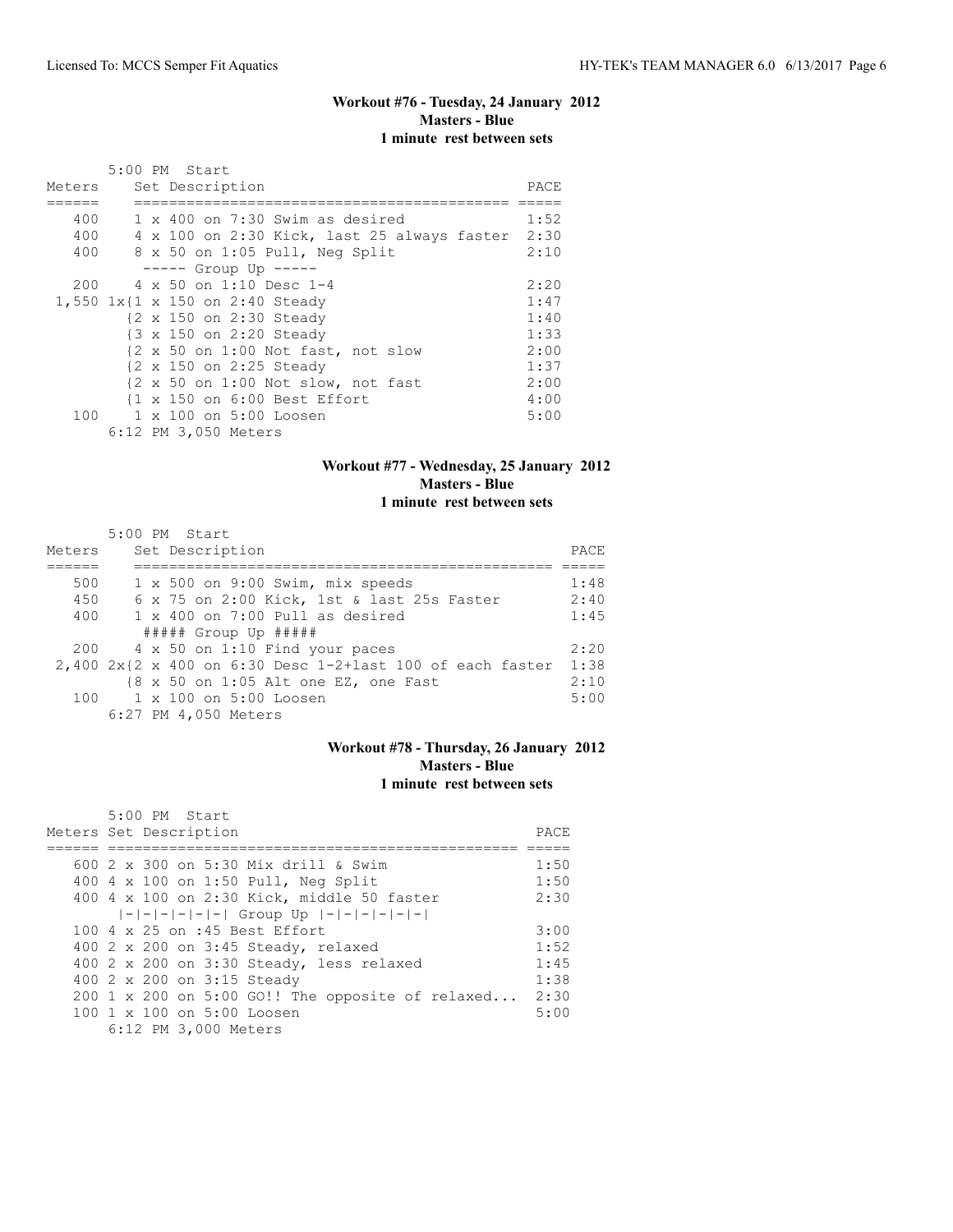# **Workout #88 - Monday, 30 January 2012 Masters - Blue 1 minute rest between sets**

| 5:00 PM Start<br>Meters Set Description                 | PACE. |
|---------------------------------------------------------|-------|
| 400 1 x 400 on 8:00 Mix swim & Drill                    | 2:00  |
| 400 1 x 400 on 8:00 Pull, mix speeds                    | 2:00  |
| 400 4 x 100 on 2:45 Kick, mix in a fast 25 on each 2:45 |       |
| ***** Group Up ******                                   |       |
| 100 4 x 25 on 1:00 Speedy!                              | 4:00  |
| 400 8 x 50 on 1:05 Desc 1-4, 5-8                        | 2:10  |
| 200 1 x 200 on 4:00 Get Ready                           | 2:00  |
| $6006 \times 100$ on $3:00$ Test Yourself!!             | 3:00  |
| $500 \t 1 \t x \t 500$ on $10:00$ Cool down             | 2:00  |
| 6:19 PM 3,000 Meters                                    |       |

#### **Workout #89 - Tuesday, 31 January 2012 Masters - Blue 1 minute rest between sets**

|        | $5:00$ PM Start                                         |      |
|--------|---------------------------------------------------------|------|
| Meters | Set Description                                         | PACE |
|        |                                                         |      |
| 400    | 2 x 200 on 3:50 Mix swim & drill                        | 1:55 |
| 450    | 6 x 75 on 1:45 Kick, 1st 25 fast                        | 2:20 |
| 400    | 4 x 100 on 2:30 Pull, mix speeds                        | 2:30 |
|        | ***** Group Up *****                                    |      |
| 100    | 4 x 25 on :45 Best Effort                               | 3:00 |
|        | $1,575$ $3x(1 \times 25$ on 1:00 Easy half-way and back | 4:00 |
|        | {2 x 200 on 3:30 Steady                                 | 1:45 |
|        | {2 x 50 on 1:10 Faster                                  | 2:20 |
| 100    | 1 x 100 on 5:00 Loosen                                  | 5:00 |
|        | 6:13 PM 3,025 Meters                                    |      |

## **Workout #90 - Wednesday, 01 February 2012 Masters - Blue 1 minute rest between sets**

|        | 5:00 PM Start                                         |      |
|--------|-------------------------------------------------------|------|
| Meters | Set Description                                       | PACE |
|        |                                                       |      |
|        | HAPPY GROUNDHOG DAY                                   |      |
| 600    | $6 \times 100$ on 1:45 Desc 1-4                       | 1:45 |
| 400    | 8 x 50 on 1:10 Kick mix speeds                        | 2:20 |
| 400    | $1 \times 400$ on 7:45 Pull Neg Split                 | 1:56 |
|        | $--- $ Group Up $---$                                 |      |
| 200    | $4 \times 50$ on 1:10 Desc 1-4                        | 2:20 |
|        | 2,400 2x{1 x 600 on 10:00 Neg Split                   | 1:40 |
|        | {2 x 200 on 3:25 Neg Split                            | 1:42 |
|        | $\{2 \times 100 \text{ on } 1:45 \text{ Neq Split}\}$ | 1:45 |
| 100    | 1 x 100 on 5:00 Loosen                                | 5:00 |
|        | 6:25 PM 4,100 Meters                                  |      |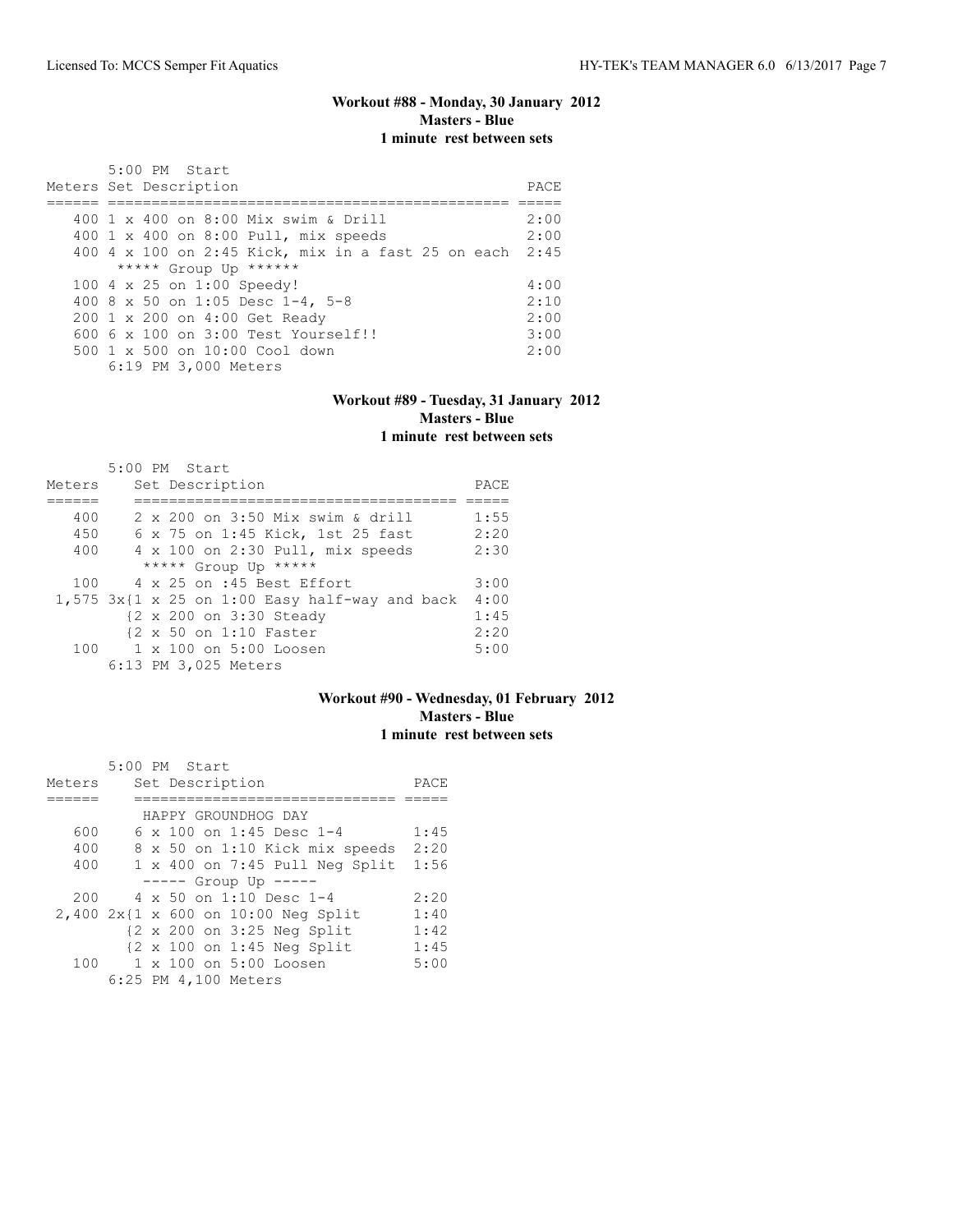# **Workout #91 - Thursday, 02 February 2012 Masters - Blue 1 minute rest between sets**

 5:00 PM Start Meters Set Description PACE ====== =============================== ===== 450 6 x 75 on 1:25 Mix swim & drill 1:53 200 8 x 25 on :45 Kick - fast 3:00 500 2 x 250 on 4:00 Pull as desired 1:36 200 2 x 100 on 2:45 Easy kick 2:45 ===== Group Up ===== 100 4 x 25 on :45 Best Effort 3:00 200 4 x 50 on 1:10 Desc 1-4 2:20 1,000 4 x 250 on 4:15 last 50 faster 1:42<br>300 4 x 75 on 1:40 All Fast 2:13 300 4 x 75 on 1:40 All Fast 2:13 100 1 x 100 on 5:00 Loosen 6:14 PM 3,050 Meters

#### **Workout #97 - Monday, 06 February 2012 Masters - Blue 1 minute rest between sets**

|        | 5:00 PM Start                                                                         |      |
|--------|---------------------------------------------------------------------------------------|------|
| Meters | Set Description                                                                       | PACE |
|        |                                                                                       |      |
| 600    | 2 x 300 on 5:30 Warm Up Swim                                                          | 1:50 |
| 400    | 1 x 400 on 7:45 Pull, Desc by 100s                                                    | 1:56 |
| 400    | 2 x 200 on 4:00 Kick, mix speeds                                                      | 2:00 |
|        | $--- $ Group Up $--- $                                                                |      |
| 100    | 4 x 25 on :45 Max Speed!!!!                                                           | 3:00 |
|        | $1,500$ $4x$ {6 x 25 on :45 Best Possible Speed                                       | 3:00 |
|        | {2 x 100 on 1:50 Fast                                                                 | 1:50 |
|        | $\{1 \times 25 \text{ on } : 55 \text{ Easy } -1/2 \text{ down, } 1/2 \text{ back}\}$ | 3:40 |
| 100    | $1 \times 100$ on $3:00$ Fast!!!!                                                     | 3:00 |
|        | 100 1 x 100 on 5:00 Loosen                                                            | 5:00 |
|        | 6:21 PM 3,200 Meters                                                                  |      |

## **Workout #96 - Tuesday, 07 February 2012 Masters - Blue 1 minute rest between sets**

|        | 5:00 PM Start                                            |      |
|--------|----------------------------------------------------------|------|
| Meters | Set Description                                          | PACE |
|        |                                                          |      |
| 500    | $1 \times 500$ on 9:15 Swim - Long and Steady            | 1:51 |
| 400    | $4 \times 100$ on 1:55 Pull - Desc 1-4                   | 1:55 |
| 450    | 6 x 75 on 1:30 Kick - Last 25 Fast                       | 2:00 |
|        | 88888888888 Group Up 888888888888                        |      |
| 100    | 4 x 25 on :45 FAST                                       | 3:00 |
|        | 1,800 2x{1 x 50 on 1:30 Loosen                           | 3:00 |
|        | $\{6 \times 75 \text{ on } 1:30 \text{ Desc. } 1-3, 4-6$ | 2:00 |
|        | {4 x 100 on 1:45 Strong                                  | 1:45 |
| 100    | 1 x 100 on 5:00 Cool Down                                | 5:00 |
|        | 6:15 PM 3,350 Meters                                     |      |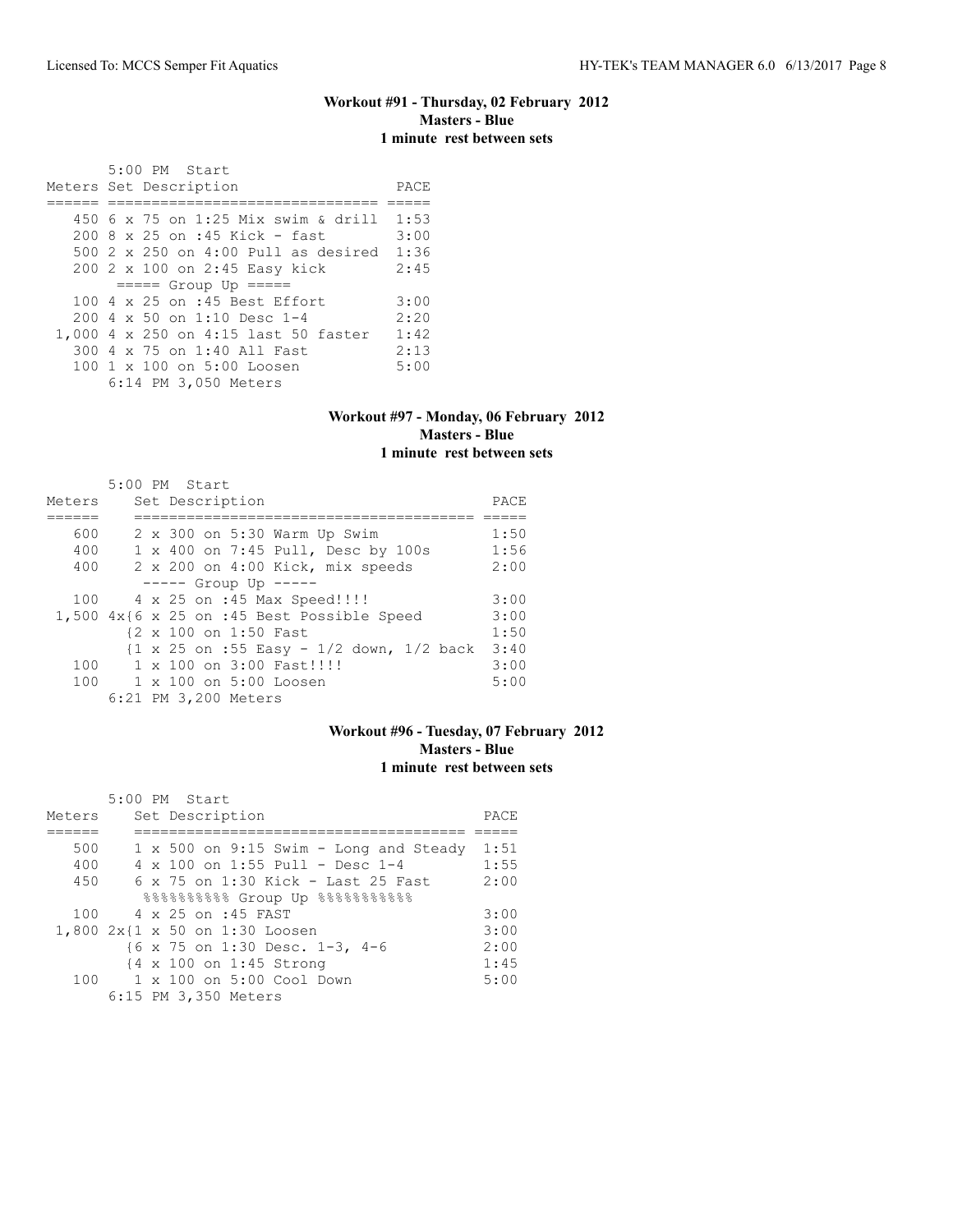# **Workout #95 - Wednesday, 08 February 2012 Masters - Blue 1 minute rest between sets**

|        |  | 5:00 PM Start          |                                                      |      |
|--------|--|------------------------|------------------------------------------------------|------|
| Meters |  | Set Description        |                                                      | PACE |
|        |  |                        |                                                      |      |
| 400    |  |                        | 2 x 200 on 3:45 Swim - 200 FR, 200 IM                | 1:52 |
| 600    |  |                        | 2 x 300 on 5:50 Pull - Think DPS                     | 1:57 |
| 400    |  |                        | $4 \times 100$ on 2:00 Kick - Mix Strokes            | 2:00 |
|        |  | $--- $ Group Up $--- $ |                                                      |      |
| 300    |  |                        | 6 x 50 on 1:10 Desc 1-3, 4-6                         | 2:20 |
|        |  |                        | 2,400 1x{2 x 400 on 6:45 Steady                      | 1:41 |
|        |  |                        | {2 x 200 on 3:30 Neq. Split                          | 1:45 |
|        |  |                        | $\{2 \times 400 \text{ on } 6:30 \text{ stronger}\}$ | 1:38 |
|        |  |                        | {4 x 100 on 1:45 Desc. 1-4                           | 1:45 |
| 100    |  |                        | $1 \times 100$ on $5:00$ Cool Down                   | 5:00 |
|        |  | 6:26 PM 4,200 Meters   |                                                      |      |

#### **Workout #94 - Thursday, 09 February 2012 Masters - Blue 1 minute rest between sets**

|        | 5:00 PM Start                                 |      |
|--------|-----------------------------------------------|------|
| Meters | Set Description                               | PACE |
|        |                                               |      |
| 400    | $1 \times 400$ on 7:15 Swim - Neq. Split      | 1:49 |
| 400    | 8 x 50 on 1:05 Pull - 1 less stroke on 2nd 25 | 2:10 |
| 400    | 16 x 25 on :35 Kick - Fast every 4th 25       | 2:20 |
|        | @@@@@@@@@@Group Up @@@@@@@@@@@                |      |
| 100    | 4 x 25 on :45 SPRINT!                         | 3:00 |
| 300    | 6 x 50 on 1:10 Mix your speeds                | 2:20 |
|        | 1,500 1x{5 x 100 on 1:50 Desc. 1-5            | 1:50 |
|        | {4 x 100 on 1:45 Steady                       | 1:45 |
|        | {3 x 100 on 1:42 Strong                       | 1:42 |
|        | {2 x 100 on 1:38 Pick it up!                  | 1:38 |
|        | {1 x 100 on 3:00 ALL YOU'VE GOT               | 3:00 |
|        | 100 1 x 100 on 3:00 Cool Down                 | 3:00 |
|        | 6:14 PM 3,200 Meters                          |      |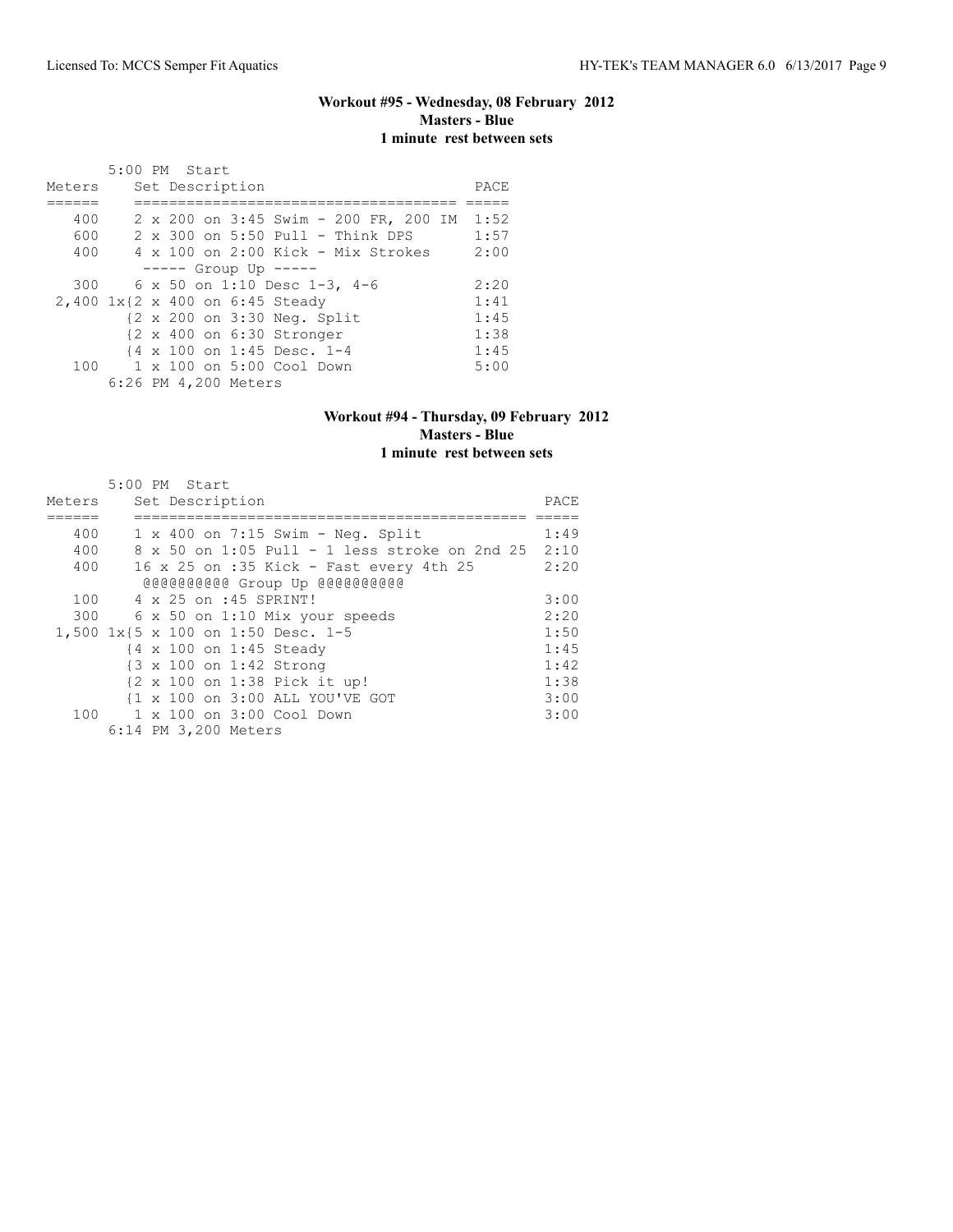# **Workout #102 - Monday, 13 February 2012 Masters - Blue 1 minute rest between sets**

|  | 5:00 PM Start                                                                   |      |
|--|---------------------------------------------------------------------------------|------|
|  | Meters Set Description                                                          | PACE |
|  | $1,400$ $2x\{1 \times 300 \text{ on } 5:00 \text{ Mix drill and swim} 1:40$     |      |
|  | $\{4 \times 50 \text{ on } 1:30 \text{ kick}, \text{ alt mod/fast} \qquad 3:00$ |      |
|  | $\{1 \times 200 \text{ on } 3:30 \text{ Pull}, \text{ Negative Split } 1:45\}$  |      |
|  | ----- Time for the fun to begin -----                                           |      |
|  | 100 4 x 25 on :45 F A S T                                                       | 3:00 |
|  | 1,500 1x{1 on 1:00 rest                                                         |      |
|  | {6 x 50 on 1:12 free                                                            | 2:24 |
|  | $\{1$ on $1:00$ rest                                                            |      |
|  | {6 x 50 on 1:05 free                                                            | 2:10 |
|  | $\{1$ on $1:00$ rest                                                            |      |
|  | {6 x 50 on :59 free                                                             | 1:58 |
|  | $\{1$ on $1:00$ rest                                                            |      |
|  | {6 x 50 on :54 free                                                             | 1:48 |
|  | $\{1$ on $1:00$ rest                                                            |      |
|  | {6 x 50 on :50 free                                                             | 1:40 |
|  | 100 1 x 100 on 5:00 Loosen                                                      | 5:00 |
|  | 6:15 PM 3,100 Meters                                                            |      |

# **Workout #103 - Tuesday, 14 February 2012 Masters - Blue 1 minute rest between sets**

|        | 5:00 PM Start                                      |       |
|--------|----------------------------------------------------|-------|
| Meters | Set Description                                    | PACE. |
|        |                                                    |       |
| 500    | $1 \times 500$ on 9:00 Swim as desired             | 1:48  |
| 400    | 4 x 100 on 2:30 Kick, moderate to fast efforts     | 2:30  |
| 400    | 4 x 100 on 2:00 Pull, Desc 1-4                     | 2:00  |
|        | ( ( ( ( )                                          |       |
| 100    | 4 x 25 on :45 Wake up and move it                  | 3:00  |
|        | 300 6 x 50 on 1:10 Desc 1-3, 4-6                   | 2:20  |
|        | 1,200 1x{3 x 100 on 2:00 Steady                    | 2:00  |
|        | {1 x 100 on 1:45 Fast Pace                         | 1:45  |
|        | {2 x 100 on 2:00 Steady                            | 2:00  |
|        | {2 x 100 on 1:45 Fast Pace                         | 1:45  |
|        | $\{1 \times 100 \text{ on } 2:00 \text{ Steadv}\}$ | 2:00  |
|        | {3 x 100 on 1:45 Fast Pace                         | 1:45  |
|        | 100 1 x 100 on 5:00 Loosen                         | 5:00  |
|        | 6:11 PM 3,000 Meters                               |       |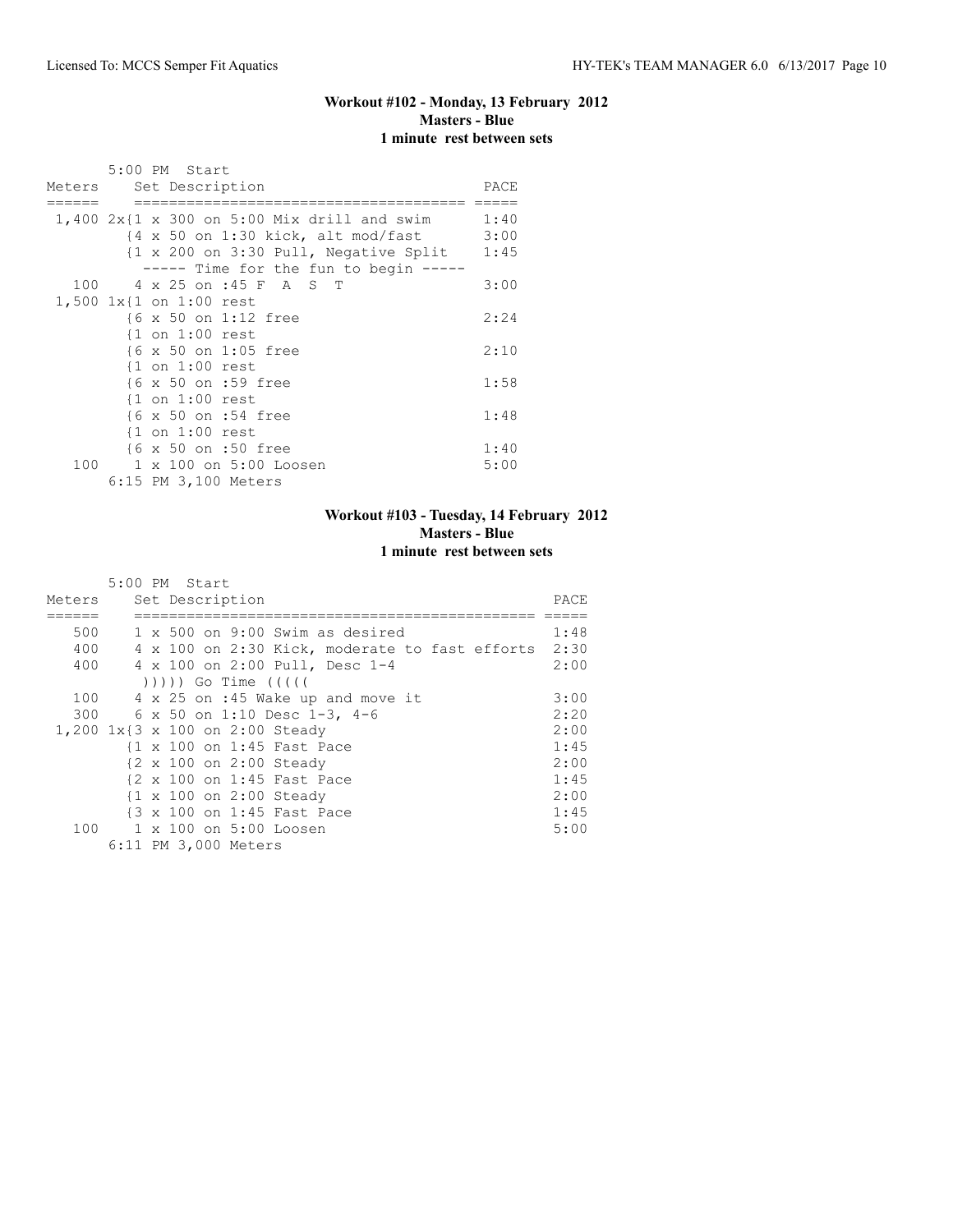# **Workout #104 - Wednesday, 15 February 2012 Masters - Blue 1 minute rest between sets**

|        | 5:00 PM Start |  |                      |                                                               |      |
|--------|---------------|--|----------------------|---------------------------------------------------------------|------|
| Meters |               |  | Set Description      |                                                               | PACE |
|        |               |  |                      |                                                               |      |
| 600    |               |  |                      | $6 \times 100$ on 1:40 Swim as desired                        | 1:40 |
| 400    |               |  |                      | 2 x 200 on 3:40 Pull Negative Split                           | 1:50 |
| 400    |               |  |                      | 1 x 400 on 9:30 Kick as desired                               | 2:22 |
|        |               |  |                      | +++++ Get down to business +++++                              |      |
| 200    |               |  |                      | 4 x 50 on 1:10 Find your speeds                               | 2:20 |
|        |               |  |                      | 2,500 1x{1 x 100 on 1:55 Neg Split                            | 1:55 |
|        |               |  |                      | {1 x 200 on 3:40 Steady                                       | 1:50 |
|        |               |  |                      | $\{1 \times 300 \text{ on } 5:15 \text{ Neg Split}\}$         | 1:45 |
|        |               |  |                      | {1 x 400 on 7:00 Steady                                       | 1:45 |
|        |               |  |                      | $\{1 \times 500$ on 8:45 Neg Split                            | 1:45 |
|        |               |  |                      | {1 x 400 on 7:00 Steady                                       | 1:45 |
|        |               |  |                      | $\{1 \times 300 \text{ on } 5:15 \text{ Neg Split}\}$         | 1:45 |
|        |               |  |                      | {1 x 200 on 4:00 Steady                                       | 2:00 |
|        |               |  |                      | $\{1 \times 100 \text{ on } 3:00 \text{ All you have left}\}$ | 3:00 |
| 100    | 1             |  |                      | x 100 on 5:00 Loosen                                          | 5:00 |
|        |               |  | 6:29 PM 4,200 Meters |                                                               |      |

## **Workout #105 - Thursday, 16 February 2012 Masters - Blue 1 minute rest between sets**

|        | $5:00$ PM Start                                                                |      |
|--------|--------------------------------------------------------------------------------|------|
| Meters | Set Description                                                                | PACE |
|        |                                                                                |      |
| 400    | 8 x 50 on 1:25 Kick, mix speeds                                                | 2:50 |
| 400    | 8 x 50 on 1:00 Swim, Mix it up                                                 | 2:00 |
| 400    | 8 x 50 on 1:05 Pull, Desc 1-4, 5-8                                             | 2:10 |
|        | ***** Group Up *****                                                           |      |
| 100    | 4 x 25 on :45 SPEEDY                                                           | 3:00 |
|        | 1,800 4x{2 x 150 on 2:30 Desc 1-2                                              | 1:40 |
|        | $\{2 \times 50 \text{ on } 1:15 \text{ Desc } 1-2; #2 \text{ is Very Fast} \}$ | 2:30 |
|        | {1 x 50 on 1:30 Loosen                                                         | 3:00 |
|        | 6:12 PM 3,100 Meters                                                           |      |

## **Workout #110 - Monday, 20 February 2012 Masters - Blue 1 minute rest between sets**

|        | 5:00 PM Start                                                     |      |
|--------|-------------------------------------------------------------------|------|
| Meters | Set Description                                                   | PACE |
|        |                                                                   |      |
|        | Tuesday AM Only - Monday is a holiday                             |      |
| 500    | 1 x 500 on 8:30 Swim & Drill                                      | 1:42 |
| 400    | 1 x 400 on 8:00 Pull, odd 50's Faster                             | 2:00 |
| 400    | 4 x 100 on 2:30 Kick Negative Split                               | 2:30 |
|        | $====$ Group Up $====$                                            |      |
| 200    | $4 \times 50$ on 1:10 Each one faster                             | 2:20 |
|        | 1,400 4x{1 x 200 on 3:30 Steady                                   | 1:45 |
|        | $\{2 \times 75 \text{ on } 2:00 \text{ Strong Efforts} - GO TIME$ | 2:40 |
| 100    | $1 \times 100$ on $5:00$ Loosen                                   | 5:00 |
|        | 6:12 PM 3,000 Meters                                              |      |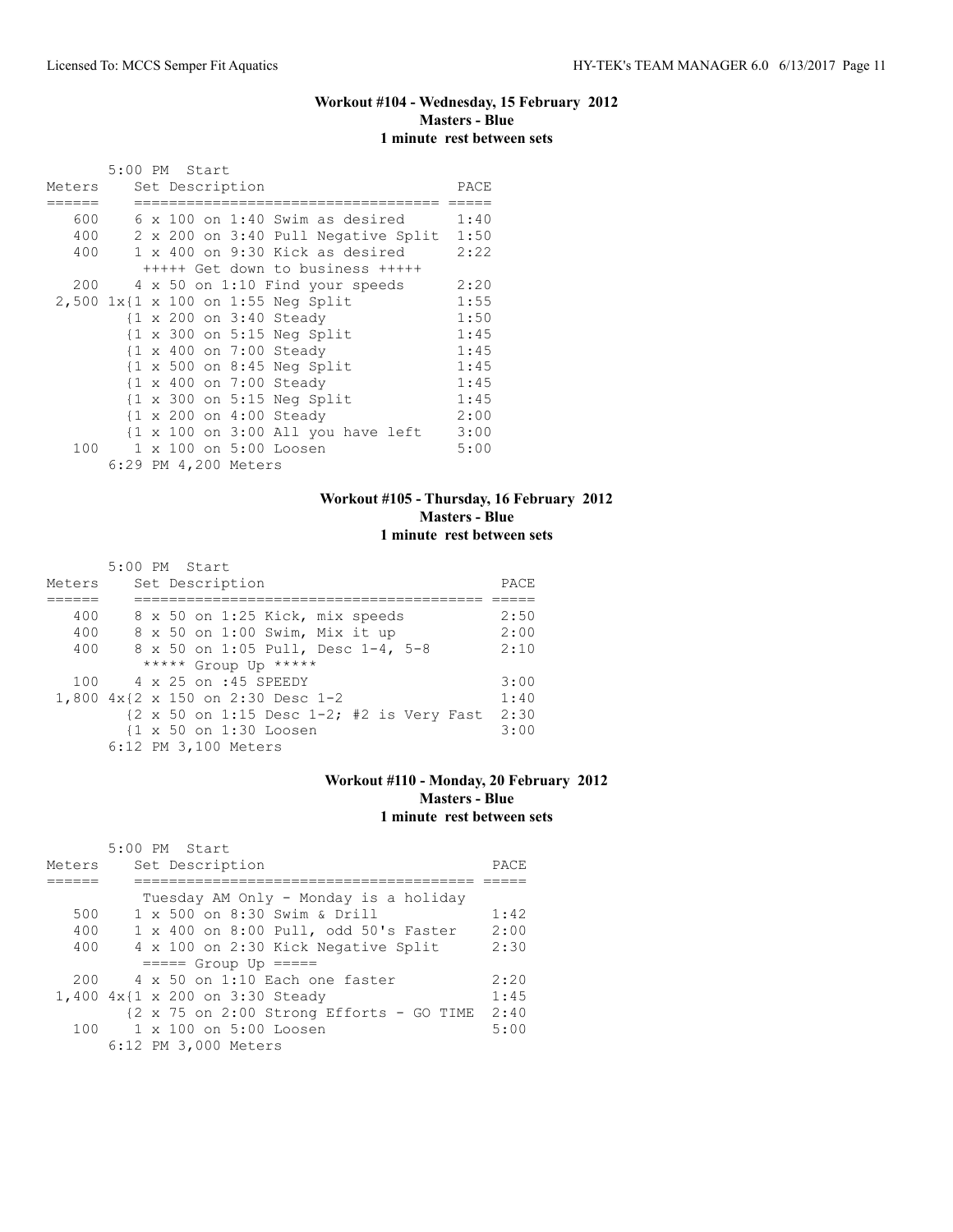# **Workout #111 - Tuesday, 21 February 2012 Masters - Blue 1 minute rest between sets**

| 5:00 PM Start                                      |      |
|----------------------------------------------------|------|
| Meters Set Description                             | PACE |
|                                                    |      |
| 400 4 x 100 on 1:45 1st 25 = drill                 | 1:45 |
| 400 8 x 50 on 1:25 Kick, some fast, some east 2:50 |      |
| 400 $2 \times 200$ on 3:30 Pull, negative split    | 1:45 |
| ##### Group Up #####                               |      |
| 100 4 x 25 on :45 Best Effort                      | 3:00 |
| 100 4 x 25 on :45 Loosen                           | 3:00 |
| 600 4 x 150 on 3:00 Desc 1-4                       | 2:00 |
| 25 1 x 25 on :45 Loosen                            | 3:00 |
| 450 $3 \times 150$ on 2:50 Desc 1-3                | 1:53 |
| 25 1 x 25 on :45 Loosen                            | 3:00 |
| 300 $2 \times 150$ on $2:40$ Desc 1-2              | 1:47 |
| 25 1 x 25 on :45 Loosen                            | 3:00 |
| 150 1 x 150 on 2:30 GO TIME                        | 1:40 |
| 100 1 x 100 on 5:00 Loosen                         | 5:00 |
| 6:22 PM 3,075 Meters                               |      |

## **Workout #112 - Wednesday, 22 February 2012 Masters - Blue 1 minute rest between sets**

|        | 5:00 PM Start                                              |      |
|--------|------------------------------------------------------------|------|
| Meters | Set Description                                            | PACE |
|        |                                                            |      |
| 600    | 2 x 300 on 5:15 Mix in some drills                         | 1:45 |
| 300    | 12 x 25 on :53 Kick, 2 fast, 1 easy                        | 3:32 |
| 500    | $1 \times 500$ on $8:30$ Pull as desired                   | 1:42 |
|        | $++++$ Group Up $++++$                                     |      |
| 300    | 6 x 50 on 1:05 Desc 1-3, 4-6                               | 2:10 |
|        | 2,200 4x{1 x 400 on 6:30 Faster last 100                   | 1:38 |
|        | $\{3 \times 50 \text{ on } 1:20 \text{ Very, very fast}\}$ | 2:40 |
| 100    | 1 x 100 on 5:00 Loosen                                     | 5:00 |
|        | 6:30 PM 4,000 Meters                                       |      |

# **Workout #113 - Thursday, 23 February 2012 Masters - Blue 1 minute rest between sets**

| 5:00 PM Start                              |      |
|--------------------------------------------|------|
| Meters Set Description                     | PACE |
|                                            |      |
| 450 6 x 75 on 1:30 Desc 1-3, 4-6           | 2:00 |
| $400$ 1 x $400$ on $10:00$ Kick as desired | 2:30 |
| 400 4 x 100 on 1:50 Pull, Desc 1-4         | 1:50 |
| <<<<<< Group Up >>>>>                      |      |
| 100 4 x 25 on :45 Best Effort              | 3:00 |
| 200 2 x 100 on 1:45 Steady                 | 1:45 |
| 400 2 x 200 on 3:30 Steady                 | 1:45 |
| 200 2 x 100 on 1:40 Steady                 | 1:40 |
| 400 2 x 200 on 3:20 Steady                 | 1:40 |
| 200 2 x 100 on 1:50 Steady                 | 1:50 |
| 200 1 x 200 on 6:00 The best you can do    | 3:00 |
| 100 1 x 100 on 5:00 Loosen                 | 5:00 |
| 6:17 PM 3,050 Meters                       |      |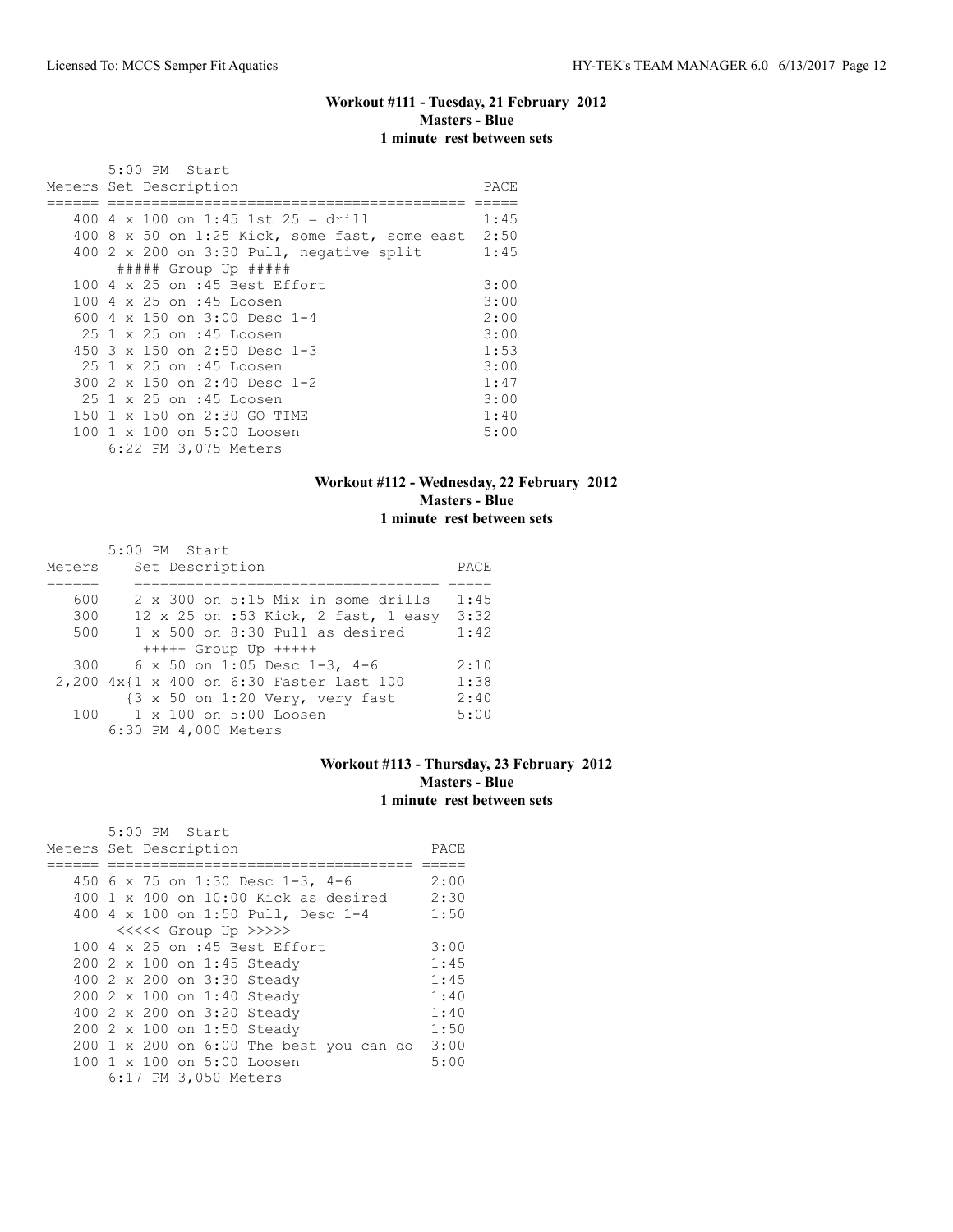# **Workout #118 - Monday, 27 February 2012 Masters - Blue 1 minute rest between sets**

| 5:00 PM Start<br>Meters Set Description                 | PACE. |
|---------------------------------------------------------|-------|
| 400 1 x 400 on 8:00 Mix swim & Drill                    | 2:00  |
| 400 1 x 400 on 8:00 Pull, mix speeds                    | 2:00  |
| 400 4 x 100 on 2:45 Kick, mix in a fast 25 on each 2:45 |       |
| ***** Group Up ******                                   |       |
| 100 4 x 25 on 1:00 Speedy!                              | 4:00  |
| 400 8 x 50 on 1:05 Desc 1-4, 5-8                        | 2:10  |
| 200 1 x 200 on 4:00 Get Ready                           | 2:00  |
| $6006 \times 100$ on $3:00$ Test Yourself!!             | 3:00  |
| 500 1 x 500 on 10:00 Cool down                          | 2:00  |
| 6:19 PM 3,000 Meters                                    |       |

#### **Workout #119 - Tuesday, 28 February 2012 Masters - Blue 1 minute rest between sets**

|        |  | $5:00$ PM Start                         |                                           |      |
|--------|--|-----------------------------------------|-------------------------------------------|------|
| Meters |  | Set Description                         |                                           | PACE |
|        |  |                                         |                                           |      |
| 600    |  | $6 \times 100$ on 1:45 Mix swim & Drill |                                           | 1:45 |
| 400    |  |                                         | $1 \times 400$ on $11:00$ Kick as desired | 2:45 |
| 400    |  | 4 x 100 on 1:50 Pull, Desc 1-4          |                                           | 1:50 |
|        |  | $11111$ Group Up $11111$                |                                           |      |
| 100    |  | 4 x 25 on :45 Best Effort               |                                           | 3:00 |
|        |  | 1,400 2x{2 x 50 on 1:10 #1 Easy, #2 Mod |                                           | 2:20 |
|        |  | {2 x 100 on 1:50 Desc 1-2               |                                           | 1:50 |
|        |  | {2 x 200 on 3:20 Smooth & Steady        |                                           | 1:40 |
| 100    |  | $1 \times 100$ on $5:00$ Loosen         |                                           | 5:00 |
|        |  | 6:09 PM 3,000 Meters                    |                                           |      |

## **Workout #120 - Wednesday, 29 February 2012 Masters - Blue 1 minute rest between sets**

|        | 5:00 PM Start |  |                      |                                                             |      |
|--------|---------------|--|----------------------|-------------------------------------------------------------|------|
| Meters |               |  | Set Description      |                                                             | PACE |
|        |               |  |                      |                                                             |      |
| 500    |               |  |                      | 2 x 250 on 4:30 Drill/Swim Mix                              | 1:48 |
| 450    |               |  |                      | $6 \times 75$ on 2:00 Kick, mix speeds                      | 2:40 |
| 400    |               |  |                      | $1 \times 400$ on $7:00$ Pull as desired                    | 1:45 |
|        |               |  |                      | ##### Group Up #####                                        |      |
| 200    |               |  |                      | 4 x 50 on 1:10 Desc 1-4                                     | 2:20 |
|        |               |  |                      | 2,400 1x{4 x 100 on 1:45 Steady                             | 1:45 |
|        |               |  |                      | $\{1 \times 600 \text{ on } 10:00 \text{ Negative Split}\}$ | 1:40 |
|        |               |  |                      | {4 x 100 on 1:45 Steady                                     | 1:45 |
|        |               |  |                      | {1 x 400 on 6:30 Negative Split                             | 1:38 |
|        |               |  |                      | {4 x 100 on 1:45 Steady                                     | 1:45 |
|        |               |  |                      | {1 x 200 on 6:00 Fast!!!!                                   | 3:00 |
| 100    |               |  |                      | 1 x 100 on 5:00 Loosen                                      | 5:00 |
|        |               |  | 6:27 PM 4,050 Meters |                                                             |      |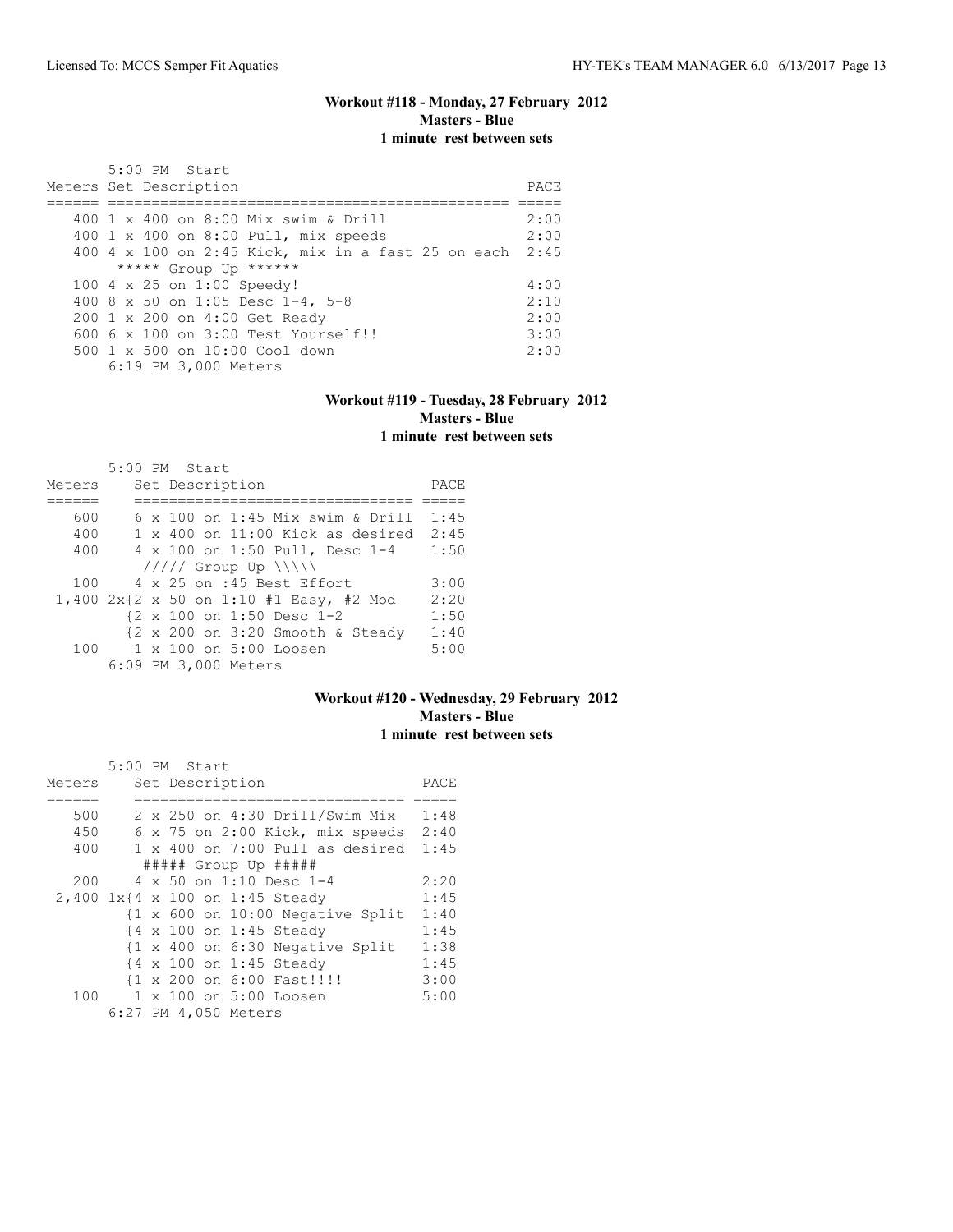# **Workout #121 - Thursday, 01 March 2012 Masters - Blue 1 minute rest between sets**

| 5:00 PM Start                                     |      |
|---------------------------------------------------|------|
| Meters Set Description                            | PACE |
|                                                   |      |
| 450 $6 \times 75$ on 1:25 Mix drill and swim      | 1:53 |
| 400 4 x 100 on 1:45 Pull, Negative Split          | 1:45 |
| 400 2 x 200 on 5:15 Kick, mix speeds              | 2:38 |
| $++++$ Group Up $++++$                            |      |
| 100 4 x 25 on :45 Best Effort                     | 3:00 |
| 500 $2 \times 250$ on 4:15 Last 50 of each faster | 1:42 |
| 500 2 x 250 on 4:30 Last 100 of each faster       | 1:48 |
| 500 2 x 250 on 4:45 Last 150 of each faster       | 1:54 |
| 250 1 x 250 on 5:00 All of it fast                | 2:00 |
| 100 1 x 100 on 5:00 Loosen                        | 5:00 |
| 6:16 PM 3,200 Meters                              |      |

## **Workout #128 - Monday, 05 March 2012 Masters - Blue 1 minute rest between sets**

|        | 5:00 PM Start                                                                  |      |
|--------|--------------------------------------------------------------------------------|------|
| Meters | Set Description                                                                | PACE |
|        |                                                                                |      |
| 500    | 4 x 125 on 2:15 1st 25 always drill                                            | 1:48 |
| 400    | 8 x 50 on 1:20 Kick, mix speeds                                                | 2:40 |
| 450    | 6 x 75 on 1:25 Pull, last 25 always faster                                     | 1:53 |
|        | $11111$ Group Up $\ \ \ \ $                                                    |      |
| 200    | $4 \times 50$ on 1:05 Desc 1-4                                                 | 2:10 |
| 50     | 2 x 25 on :50 Fast Swimming                                                    | 3:20 |
|        | 1,300 $4x\{2 \times 100 \text{ on } 1:50 \text{ steady, not hard, not easy}\}$ | 1:50 |
|        | {1 x 25 on :45 Fast                                                            | 3:00 |
|        | {1 x 25 on :40 Fast                                                            | 2:40 |
|        | {1 x 25 on :35 Fast                                                            | 2:20 |
|        | {1 x 25 on :30 Fast                                                            | 2:00 |
|        | {1 x 25 on :50 Fastest Effort                                                  | 3:20 |
|        | 100 1 x 100 on 5:00 Loosen                                                     | 5:00 |
|        | 6:15 PM 3,000 Meters                                                           |      |

# **Workout #127 - Tuesday, 06 March 2012 Masters - Blue 1 minute rest between sets**

|        | 5:00 PM Start                                 |      |
|--------|-----------------------------------------------|------|
| Meters | Set Description                               | PACE |
|        |                                               |      |
| 500    | $1 \times 500$ on $8:30$ Mix swim and drill   | 1:42 |
| 400    | 4 x 100 on 2:30 Kick mix speeds               | 2:30 |
| 500    | 1 x 500 on 8:30 Pull as desired               | 1:42 |
|        | $---$ Group Up $---$                          |      |
| 100    | 4 x 25 on :45 FAST                            | 3:00 |
| 300    | 6 x 50 on 1:15 Desc $1-3, 4-6$ #6 best effort | 2:30 |
|        | 1,100 2x{1 x 100 on 2:15 Loosen               | 2:15 |
|        | {6 x 75 on 2:00 Best speed you can hold       | 2:40 |
| 100    | 1 x 100 on 5:00 Cool-down                     | 5:00 |
|        | 6:19 PM 3,000 Meters                          |      |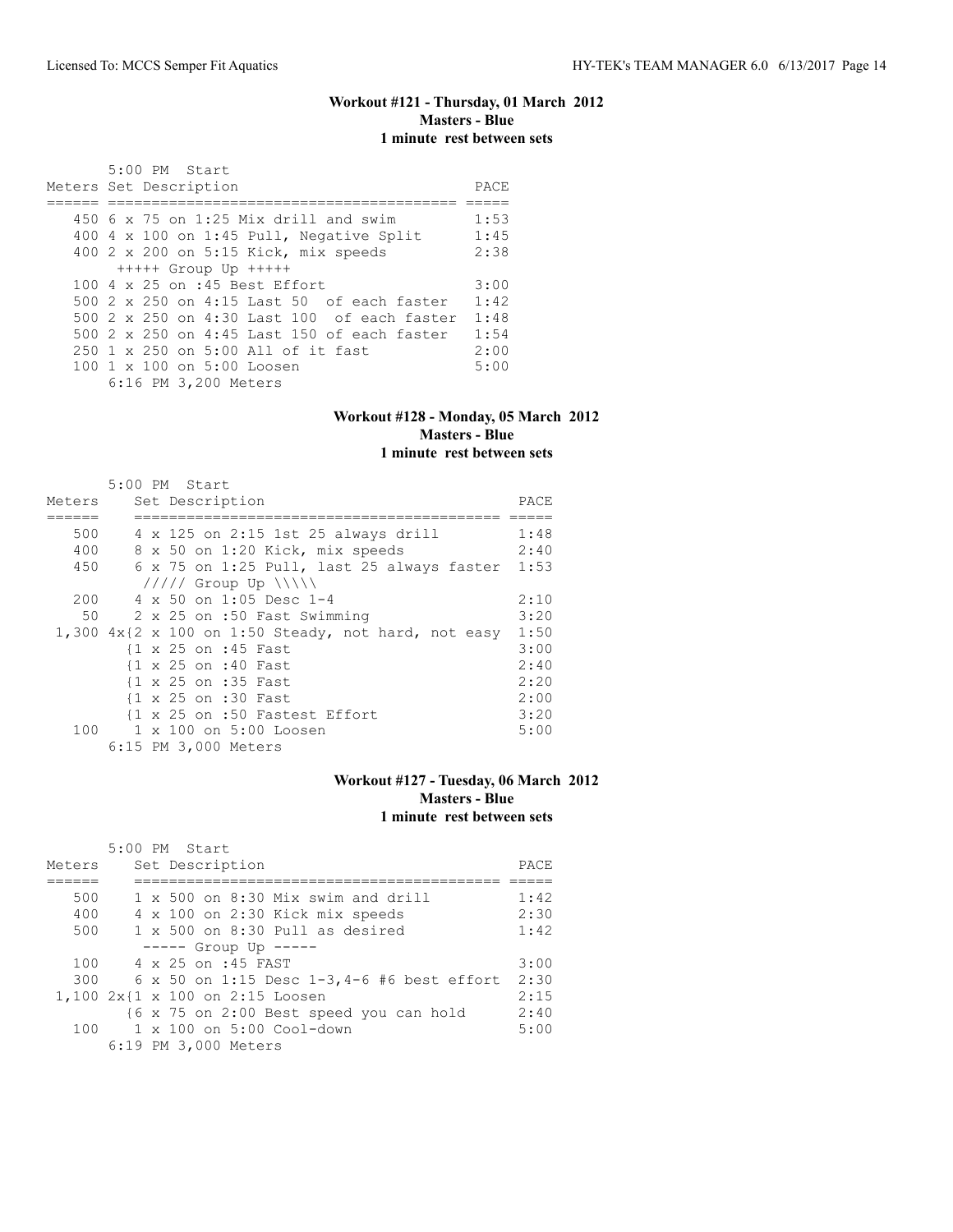# **Workout #130 - Wednesday, 07 March 2012 Masters - Blue 1 minute rest between sets**

|        | $5:00$ PM Start                                                             |      |
|--------|-----------------------------------------------------------------------------|------|
| Meters | Set Description                                                             | PACE |
|        |                                                                             |      |
| 500    | 2 x 250 on 4:30 Choice                                                      | 1:48 |
| 500    | 1 x 500 on 8:30 Pull Choice                                                 | 1:42 |
| 400    | 2 x 200 on 5:00 Kick, negative split                                        | 2:30 |
|        | $====$ Group Up $====$                                                      |      |
| 200    | $4 \times 50$ on 1:05 Desc 1-4                                              | 2:10 |
|        | 1 on :30 Extra Rest                                                         |      |
|        | $2,400$ 2x{2 x 400 on 6:40 Desc 1-2 + negative split                        | 1:40 |
|        | $\{4 \times 100 \text{ on } 1:45 \text{ Desc } 1-4, 44 \text{ is quick!}\}$ | 1:45 |
|        | $100 \t 1 \times 100$ on $5:00$ Loosen                                      | 5:00 |
|        | 6:24 PM 4,100 Meters                                                        |      |

#### **Workout #131 - Thursday, 08 March 2012 Masters - Blue 1 minute rest between sets**

|        |  | 5:00 PM Start                             |      |  |  |  |  |  |  |
|--------|--|-------------------------------------------|------|--|--|--|--|--|--|
| Meters |  | Set Description                           |      |  |  |  |  |  |  |
|        |  |                                           |      |  |  |  |  |  |  |
| 600    |  | 12 x 50 on :55 Mix it up                  | 1:50 |  |  |  |  |  |  |
| 400    |  | $1 \times 400$ on $10:00$ Kick as desired | 2:30 |  |  |  |  |  |  |
| 400    |  | 2 x 200 on 3:45 Pull Negative Split       | 1:52 |  |  |  |  |  |  |
|        |  | ##### Group Up #####                      |      |  |  |  |  |  |  |
|        |  | 100 4 x 25 on :45 Best Effort             | 3:00 |  |  |  |  |  |  |
| 200    |  | 4 x 50 on 1:10 2 mod, 2 fast, 2 fastest   | 2:20 |  |  |  |  |  |  |
|        |  | 1,200 1x{3 x 100 on 1:55 Steady           | 1:55 |  |  |  |  |  |  |
|        |  | {1 x 100 on 1:40 Fast Pace                | 1:40 |  |  |  |  |  |  |
|        |  | {2 x 100 on 1:55 Steady                   | 1:55 |  |  |  |  |  |  |
|        |  | {2 x 100 on 1:40 Fast Pace                | 1:40 |  |  |  |  |  |  |
|        |  | {1 x 100 on 1:55 Steady                   | 1:55 |  |  |  |  |  |  |
|        |  | {3 x 100 on 1:40 Fast Pace                | 1:40 |  |  |  |  |  |  |
| 100    |  | 1 x 100 on 5:00 loosen                    | 5:00 |  |  |  |  |  |  |
|        |  | 6:10 PM 3,000 Meters                      |      |  |  |  |  |  |  |

# **Workout #135 - Monday, 12 March 2012 Masters - Blue 1 minute rest between sets**

|        | 5:00 PM Start                                     |      |
|--------|---------------------------------------------------|------|
| Meters | Set Description                                   | PACE |
|        |                                                   |      |
| 500    | $1 \times 500$ on 9:00 As you like it             | 1:48 |
| 400    | 4 x 100 on 1:50 Pull, middle faster effort 1:50   |      |
| 400    | 8 x 50 on 1:20 Kick, Desc 1-4                     | 2:40 |
|        | <><><> Group Up <><><>                            |      |
|        | $100 \times 4 \times 25$ on :45 Best Effort       | 3:00 |
|        | 1,500 3x{4 x 50 on 1:00 Steady                    | 2:00 |
|        | {3 x 50 on :55 Steady                             | 1:50 |
|        | $\{2 \times 50 \text{ on } : 50 \text{ Steadv}\}$ | 1:40 |
|        | {1 x 50 on 2:00 FAST!!                            | 4:00 |
|        | 100 1 x 100 on 5:00 Loosen                        | 5:00 |
|        | 6:13 PM 3,000 Meters                              |      |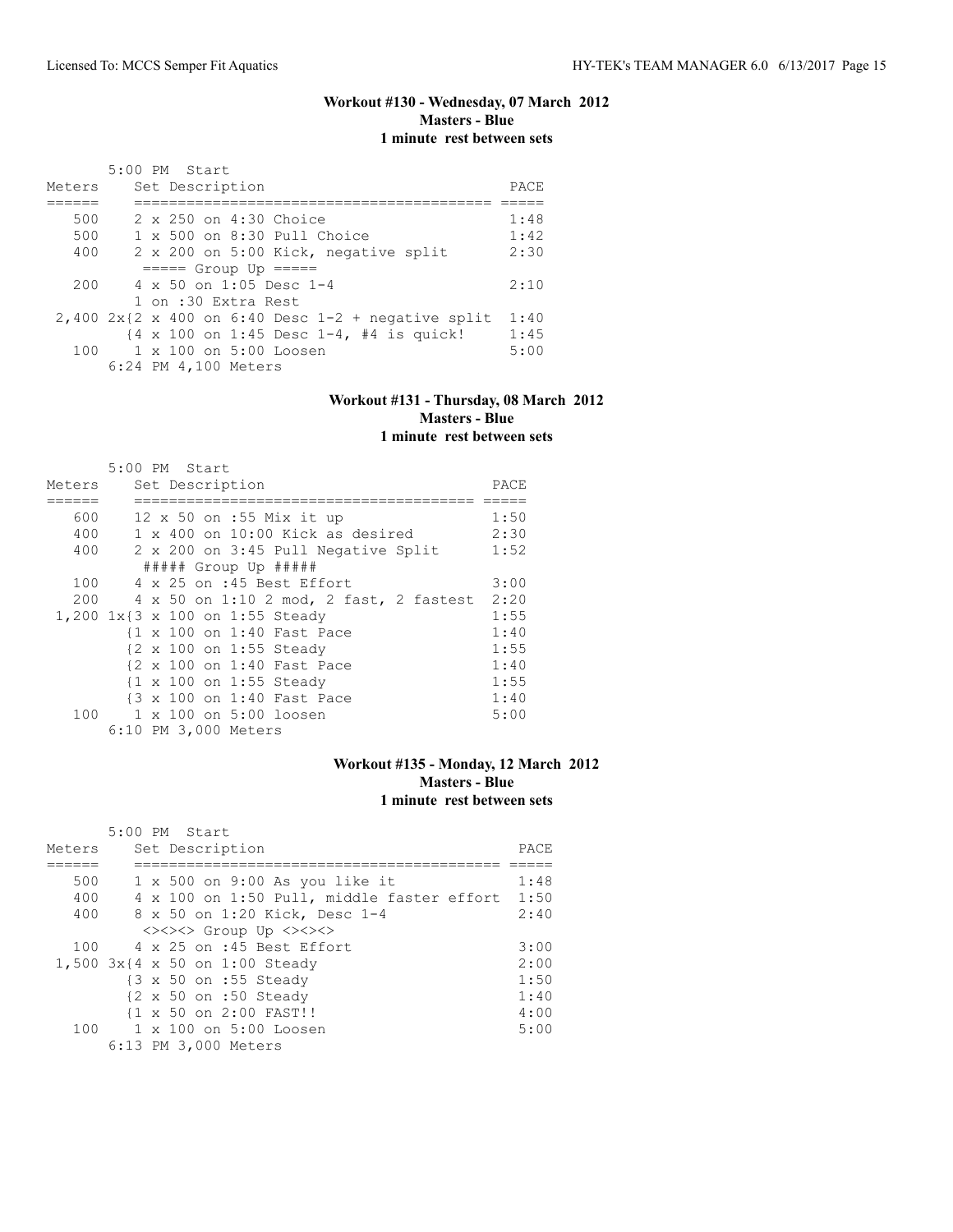# **Workout #136 - Tuesday, 13 March 2012 Masters - Blue 1 minute rest between sets**

|        | 5:00 PM Start |               |                      |                                 |                                  |      |
|--------|---------------|---------------|----------------------|---------------------------------|----------------------------------|------|
| Meters |               |               | Set Description      |                                 |                                  | PACE |
|        |               |               |                      |                                 |                                  |      |
| 600    |               |               |                      | 3 x 200 on 3:40 Steady          |                                  | 1:50 |
| 400    |               |               |                      |                                 | 2 x 200 on 3:50 Pull, Desc 1-2   | 1:55 |
| 400    |               |               |                      |                                 | 2 x 200 on 5:15 Kick, mix speeds | 2:38 |
|        |               |               |                      | ><><><>< Group Up ><><><><      |                                  |      |
| 200    |               |               |                      | 4 x 50 on 1:10 Desc 1-4         |                                  | 2:20 |
|        |               | 1 on :45 Rest |                      |                                 |                                  |      |
|        |               |               |                      | 1,400 1x{2 x 100 on 1:35 Steady |                                  | 1:35 |
|        |               |               |                      | {2 x 100 on 1:40 Steady         |                                  | 1:40 |
|        |               |               |                      | {2 x 100 on 1:45 Steady         |                                  | 1:45 |
|        |               |               |                      | {2 x 100 on 1:50 Steady         |                                  | 1:50 |
|        |               |               |                      | {2 x 100 on 1:45 Steady         |                                  | 1:45 |
|        |               |               |                      | {2 x 100 on 1:40 Steady         |                                  | 1:40 |
|        |               |               |                      | {2 x 100 on 1:35 Steady         |                                  | 1:35 |
| 100    |               |               |                      | 1 x 100 on 5:00 Loosen          |                                  | 5:00 |
|        |               |               | 6:09 PM 3,100 Meters |                                 |                                  |      |

## **Workout #137 - Wednesday, 14 March 2012 Masters - Blue 1 minute rest between sets**

|        |  | 5:00 PM Start                     |      |
|--------|--|-----------------------------------|------|
| Meters |  | Set Description                   | PACE |
|        |  |                                   |      |
| 600    |  | 6 x 100 on 1:50 Desc 1-6          | 1:50 |
| 400    |  | 2 x 200 on 4:50 Kick Neg Split    | 2:25 |
| 400    |  | 8 x 50 on 1:00 Pull Mix Speeds    | 2:00 |
|        |  | $++++$ Group Up $++++$            |      |
| 200    |  | 4 x 50 on 1:15 Desc 1-4           | 2:30 |
|        |  | 2,400 1x{1 x 500 on 8:15 Steady   | 1:39 |
|        |  | {2 x 300 on 5:15 Desc 1-2         | 1:45 |
|        |  | {2 x 100 on 2:00 #1 Easy, #2 Fast | 2:00 |
|        |  | {2 x 300 on 5:30 Desc 1-2         | 1:50 |
|        |  | {1 x 500 on 10:00 FAST            | 2:00 |
| 100    |  | 1 x 100 on 5:00 Loosen            | 5:00 |
|        |  | 6:28 PM 4,100 Meters              |      |

#### **Workout #138 - Thursday, 15 March 2012 Masters - Blue 1 minute rest between sets**

|        | $5:00$ PM Start                                                                     |      |
|--------|-------------------------------------------------------------------------------------|------|
| Meters | Set Description                                                                     | PACE |
|        |                                                                                     |      |
| 400    | 8 x 50 on 1:00 Mix swim & drill                                                     | 2:00 |
| 400    | $1 \times 400$ on 10:00 Kick as desired                                             | 2:30 |
| 450    | 6 x 75 on 1:25 Pull, last 25 faster effort 1:53                                     |      |
|        | ##### Group Up #####                                                                |      |
|        | $100 \times 4 \times 25$ on :45 Best Effort                                         | 3:00 |
|        | 1,800 2x{4 x 150 on 2:30 Desc 1-4                                                   | 1:40 |
|        | {2 x 100 on 1:45 Fast Pace                                                          | 1:45 |
|        | $\{2 \times 50 \text{ on } 1:30 \text{ } \#1 \text{ Easy}, \#2 \text{ Best Effect}$ | 3:00 |
|        | 100 1 x 100 on 5:00 Loosen                                                          | 5:00 |
|        | 6:13 PM 3,250 Meters                                                                |      |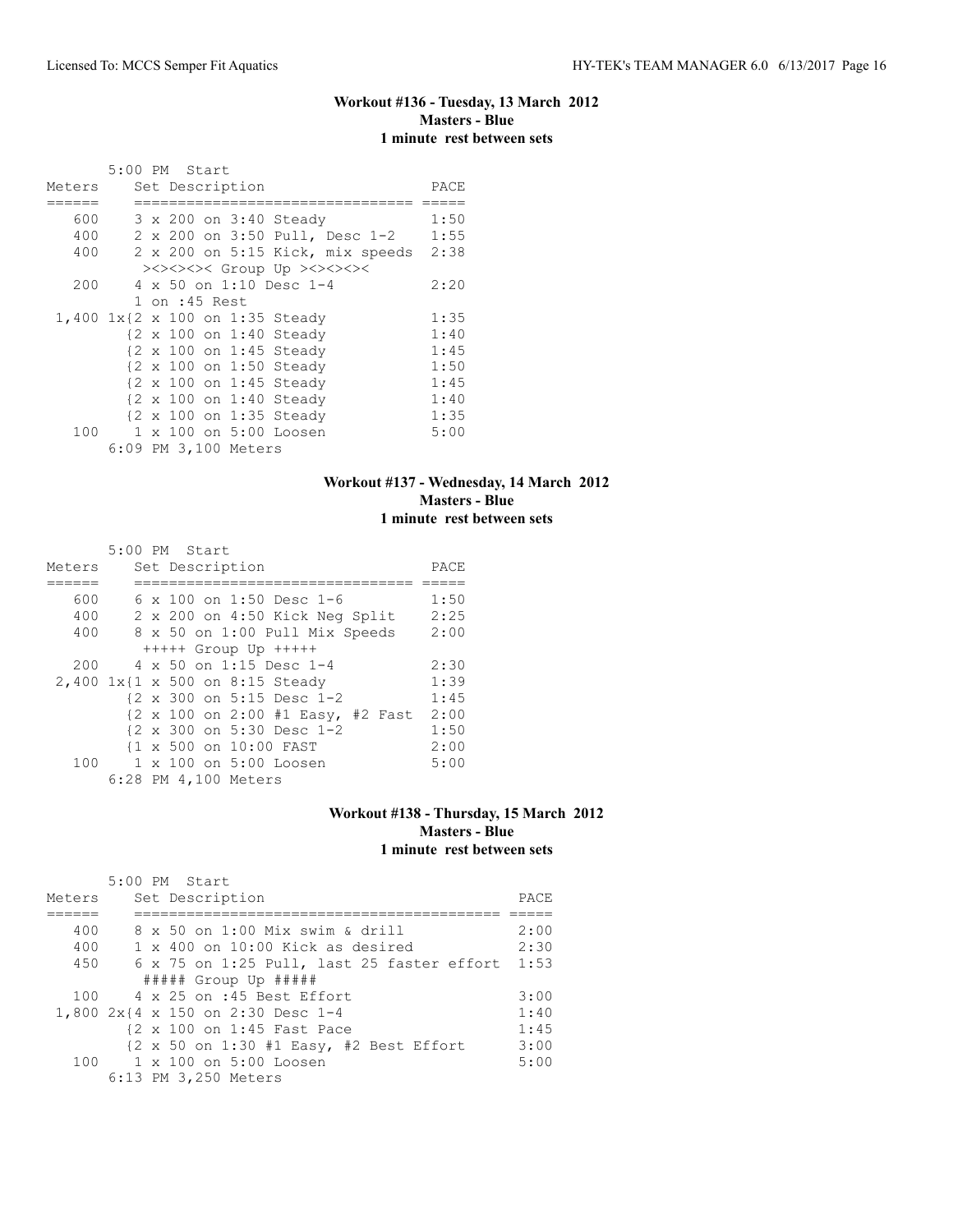# **Workout #139 - Monday, 19 March 2012 Masters - Blue 1 minute rest between sets**

| 5:00 PM Start                                |      |
|----------------------------------------------|------|
| Meters Set Description                       | PACE |
|                                              |      |
| 450 6 x 75 on 1:25 Mix swim and drill        | 1:53 |
| 400 4 x 100 on 2:25 Kick last 25 faster 2:25 |      |
| $400$ 2 x 200 on 3:45 Pull Negative Split    | 1:52 |
| @@@@@ Group Up @@@@@                         |      |
| 100 4 x 25 on :45 Best Effort                | 3:00 |
| 450 6 x 75 on 1:20 FAST                      | 1:47 |
| 50 1 x 50 on 1:30 Loosen                     | 3:00 |
| 450 6 x 75 on 1:30 FASTER                    | 2:00 |
| 50 1 x 50 on 1:30 Loosen                     | 3:00 |
| 450 6 x 75 on 1:40 FASTEST                   | 2:13 |
| 50 1 x 50 on 1:30 Loosen                     | 3:00 |
| 100 1 x 100 on 3:30 FAST SOUARED!!           | 3:30 |
| 100 1 x 100 on 5:00 Loosen                   | 5:00 |
| 6:23 PM 3,050 Meters                         |      |

## **Workout #140 - Tuesday, 20 March 2012 Masters - Blue 1 minute rest between sets**

| $5:00$ PM Start                                      |      |
|------------------------------------------------------|------|
| Meters Set Description                               | PACE |
|                                                      |      |
| 400 $2 \times 200$ on 3:40 Mix swim and drill        | 1:50 |
| 400 8 x 50 on 1:25 Kick, alt mod and fast            | 2:50 |
| $400 \t 1 \t x \t 400$ on 7:00 Pull as desired       | 1:45 |
| $++++$ Group Up $++++$                               |      |
| 100 4 x 25 on :45 Best Effort                        | 3:00 |
| $100.2 \times 50$ on 1:15 Moderate                   | 2:30 |
| 900 6 x 150 on 2:30 Last 50 faster effort            | 1:40 |
| 100 $2 \times 50$ on 1:15 Desc 1-2                   | 2:30 |
| $600\,$ 6 $\times$ 100 on 1:40 Last 50 faster effort | 1:40 |
| 100 1 x 100 on 5:00 Loosen                           | 5:00 |
| 6:14 PM 3,100 Meters                                 |      |

## **Workout #141 - Wednesday, 21 March 2012 Masters - Blue 1 minute rest between sets**

|        | 5:00 PM Start                                |      |
|--------|----------------------------------------------|------|
| Meters | Set Description                              | PACE |
|        |                                              |      |
| 600    | 6 x 100 on 1:45 Mix drill & swim             | 1:45 |
| 400    | 1 x 400 on 10:00 Kick as desired             | 2:30 |
| 400    | 2 x 200 on 3:30 Pull mix efforts @ 50        | 1:45 |
|        | <><><> Group Up <><><>                       |      |
| 200    | $4 \times 50$ on 1:05 Desc 1-4               | 2:10 |
|        | $2,600$ $4x$ {1 x 400 on 6:30 Negative Split | 1:38 |
|        | {2 x 100 on 1:50 #1 Moderate, #2 Faster      | 1:50 |
|        | {1 x 50 on 1:30 Loosen                       | 3:00 |
|        | 6:24 PM 4,200 Meters                         |      |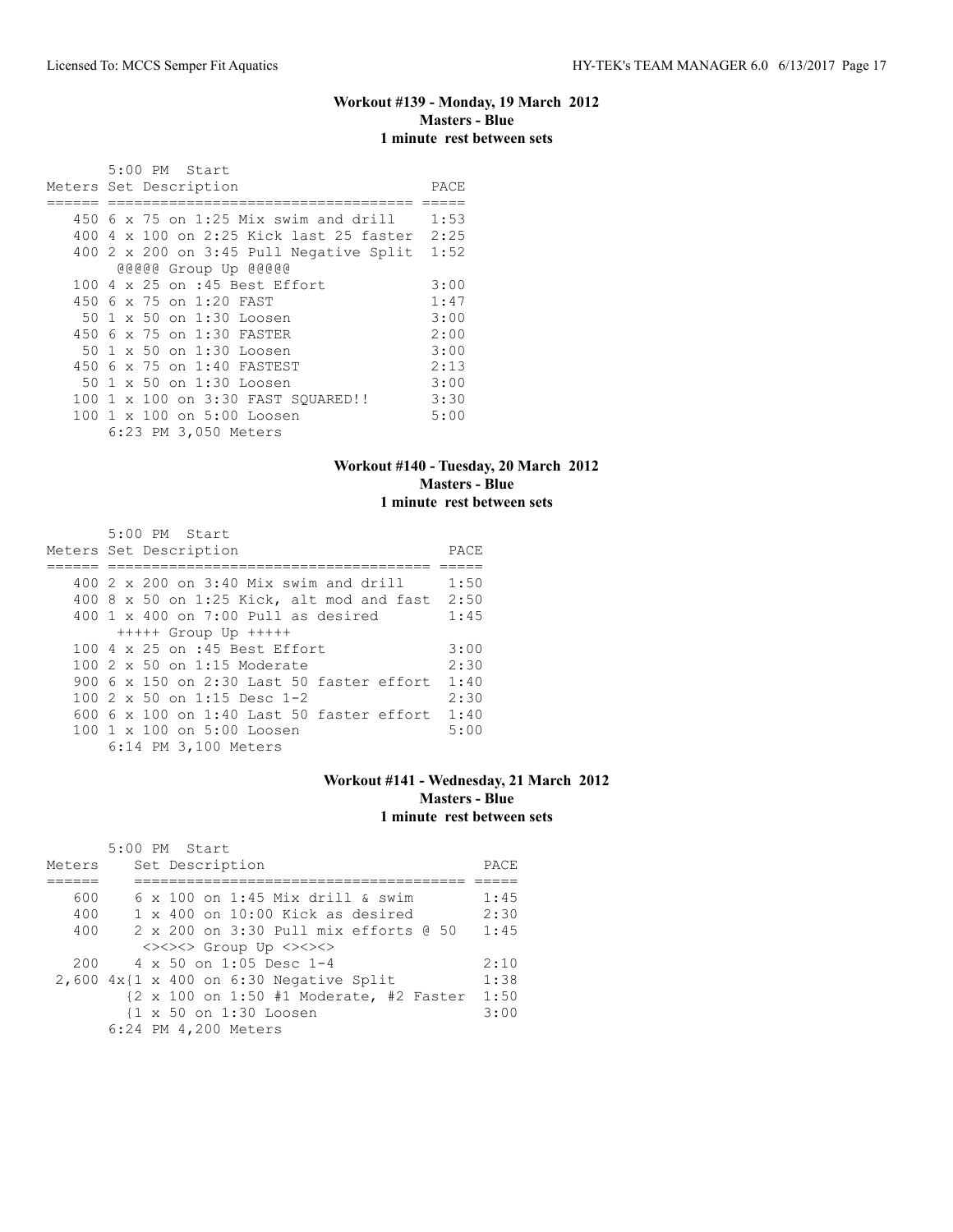# **Workout #142 - Thursday, 22 March 2012 Masters - Blue 1 minute rest between sets**

|        | 5:00 PM Start                            |      |
|--------|------------------------------------------|------|
| Meters | Set Description                          | PACE |
|        |                                          |      |
| 400    | $1 \times 400$ on $8:00$ Swim as desired | 2:00 |
| 400    | 2 x 200 on 5:00 Kick, mix speeds         | 2:30 |
| 450    | 6 x 75 on 1:20 Pull, last 25 faster      | 1:47 |
|        | $11111$ Group Up $\  \$                  |      |
| 100    | 4 x 25 on :45 Best Effort                | 3:00 |
|        | 1 on :30 Extra Rest                      |      |
|        | 1,800 1x{3 x 200 on 3:30 Steady          | 1:45 |
|        | {1 x 200 on 3:15 Fast Pace               | 1:38 |
|        | {2 x 200 on 3:30 Steady                  | 1:45 |
|        | {1 x 200 on 3:15 Fast Pace               | 1:38 |
|        | {1 x 200 on 3:30 Steady                  | 1:45 |
|        | {1 x 200 on 4:00 Fast Pace               | 2:00 |
|        | 6:05 PM 3,150 Meters                     |      |

# **Workout #660 - Monday, 26 March 2012 Masters - Blue 1 minute rest between sets**

| $5:00$ PM Start                                         |      |
|---------------------------------------------------------|------|
| Meters Set Description                                  | PACE |
|                                                         |      |
| 400 1 x 400 on 8:00 Mix swim & drill                    | 2:00 |
| 400 1 x 400 on 8:00 Pull, mix speeds                    | 2:00 |
| 400 4 x 100 on 2:45 Kick, mix in a fast 25 on each 2:45 |      |
| ***** Group Up *****                                    |      |
| 100 4 x 25 on 1:00 Speedy!                              | 4:00 |
| 400 8 x 50 on 1:05 Desc. 1-4, 5-8                       | 2:10 |
| 200 1 x 200 on 4:00 Get Ready!                          | 2:00 |
| 600 $6 \times 100$ on $3:00$ Test Yourself!!!!!         | 3:00 |
| $500 \t 1 \t x \t 500$ on $10:00$ Cool Down             | 2:00 |
| 6:19 PM 3,000 Meters                                    |      |

## **Workout #659 - Tuesday, 27 March 2012 Masters - Blue 1 minute rest between sets**

|        | 5:00 PM Start                                            |      |
|--------|----------------------------------------------------------|------|
| Meters | Set Description                                          | PACE |
|        |                                                          |      |
| 400    | $1 \times 400$ on $8:00$ Warm Up Swim                    | 2:00 |
| 400    | 8 x 50 on 1:05 Pull - One less stroke on 2nd 25          | 2:10 |
| 400    | 16 x 25 on :35 Kick - Every 4th 25 Fast                  | 2:20 |
|        | AAAAAAAAAAA Group Up AAAAAAAAAAA                         |      |
| 100    | 4 x 25 on :45 Fast Fast Fast                             | 3:00 |
|        | 1,800 3x{1 x 200 on 3:45 Desc. 1-2                       | 1:52 |
|        | $\{1 \times 100 \text{ on } 1:55 \text{ Strong Swims}\}$ | 1:55 |
|        | $\{1 \times 200 \text{ on } 3:45 \text{ Neg. Split}\}$   | 1:52 |
|        | {1 x 100 on 1:55 Fast                                    | 1:55 |
|        | {1 on :30 Extra Rest                                     |      |
|        | 100 1 x 100 on 5:00 Cool Down                            | 5:00 |
|        | 6:16 PM 3,200 Meters                                     |      |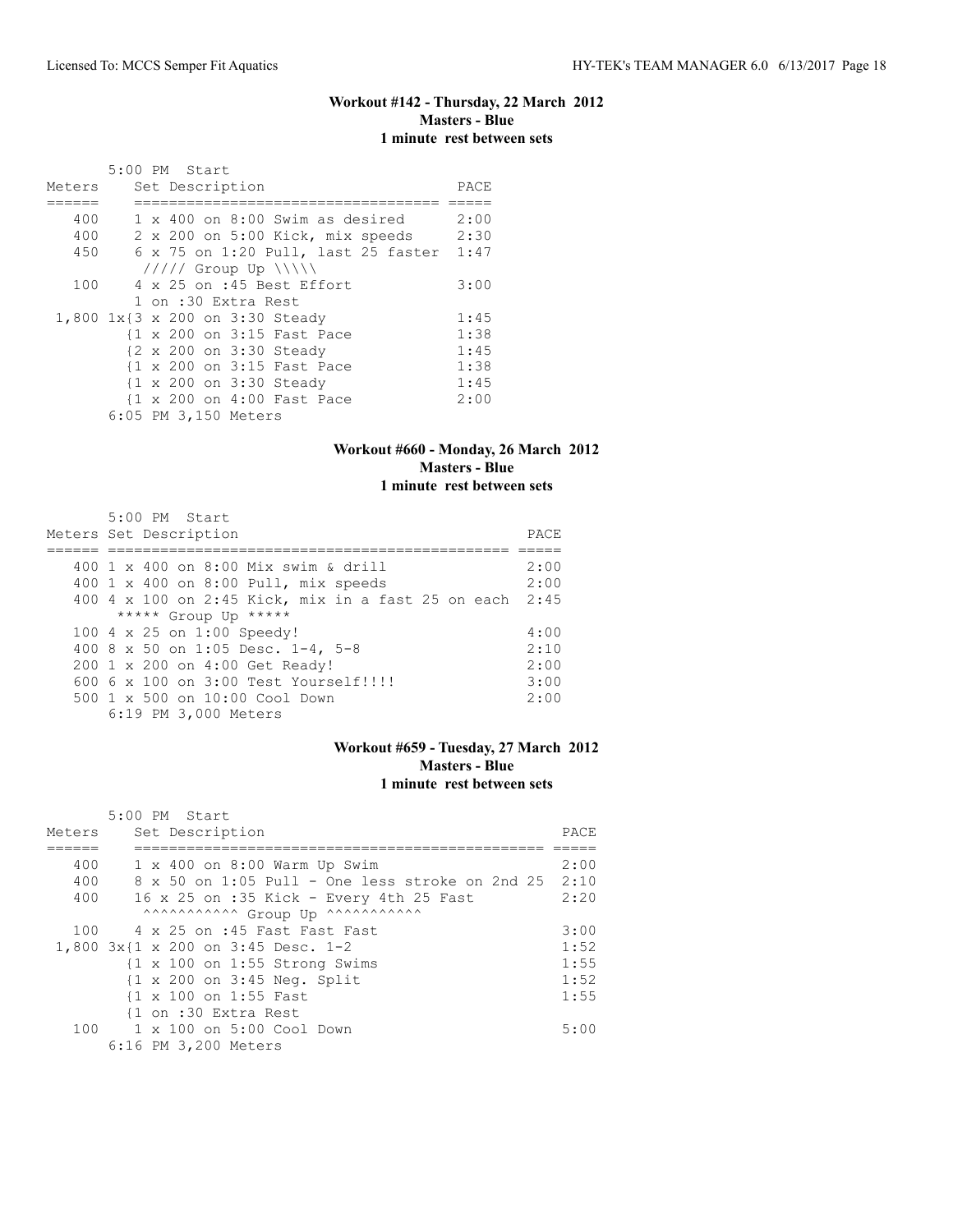## **Workout #658 - Wednesday, 28 March 2012 Masters - Blue 1 minute rest between sets**

 5:00 PM Start Meters Set Description **PACE** ====== ================================== ===== 500 1 x 500 on 9:00 Swim - Mix Strokes 1:48 400 4 x 100 on 1:55 Pull - Mix speeds 1:55 450 6 x 75 on 1:45 Kick - 3rd 25 Fast 2:20 ########## Group Up ############ 400 8 x 50 on 1:05 Desc. 1-4, 5-8 2:10 300 3 x 100 on 1:40 Steady Swim 1:40 600 2 x 300 on 4:50 Neg. Split 1:37 600 1 x 600 on 9:30 Strong Swim 1:35 600 2 x 300 on 5:00 Desc. by 100s 1:40 300 3 x 100 on 1:45 Fast Swims 1:45<br>100 1 x 100 on 3:00 Cool Down 3:00 100 1 x 100 on 3:00 Cool Down 3:00 6:30 PM 4,250 Meters

#### **Workout #145 - Monday, 02 April 2012 Masters - Blue 1 minute rest between sets**

|        |  | 5:00 PM Start                        |      |
|--------|--|--------------------------------------|------|
| Meters |  | Set Description                      | PACE |
|        |  |                                      |      |
| 500    |  | 1 x 500 on 8:30 Mix swim & drill     | 1:42 |
| 400    |  | 8 x 50 on 1:15 Kick, mix speeds 2:30 |      |
| 400    |  | 2 x 200 on 3:45 Pull, Desc 1-2       | 1:52 |
|        |  | ***** group Up *****                 |      |
| 100    |  | 4 x 25 on :45 Best Effort            | 3:00 |
|        |  | 1,400 2x{1 x 100 on 3:00 Loosen      | 3:00 |
|        |  | {4 x 25 on :25 Best Effort           | 1:40 |
|        |  | {4 x 25 on :30 Best Effort           | 2:00 |
|        |  | {4 x 25 on :35 Best Effort           | 2:20 |
|        |  | {4 x 25 on :40 Best Effort           | 2:40 |
|        |  | {4 x 50 on 1:15 Desc 1-4             | 2:30 |
| 50     |  | 1 x 50 on 1:30 Loosen                | 3:00 |
| 50     |  | $1 \times 50$ on 2:00 Best Effort    | 4:00 |
| 100    |  | 1 x 100 on 5:00 Loosen               | 5:00 |
|        |  | 6:20 PM 3,000 Meters                 |      |

#### **Workout #144 - Tuesday, 03 April 2012 Masters - Blue 1 minute rest between sets**

|        | $5:00$ PM Start |  |                      |                                                        |      |
|--------|-----------------|--|----------------------|--------------------------------------------------------|------|
| Meters |                 |  | Set Description      |                                                        | PACE |
|        |                 |  |                      |                                                        |      |
| 600    |                 |  |                      | $6 \times 100$ on 1:45 Include some drills             | 1:45 |
| 400    |                 |  |                      | $1 \times 400$ on $10:00$ Kick mix efforts             | 2:30 |
| 450    |                 |  |                      | 6 x 75 on 1:20 Pull, desc 1-3, 4-6                     | 1:47 |
|        |                 |  |                      | $--- $ Group Up $---$                                  |      |
| 200    |                 |  |                      | $4 \times 50$ on 1:10 Desc 1-4                         | 2:20 |
|        |                 |  |                      | 1,600 2x{4 x 75 on 1:15 Steady                         | 1:40 |
|        |                 |  |                      | {3 x 75 on 1:25 Steady                                 | 1:53 |
|        |                 |  |                      | {2 x 75 on 1:35 Steady                                 | 2:07 |
|        |                 |  |                      | $\{1 \times 75 \text{ on } 1:45 \text{ Best Effect}\}$ | 2:20 |
|        |                 |  |                      | {1 x 50 on 1:30 Loosen                                 | 3:00 |
|        |                 |  | 6:10 PM 3,250 Meters |                                                        |      |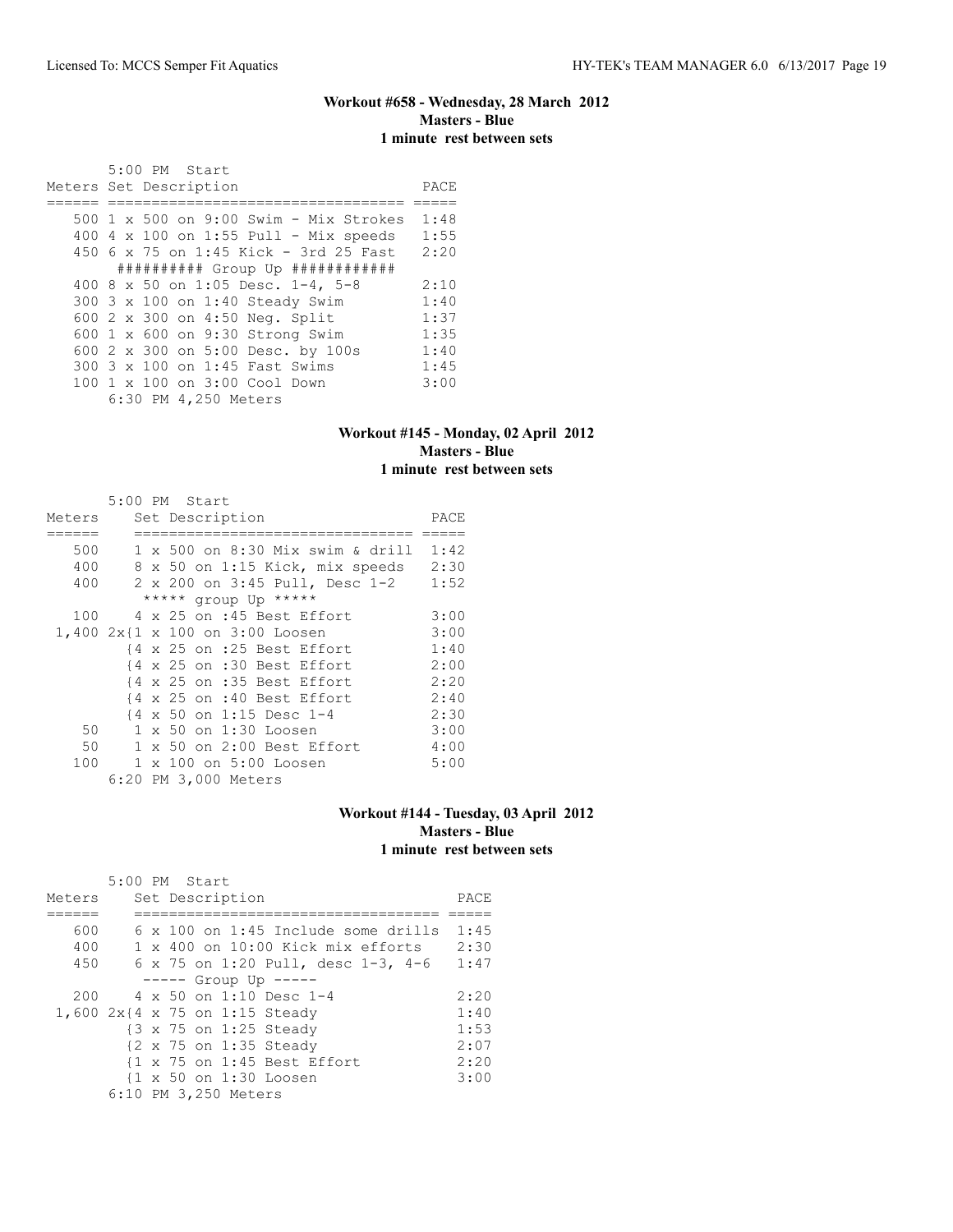# **Workout #146 - Wednesday, 04 April 2012 Masters - Blue 1 minute rest between sets**

|        | 5:00 PM Start                            |      |
|--------|------------------------------------------|------|
| Meters | Set Description                          | PACE |
|        |                                          |      |
| 450    | $6 \times 75$ on 1:25 Mix swim and drill | 1:53 |
| 400    | 8 x 50 on 1:00 Pull desc 1-4, 5-8        | 2:00 |
| 400    | 4 x 100 on 2:40 Kick, last 25 fast       | 2:40 |
|        | $++++$ Group Up $++++$                   |      |
|        | 200 4 x 50 on 1:00 Steady                | 2:00 |
|        | 2,800 2x{1 on :30 Extra rest             |      |
|        | {2 x 400 on 6:20 Desc 1-2                | 1:35 |
|        | {2 x 200 on 3:20 Desc 1-2                | 1:40 |
|        | {2 x 100 on 1:45 Desc 1-2                | 1:45 |
| 100    | 1 x 100 on 5:00 Loosen                   | 5:00 |
|        | 6:29 PM 4,350 Meters                     |      |

## **Workout #143 - Thursday, 05 April 2012 Masters - Blue 1 minute rest between sets**

| 5:00 PM Start                             |      |
|-------------------------------------------|------|
| Meters Set Description                    | PACE |
|                                           |      |
| 400 2 x 200 on 3:50 Mix swim & drill      | 1:55 |
| $400$ 1 x $400$ on 7:45 Pull mix efforts  | 1:56 |
| 450 6 x 75 on 1:55 Kick, middle 25 faster | 2:33 |
| @@@@@ Group Up @@@@@                      |      |
| 300 6 x 50 on 1:10 Desc 1-3, 4-6          | 2:20 |
| 400 4 x 100 on 1:50 Steady                | 1:50 |
| 400 4 x 100 on 1:40 Steady                | 1:40 |
| 200 2 x 100 on 1:55 Steady                | 1:55 |
| 200 2 x 100 on 1:35 Steady                | 1:35 |
| 100 1 x 100 on 2:00 Steady                | 2:00 |
| 100 1 x 100 on 1:30 Steady                | 1:30 |
| 100 1 x 100 on 5:00 Loosen                | 5:00 |
| 6:17 PM 3,050 Meters                      |      |

# **Workout #147 - Monday, 16 April 2012 Masters - Blue 1 minute rest between sets**

|        | 5:00 PM Start                                                              |      |
|--------|----------------------------------------------------------------------------|------|
| Meters | Set Description                                                            | PACE |
|        |                                                                            |      |
| 600    | $6 \times 100$ on 1:50 include some drill work                             | 1:50 |
| 400    | 2 x 200 on 3:50 Pull, Desc 1-2                                             | 1:55 |
| 400    | $1 \times 400$ on $10:00$ Kick as desired                                  | 2:30 |
|        | ***** Group Up *****                                                       |      |
| 100    | 4 x 25 on :50 fast!!                                                       | 3:20 |
|        | 1,400 4x{1 x 50 on 1:30 Loosen                                             | 3:00 |
|        | $\{2 \times 75 \text{ on } 1:40 \text{ last } 25 \text{ of each faster}\}$ | 2:13 |
|        | {2 x 75 on 1:25 Both fast                                                  | 1:53 |
| 100    | 1 x 100 on 5:00 Loosen                                                     | 5:00 |
|        | 6:14 PM 3,000 Meters                                                       |      |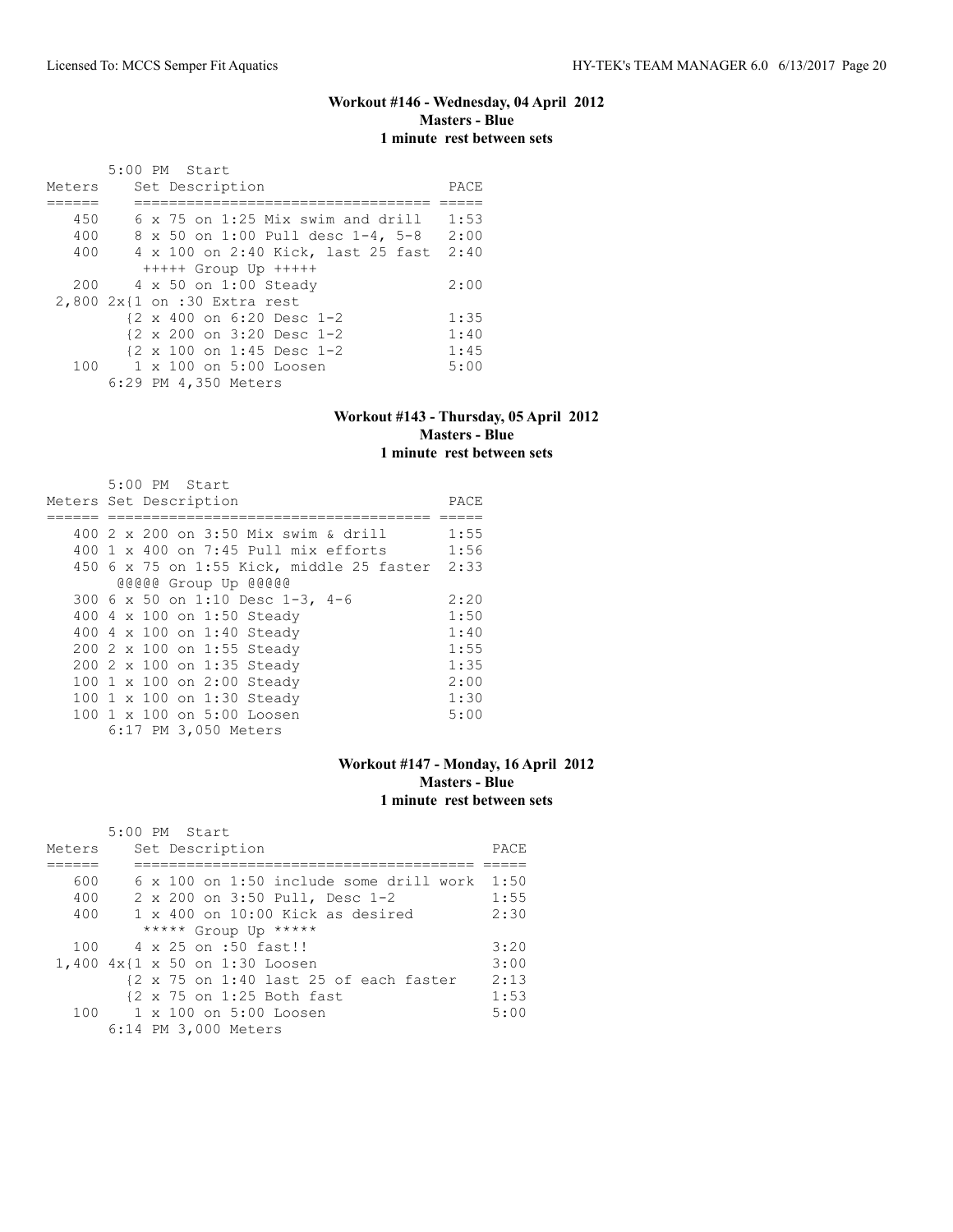# **Workout #148 - Tuesday, 17 April 2012 Masters - Blue 1 minute rest between sets**

| Meters | 5:00 PM Start<br>Set Description                                                              | PACE |
|--------|-----------------------------------------------------------------------------------------------|------|
| 400    | $1 \times 400$ on $7:00$ Mix swim and drill                                                   | 1:45 |
| 400    | 8 x 50 on 1:00 Pull, desc 1-4, 5-8                                                            | 2:00 |
| 450    | 6 x 75 on 2:00 kick, last 25 faster                                                           | 2:40 |
|        | $++++$ qroup Up $++++$                                                                        |      |
|        | 100 4 x 25 on :50 Fast!                                                                       | 3:20 |
|        | 1,600 2x{1 x 50 on 1:30 Loosen                                                                | 3:00 |
|        | $\{4 \times 150 \text{ on } 2:30 \text{ Rd#1 Desc } 1-4, \text{ Rd#2 last } 50 \text{ fast }$ | 1:40 |
|        | $\{3 \times 50 \text{ on } 1:15 \text{ #1 moderate, #2 & } \text{\#3 FAST.}\}$                | 2:30 |
|        | $100 \t 1 \times 100$ on $5:00$ Loosen                                                        | 5:00 |
|        | 6:12 PM 3,050 Meters                                                                          |      |

# **Workout #149 - Wednesday, 18 April 2012 Masters - Blue**

# **1 minute rest between sets**

| $5:00$ PM Start                                  |      |
|--------------------------------------------------|------|
| Meters Set Description                           | PACE |
|                                                  |      |
| 400 2 x 200 on 3:50 Mix swim and drill           | 1:55 |
| 600 $6 \times 100$ on 1:50 Pull Mix speeds       | 1:50 |
| 400 8 x 50 on 1:30 Kick, best speed you can hold | 3:00 |
| $====$ Group Up $====$                           |      |
| $2004 \times 50$ on 1:10 Desc 1-4                | 2:20 |
| 1,600 4 x 400 on 6:15 Desc 1-4                   | 1:34 |
| 1 on :30 Extra rest                              |      |
| 800 8 x 100 on 1:40 Desc 1-4, 5-8                | 1:40 |
| 100 1 x 100 on 5:00 Cool down                    | 5:00 |
| 6:26 PM 4,100 Meters                             |      |

## **Workout #150 - Thursday, 19 April 2012 Masters - Blue 1 minute rest between sets**

|                                 | 5:00 PM Start |  |                      |                            |                                           |      |
|---------------------------------|---------------|--|----------------------|----------------------------|-------------------------------------------|------|
| Meters                          |               |  | Set Description      |                            |                                           | PACE |
|                                 |               |  |                      |                            |                                           |      |
| 450                             |               |  |                      |                            | $6 \times 75$ on 1:25 1st 25 always drill | 1:53 |
| 400                             |               |  |                      |                            | 4 x 100 on 2:30 Kick, mix speeds          | 2:30 |
| 400                             |               |  |                      |                            | 8 x 50 on 1:00 Pull, mix speeds           | 2:00 |
|                                 |               |  |                      | $:::::$ Group Up $:::::$   |                                           |      |
| 100                             |               |  | 4 x 25 on :50 Fast!  |                            |                                           | 3:20 |
| 1,800 1x{1 x 200 on 3:30 Steady |               |  |                      |                            |                                           | 1:45 |
|                                 |               |  |                      | {1 x 200 on 3:10 Fast Pace |                                           | 1:35 |
|                                 |               |  |                      | {1 x 200 on 3:30 Steady    |                                           | 1:45 |
|                                 |               |  |                      | {2 x 200 on 3:15 Fast Pace |                                           | 1:38 |
|                                 |               |  |                      | {1 x 200 on 3:30 Steady    |                                           | 1:45 |
|                                 |               |  |                      | {3 x 200 on 3:20 Fast Pace |                                           | 1:40 |
| 100                             |               |  |                      | 1 x 100 on 5:00 Loosen     |                                           | 5:00 |
|                                 |               |  | 6:12 PM 3,250 Meters |                            |                                           |      |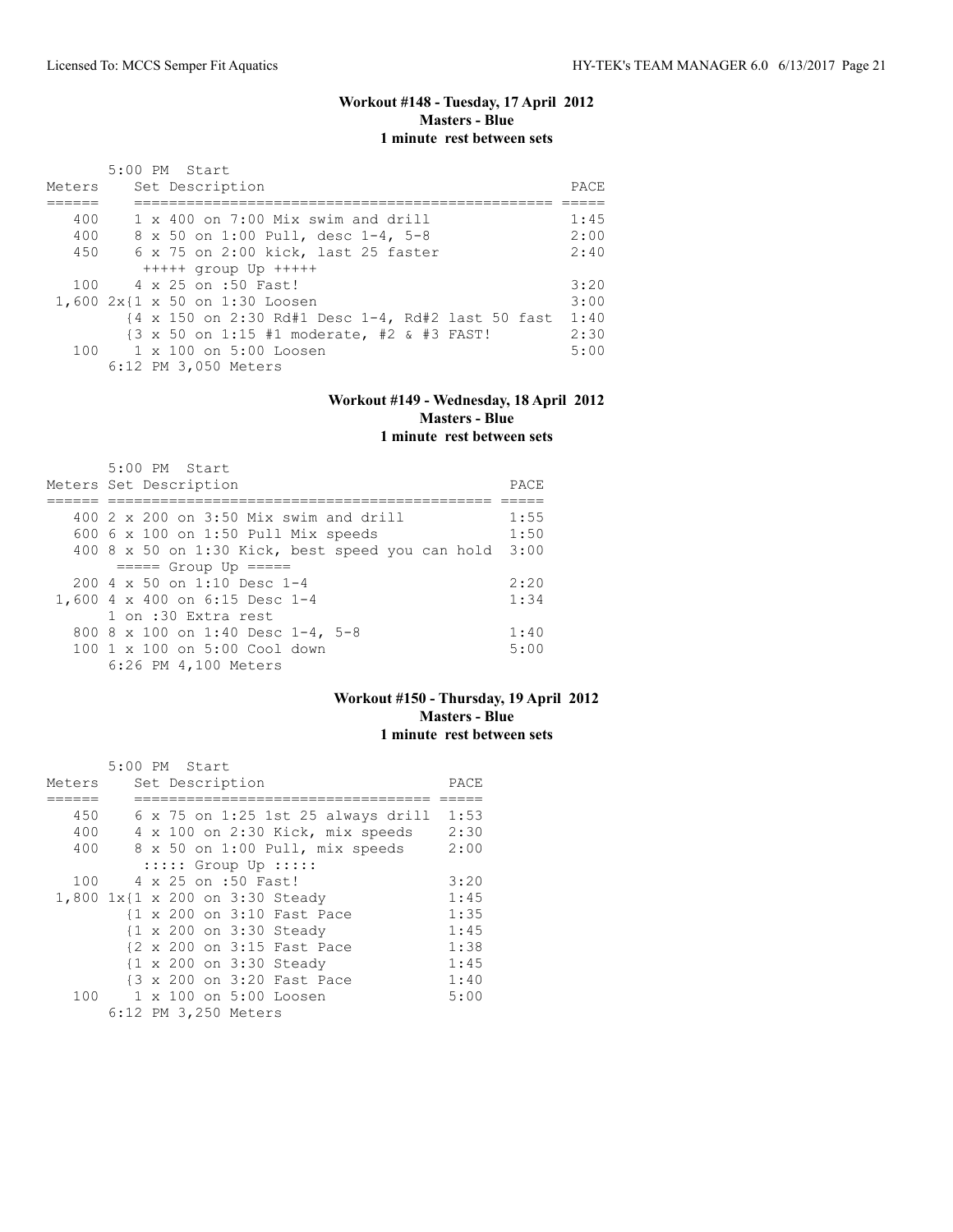# **Workout #151 - Monday, 30 April 2012 Masters - Blue 1 minute rest between sets**

|        | 5:00 PM Start                                                                                                       |      |
|--------|---------------------------------------------------------------------------------------------------------------------|------|
| Meters | Set Description                                                                                                     | PACE |
|        |                                                                                                                     |      |
| 500    | $1 \times 500$ on 9:00 mix swim and drill                                                                           | 1:48 |
| 450    | 6 x 75 on 1:30 pull, last 25 always faster                                                                          | 2:00 |
| 400    | 4 x 100 on 2:30 kick mix speeds                                                                                     | 2:30 |
|        | $====$ Group Up $====$                                                                                              |      |
| 100    | 4 x 25 on :50 Swim - FAST!!                                                                                         | 3:20 |
|        | 1,500 $2x\{2 \times 100 \text{ on } 2:20 \text{ } \#1 \text{ easy}, \#2 \text{ moderate to fast } 2:20 \text{ } \}$ |      |
|        | {1 on :30 Extra Rest                                                                                                |      |
|        | $\{4 \times 75 \text{ on } 1:45 \text{ These need to be quick!}\}$                                                  | 2:20 |
|        | {1 on :30 Extra Rest                                                                                                |      |
|        | {4 x 50 on 1:10 Still Ouick!                                                                                        | 2:20 |
|        | {1 on :30 Extra Rest                                                                                                |      |
|        | {2 x 25 on :40 Swim - FAST!!                                                                                        | 2:40 |
| 100    | 1 x 100 on 5:00 Loosen                                                                                              | 5:00 |
|        | 6:21 PM 3,050 Meters                                                                                                |      |

## **Workout #152 - Tuesday, 01 May 2012 Masters - Blue 1 minute rest between sets**

| 5:00 PM Start                         |      |
|---------------------------------------|------|
| Meters Set Description                | PACE |
|                                       |      |
| 400 4 x 100 on 1:50 drill / swim mix  | 1:50 |
| 400 2 x 200 on 3:30 Pull, mmix speeds | 1:45 |
| 400 8 x 50 on 1:30 kick, alt ez/fast  | 3:00 |
| $====$ Group Up $====$                |      |
| 400 8 x 50 on 1:05 Desc 1-4 / 5-8     | 2:10 |
| 100 4 x 25 on :45 1-3 fast, #4 easier | 3:00 |
| 600 8 x 75 on 1:15 Desc 1-4 / 5-8     | 1:40 |
| 100 4 x 25 on :45 1-3 fast, #4 easier | 3:00 |
| 300 4 x 75 on 1:25 Desc 1-4           | 1:53 |
| 100 4 x 25 on :45 1-3 fast, #4 easier | 3:00 |
| 150 2 x 75 on 1:35 Desc 1-2           | 2:07 |
| 100 1 x 100 on 5:00 Loosen            | 5:00 |
| 6:20 PM 3,050 Meters                  |      |

#### **Workout #153 - Wednesday, 02 May 2012 Masters - Blue 1 minute rest between sets**

|        | 5:00 PM Start                                                           |      |
|--------|-------------------------------------------------------------------------|------|
| Meters | Set Description                                                         | PACE |
|        |                                                                         |      |
| 400    | 2 x 200 on 3:20 Desc 1-2                                                | 1:40 |
| 500    | 10 x 50 on 1:05 Pull, mix speeds                                        | 2:10 |
| 400    | 1 x 400 on 10:00 Kick, choice                                           | 2:30 |
|        | ***** Group Up *****                                                    |      |
|        | $2,900$ 2x{4 x 50 on 1:05 Fast Pace - Even Pace                         | 2:10 |
|        | $\{1 \times 400 \text{ on } 6:45 \text{ Steady, even pace}\}$           | 1:41 |
|        | $\{1 \times 400 \text{ on } 6:35 \text{ Steady}, \text{ faster pace}\}$ | 1:39 |
|        | $\{1 \times 400 \text{ on } 6:25 \text{ Steady}, \text{fastest pace}\}$ | 1:36 |
|        | {1 x 50 on 1:30 Loosen                                                  | 3:00 |
|        | 6:23 PM 4,200 Meters                                                    |      |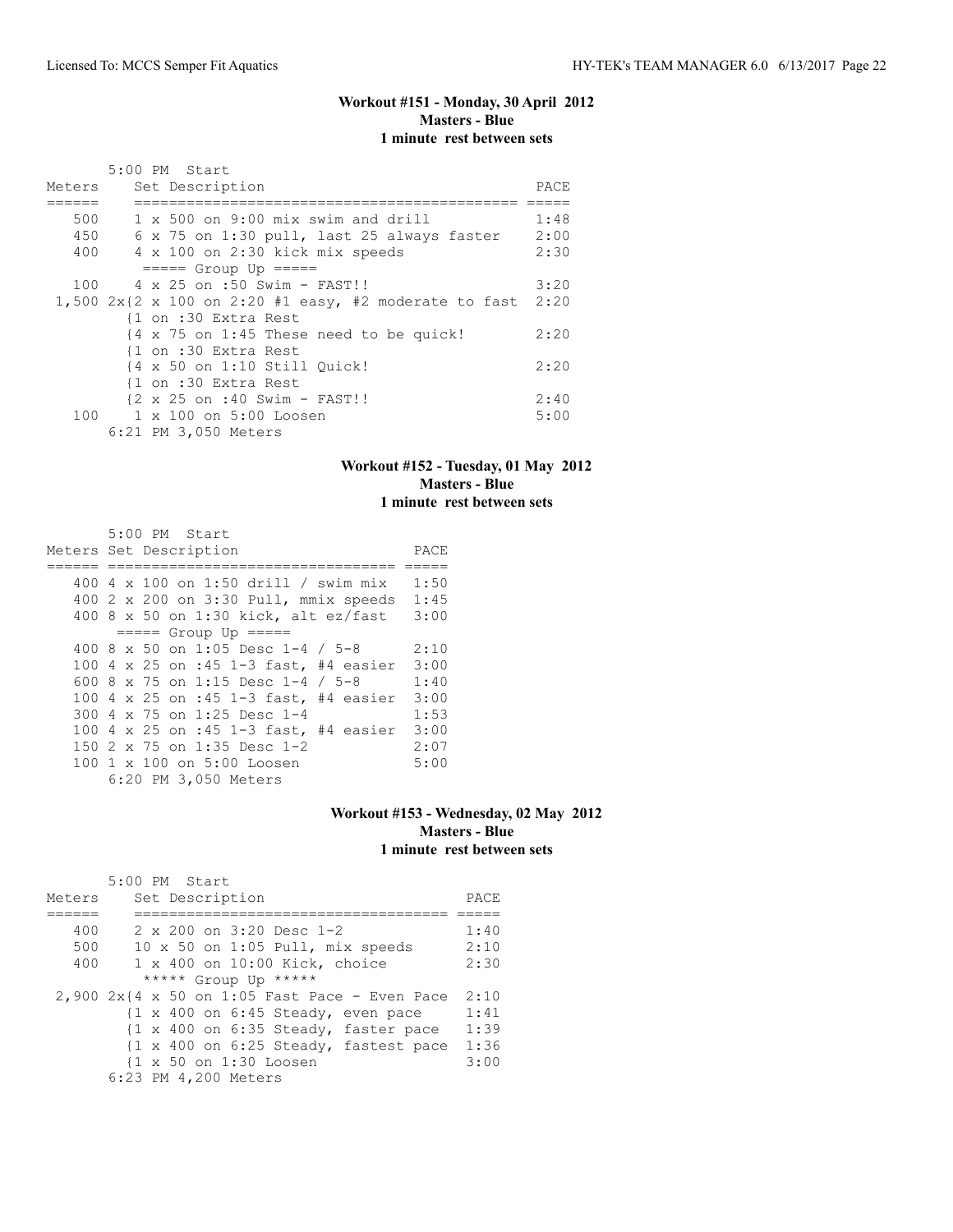#### **Workout #154 - Thursday, 03 May 2012 Masters - Blue 1 minute rest between sets**

| Meters | 5:00 PM Start<br>Set Description                 | PACE |
|--------|--------------------------------------------------|------|
|        |                                                  |      |
|        | Coach J's Last Practice!                         |      |
| 500    | $5 \times 100$ on 1:50 Mix swim and drill        | 1:50 |
| 400    | 4 x 100 on 2:00 Pull negative split              | 2:00 |
| 400    | 4 x 100 on 2:40 Kick, last 25 always faster      | 2:40 |
|        | $====$ Group Up $====$                           |      |
| 100    | $4 \times 25$ on :50 Swim - FAST!!               | 3:20 |
|        | 1,600 $2x$ {4 x 50 on 1:05 Steady                | 2:10 |
|        | {4 x 100 on 1:45 Desc 1-4                        | 1:45 |
|        | {2 x 50 on :50 Super Effort!!                    | 1:40 |
|        | $\{1 \times 100 \text{ on } 2:00 \text{ Easy}\}$ | 2:00 |
|        | 6:07 PM 3,000 Meters                             |      |

#### **Workout #155 - Monday, 07 May 2012 Masters - Blue 1 minute rest between sets**

|        | 5:00 PM Start                                      |      |
|--------|----------------------------------------------------|------|
| Meters | Set Description                                    | PACE |
|        |                                                    |      |
| 400    | $1 \times 400$ on 7:20 Swim - Mix FR/Stroke        | 1:50 |
| 400    | 8 x 50 on 1:05 Pull -1 DPS 2nd 25                  | 2:10 |
| 400    | 16 x 25 on :35 Kick - Every 4th 25 FAST            | 2:20 |
|        | ********** Group UP *********                      |      |
| 100    | 4 x 25 on :45 FAST FAST FAST                       | 3:00 |
|        | 1,900 $2x$ {6 x 100 on 1:50 1-3 Moderate, 4-6 Fast | 1:50 |
|        | {6 x 50 on 1:10 SPRINT!!!!!!                       | 2:20 |
|        | {1 x 50 on 1:30 Loosen                             | 3:00 |
| 100    | 1 x 100 on 5:00 Cool Down                          | 5:00 |
|        | 6:19 PM 3,300 Meters                               |      |

# **Workout #156 - Tuesday, 08 May 2012 Masters - Blue 1 minute rest between sets**

| 5:00 PM Start                                 |      |
|-----------------------------------------------|------|
| Meters Set Description                        | PACE |
|                                               |      |
| 400 2 x 200 on 3:40 Swim - 200 FR/200 IM      | 1:50 |
| 600 2 x 300 on 5:45 Pull - Desc by 100s       | 1:55 |
| 400 1 x 400 on 8:00 Kick - Mix speeds by 50s  | 2:00 |
| @@@@@@@@@@Group Up @@@@@@@@@@@@               |      |
| 100 4 x 25 on :45 Max Breath Min Breathing    | 3:00 |
| 200 2 x 100 on 1:55 Moderate Effort           | 1:55 |
| 400 4 x 100 on 1:50 Decs. 1-4                 | 1:50 |
| 600 6 x 100 on 1:45 All Strong Swims          | 1:45 |
| 400 4 x 100 on 1:50 2 Steady, 2 FAST          | 1:50 |
| 200 2 x 100 on 1:55 Give It All You've Got!!! | 1:55 |
| 100 1 x 100 on 3:00 Cool Down                 | 3:00 |
| 6:18 PM 3,400 Meters                          |      |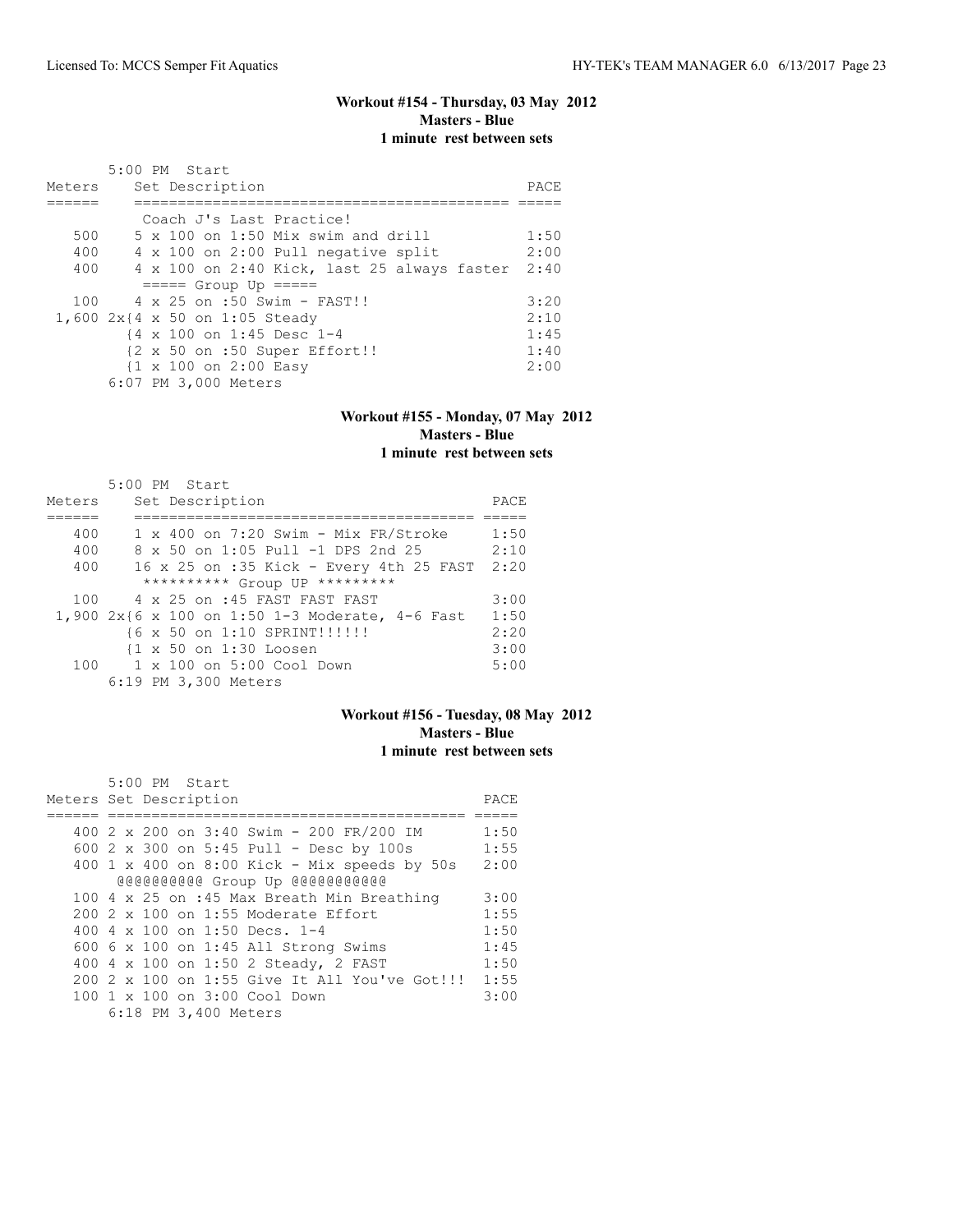# **Workout #157 - Wednesday, 09 May 2012 Masters - Blue 1 minute rest between sets**

|        | 5:00 PM Start                              |      |
|--------|--------------------------------------------|------|
| Meters | Set Description                            | PACE |
|        |                                            |      |
| 600    | $2 \times 300$ on $5:15$ Swim - Mix Speeds | 1:45 |
| 400    | $1 \times 400$ on 7:45 Pull - Mix Strokes  | 1:56 |
| 400    | $2 \times 200$ on $4:00$ Kick - Desc. 1-2  | 2:00 |
|        | ggggggggg Group Up ggggggggggg             |      |
| 300    | 6 x 50 on 1:05 Desc. 1-3, 4-6              | 2:10 |
|        | 2,500 2x{1 x 500 on 8:30 Steady Swim       | 1:42 |
|        | {2 x 250 on 4:10 Desc. 1-2                 | 1:40 |
|        | {2 x 125 on 2:00 Strong Swimming!!!        | 1:36 |
|        | {1 on 1:00 Extra Rest                      |      |
| 100    | 1 x 100 on 5:00 Cool Down                  | 5:00 |
|        | 6:28 PM 4,300 Meters                       |      |

## **Workout #158 - Thursday, 10 May 2012 Masters - Blue 1 minute rest between sets**

| 5:00 PM Start                                      |      |
|----------------------------------------------------|------|
| Meters Set Description                             | PACE |
|                                                    |      |
| 500 1 x 500 on 10:00 Swim- Work on DPS             | 2:00 |
| 400 4 x 100 on 2:20 Pull- 1st and 4th 25 Fast 2:20 |      |
| 300 4 x 75 on 1:45 Kick- Mix Stokes                | 2:20 |
| ######### Group Up ##########                      |      |
| 100 4 x 25 on :45 SPRINT!!                         | 3:00 |
| 600 3 x 200 on 3:30 Descend 1-3                    | 1:45 |
| 450 3 x 150 on 2:30 Hold Steady                    | 1:40 |
| 300 3 x 100 on 1:45 Descend 1-3                    | 1:45 |
| 150 3 x 50 on :50 Hold Steady                      | 1:40 |
| 1 on 1:00 Extra Rest - Get Ready                   |      |
| 100 1 x 100 on 3:00 FAST FAST FAST!!!!!!           | 3:00 |
| 100 1 x 100 on 3:00 Cool Down                      | 3:00 |
| 6:14 PM 3,000 Meters                               |      |

# **Workout #159 - Monday, 14 May 2012 Masters - Blue 1 minute rest between sets**

|        | $5:00$ PM Start                                 |      |
|--------|-------------------------------------------------|------|
| Meters | Set Description                                 | PACE |
|        |                                                 |      |
| 600    | $6 \times 100$ on 1:45 Mix drills and swim      | 1:45 |
| 400    | 2 x 200 on 5:00 kick, 1st & last 25 faster 2:30 |      |
| 400    | 8 x 50 on 1:00 Pull, Desc                       | 2:00 |
|        | $---$ Group Up $---$                            |      |
|        | 100 4 x 25 on :50 Fast!                         | 3:20 |
|        | 1,600 4x{1 x 50 on 1:10 Moderate                | 2:20 |
|        | {2 x 75 on 1:15 Strong, Steady, Control         | 1:40 |
|        | $\{1 \times 50$ on 1:10 Moderate                | 2:20 |
|        |                                                 | 2:40 |
|        | 100 1 x 100 on 5:00 Loosen                      | 5:00 |
|        | 6:19 PM 3,200 Meters                            |      |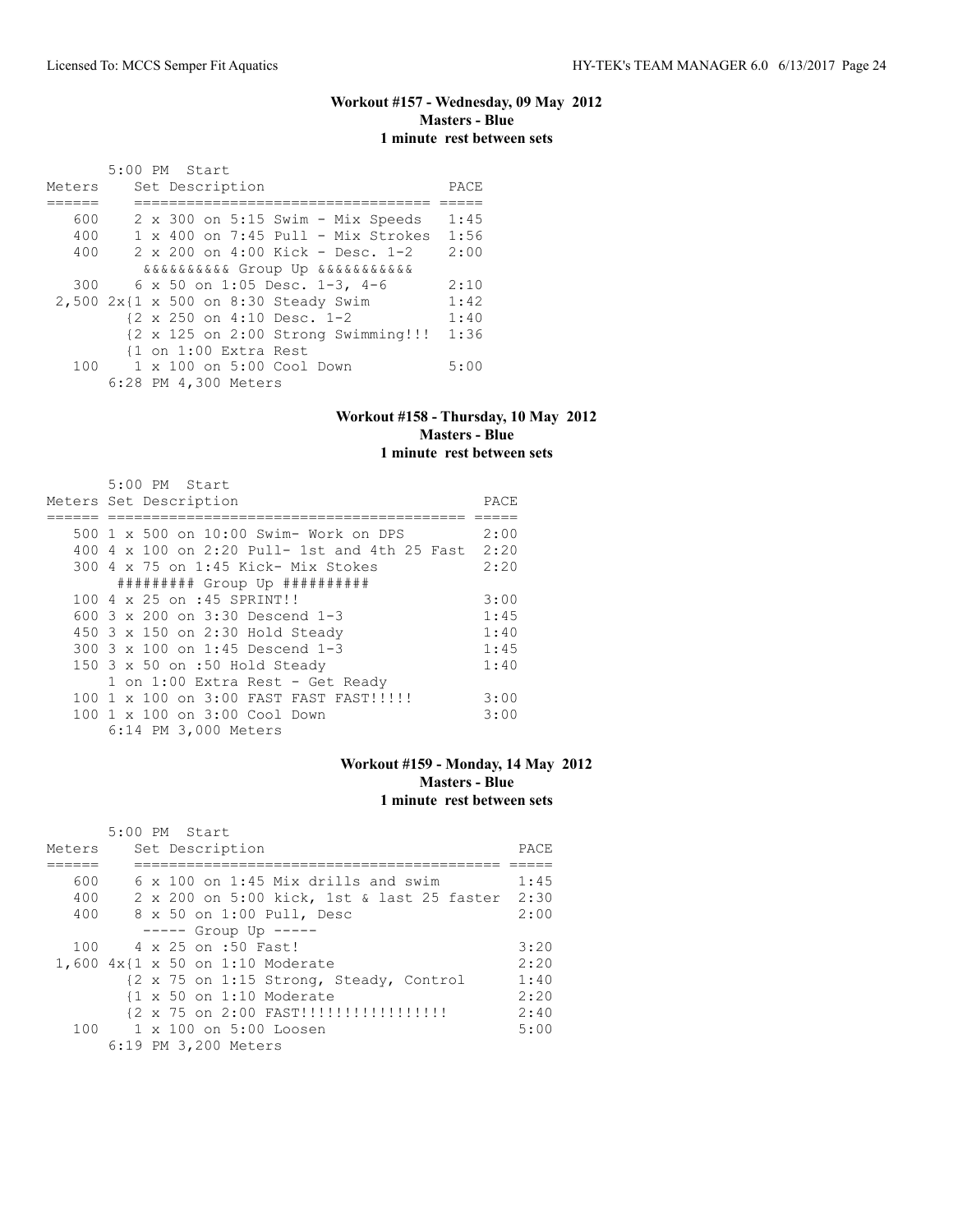# **Workout #160 - Tuesday, 15 May 2012 Masters - Blue 1 minute rest between sets**

| 5:00 PM Start                                 |      |
|-----------------------------------------------|------|
| Meters Set Description                        | PACE |
|                                               |      |
| 400 $1 \times 400$ on 7:00 Swim and drill mix | 1:45 |
| 400 2 x 200 on 3:30 Pull, mix speeds          | 1:45 |
| 500 10 x 50 on 1:20 Kick, steady              | 2:40 |
| ***** Group Up *****                          |      |
| 100 4 x 25 on :50 Fast!                       | 3:20 |
| 300 6 x 50 on :55 Desc 1-3, 4-6               | 1:50 |
| 300 2 x 150 on 2:45 Strong                    | 1:50 |
| 300 2 x 150 on 2:35 Stronger                  | 1:43 |
| 300 2 x 150 on 2:25 Strongest                 | 1:37 |
| $1$ on $1:00$ Rest                            |      |
| 300 2 x 150 on 2:40 Go, go, go!               | 1:47 |
| 100 1 x 100 on 5:00 Loosen                    | 5:00 |
| 6:16 PM 3,000 Meters                          |      |

# **Workout #161 - Wednesday, 16 May 2012 Masters - Blue 1 minute rest between sets**

|        |  | 5:00 PM Start                                              |      |
|--------|--|------------------------------------------------------------|------|
| Meters |  | Set Description                                            | PACE |
|        |  |                                                            |      |
| 400    |  | 2 x 200 on 3:30 As desired                                 | 1:45 |
| 600    |  | 6 x 100 on 1:50 Pull negative split                        | 1:50 |
| 400    |  | $4 \times 100$ on 2:30 Kick as desired                     | 2:30 |
|        |  | $==== qroup up == ==$                                      |      |
| 200    |  | $4 \times 50$ on 1:05 Desc 1-4                             | 2:10 |
|        |  | 2,300 4x{1 x 25 on 1:30 Loosen                             | 6:00 |
|        |  | $\{1 \times 400 \text{ on } 6:45 \text{ Negative Split}\}$ | 1:41 |
|        |  | {3 x 50 on 1:00 Best Possible Speed                        | 2:00 |
| 100    |  | 1 x 100 on 5:00 Loosen                                     | 5:00 |
|        |  | 6:28 PM 4,000 Meters                                       |      |

# **Workout #162 - Thursday, 17 May 2012 Masters - Blue 1 minute rest between sets**

|        | 5:00 PM Start |  |                      |                                         |      |
|--------|---------------|--|----------------------|-----------------------------------------|------|
| Meters |               |  | Set Description      |                                         | PACE |
|        |               |  |                      |                                         |      |
| 500    |               |  |                      | $1 \times 500$ on 9:00 drill / swim mix | 1:48 |
| 400    |               |  |                      | $2 \times 200$ on 5:05 Kick - fast      | 2:32 |
| 400    |               |  |                      | 2 x 200 on 3:45 Pull Negative Split     | 1:52 |
|        |               |  |                      | ##### Group Up #####                    |      |
| 100    |               |  |                      | 4 x 25 on :40 Fast! == interval = 40 == | 2:40 |
|        |               |  |                      | 1,800 1x{1 x 200 on 3:40 Steady         | 1:50 |
|        |               |  |                      | {3 x 200 on 3:20 Fast Pace              | 1:40 |
|        |               |  |                      | {1 x 200 on 3:40 Steady                 | 1:50 |
|        |               |  |                      | {2 x 200 on 3:20 Fast Pace              | 1:40 |
|        |               |  |                      | {1 x 200 on 3:40 Steady                 | 1:50 |
|        |               |  |                      | {1 x 200 on 3:20 Fast Pace              | 1:40 |
|        |               |  |                      | 100 1 x 100 on 5:00 Loosen              | 5:00 |
|        |               |  | 6:12 PM 3,300 Meters |                                         |      |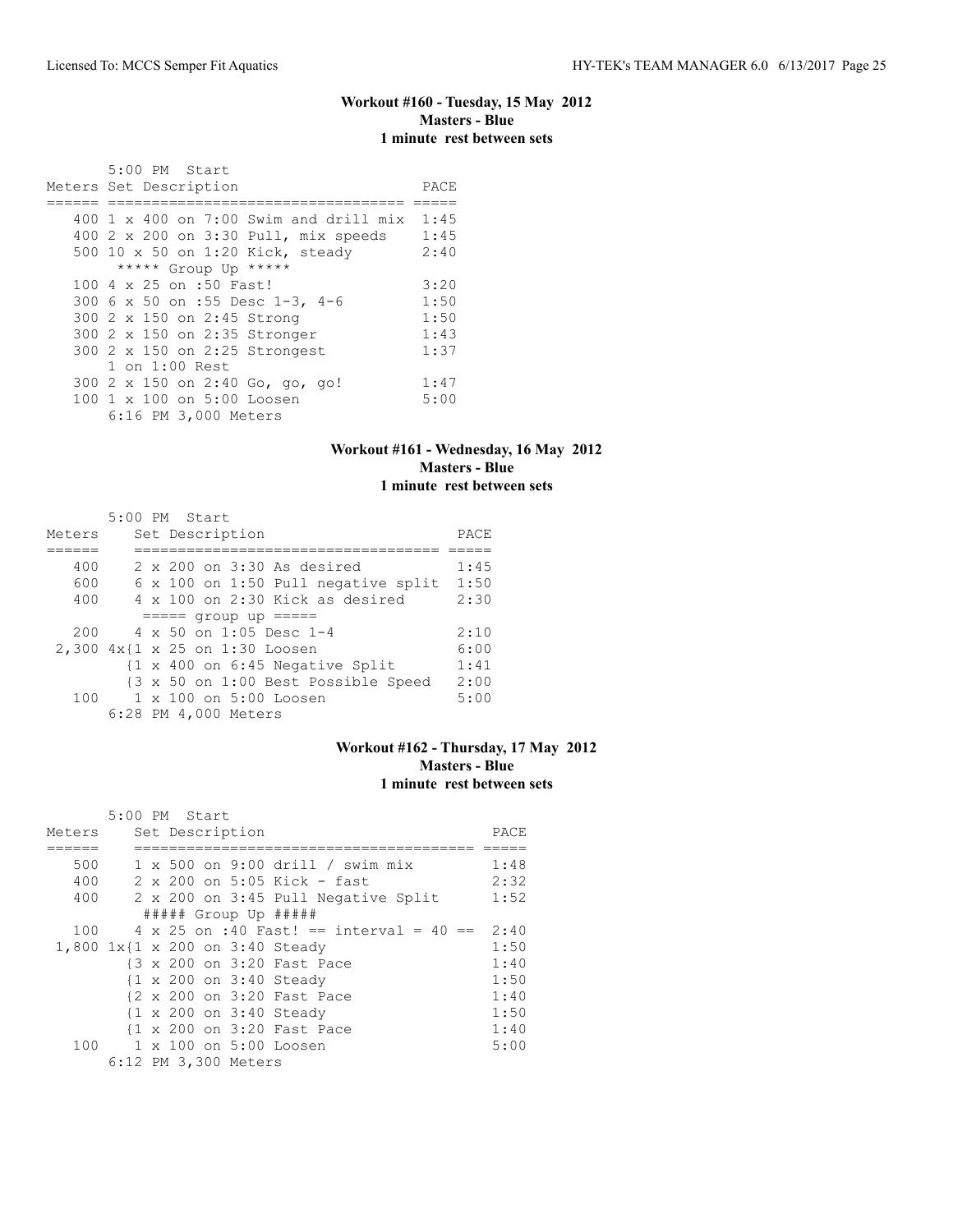# **Workout #163 - Monday, 21 May 2012 Masters - Blue 1 minute rest between sets**

| 5:00 PM Start<br>Meters Set Description                 | PACE. |
|---------------------------------------------------------|-------|
| 400 1 x 400 on 8:00 Mix swim & Drill                    | 2:00  |
|                                                         |       |
| 400 1 x 400 on 8:00 Pull, mix speeds                    | 2:00  |
| 400 4 x 100 on 2:45 Kick, mix in a fast 25 on each 2:45 |       |
| ***** Group Up ******                                   |       |
| 100 4 x 25 on 1:00 Speedy!                              | 4:00  |
| 400 8 x 50 on 1:05 Desc 1-4, 5-8                        | 2:10  |
| 200 1 x 200 on 4:00 Get Ready                           | 2:00  |
| $6006 \times 100$ on $3:00$ Test Yourself!!             | 3:00  |
| $500 \t 1 \t x \t 500$ on $10:00$ Cool down             | 2:00  |
| 6:19 PM 3,000 Meters                                    |       |

#### **Workout #164 - Tuesday, 22 May 2012 Masters - Blue 1 minute rest between sets**

|        | $5:00$ PM Start                           |      |
|--------|-------------------------------------------|------|
| Meters | Set Description                           | PACE |
|        |                                           |      |
| 400    | $1 \times 400$ on 7:30 Mix drill and swim | 1:52 |
| 400    | 8 x 50 on 1:20 kick, fast/easy 0 25       | 2:40 |
| 400    | 2 x 200 on 3:50 Pull, negative split      | 1:55 |
|        | $++++$ Group Up $++++$                    |      |
| 100    | $4 \times 25$ on :50 Swim - FAST!!        | 3:20 |
|        | 1,600 4x{1 x 200 on 3:35 Steady           | 1:48 |
|        | {1 x 200 on 3:15 Fast!                    | 1:38 |
| 100    | $1 \times 100$ on 5:00 Loosen             | 5:00 |
|        | 6:09 PM 3,000 Meters                      |      |

#### **Workout #165 - Wednesday, 23 May 2012 Masters - Blue 1 minute rest between sets**

| 5:00 PM Start                                  |      |
|------------------------------------------------|------|
| Meters Set Description                         | PACE |
|                                                |      |
| 400 2 x 200 on 3:45 Drill / swim mix           | 1:52 |
| 450 6 x 75 on 1:50 Kick, last 25 faster        | 2:27 |
| $400 \t 1 \t x \t 400$ on 7:30 Pull as desired | 1:52 |
| $====$ Group Up $====$                         |      |
| 300 6 x 50 on 1:05 Desc 1-3, 4-6               | 2:10 |
| 600 6 x 100 on 1:45 Desc 1-3, 4-6              | 1:45 |
| 1,200 2 x 600 on 10:10 Neg Split and Desc 1-2  | 1:42 |
| 600 6 x 100 on 1:45 Desc 1-3, 4-6              | 1:45 |
| 100 1 x 100 on 5:00 Loosen                     | 5:00 |
| 6:29 PM 4,050 Meters                           |      |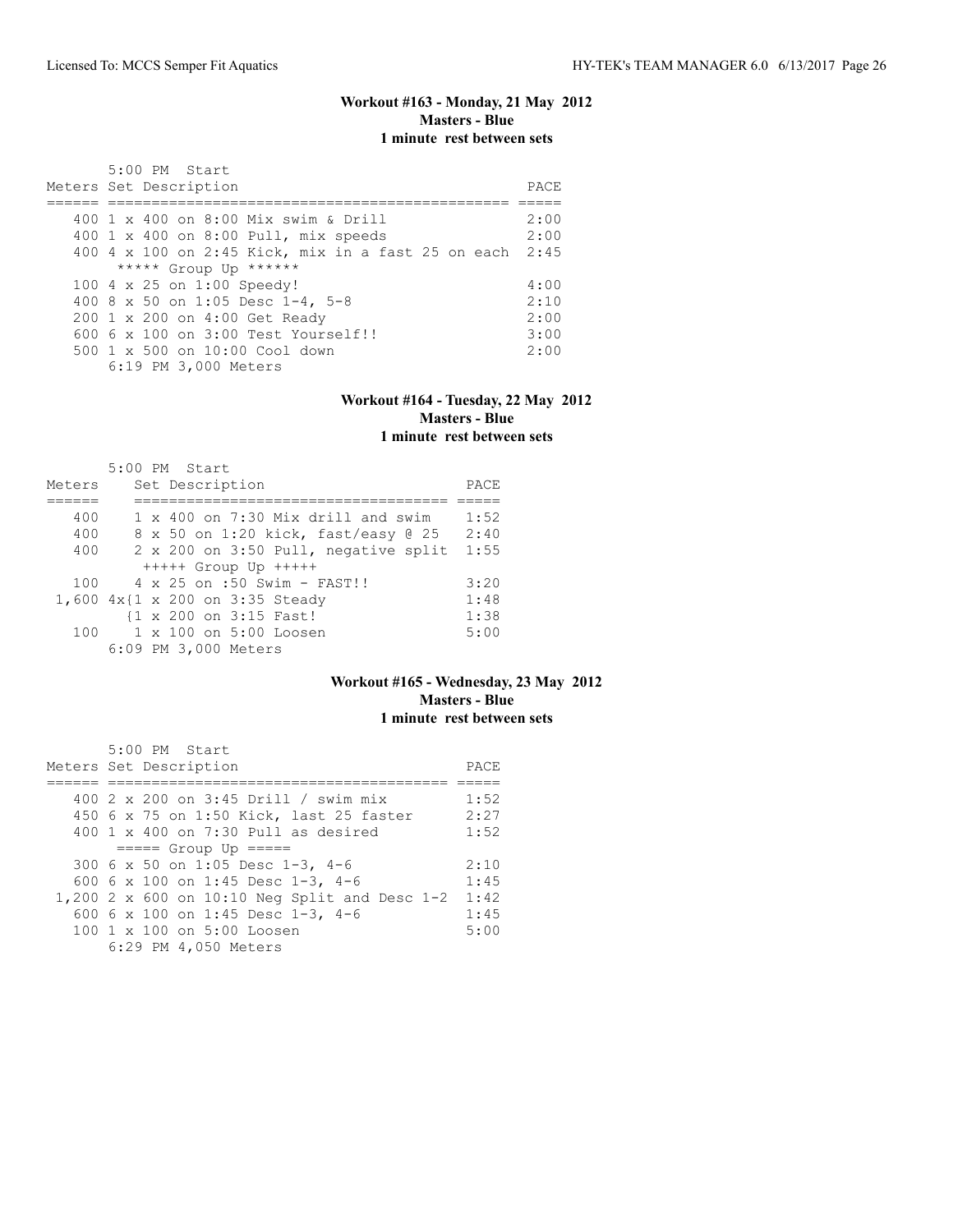# **Workout #166 - Thursday, 24 May 2012 Masters - Blue 1 minute rest between sets**

|     |  | 5:00 PM Start<br>Meters Set Description            | PACE |
|-----|--|----------------------------------------------------|------|
|     |  |                                                    |      |
| 400 |  | 2 x 200 on 3:40 Swim drill mix                     | 1:50 |
|     |  | $400$ 1 x $400$ on $10:00$ Kick as desired         | 2:30 |
|     |  | 600 8 x 75 on 1:20 pull, mix speeds                | 1:47 |
|     |  | ----- Group Up -----                               |      |
| 100 |  | 4 x 25 on :50 Swim - FAST!!                        | 3:20 |
|     |  | 1,500 1x{2 x 150 on 2:35 Desc 1-2                  | 1:43 |
|     |  | {1 x 150 on 2:25 Faster                            | 1:37 |
|     |  | {2 x 125 on 2:15 Desc 1-2                          | 1:48 |
|     |  | {1 x 125 on 2:00 Faster                            | 1:36 |
|     |  | {2 x 100 on 1:50 Desc 1-2                          | 1:50 |
|     |  | {1 x 100 on 1:35 Faster                            | 1:35 |
|     |  | {2 x 75 on 1:25 Desc 1-2                           | 1:53 |
|     |  | $\{1 \times 75 \text{ on } 1:15 \text{ faster}\}$  | 1:40 |
|     |  | $\{2 \times 50 \text{ on } 1:05 \text{ Desc } 1-2$ | 2:10 |
|     |  | {1 x 50 on 2:00 Last one, fast one! 4:00           |      |
| 100 |  | 1 x 100 on 5:00 Loosen                             | 5:00 |
|     |  | 6:11 PM 3,100 Meters                               |      |

# **Workout #170 - Monday, 28 May 2012 Masters - Blue 1 minute rest between sets**

|        | 5:00 PM Start |  |                                      |      |
|--------|---------------|--|--------------------------------------|------|
| Meters |               |  | Set Description                      | PACE |
|        |               |  |                                      |      |
| 300    |               |  | 1 x 300 on 6:00 Swim                 | 2:00 |
| 400    |               |  | 4 x 100 on 2:10 Kick/Swim/Drill/Swim | 2:10 |
| 300    |               |  | 6 x 50 on 1:15 Dec 1-3, 4-6          | 2:30 |
|        |               |  | **********GROUP UP!**********        |      |
| 400    |               |  | 4 x 100 on 2:00 Strong               | 2:00 |
| 200    |               |  | 4 x 50 on 1:10 Finish FAST!          | 2:20 |
|        |               |  | 1,200 1x{2 x 25 on :45 Fast!         | 3:00 |
|        |               |  | {4 x 75 on 1:25 Strong!              | 1:53 |
|        |               |  | {4 x 25 on :50 Faster!               | 3:20 |
|        |               |  | {4 x 75 on 1:30 Strong!              | 2:00 |
|        |               |  | {6 x 25 on :55 ALL OUT!              | 3:40 |
|        |               |  | {4 x 75 on 1:25 Strong!              | 1:53 |
| 200    |               |  | 1 x 200 on 7:00 EZ                   | 3:30 |
|        |               |  | 6:17 PM 3,000 Meters                 |      |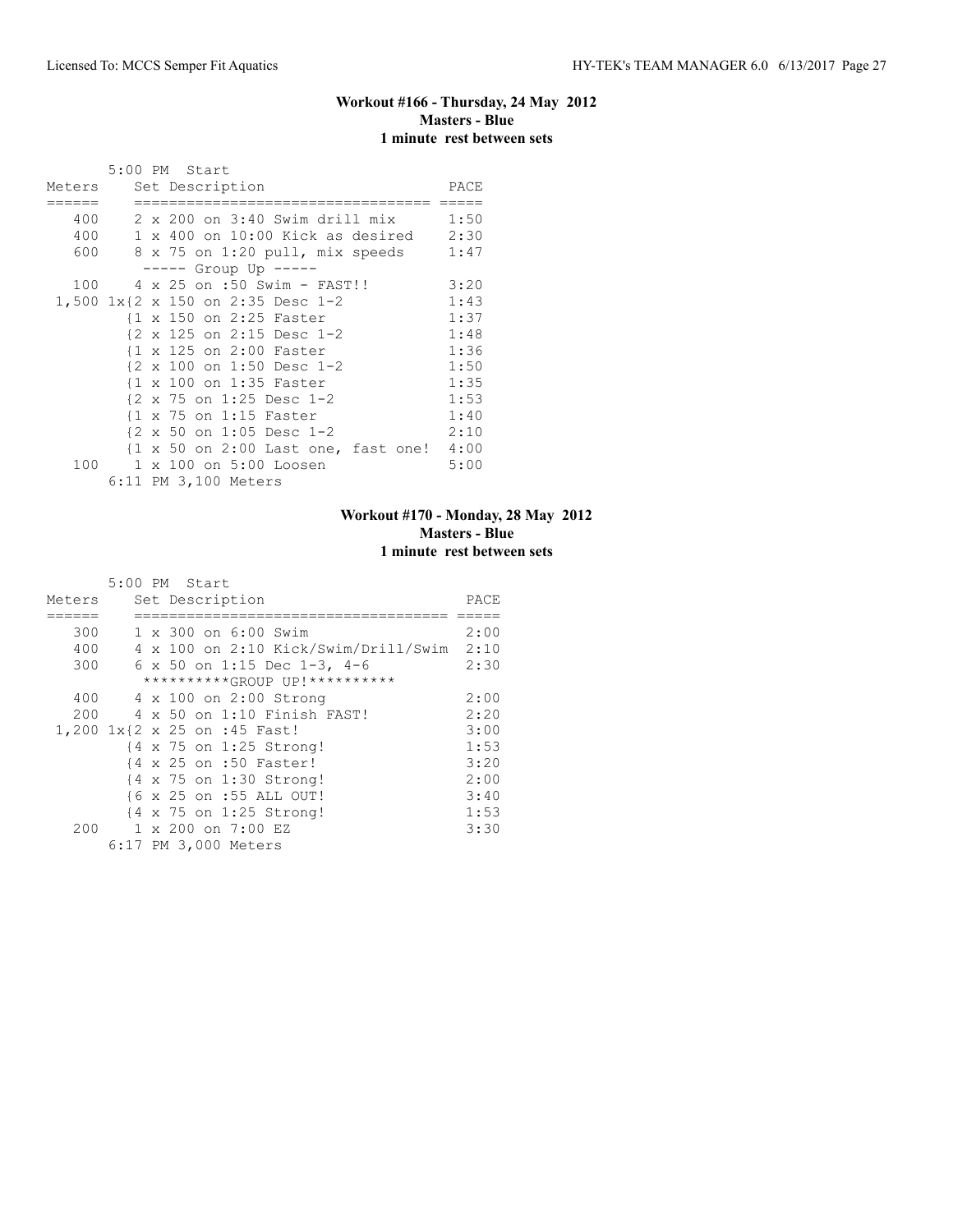# **Workout #169 - Tuesday, 29 May 2012 Masters - Blue 1 minute rest between sets**

|        |  | 5:00 PM Start                                      |      |
|--------|--|----------------------------------------------------|------|
| Meters |  | Set Description                                    | PACE |
|        |  |                                                    |      |
| 400    |  | 2 x 200 on 3:45 Swim                               | 1:52 |
| 400    |  | 1 x 400 on 10:00 Kick                              | 2:30 |
| 400    |  | 2 x 200 on 3:45 pull                               | 1:52 |
|        |  | **********GROUP UP!**********                      |      |
| 100    |  | 4 x 25 on :45 Ouick!                               | 3:00 |
| 300    |  | 2 x 150 on 2:40 Swim                               | 1:47 |
|        |  | $1,400$ 2x{2 x 100 on 1:55 Strong, think good kick | 1:55 |
|        |  | {4 x 75 on 1:25 1st and 3rd 25m OVER Kick!         | 1:53 |
|        |  | {4 x 50 on 1:00 Perfect Stroke Techinque           | 2:00 |
| 100    |  | 1 x 100 on 5:00 Warm Down                          | 5:00 |
|        |  | 6:13 PM 3,100 Meters                               |      |

## **Workout #168 - Wednesday, 30 May 2012 Masters - Blue 1 minute rest between sets**

|        | 5:00 PM Start                                                  |      |
|--------|----------------------------------------------------------------|------|
| Meters | Set Description                                                | PACE |
|        |                                                                |      |
| 400    | 4 x 100 on 1:50 swim / drill                                   | 1:50 |
| 450    | 6 x 75 on 1:45 Kick                                            | 2:20 |
| 450    | 6 x 75 on 1:25 Pull                                            | 1:53 |
|        | **********GROUP UP!**********                                  |      |
|        | 400 8 x 50 on 1:05 Dec 1-4, 5-8                                | 2:10 |
|        | $2,400$ 1x{1 x 400 on 6:40 Negative Split                      | 1:40 |
|        | {4 x 100 on 1:45 Middle 50 Fast                                | 1:45 |
|        | {1 x 400 on 6:40 Negative Split                                | 1:40 |
|        | {4 x 50 on :55 Strong kick off the walls!                      | 1:50 |
|        | $\{1 \times 400 \text{ on } 6:40 \text{ Negative Split}\}$     | 1:40 |
|        | {8 x 25 on :40 Strong kick off the wall                        | 2:40 |
|        | $\{1 \times 400 \text{ on } 7:00 \text{ Fast to the finish}\}$ | 1:45 |
| 100    | 1 x 100 on 5:00 EZ                                             | 5:00 |
|        | 6:30 PM 4,200 Meters                                           |      |

## **Workout #167 - Thursday, 31 May 2012 Masters - Blue 1 minute rest between sets**

|        |  | 5:00 PM Start                                                 |      |
|--------|--|---------------------------------------------------------------|------|
| Meters |  | Set Description                                               | PACE |
|        |  |                                                               |      |
| 400    |  | 1 x 400 on 8:00 Every 3rd Lap Kick                            | 2:00 |
| 400    |  | $1 \times 400$ on $10:00$ kick                                | 2:30 |
| 400    |  | $4 \times 100$ on $2:00$ Pull                                 | 2:00 |
|        |  | **********GROUP UP!**********                                 |      |
| 100    |  | 4 x 25 on :45 VERY FAST!                                      | 3:00 |
| 100    |  | 4 x 25 on :45 Minimum breathing                               | 3:00 |
|        |  | 1,500 2x{4 x 50 on 1:05 Strong Kick                           | 2:10 |
|        |  | $\{4 \times 100 \text{ on } 1:40 \text{ Negative Split}\}$    | 1:40 |
|        |  | $\{2 \times 75 \text{ on } 1:20 \text{ Strong Kick - FAST}\}$ | 1:47 |
| 100    |  | 1 x 100 on 5:00 Warm Down                                     | 5:00 |
|        |  | 6:11 PM 3,000 Meters                                          |      |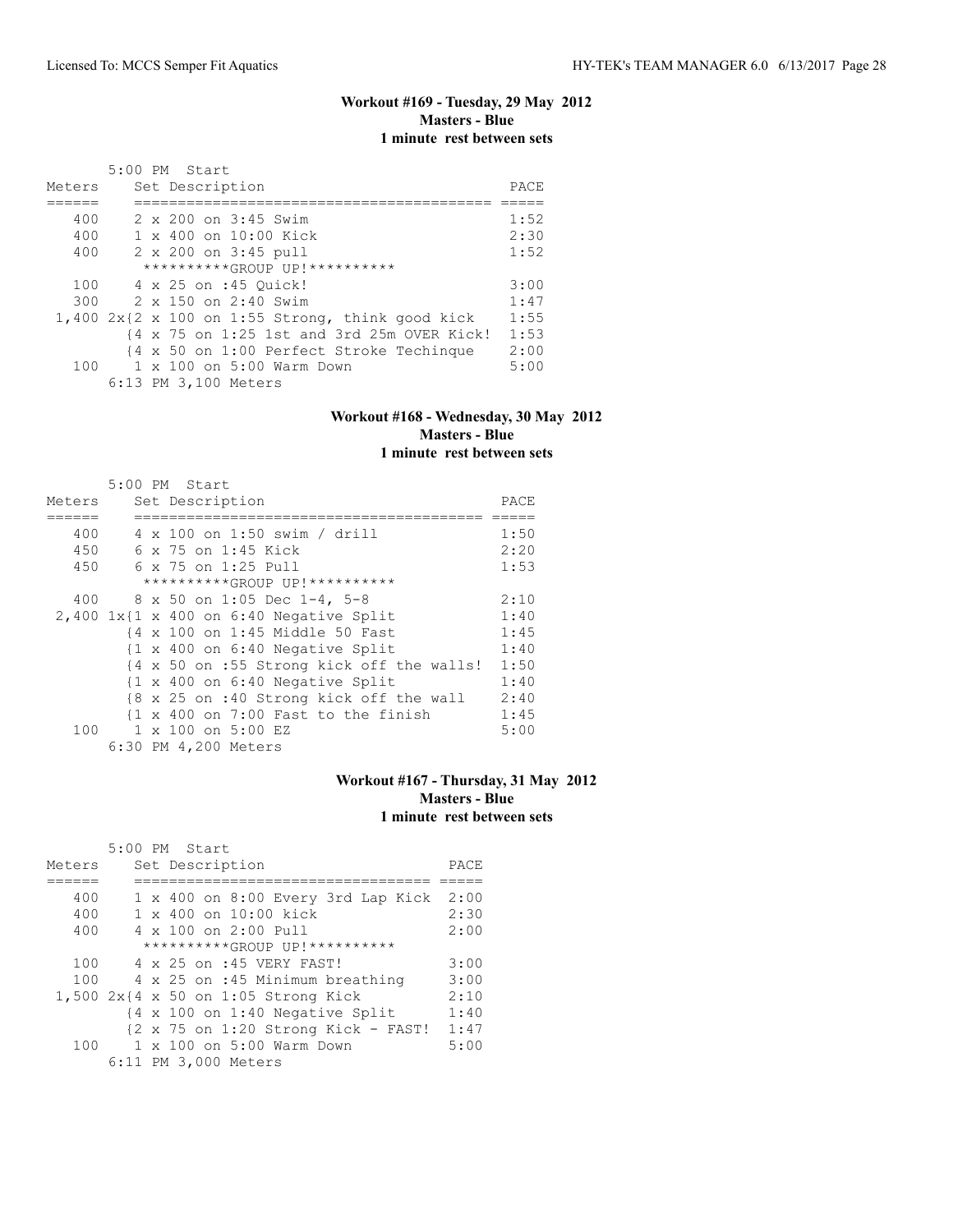# **Workout #174 - Monday, 04 June 2012 Masters - Blue 1 minute rest between sets**

|        | 5:00 PM Start                                                    |      |
|--------|------------------------------------------------------------------|------|
| Meters | Set Description                                                  | PACE |
|        |                                                                  |      |
| 500    | 10 x 50 on :59 Desc $1-4$ , 5-8                                  | 1:58 |
| 400    | 4 x 100 on 2:30 Kick, last 25 always FAST 2:30                   |      |
|        | $400$ 1 x 400 on 7:45 Pull as desired                            | 1:56 |
|        | $== == $ Group Up $== == $                                       |      |
|        | 150 3x{1 x 25 on :40 Fast                                        | 2:40 |
|        | $\{1 \times 25 \text{ on } : 50 \text{ Stromger}??$              | 3:20 |
|        | 1 on :30 Extra Rest                                              |      |
|        | 1,450 1x{8 x 50 on 1:05 FAST                                     | 2:10 |
|        | {1 x 100 on 2:00 Steady                                          | 2:00 |
|        | {6 x 50 on 1:10 FAST                                             | 2:20 |
|        | {1 x 100 on 2:00 Steady                                          | 2:00 |
|        | {4 x 50 on 1:15 FAST                                             | 2:30 |
|        | {1 x 100 on 2:00 Steady                                          | 2:00 |
|        | {2 x 50 on 1:20 FAST                                             | 2:40 |
|        | {1 x 100 on 2:00 Steady                                          | 2:00 |
|        | $\{1 \times 50 \text{ on } 2:00 \text{ What do you have left}\}$ | 4:00 |
| 100    | 1 x 100 on 5:00 Loosen                                           | 5:00 |
|        | 6:17 PM 3,000 Meters                                             |      |

# **Workout #173 - Tuesday, 05 June 2012 Masters - Blue 1 minute rest between sets**

|        | $5:00$ PM Start                                         |      |
|--------|---------------------------------------------------------|------|
| Meters | Set Description                                         | PACE |
|        |                                                         |      |
| 600    | $6 \times 100$ on 1:50 mix swim & drill                 | 1:50 |
| 400    | 2 x 200 on 3:50 Pull Negative Split                     | 1:55 |
| 400    | $1 \times 400$ on $10:00$ Kick as desired               | 2:30 |
|        | $====$ Group Up $====$                                  |      |
| 200    | 4 x 50 on 1:05 Desc 1-4                                 | 2:10 |
|        | 1,300 2x{1 x 50 on 1:30 Loosen                          | 3:00 |
|        | {4 x 100 on 1:50 Best possible sustainable pace         | 1:50 |
|        | $\{1 \text{ on } : 45 \text{ Rest}\}$                   |      |
|        | $\{2 \times 100 \text{ on } 2:10 \text{ faster Race}\}$ | 2:10 |
|        | 100 1 x 100 on 5:00 Loosen                              | 5:00 |
|        | 6:12 PM 3,000 Meters                                    |      |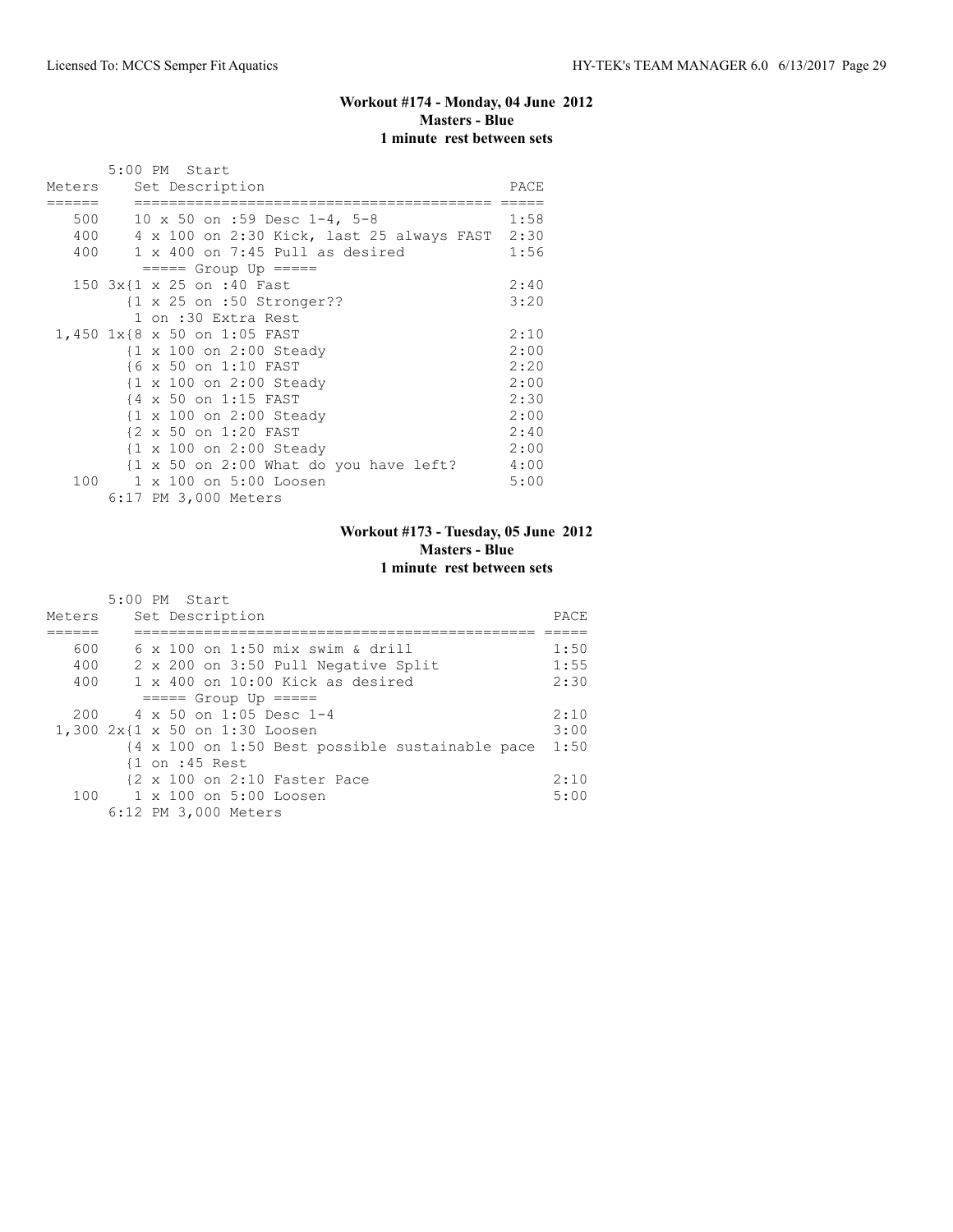# **Workout #172 - Wednesday, 06 June 2012 Masters - Blue 1 minute rest between sets**

|        | 5:00 PM Start                   |                                                                                           |      |
|--------|---------------------------------|-------------------------------------------------------------------------------------------|------|
| Meters | Set Description                 |                                                                                           | PACE |
|        |                                 |                                                                                           |      |
| 400    |                                 | 2 x 200 on 3:40 Negative Split                                                            | 1:50 |
| 400    |                                 | 8 x 50 on 1:00 Pull mix speeds                                                            | 2:00 |
| 450    |                                 | $6 \times 75$ on 2:00 middle 25 faster                                                    | 2:40 |
|        |                                 | $++++$ Group Up $++++$                                                                    |      |
| 100    |                                 | 4 x 25 on :45 Strong                                                                      | 3:00 |
| 200    |                                 | 4 x 50 on 1:00 Find your pace                                                             | 2:00 |
|        | 2,400 2x{1 x 100 on 2:30 Loosen |                                                                                           | 2:30 |
|        |                                 | {1 x 500 on 8:30 Negative Split                                                           | 1:42 |
|        |                                 | {1 x 250 on 4:20 Steady and strong                                                        | 1:44 |
|        |                                 | {1 x 250 on 4:30 Steady and stronger                                                      | 1:48 |
|        |                                 | $\{2 \times 50 \text{ on } 1:15 \text{ } \#1 \text{ Moderate, } \#2 \text{ Max Effect}\}$ | 2:30 |
| 100    |                                 | 1 x 100 on 5:00 Loosen                                                                    | 5:00 |
|        | 6:31 PM 4,050 Meters            |                                                                                           |      |

# **Workout #171 - Thursday, 07 June 2012 Masters - Blue 1 minute rest between sets**

|        | 5:00 PM Start            |  |                       |                                                                    |      |
|--------|--------------------------|--|-----------------------|--------------------------------------------------------------------|------|
| Meters |                          |  | Set Description       |                                                                    | PACE |
|        |                          |  |                       |                                                                    |      |
|        |                          |  |                       | 1,200 2x{2 x 100 on 1:50 Drill/swim mix                            | 1:50 |
|        |                          |  |                       | $\{1 \times 200 \text{ on } 5:00 \text{ Kick, steady}\}$           | 2:30 |
|        |                          |  |                       | $\{1 \times 200 \text{ on } 3:50 \text{ Pull}, \text{Neg Split}\}$ | 1:55 |
|        |                          |  |                       | >>>>> Group Up <<<<<                                               |      |
|        | 100 4 x 25 on :40 Strong |  |                       |                                                                    | 2:40 |
|        |                          |  |                       | 1,800 1x{3 x 150 on 2:45 Steady                                    | 1:50 |
|        |                          |  |                       | {1 x 150 on 2:30 Fast Pace                                         | 1:40 |
|        |                          |  |                       | {2 x 150 on 2:45 Steady                                            | 1:50 |
|        |                          |  |                       | {2 x 150 on 2:30 Fast Pace                                         | 1:40 |
|        |                          |  |                       | {1 x 150 on 2:45 Steady                                            | 1:50 |
|        |                          |  | {3 x 150 on 3:00 Fast |                                                                    | 2:00 |
| 100    |                          |  |                       | 1 x 100 on 5:00 Loosen                                             | 5:00 |
|        |                          |  | 6:09 PM 3,200 Meters  |                                                                    |      |

#### **Workout #178 - Monday, 11 June 2012 Masters - Blue 1 minute rest between sets**

|        | 5:00 PM Start                                |      |
|--------|----------------------------------------------|------|
| Meters | Set Description                              | PACE |
|        |                                              |      |
| 600    | 1 x 600 on 12:00 E4L Kick                    | 2:00 |
| 200    | 4 x 50 on 1:15 Odds Kick, Evens Swim         | 2:30 |
| 400    | $4 \times 100$ on $2:00$ Pull                | 2:00 |
|        | *****************GROUP UP!****************** |      |
|        | 300 6 x 50 on 1:10 Dec 1-3, 4-6              | 2:20 |
|        | 1,500 3x{6 x 25 on :45 Over Kick!            | 3:00 |
|        | {2 x 100 on 1:50 Active Recovery             | 1:50 |
|        | {2 x 75 on 1:30 ALL OUT!                     | 2:00 |
|        | $\{1 \text{ on } : 45 \text{ Rest } : -\}$   |      |
| 100    | 1 x 100 on 5:00 Cool Down                    | 5:00 |
|        | 6:18 PM 3,100 Meters                         |      |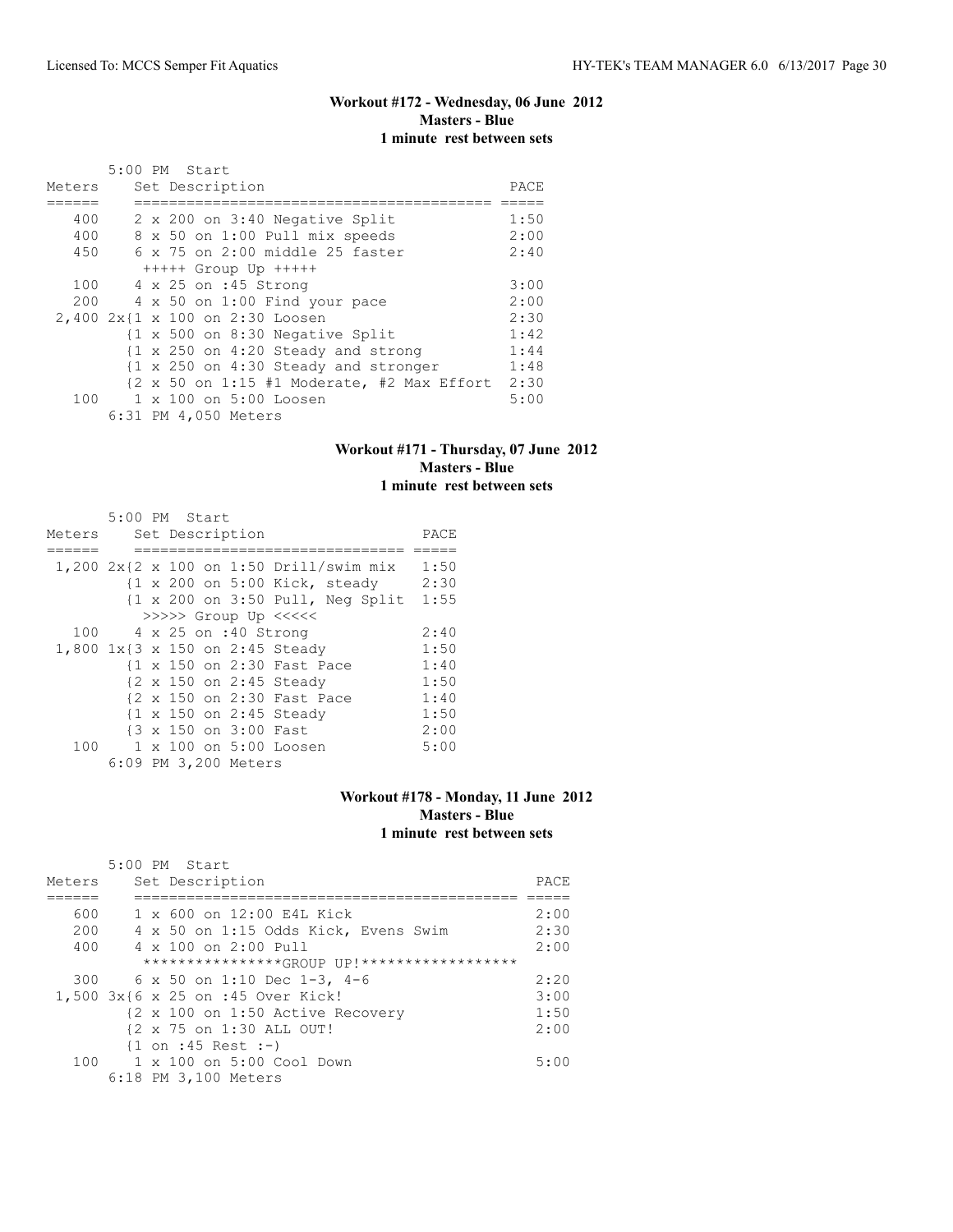# **Workout #177 - Tuesday, 12 June 2012 Masters - Blue 1 minute rest between sets**

| Meters | 5:00 PM Start<br>Set Description              | PACE |
|--------|-----------------------------------------------|------|
|        |                                               |      |
|        | $1,200$ $2x$ {1 x 200 on 4:00 Swim            | 2:00 |
|        | {2 x 100 on 2:00 Kick                         | 2:00 |
|        | {1 x 200 on 4:00 Pull                         | 2:00 |
|        | ******************GROUP UP******************* |      |
|        | 100 4 x 25 on :45 Sprint!!                    | 3:00 |
|        | 1,500 1x{3 x 50 on 1:05 Perfect Stroke        | 2:10 |
|        | {2 x 75 on 1:30 Pick Up Your Pace             | 2:00 |
|        | {3 x 100 on 1:50 Fastest Sustainable Pace     | 1:50 |
|        | {2 x 150 on 2:40 First and Last 50 ALL OUT!   | 1:47 |
|        | $\{1 \text{ on } : 45 \text{ Rest}\}$         |      |
|        | {3 x 100 on 1:50 Fastest Sustainable Pace     | 1:50 |
|        | {2 x 75 on 1:30 Perfect Stroke                | 2:00 |
|        | {3 x 50 on 1:05 ALL OUT!                      | 2:10 |
| 200    | 1 x 200 on 8:00 EZ                            | 4:00 |
|        | 6:08 PM 3,000 Meters                          |      |

# **Workout #176 - Wednesday, 13 June 2012 Masters - Blue 1 minute rest between sets**

|        | 5:00 PM Start                                              |      |
|--------|------------------------------------------------------------|------|
| Meters | Set Description                                            | PACE |
|        |                                                            |      |
| 200    | 2 x 100 on 2:30 Middle 25 Scull                            | 2:30 |
| 500    | 1 x 500 on 10:00 E4L Kick                                  | 2:00 |
| 200    | 4 x 50 on 1:15 Swim                                        | 2:30 |
| 300    | 1 x 300 on 6:00 Pull                                       | 2:00 |
|        | *****************GROUP UP********************              |      |
|        | 400 8 x 50 on 1:05 Dec 1-4, 5-8                            | 2:10 |
|        | 2,400 2x{6 x 100 on 1:50 Perfect Pace                      | 1:50 |
|        | $\{1 \times 400 \text{ on } 7:00 \text{ Negative Split}\}$ | 1:45 |
|        | {4 x 50 on 1:05 Perfect Stroke                             | 2:10 |
|        | $100 \t 1 \times 100$ on $5:00$ EZ                         | 5:00 |
|        | 6:31 PM 4,100 Meters                                       |      |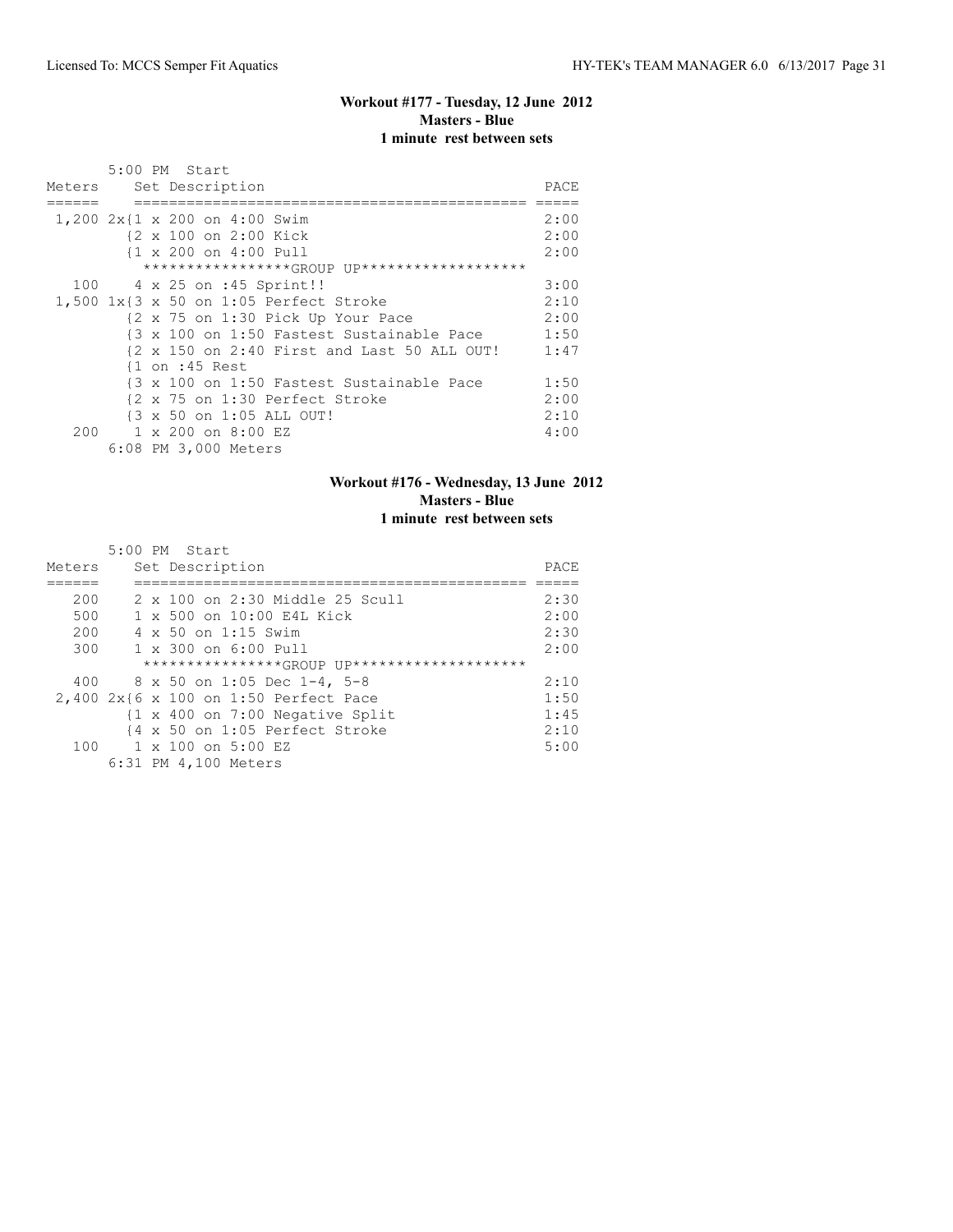# **Workout #175 - Thursday, 14 June 2012 Masters - Blue 1 minute rest between sets**

|        | 5:00 PM Start                                     |      |
|--------|---------------------------------------------------|------|
| Meters | Set Description                                   | PACE |
|        |                                                   |      |
| 600    | 1 x 600 on 15:00 E3L Kick                         | 2:30 |
| 300    | 4 x 75 on 1:30 Perfect Stroke                     | 2:00 |
| 300    | $3 \times 100$ on 2:00 Middle 50 = Stroke         | 2:00 |
|        | ********************GROUP UP********************* |      |
| 100    | 4 x 25 on :45 Fast!!                              | 3:00 |
|        | 1,600 1x{2 x 100 on 1:50 Over Kick 1st 25         | 1:50 |
|        | {2 x 200 on 3:45 First and Last 25 ALL OUT!       | 1:52 |
|        | {4 x 50 on 1:05 Over Kick Last 25                 | 2:10 |
|        | $\{1 \text{ on } 1:00 \text{ Rest } : -\}$        |      |
|        | {2 x 200 on 3:45 1st and 3rd 50 FAST!             | 1:52 |
|        | {8 x 25 on :50 Finish Fast                        | 3:20 |
|        | {1 x 200 on 3:45 Last 125 ALL YOU HAVE LEFT!      | 1:52 |
|        | 100 1 x 100 on 5:00 EZ                            | 5:00 |
|        | 6:15 PM 3,000 Meters                              |      |

## **Workout #179 - Monday, 18 June 2012 Masters - Blue 1 minute rest between sets**

| 5:00 PM Start                                           |      |
|---------------------------------------------------------|------|
| Meters Set Description                                  | PACE |
|                                                         |      |
| 400 1 x 400 on 8:00 Mix swim & Drill                    | 2:00 |
| 400 1 x 400 on 8:00 Pull, mix speeds                    | 2:00 |
| 400 4 x 100 on 2:45 Kick, mix in a fast 25 on each 2:45 |      |
| ***** Group Up ******                                   |      |
| 100 4 x 25 on 1:00 Speedy!                              | 4:00 |
| 400 8 x 50 on 1:05 Desc 1-4, 5-8                        | 2:10 |
| 200 1 x 200 on 4:00 Get Ready                           | 2:00 |
| 600 6 x 100 on 3:00 Test Yourself!!                     | 3:00 |
| 500 1 x 500 on 10:00 Cool down                          | 2:00 |
| 6:19 PM 3,000 Meters                                    |      |

# **Workout #180 - Tuesday, 19 June 2012 Masters - Blue 1 minute rest between sets**

| Meters | 5:00 PM Start<br>Set Description                              | PACE |
|--------|---------------------------------------------------------------|------|
|        |                                                               |      |
| 400    | 1 x 400 on 7:45 Mix drills and swim                           | 1:56 |
| 400    | 4 x 100 on 2:30 Kick, fast!                                   | 2:30 |
| 400    | 2 x 200 on 4:00 Pull, mix speeds                              | 2:00 |
|        | $---$ Group Up $---$                                          |      |
| 100    | 4 x 25 on :50 Fast!                                           | 3:20 |
|        | 1,600 $2x$ {4 x 50 on 1:15 #1 Loosen, 2-4 Desc                | 2:30 |
|        | $\{2 \times 200 \text{ on } 3:45 \text{ Steady, even pace}\}$ | 1:52 |
|        | {1 x 200 on 4:00 Think "shark chasing me" fast!               | 2:00 |
|        | $100 \t 1 \times 100$ on $5:00$ Loosen                        | 5:00 |
|        | 6:13 PM 3,000 Meters                                          |      |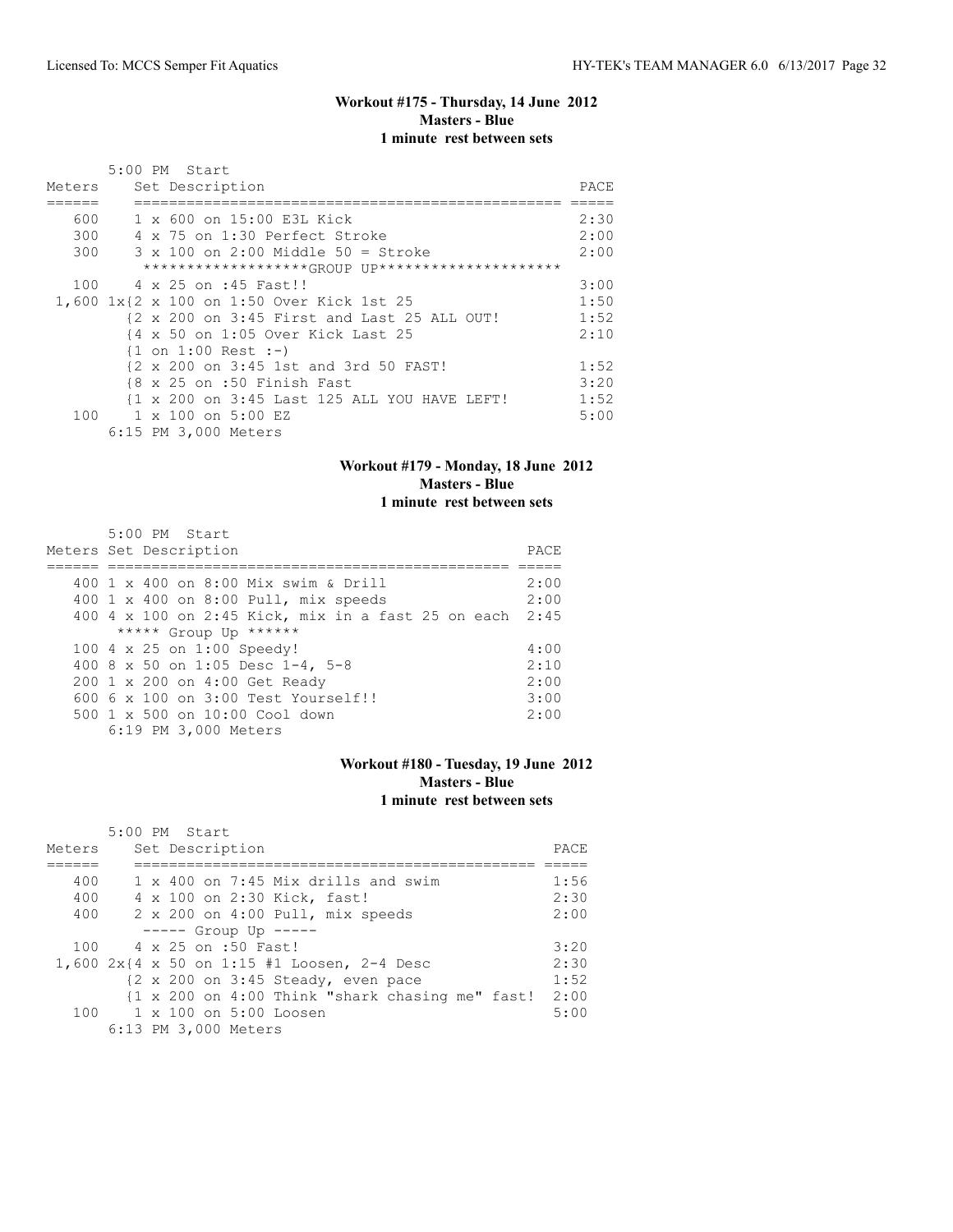## **Workout #181 - Wednesday, 20 June 2012 Masters - Blue 1 minute rest between sets**

| $5:00$ PM Start                                      |      |
|------------------------------------------------------|------|
| Meters Set Description                               | PACE |
|                                                      |      |
| 600 6 x 100 on 1:50 Mix speeds                       | 1:50 |
| $400 \t1 x 400$ on $10:00$ Kick as desired           | 2:30 |
| 400 4 x 100 on 1:50 Pull, Desc 1-4                   | 1:50 |
| $====$ Group Up $====$                               |      |
| 100 4 x 25 on :45 Fast!                              | 3:00 |
| 600 6 x 100 on 1:45 Steady                           | 1:45 |
| 600 1 x 600 on 10:30 equal or faster than above pace | 1:45 |
| 1 on :30 Extra Rest                                  |      |
| 600 $2 \times 300$ on $5:10$ Desc 1-2                | 1:43 |
| 600 1 x 600 on 11:00 equal or faster than above pace | 1:50 |
| 100 1 x 100 on 5:00 Loosen                           | 5:00 |
| 6:29 PM 4,000 Meters                                 |      |

#### **Workout #182 - Thursday, 21 June 2012 Masters - Blue 1 minute rest between sets**

#### 5:00 PM Start Meters Set Description PACE ====== ============================================== ===== 400 1 x 400 on 8:00 NICE AND EASY WARM-UP 2:00 500 10 x 50 on 1:20 Kick - Good effort - be proud 2:40 400 16 x 25 on :30 Pull, alt faster, easier 2:00 +++++ Group Up +++++ 200 4 x 50 on 1:05 Mix speeds 2:10 1,400 2x{1 on :30 Extra Breathing TIme {2 x 250 on 4:45 Last 50 of each faster 1:54  ${2 \times 50}$  on 1:15 Fast. I mean it. FAST!! {2 x 50 on 1:20 #1 easier, #2 Fast again. Go!!! 2:40 100 1 x 100 on 5:00 Loosen 5:00 5:00 6:16 PM 3,000 Meters

#### **Workout #185 - Tuesday, 26 June 2012 Masters - Blue 1 minute rest between sets**

|        | 5:00 PM Start                                                         |      |
|--------|-----------------------------------------------------------------------|------|
| Meters | Set Description                                                       | PACE |
|        |                                                                       |      |
| 600    | $1 \times 600$ on $11:00$ Every 4th Lap Kick                          | 1:50 |
| 300    | $3 \times 100$ on 2:10 Mix in stroke                                  | 2:10 |
| 200    | $1 \times 200$ on $5:30$ Kick                                         | 2:45 |
| 100    | $2 \times 50$ on 1:10 Pull                                            | 2:20 |
|        | **********************GROUP UP**************************              |      |
| 100    | 4 x 25 on :45 AO - Control your breathing                             | 3:00 |
| 100    | 2 x 50 on 1:10 Work your stroke tech                                  | 2:20 |
|        | 1,700 2x{4 x 75 on 1:25 1st and Last $1/3 =$ AO!                      | 1:53 |
|        | {1 x 50 on 1:00 Loosen                                                | 2:00 |
|        | $\{2 \times 150 \text{ on } 2:45 \pm 1 = 60\}$ , $\#2 = 85\%$         | 1:50 |
|        | $\{8 \times 25 \text{ on } : 40 \text{ Odd} = EZ$ , Even = Max Effort | 2:40 |
|        | 100 1 x 100 on 5:00 WD                                                | 5:00 |
|        | 6:20 PM 3,200 Meters                                                  |      |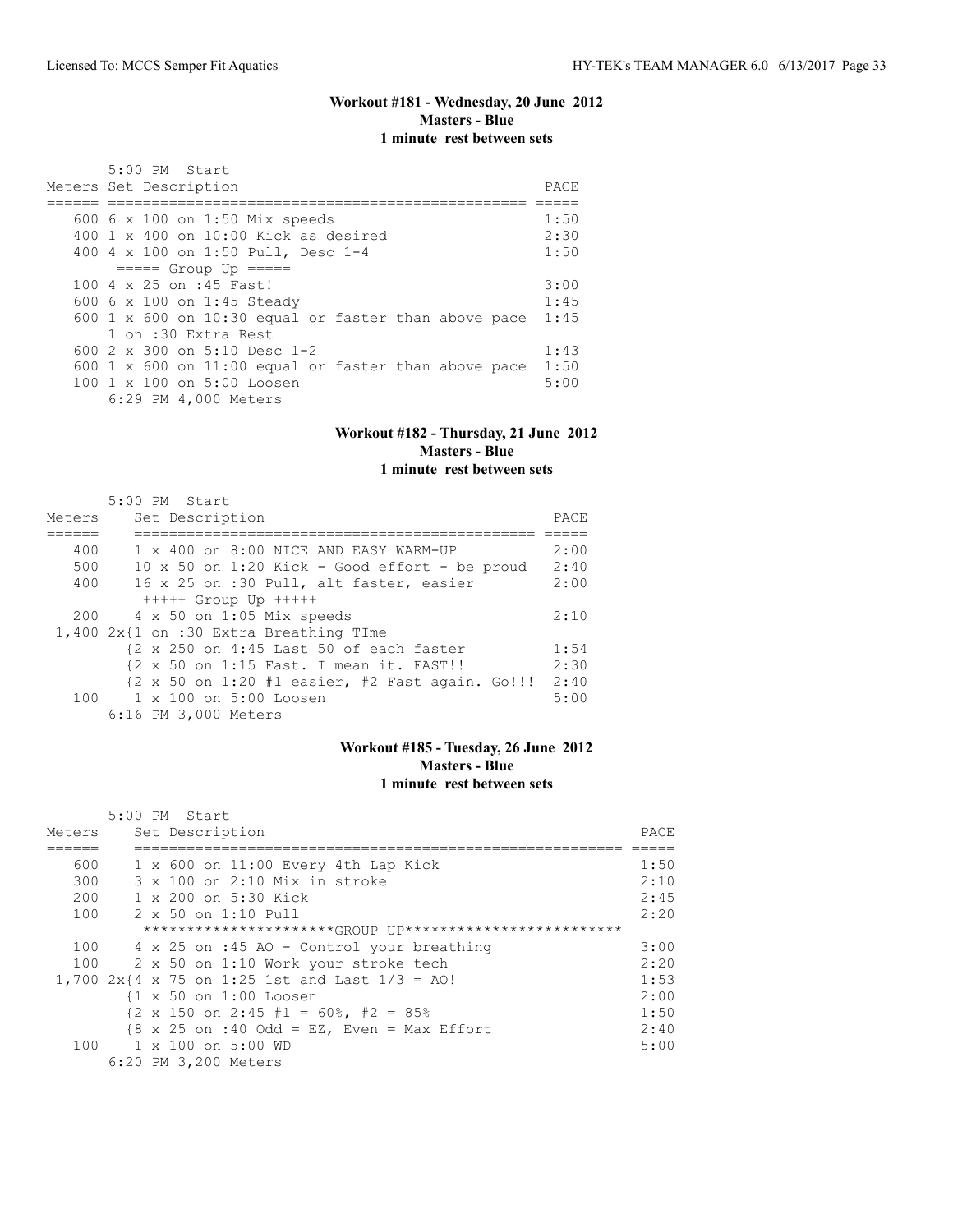#### **Workout #184 - Wednesday, 27 June 2012 Masters - Blue 1 minute rest between sets**

| Meters | 5:00 PM Start<br>Set Description                               | PACE |
|--------|----------------------------------------------------------------|------|
|        |                                                                |      |
|        | 1,800 3x{1 x 200 on 5:00 Free                                  | 2:30 |
|        | {2 x 100 on 2:50 Kick                                          | 2:50 |
|        | {4 x 50 on 1:15 Drill                                          | 2:30 |
|        | ********************(GROUP UP****************************      |      |
|        | $200$ 4 x 50 on 1:05 Strong pace                               | 2:10 |
|        | 1,900 1x{2 x 100 on 1:50 First 1/2 fast!                       | 1:50 |
|        | $\{1 \times 400 \text{ on } 7:00 \text{ Keep a steady pace}\}$ | 1:45 |
|        | $\{4 \times 75 \text{ on } 1:25 \text{ Middle Fast.}\}$        | 1:53 |
|        | {1 x 400 on 7:00 Keep a steady pace                            | 1:45 |
|        | {8 x 25 on :40 AO!                                             | 2:40 |
|        | {1 x 400 on 7:00 Keep a steady pace                            | 1:45 |
| 200    | 1 x 200 on 7:00 EZ                                             | 3:30 |
|        | 6:38 PM 4,100 Meters                                           |      |

#### **Workout #183 - Thursday, 28 June 2012 Masters - Blue 1 minute rest between sets**

#### 5:00 PM Start Meters Set Description PACE ====== =================================================== ===== 200 1 x 200 on 5:00 Swim 2:30 200 2 x 100 on 2:00 Stroke 2:00 500 1 x 500 on 11:00 Every 4th Lap Kick 2:12 300 6 x 50 on 1:10 Stroke 2:20 \*\*\*\*\*\*\*\*\*\*\*\*\*\*\*\*\*GROUP UP\*\*\*\*\*\*\*\*\*\*\*\*\*\*\*\*\*\*\*\*\*\*\*\*\* 300 6 x 50 on 1:05 Dec 1-3, 4-6 2:10<br>600 1x{2 x 100 on 1:50 Steady/Fast pace 1:50 1:50  $1,600$   $1x$ { $2 \times 100$  on  $1:50$  Steady/Fast pace  $(2 \times 75)$  on  $1:30$  Fast finish {2 x 75 on 1:30 Fast finish 2:00 {3 x 100 on 1:50 Steady/Fast pace 1:50 {3 x 50 on 1:05 Fast turn & fast finish 2:10 {3 x 100 on 1:50 Steady/Fast pace 1:50 {1 on :30 Rest  $\begin{array}{rcl} \n\{4 \times 25 \text{ on } : 45 \text{ A0!} \quad & & 3:00 \\
\{4 \times 100 \text{ on } 1:50 \text{ #1 = EZ, #2-5 = Steady/Fast pace} \quad & 1:50\n\end{array}$  ${4 \times 100}$  on 1:50 #1 = EZ, #2-5 = Steady/Fast pace 1:50<br>1 x 100 on 5:00 EZ 5:00 100 1 x 100 on 5:00 EZ 6:17 PM 3,200 Meters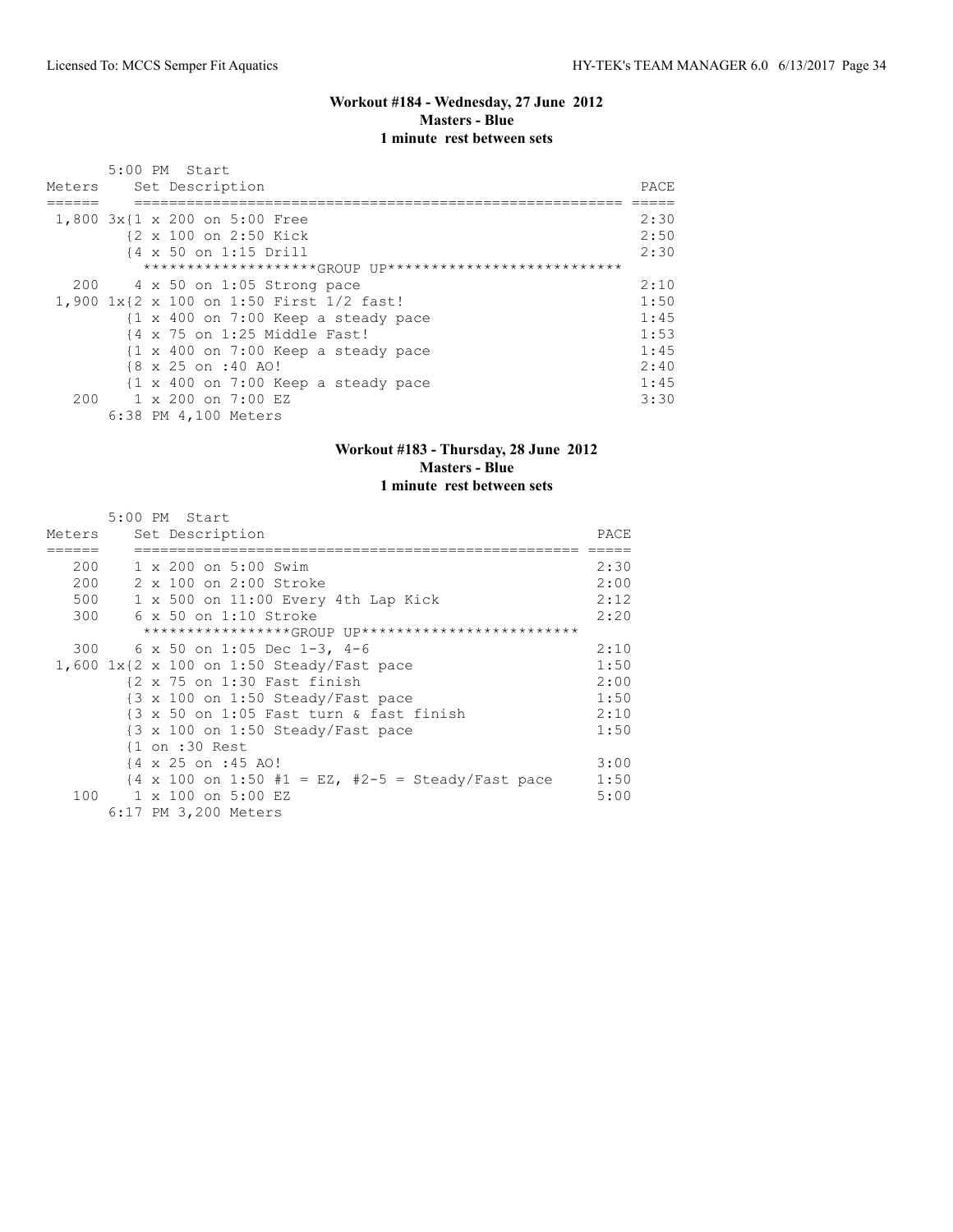# **Workout #186 - Monday, 02 July 2012 Masters - Blue 1 minute rest between sets**

|        | 5:00 PM Start                               |      |
|--------|---------------------------------------------|------|
| Meters | Set Description                             | PACE |
|        |                                             |      |
| 400    | 4 x 100 on 1:50 Swim/Drill Mix              | 1:50 |
| 400    | 2 x 200 on 3:45 Pull, middle of each faster | 1:52 |
| 400    | 8 x 50 on 1:20 Kick, mix speeds             | 2:40 |
|        | ~~~~~ Group Up ~~~~~                        |      |
|        | 100 4 x 25 on :40 Fast!                     | 2:40 |
|        | 1,600 4x{1 on 1:00 Extra rest               |      |
|        | {2 x 100 on 1:45 Steady                     | 1:45 |
|        | {4 x 50 on 1:15 Best effort - SPEEDY !!!!   | 2:30 |
|        | 100 1 x 100 on 5:00 Loosen                  | 5:00 |
|        | 6:18 PM 3,000 Meters                        |      |

#### **Workout #187 - Tuesday, 03 July 2012 Masters - Blue 1 minute rest between sets**

| $5:00$ PM Start                         |      |
|-----------------------------------------|------|
| Meters Set Description                  | PACE |
|                                         |      |
| 400 1 x 400 on 7:15 Steady & smooth     | 1:49 |
| 400 8 x 50 on 1:05 Pull, Mix Speeds     | 2:10 |
| 400 4 x 100 on 2:30 Kick last 25 Faster | 2:30 |
| $++++$ Group Up $++++$                  |      |
| $2004 \times 50$ on 1:10 Desc 1-4       | 2:20 |
| 400 4 $\times$ 100 on 1:50 Desc 1-4     | 1:50 |
| 800 $4 \times 200$ on 3:30 Desc 1-4     | 1:45 |
| $2002 \times 100$ on 1:50 Desc 1-2      | 1:50 |
| 100 $2 \times 50$ on 1:10 Desc 1-2      | 2:20 |
| 100 1 x 100 on 5:00 Loosen              | 5:00 |
| 6:14 PM 3,000 Meters                    |      |

# **Workout #188 - Wednesday, 04 July 2012 Masters - Blue 1 minute rest between sets**

| 5:00 PM Start                                          |      |
|--------------------------------------------------------|------|
| Meters Set Description                                 | PACE |
|                                                        |      |
| 400 8 x 50 on 1:00 mix speeds, strokes, drill          | 2:00 |
| 400 16 x 25 on :35 Pull, Steady                        | 2:20 |
| 400 1 x 400 on 9:00 Kick, strong and steady            | 2:15 |
| ***** Group Up *****                                   |      |
| 100 4 x 25 on :45 Fast!                                | 3:00 |
| 600 1 x 600 on 9:45 negative Split                     | 1:38 |
| 1,200 6 x 200 on 3:25 last 50 faster on each           | 1:42 |
| 600 6 x 100 on 1:45 Desc 1-3, 4-6                      | 1:45 |
| 300 6 x 50 on 1:05 Desc 1-3, 4-6                       | 2:10 |
| $100 \text{ 1 x } 100 \text{ on } 5:00 \text{ Loosen}$ | 5:00 |
| 6:32 PM 4,100 Meters                                   |      |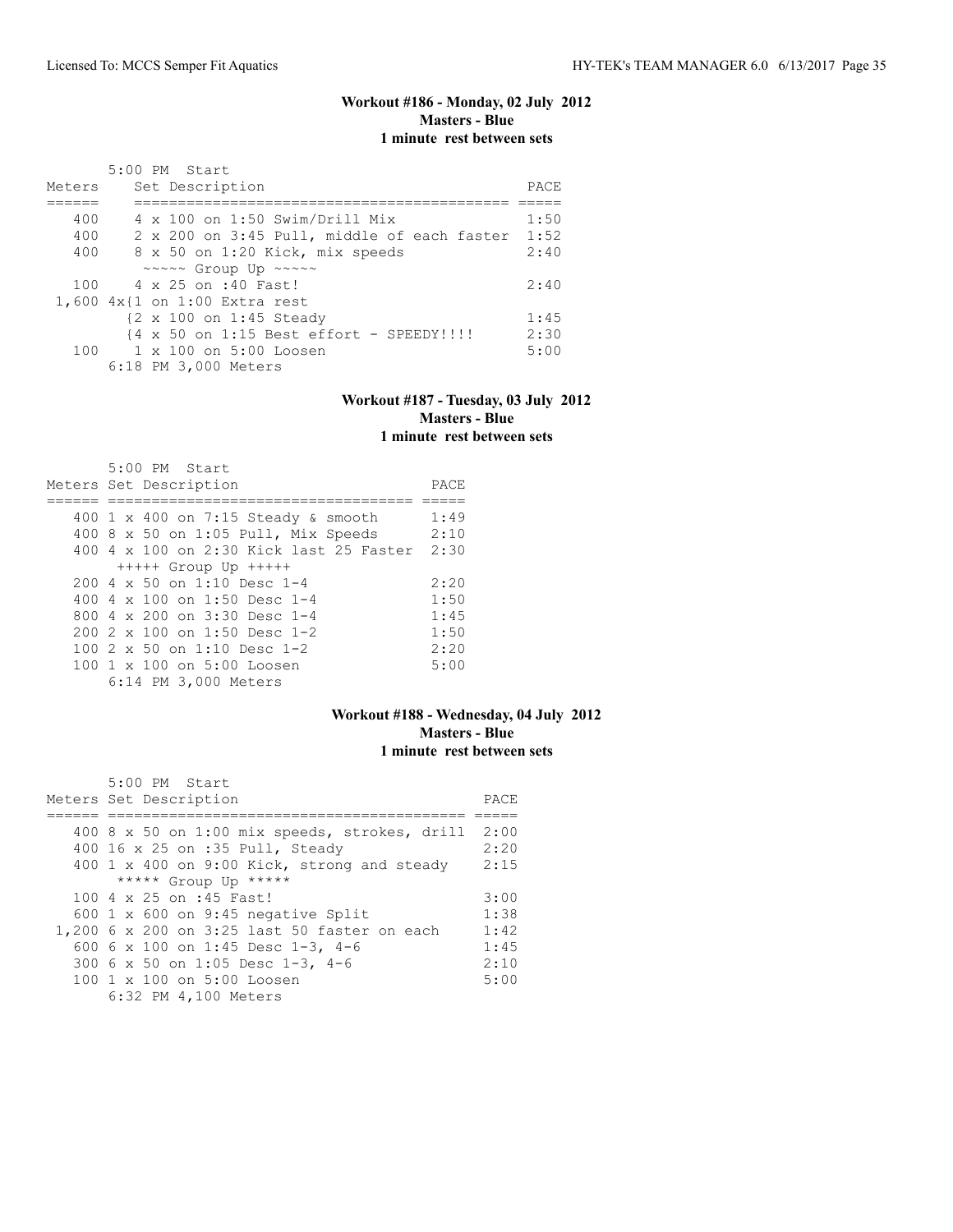# **Workout #189 - Thursday, 05 July 2012 Masters - Blue 1 minute rest between sets**

| 5:00 PM Start                                          |      |
|--------------------------------------------------------|------|
| Meters Set Description                                 | PACE |
|                                                        |      |
| SWIM MEET ON SATURDAY!!!                               |      |
| 600 6 x 100 on 1:45 Mix speeds                         | 1:45 |
| 400 $1 \times 400$ on 6:45 Pull, negative split        | 1:41 |
| 400 16 x 25 on :45 kick, alt fast/moderate             | 3:00 |
| $\{\{\{\{\}\}\}\}$ Group Up $\{\{\{\{\{\}\}\}\}$       |      |
| 100 4 x 25 on :50 Fast!                                | 3:20 |
| 500 2 x 250 on 4:15 Needs to be fast                   | 1:42 |
| $100 \text{ 1 x } 100 \text{ on } 2:30 \text{ Loosen}$ | 2:30 |
| 500 2 x 250 on 4:25 Keep it speedy                     | 1:46 |
| $100 \text{ 1 x } 100 \text{ on } 2:30 \text{ Loosen}$ | 2:30 |
| 250 1 x 250 on 4:35 Last one, fast one                 | 1:50 |
| 100 1 x 100 on 5:00 Loosen                             | 5:00 |
| 6:17 PM 3,050 Meters                                   |      |

# **Workout #193 - Monday, 09 July 2012 Masters - Blue 1 minute rest between sets**

|        |  | 5:00 PM Start                            |      |
|--------|--|------------------------------------------|------|
| Meters |  | Set Description                          | PACE |
|        |  |                                          |      |
| 500    |  | $1 \times 500$ on $9:00$ Drill, swim mix | 1:48 |
| 400    |  | 2 x 200 on 5:20 Kick, mix speeds         | 2:40 |
| 400    |  | 8 x 50 on 1:00 Pull, mix speeds          | 2:00 |
|        |  | $====$ Group Up $====$                   |      |
| 200    |  | 4 x 50 on 1:10 Desc 1-4                  | 2:20 |
|        |  | 1,400 4x{1 x 50 on 1:30 Easy loosen      | 3:00 |
|        |  | {2 x 75 on 1:45 Giddy up!!!!!!!!!        | 2:20 |
|        |  | {2 x 50 on 1:15 Faster & Stronger        | 2:30 |
|        |  | {2 x 25 on :45 Fastest!                  | 3:00 |
| 100    |  | 1 x 100 on 5:00 Loosen                   | 5:00 |
|        |  | 6:19 PM 3,000 Meters                     |      |

# **Workout #192 - Tuesday, 10 July 2012 Masters - Blue 1 minute rest between sets**

| 5:00 PM Start<br>Meters Set Description        | PACE |
|------------------------------------------------|------|
|                                                |      |
| 400 4 x 100 on 1:50 1st 25 drill               | 1:50 |
| 500 10 x 50 on 1:20 Kick, alt. mod & fast 2:40 |      |
| 400 1 x 400 on 7:15 Pull, mix speeds           | 1:49 |
| $--- -$ Group Up $---$                         |      |
| 100 4 x 25 on :40 Strong & Fast                | 2:40 |
| 600 4 x 150 on 2:45 Desc 1-4                   | 1:50 |
| 450 $3 \times 150$ on 2:40 Desc 1-3            | 1:47 |
| 300 $2 \times 150$ on $2:35$ Desc 1-2          | 1:43 |
| 150 1 x 150 on 3:00 No Desc, Just FAST!        | 2:00 |
| 100 1 x 100 on 5:00 Loosen                     | 5:00 |
| 6:14 PM 3,000 Meters                           |      |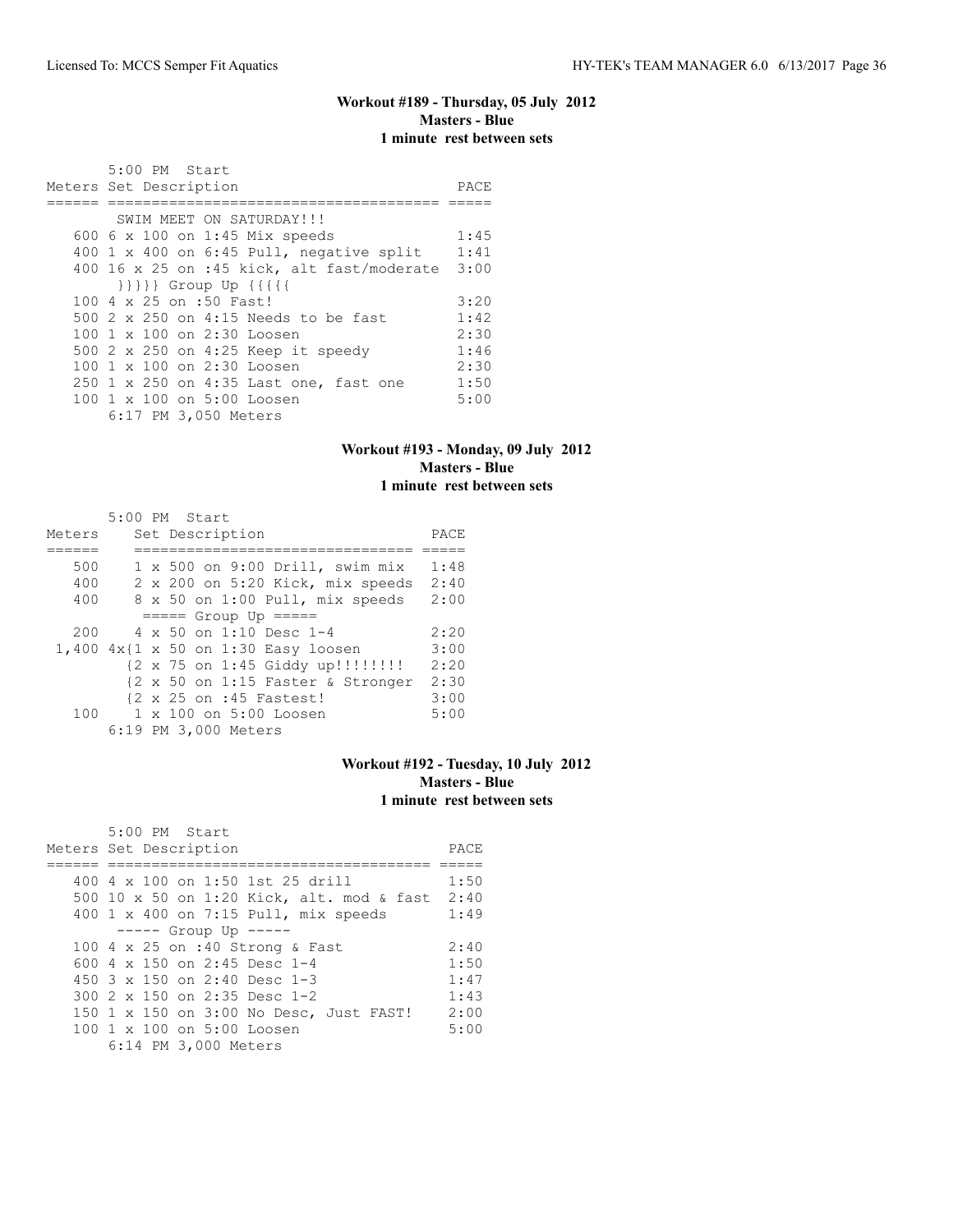# **Workout #191 - Wednesday, 11 July 2012 Masters - Blue 1 minute rest between sets**

|        | 5:00 PM Start                                              |      |  |  |  |  |  |  |
|--------|------------------------------------------------------------|------|--|--|--|--|--|--|
| Meters | Set Description<br>PACE                                    |      |  |  |  |  |  |  |
|        |                                                            |      |  |  |  |  |  |  |
| 600    | 3 x 200 on 3:40 Mix speeds, drill, and swimming            | 1:50 |  |  |  |  |  |  |
| 400    | 4 x 100 on 1:50 Pull mix efforts                           | 1:50 |  |  |  |  |  |  |
| 400    | $1 \times 400$ on 10:00 Kick as desired                    | 2:30 |  |  |  |  |  |  |
|        | $++++$ Group Up $++++$                                     |      |  |  |  |  |  |  |
| 200    | 4 x 50 on 1:05 Find your paces                             | 2:10 |  |  |  |  |  |  |
|        | 2,400 2x{1 on :20 Extra Rest                               |      |  |  |  |  |  |  |
|        | {2 x 100 on 1:50 Last 50 Faster                            | 1:50 |  |  |  |  |  |  |
|        | {1 x 400 on 6:50 Last 100m Faster                          | 1:42 |  |  |  |  |  |  |
|        | $\{2 \times 100 \text{ on } 1:45 \text{ Negative split}\}$ | 1:45 |  |  |  |  |  |  |
|        | $\{1 \times 400 \text{ on } 7:15 \text{ Negative Split}\}$ | 1:49 |  |  |  |  |  |  |
|        | 100 1 x 100 on 5:00 Loosen                                 | 5:00 |  |  |  |  |  |  |
|        | 6:28 PM 4,100 Meters                                       |      |  |  |  |  |  |  |

## **Workout #190 - Thursday, 12 July 2012 Masters - Blue 1 minute rest between sets**

| 5:00 PM Start                                    |      |
|--------------------------------------------------|------|
| Meters Set Description                           | PACE |
|                                                  |      |
| 400 1 x 400 on 7:30 Swim Drill Mix               | 1:52 |
| 400 $1 \times 400$ on 11:00 Kick as desired 2:45 |      |
| $400$ 1 x $400$ on 7:45 Pull as desired          | 1:56 |
| <><><> Group Up <><><>                           |      |
| 100 4 x 25 on :40 Max Speed                      | 2:40 |
| 1,600 8 x 200 on 3:30 Desc 1-4, 5-8              | 1:45 |
| 100 1 x 100 on 5:00 Loosen                       | 5:00 |
| 6:08 PM 3,000 Meters                             |      |

# **Workout #194 - Monday, 16 July 2012 Masters - Blue 1 minute rest between sets**

| $5:00$ PM Start                                         |       |
|---------------------------------------------------------|-------|
| Meters Set Description                                  | PACE. |
|                                                         |       |
| 400 1 x 400 on 8:00 Mix swim & Drill                    | 2:00  |
| 400 1 x 400 on 8:00 Pull, mix speeds                    | 2:00  |
| 400 4 x 100 on 2:45 Kick, mix in a fast 25 on each 2:45 |       |
| ***** Group Up ******                                   |       |
| 100 4 x 25 on 1:00 Speedy!                              | 4:00  |
| 400 8 x 50 on 1:05 Desc 1-4, 5-8                        | 2:10  |
| 200 1 x 200 on 4:00 Get Ready                           | 2:00  |
| 600 6 x 100 on 3:00 Test Yourself!!                     | 3:00  |
| $500 \t 1 \t x \t 500$ on $10:00$ Cool down             | 2:00  |
| 6:19 PM 3,000 Meters                                    |       |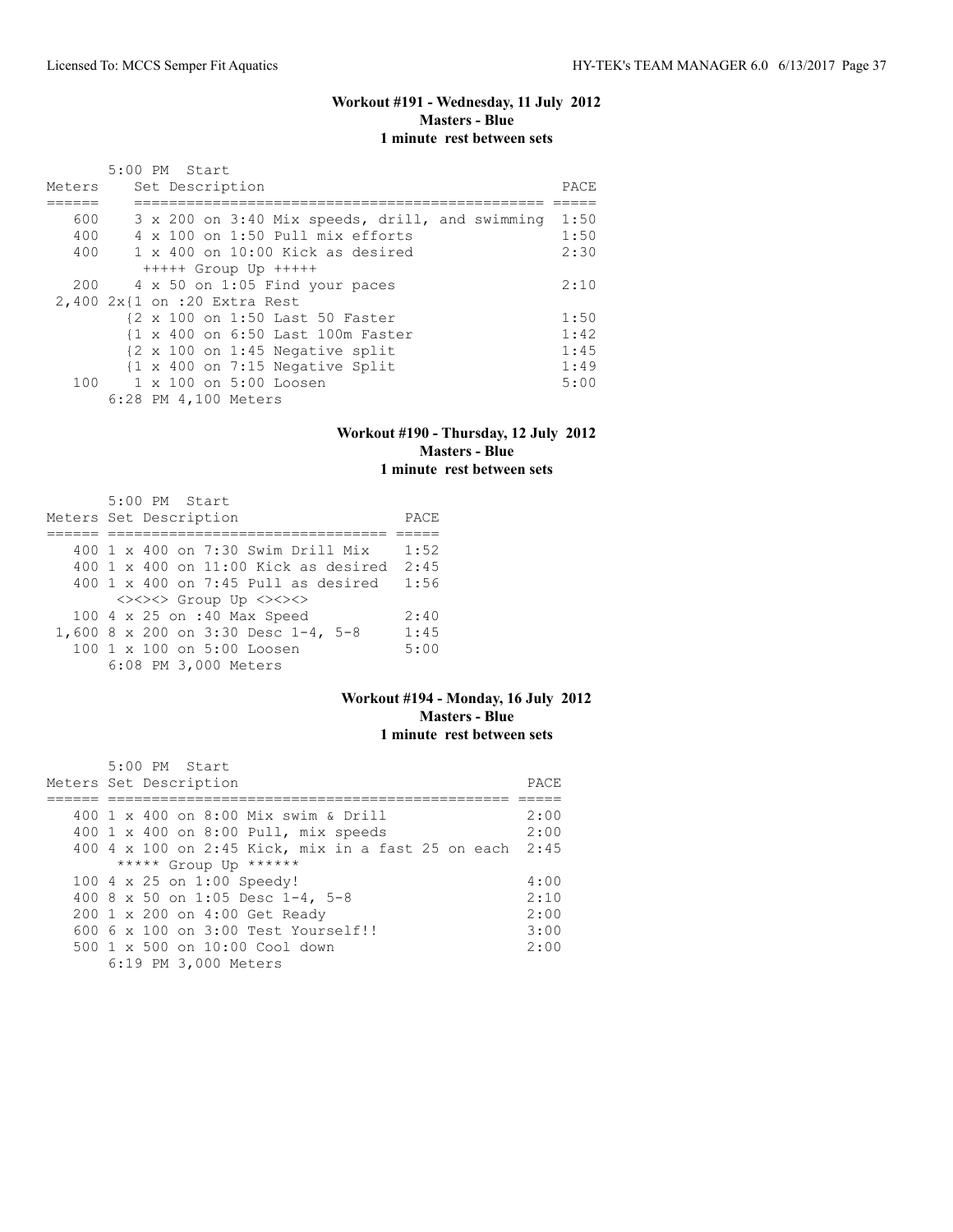# **Workout #195 - Tuesday, 17 July 2012 Masters - Blue 1 minute rest between sets**

| 5:00 PM Start<br>Meters Set Description                | PACE |
|--------------------------------------------------------|------|
| 400 4 $\times$ 100 on 1:50 swim & drill mix            | 1:50 |
| $400.8 \times 50$ on 1:20 kick some of them fast!      | 2:40 |
| 400 2 x 200 on 3:40 Pull, Neg Split                    | 1:50 |
| $== == $ Group up $++++$                               |      |
| 600 3 x 200 on 3:45 Steady                             | 1:52 |
| 200 4 x 50 on :55 Faster Pace                          | 1:50 |
| 400 2 x 200 on 3:45 Steady                             | 1:52 |
| 200 4 x 50 on :55 Faster Pace                          | 1:50 |
| 200 1 x 200 on 3:45 Steady                             | 1:52 |
| 200 4 x 50 on :55 Faster Pace                          | 1:50 |
| $100 \text{ 1 x } 100 \text{ on } 5:00 \text{ Loosen}$ | 5:00 |
| 6:17 PM 3,100 Meters                                   |      |

#### **Workout #196 - Wednesday, 18 July 2012 Masters - Blue 1 minute rest between sets**

|        |  | 5:00 PM Start                                 |      |
|--------|--|-----------------------------------------------|------|
| Meters |  | Set Description                               | PACE |
|        |  |                                               |      |
| 500    |  | $1 \times 500$ on 9:00 Mix speeds             | 1:48 |
| 400    |  | $1 \times 400$ on $11:00$ Kick as desired     | 2:45 |
| 400    |  | $2 \times 200$ on $3:45$ Pull as desired      | 1:52 |
|        |  | ~~~~~ Group up ~~~~~                          |      |
| 100    |  | 4 x 25 on :40 Fast!                           | 2:40 |
| 200    |  | 4 x 50 on 1:10 Strong and Steady              | 2:20 |
|        |  | $2,400$ $2x$ {1 x 600 on 10:30 Negative Split | 1:45 |
|        |  | {4 x 100 on 1:50 Desc 1-4                     | 1:50 |
|        |  | {4 x 50 on 1:10 Desc 1-4                      | 2:20 |
| 100    |  | $1 \times 100$ on $5:00$ Loosen               | 5:00 |
|        |  | 6:32 PM 4,100 Meters                          |      |

# **Workout #197 - Thursday, 19 July 2012 Masters - Blue 1 minute rest between sets**

| Meters | 5:00 PM Start<br>Set Description                      | PACE |
|--------|-------------------------------------------------------|------|
| 450    | $6 \times 75$ on 1:30 Mix swim & drill                | 2:00 |
|        |                                                       |      |
| 400    | 4 x 100 on 1:50 Pull, Good catch!                     | 1:50 |
| 400    | 2 x 200 on 5:00 Kick, last 50 of each faster          | 2:30 |
|        | $== == $ Group Up $== == $                            |      |
|        | 100 4 x 25 on :50 Fast!                               | 3:20 |
|        | $1,600$ $4x$ {1 x 250 on 4:30 Steady, even pace       | 1:48 |
|        | {1 x 100 on 1:50 Steady                               | 1:50 |
|        | $\{1 \times 50 \text{ on } 1:30 \text{ Super Fast}\}$ | 3:00 |
|        | $100 \t 1 \times 100$ on $5:00$ Loosen                | 5:00 |
|        | 6:13 PM 3,050 Meters                                  |      |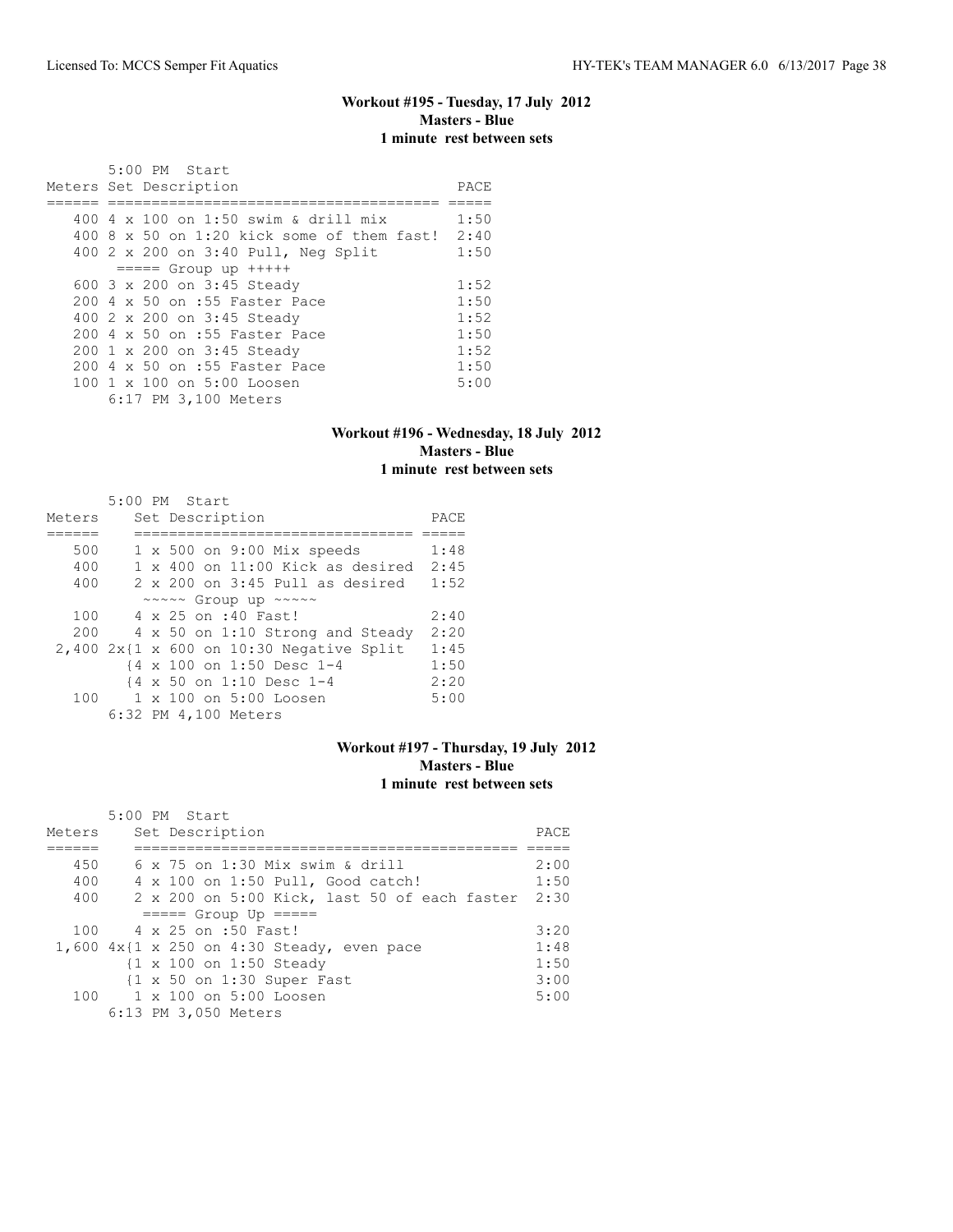# **Workout #198 - Tuesday, 24 July 2012 Masters - Blue 1 minute rest between sets**

|        |  | 5:00 PM Start                               |      |
|--------|--|---------------------------------------------|------|
| Meters |  | Set Description                             | PACE |
|        |  |                                             |      |
| 400    |  | $2 \times 200$ on $4:15$ Mix drill and swim | 2:08 |
| 400    |  | 8 x 50 on 1:00 Pull mix speeds              | 2:00 |
| 400    |  | 4 x 100 on 2:35 Kick, last 25 faster        | 2:35 |
|        |  | $--- $ Group Up $--- $                      |      |
| 100    |  | 4 x 25 on :50 Fast!                         | 3:20 |
|        |  | 1,600 4x{1 x 50 on 1:30 Loosen              | 3:00 |
|        |  | {2 x 100 on 1:45 Desc 1-2                   | 1:45 |
|        |  | {6 x 25 on :30 Hold your best speed         | 2:00 |
| 100    |  | 1 x 100 on 5:00 Loosen                      | 5:00 |
|        |  | 6:14 PM 3,000 Meters                        |      |

#### **Workout #199 - Wednesday, 25 July 2012 Masters - Blue 1 minute rest between sets**

|        | 5:00 PM Start                              |      |
|--------|--------------------------------------------|------|
| Meters | Set Description                            | PACE |
|        |                                            |      |
| 400    | 4 x 100 on 1:50 Drill/swim mix             | 1:50 |
| 400    | $1 \times 400$ on $10:00$ Kick as desired  | 2:30 |
| 500    | $2 \times 250$ on $4:30$ Pull as desired   | 1:48 |
|        | $====$ Group Up $====$                     |      |
| 200    | $4 \times 50$ on 1:05 Desc 1-4             | 2:10 |
| 450    | 6 x 75 on 1:45 Negative Split              | 2:20 |
|        | 950 2x{1 x 25 on 1:30 easy drill           | 6:00 |
|        | {6 x 75 on 1:30 FAST - IN CAPITAL LETTERS! | 2:00 |
| 100    | $1 \times 100$ on $5:00$ Loosen            | 5:00 |
|        | 6:15 PM 3,000 Meters                       |      |

# **Workout #200 - Thursday, 26 July 2012 Masters - Blue 1 minute rest between sets**

| $5:00$ PM Start                             |      |
|---------------------------------------------|------|
| Meters Set Description                      | PACE |
|                                             |      |
| 600 4 x 150 on 2:30 Drill/swim mix          | 1:40 |
| 400 1 x 400 on 7:00 Pull as desired         | 1:45 |
| 450 6 x 75 on 1:50 Kick, last 25 faster     | 2:27 |
| ***** Group Up *****                        |      |
| 100 4 x 25 on :40 Fast!                     | 2:40 |
| 400 8 x 50 on 1:00 Find your speeds & paces | 2:00 |
| 800 $2 \times 400$ on 6:45 Desc 1-2         | 1:41 |
| 600 $2 \times 300$ on 5:15 Desc 1-2         | 1:45 |
| 400 $2 \times 200$ on $3:40$ Desc 1-2       | 1:50 |
| $2002 \times 100$ on 1:55 Desc 1-2          | 1:55 |
| 100 1 x 100 on 5:00 Loosen                  | 5:00 |
| 6:30 PM 4,050 Meters                        |      |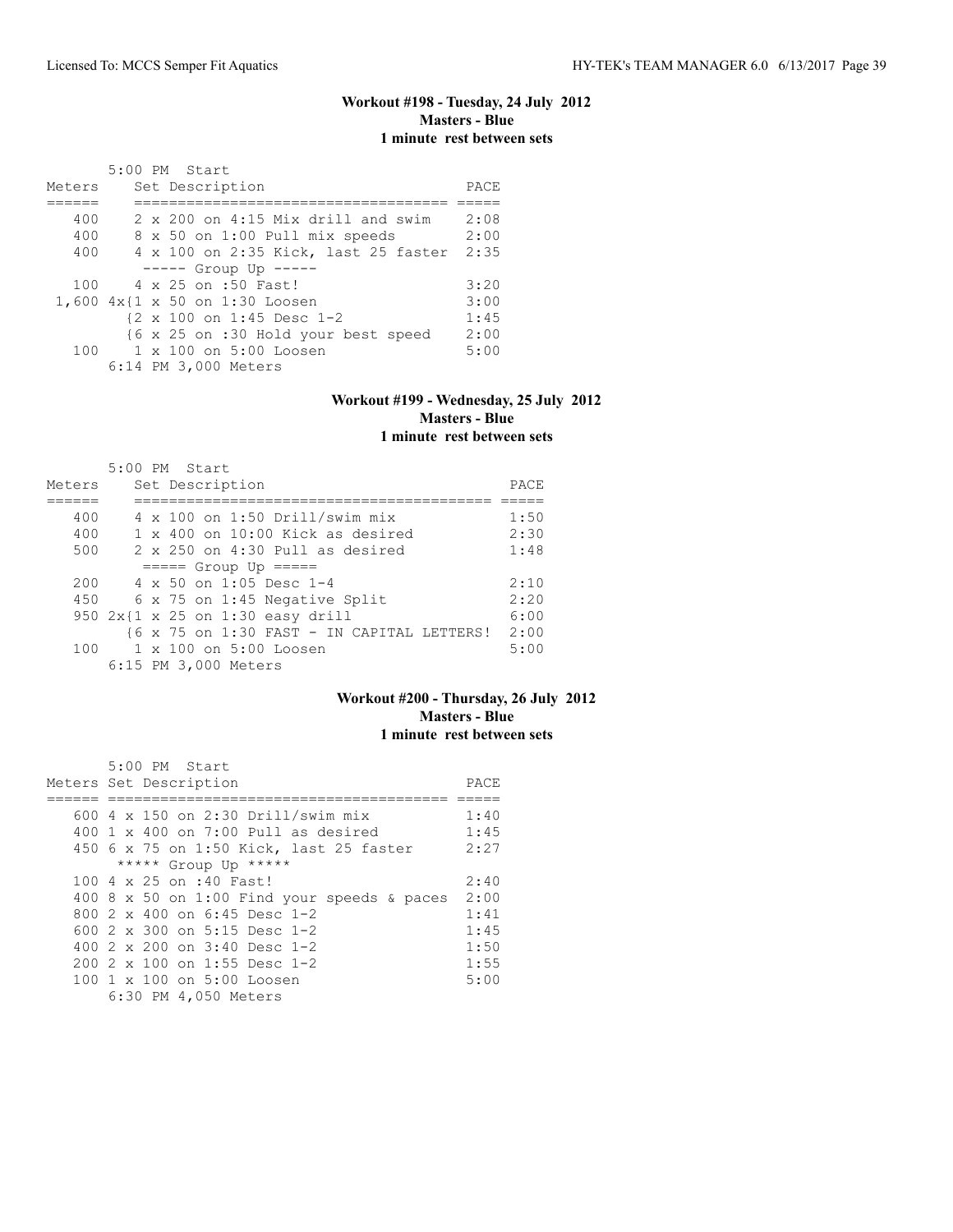# **Workout #201 - Tuesday, 31 July 2012 Masters - Blue 1 minute rest between sets**

|        | 5:00 PM Start                                          |      |  |  |  |  |  |  |  |
|--------|--------------------------------------------------------|------|--|--|--|--|--|--|--|
| Meters | Set Description                                        |      |  |  |  |  |  |  |  |
|        |                                                        |      |  |  |  |  |  |  |  |
| 400    | $1 \times 400$ on 7:30 1st 25 of each 100 = Drill 1:52 |      |  |  |  |  |  |  |  |
| 400    | 4 x 100 on 2:30 Kick, last 25 faster                   | 2:30 |  |  |  |  |  |  |  |
| 400    | 8 x 50 on 1:00 Pull, mix speeds                        | 2:00 |  |  |  |  |  |  |  |
|        | $== == $ Group Up $== == $                             |      |  |  |  |  |  |  |  |
| 200    | 4 x 50 on 1:10 Find your speeds                        | 2:20 |  |  |  |  |  |  |  |
|        | 1,500 1x{6 x 50 on 1:15 Fast                           | 2:30 |  |  |  |  |  |  |  |
|        | {1 on 1:00 Extra Rest                                  |      |  |  |  |  |  |  |  |
|        | {6 x 50 on 1:11 Fast                                   | 2:22 |  |  |  |  |  |  |  |
|        | {1 on 1:00 Extra Rest                                  |      |  |  |  |  |  |  |  |
|        | {6 x 50 on 1:07 Fast                                   | 2:14 |  |  |  |  |  |  |  |
|        | {1 on 1:00 Extra rest                                  |      |  |  |  |  |  |  |  |
|        | {6 x 50 on 1:03 Fast                                   | 2:06 |  |  |  |  |  |  |  |
|        | $\{1$ on $1:00$ Extra rest                             |      |  |  |  |  |  |  |  |
|        | {6 x 50 on :59 free                                    | 1:58 |  |  |  |  |  |  |  |
| 100    | 1 x 100 on 5:00 Loosen                                 | 5:00 |  |  |  |  |  |  |  |
|        | 6:19 PM 3,000 Meters                                   |      |  |  |  |  |  |  |  |

# **Workout #202 - Wednesday, 01 August 2012 Masters - Blue 1 minute rest between sets**

| 5:00 PM Start<br>Meters Set Description    | PACE |
|--------------------------------------------|------|
|                                            |      |
| 500 2 x 250 on 4:45 Mix drill and swim     | 1:54 |
| 400 8 x 50 on 1:10 Kick, steady efforts    | 2:20 |
| 400 1 x 400 on 7:15 Pull as desired        | 1:49 |
| $====$ Group Up $====$                     |      |
| 100 4 x 25 on :40 Fast!                    | 2:40 |
| 600 6 x 100 on 1:45 Desc 1-3, 4-6          | 1:45 |
| 200 1 x 200 on 3:40 Smooth, happy thoughts | 1:50 |
| 400 4 x 100 on 1:45 Desc 1-2, 3-4          | 1:45 |
| $200$ 1 x 200 on 3:50 Smooth - stay happy  | 1:55 |
| $200$ $2 \times 100$ on 1:45 Desc 1-2      | 1:45 |
| 100 1 x 100 on 5:00 Loosen                 | 5:00 |
| 6:15 PM 3,100 Meters                       |      |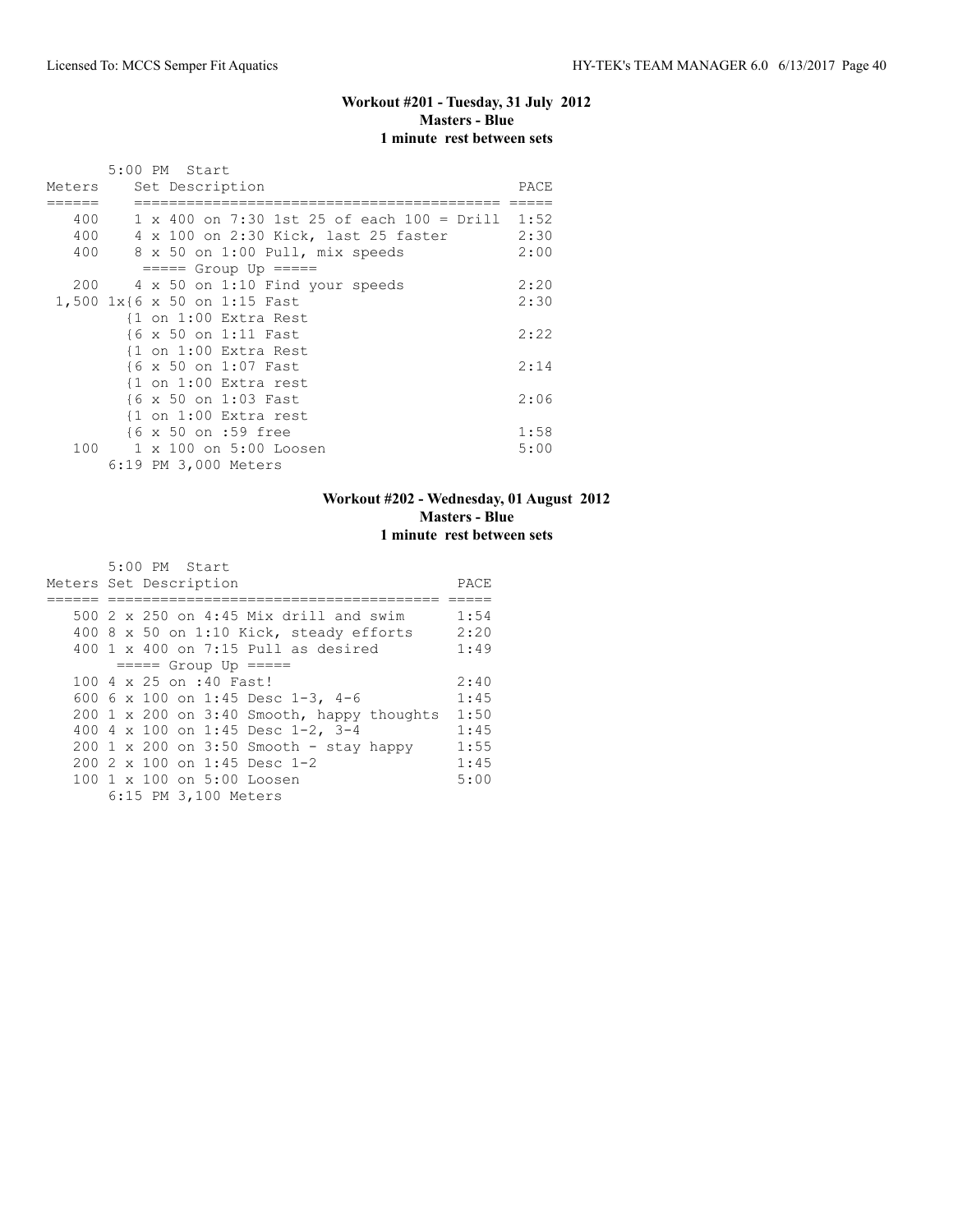# **Workout #203 - Thursday, 02 August 2012 Masters - Blue 1 minute rest between sets**

|                        |  | 5:00 PM Start |                      |                                           |      |
|------------------------|--|---------------|----------------------|-------------------------------------------|------|
| Meters Set Description |  |               |                      |                                           | PACE |
|                        |  |               |                      | 450 6 x 75 on 1:21 Mix efforts            | 1:48 |
|                        |  |               |                      | $400$ 1 x $400$ on $9:00$ Kick as desired | 2:15 |
|                        |  |               |                      | 500 2 x 250 on 4:30 Pull micx speeds      | 1:48 |
|                        |  |               |                      | $== == $ Group Up $++++$                  |      |
|                        |  |               |                      | 300 6 x 50 on 1:05 Desc 1-3, 4-6          | 2:10 |
|                        |  |               |                      | 200 1 x 200 on 3:35 Faster last 50        | 1:48 |
|                        |  |               |                      | 300 1 x 300 on 5:25 Negative Split        | 1:48 |
|                        |  |               |                      | 400 1 x 400 on 7:10 Faster last 100       | 1:48 |
|                        |  |               |                      | 500 1 x 500 on 8:30 Go TIme!              | 1:42 |
|                        |  |               |                      | 400 1 x 400 on 6:50 Negative Split        | 1:42 |
|                        |  |               |                      | 300 1 x 300 on 5:05 Negative Split        | 1:42 |
|                        |  |               |                      | $200 \t1 x 200$ on 3:25 Negative Split    | 1:42 |
|                        |  |               |                      | 100 1 x 100 on 5:00 Loosen                | 5:00 |
|                        |  |               | 6:34 PM 4,050 Meters |                                           |      |

## **Workout #204 - Tuesday, 07 August 2012 Masters - Blue 1 minute rest between sets**

|        | 5:00 PM Start           |  |                      |                                        |      |
|--------|-------------------------|--|----------------------|----------------------------------------|------|
| Meters |                         |  | Set Description      |                                        | PACE |
|        |                         |  |                      |                                        |      |
| 600    |                         |  |                      | 4 x 150 on 2:40 1st 50 always drill    | 1:47 |
| 450    |                         |  |                      | $6 \times 75$ on 1:20 Pull, mix speeds | 1:47 |
| 400    |                         |  |                      | 8 x 50 on 1:20 Kick, some fast         | 2:40 |
|        |                         |  |                      | $---$ Group Up $---$                   |      |
|        | 100 4 x 25 on :40 Fast! |  |                      |                                        | 2:40 |
|        |                         |  |                      | 1,500 3x{1 x 50 on 1:30 Loosen         | 3:00 |
|        |                         |  |                      | {2 x 75 on 1:20 Fast!                  | 1:47 |
|        |                         |  |                      | {2 x 75 on 1:40 Faster!!               | 2:13 |
|        |                         |  |                      | {2 x 75 on 2:00 Fastest!!!             | 2:40 |
|        |                         |  |                      | 100 1 x 100 on 5:00 Loosen             | 5:00 |
|        |                         |  | 6:18 PM 3,150 Meters |                                        |      |

## **Workout #205 - Wednesday, 08 August 2012 Masters - Blue 1 minute rest between sets**

| 5:00 PM Start                                   |      |
|-------------------------------------------------|------|
| Meters Set Description                          | PACE |
|                                                 |      |
| 400 2 x 200 on 4:00 Drill / Swim Mix            | 2:00 |
| 400 4 x 100 on 2:30 Kick, faster last 25        | 2:30 |
| 400 1 x 400 on 7:30 Pull as desired             | 1:52 |
| ***** Group Up *****                            |      |
| 100 4 x 25 on :40 FAST                          | 2:40 |
| 450 3 x 150 on 2:45 Steady                      | 1:50 |
| 300 2 x 150 on 2:35 Strong                      | 1:43 |
| 150 1 x 150 on 2:25 Go for it                   | 1:37 |
| 300 2 x 150 on 2:40 Strong                      | 1:47 |
| 450 $3 \times 150$ on 2:50 Strong to the finish | 1:53 |
| 100 1 x 100 on 5:00 Loosen                      | 5:00 |
| 6:16 PM 3,050 Meters                            |      |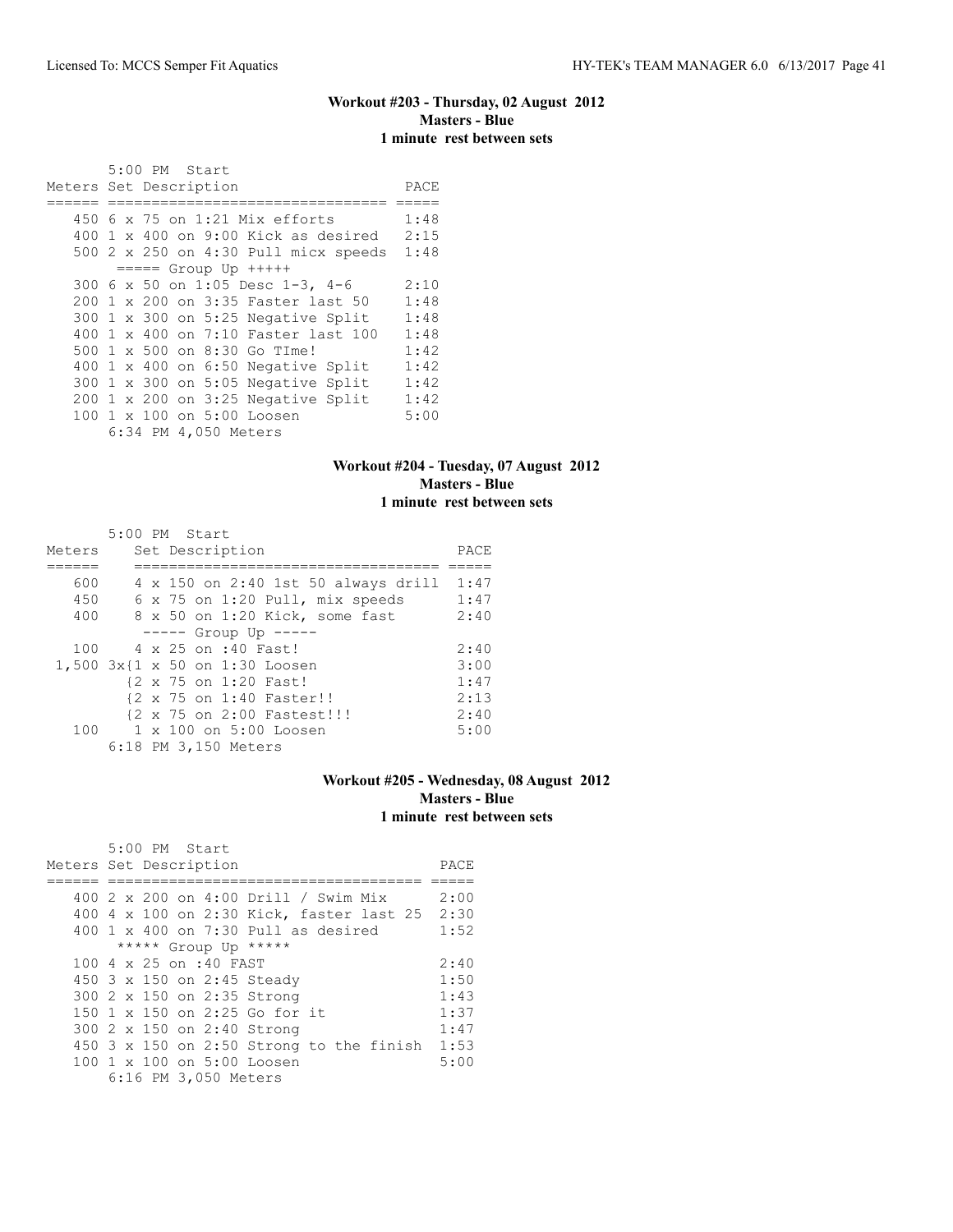# **Workout #206 - Thursday, 09 August 2012 Masters - Blue 1 minute rest between sets**

 5:00 PM Start Meters Set Description PACE ====== =============================== ===== 450 6 x 75 on 1:21 Mix efforts 1:48 400 1 x 400 on 9:00 Kick as desired 2:15 500 2 x 250 on 4:30 Pull mix speeds 1:48 ===== Group Up +++++ 300 6 x 50 on 1:05 Desc 1-3, 4-6 2:10 2,400 2x{1 x 400 on 6:45 Negative Split 1:41 {2 x 200 on 3:30 Desc 1-2 1:45 {4 x 100 on 1:50 Build each swim 1:50<br>100 1 x 100 on 5:00 Loosen 5:00 1 x 100 on 5:00 Loosen 5:00 6:27 PM 4,150 Meters

#### **Workout #207 - Tuesday, 14 August 2012 Masters - Blue 1 minute rest between sets**

| 5:00 PM Start                                           |       |
|---------------------------------------------------------|-------|
| Meters Set Description                                  | PACE. |
|                                                         |       |
| 400 1 x 400 on 8:00 Mix swim & Drill                    | 2:00  |
| 400 1 x 400 on 8:00 Pull, mix speeds                    | 2:00  |
| 400 4 x 100 on 2:45 Kick, mix in a fast 25 on each 2:45 |       |
| ***** Group Up ******                                   |       |
| 100 4 x 25 on 1:00 Speedy!                              | 4:00  |
| 400 8 x 50 on 1:05 Desc 1-4, 5-8                        | 2:10  |
| 200 1 x 200 on 4:00 Get Ready                           | 2:00  |
| $6006 \times 100$ on $3:00$ Test Yourself!!             | 3:00  |
| $500 \t 1 \t x \t 500$ on $10:00$ Cool down             | 2:00  |
| 6:19 PM 3,000 Meters                                    |       |

#### **Workout #208 - Wednesday, 15 August 2012 Masters - Blue 1 minute rest between sets**

|        | 5:00 PM Start                                   |      |
|--------|-------------------------------------------------|------|
| Meters | Set Description                                 | PACE |
|        |                                                 |      |
| 400    | 8 x 50 on 1:20 Kick, mix speeds                 | 2:40 |
| 400    | 4 x 100 on 1:50 Pull, desc 1-4                  | 1:50 |
| 400    | 2 x 200 on 3:50 Last 50 faster pace             | 1:55 |
|        | $====$ Group UP $====$                          |      |
| 100    | 4 x 25 on :40 Fast                              | 2:40 |
|        | 1,800 1x{1 x 200 on 3:45 Steady                 | 1:52 |
|        | {3 x 200 on 3:25 Fast Pace                      | 1:42 |
|        | {1 x 200 on 3:45 Steady                         | 1:52 |
|        | {2 x 200 on 3:25 Fast Pace                      | 1:42 |
|        | {1 x 200 on 3:45 Steady                         | 1:52 |
|        | {1 x 200 on 4:00 Last one, fast one!!!!!!! 2:00 |      |
|        | 100 1 x 100 on 5:00 Loosen                      | 5:00 |
|        | 6:13 PM 3,200 Meters                            |      |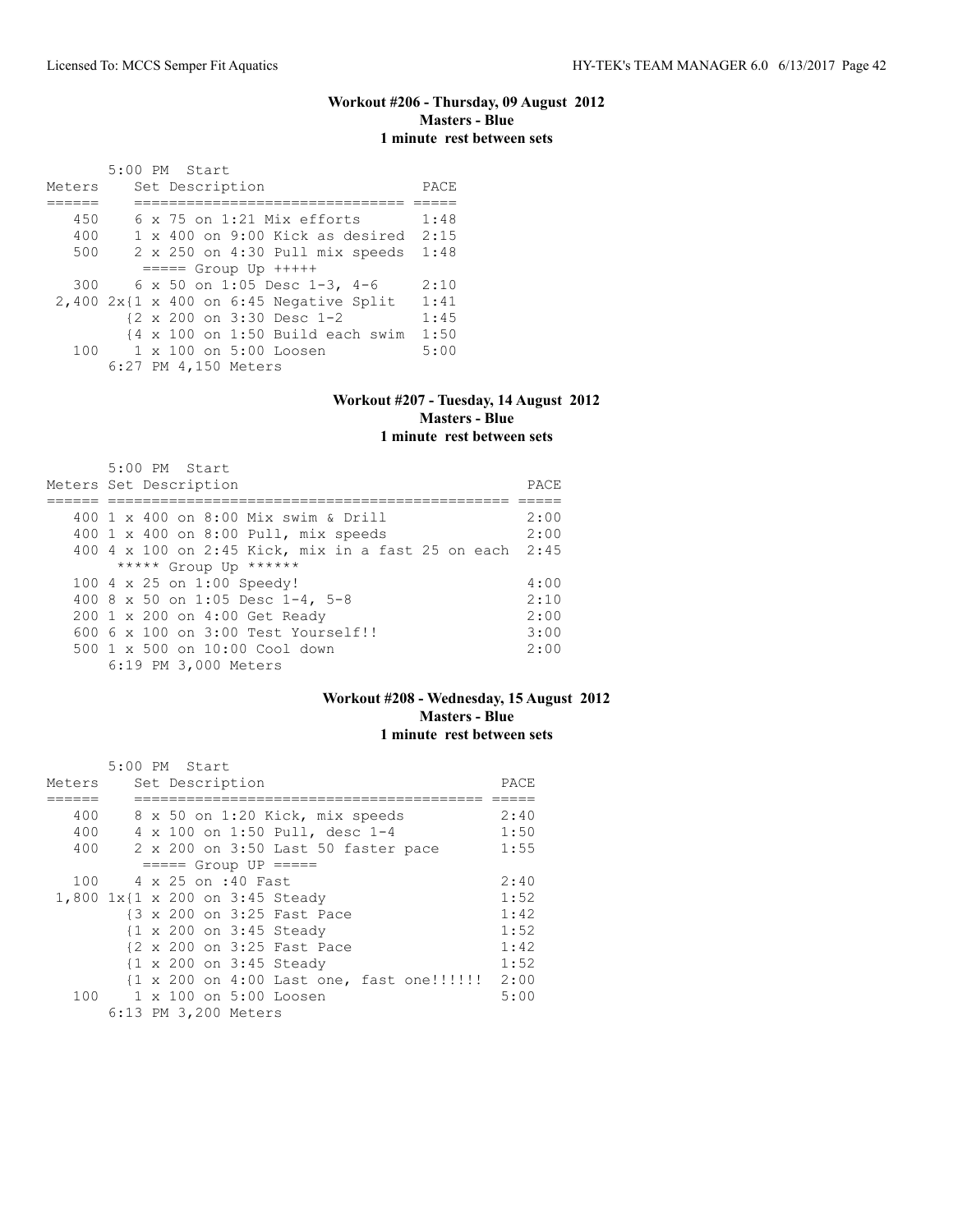#### **Workout #209 - Thursday, 16 August 2012 Masters - Blue 1 minute rest between sets**

| 5:00 PM Start                                        |      |
|------------------------------------------------------|------|
| Meters Set Description                               | PACE |
|                                                      |      |
| $6006 \times 100$ on 1:45 build each swim            | 1:45 |
| $400 \t1 x 400$ on $10:00$ Kick as desired           | 2:30 |
| 400 2 x 200 on 3:30 Pull, hold low stroke count 1:45 |      |
| $\#$ #### Group Up $\#$ ####                         |      |
| 400 $4 \times 100$ on 1:45 Steady, find a pace       | 1:45 |
| 1 on :30 Extra Rest                                  |      |
| 1,200 2 x 600 on 10:30 Desc 1-2 and Neg Split        | 1:45 |
| 1 on :30 Extra Rest                                  |      |
| 600 2 x 300 on 5:15 Desc $1-2$ and Neq Split         | 1:45 |
| 1 on :30 Extra Rest                                  |      |
| 300 2 x 150 on 2:40 Desc $1-2$ and neg Split         | 1:47 |
| 100 1 x 100 on 5:00 Loosen                           | 5:00 |
| 6:25 PM 4,000 Meters                                 |      |

# **Workout #210 - Tuesday, 21 August 2012 Masters - Blue 1 minute rest between sets**

|        | 5:00 PM Start                                                          |      |
|--------|------------------------------------------------------------------------|------|
| Meters | Set Description                                                        | PACE |
|        |                                                                        |      |
| 500    | 4 x 125 on 2:20 mix drill and swim                                     | 1:52 |
| 400    | 2 x 200 on 5:00 Kick, mix speeds                                       | 2:30 |
| 450    | 6 x 75 on 1:20 Pull, last 25 faster pace                               | 1:47 |
|        | $== == $ Group Up $== == $                                             |      |
|        | 200 4 x 50 on 1:10 Desc 1-4                                            | 2:20 |
|        | 1,400 2x{1 on :30 Extra Rest                                           |      |
|        | {4 x 100 on 1:45 Desc 1-4                                              | 1:45 |
|        | {1 on :30 Extra Rest                                                   |      |
|        | $\{4 \times 25 \text{ on } : 35 \text{ Set a fast goal time}\}$        | 2:20 |
|        | {1 on :30 Extra Rest                                                   |      |
|        | $\{4 \times 25 \text{ on } : 40 \text{ Go} \text{ for the goal time}\$ | 2:40 |
|        | {1 on :30 Extra Rest                                                   |      |
|        | $\{4 \times 25 \text{ on } : 45 \text{ Get that goal time}\}$          | 3:00 |
| 100    | 1 x 100 on 5:00 Loosen                                                 | 5:00 |
|        | 6:17 PM 3,050 Meters                                                   |      |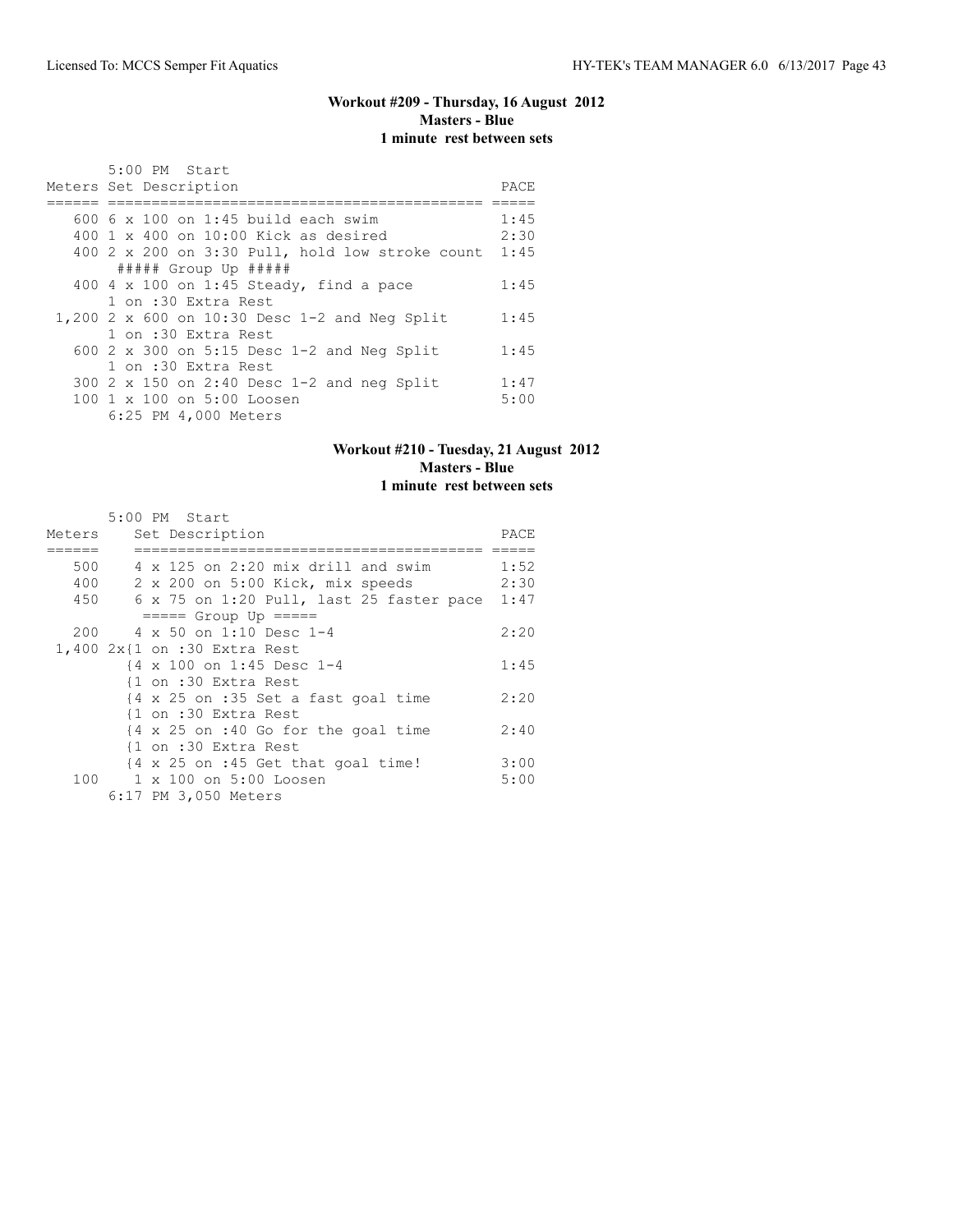# **Workout #211 - Wednesday, 22 August 2012 Masters - Blue 1 minute rest between sets**

| 5:00 PM Start                                                           |      |
|-------------------------------------------------------------------------|------|
| Meters Set Description                                                  | PACE |
|                                                                         |      |
| $400 \text{ 1 x } 400 \text{ on } 7:15 \text{ smooth, think technique}$ | 1:49 |
| 400 8 x 50 on 1:20 Kick, build each                                     | 2:40 |
| 400 4 x 100 on 1:50 Pull, negative split                                | 1:50 |
| $++++$ Group Up $++++$                                                  |      |
| 100 4 x 25 on :45 Fast!                                                 | 3:00 |
| 225 3 x 75 on 1:30 Steady                                               | 2:00 |
| 225 $3 \times 75$ on 1:35 Pick up the pace                              | 2:07 |
| 225 3 x 75 on 1:40 Faster                                               | 2:13 |
| 225 3 x 75 on 1:45 Faster!                                              | 2:20 |
| $100 \text{ 1 x } 100 \text{ on } 2:30 \text{ Loosen}$                  | 2:30 |
| 600 6 x 100 on 1:50 Hold same pace as 75s                               | 1:50 |
| $100 \text{ 1 x } 100 \text{ on } 5:00 \text{ Loosen}$                  | 5:00 |
| 6:20 PM 3,000 Meters                                                    |      |

# **Workout #212 - Thursday, 23 August 2012 Masters - Blue 1 minute rest between sets**

|        |   | 5:00 PM Start        |  |                                                           |                                      |      |
|--------|---|----------------------|--|-----------------------------------------------------------|--------------------------------------|------|
| Meters |   | Set Description      |  |                                                           |                                      | PACE |
|        |   |                      |  |                                                           |                                      |      |
| 500    |   |                      |  |                                                           | 1 x 500 on 9:00 Swim, your choice    | 1:48 |
| 400    | 8 |                      |  |                                                           | x 50 on 1:00 pull, alt easy/moderate | 2:00 |
| 400    |   |                      |  |                                                           | 1 x 400 on 10:00 Kick, your choice   | 2:30 |
|        |   |                      |  | $\#$ ##### Group Up ######                                |                                      |      |
|        |   |                      |  | 3,000 1x{2 x 100 on 1:45 Steady Pace                      |                                      | 1:45 |
|        |   |                      |  | {1 x 400 on 7:00 Strong                                   |                                      | 1:45 |
|        |   |                      |  | $\{2 \times 100 \text{ on } 1:45 \text{ Steady Race}\}$   |                                      | 1:45 |
|        |   |                      |  | $\{1 \times 400 \text{ on } 6:45 \text{ Strong}\}$        |                                      | 1:41 |
|        |   |                      |  | $\{2 \times 100 \text{ on } 1:45 \text{ Steady Race}\}$   |                                      | 1:45 |
|        |   |                      |  | {1 x 400 on 6:30 Strong                                   |                                      | 1:38 |
|        |   |                      |  | $\{2 \times 100 \text{ on } 1:45 \text{ Steady Race}\}$   |                                      | 1:45 |
|        |   |                      |  | $\{1 \times 400 \text{ on } 6:45 \text{ Strong}\}$        |                                      | 1:41 |
|        |   |                      |  | $\{2 \times 100 \text{ on } 1:45 \text{ Steady Race}\}$   |                                      | 1:45 |
|        |   |                      |  | $\{1 \times 400 \text{ on } 8:00 \text{ Strong Finish}\}$ |                                      | 2:00 |
| 100    |   |                      |  | 1 x 100 on 5:00 Loosen                                    |                                      | 5:00 |
|        |   | 6:29 PM 4,400 Meters |  |                                                           |                                      |      |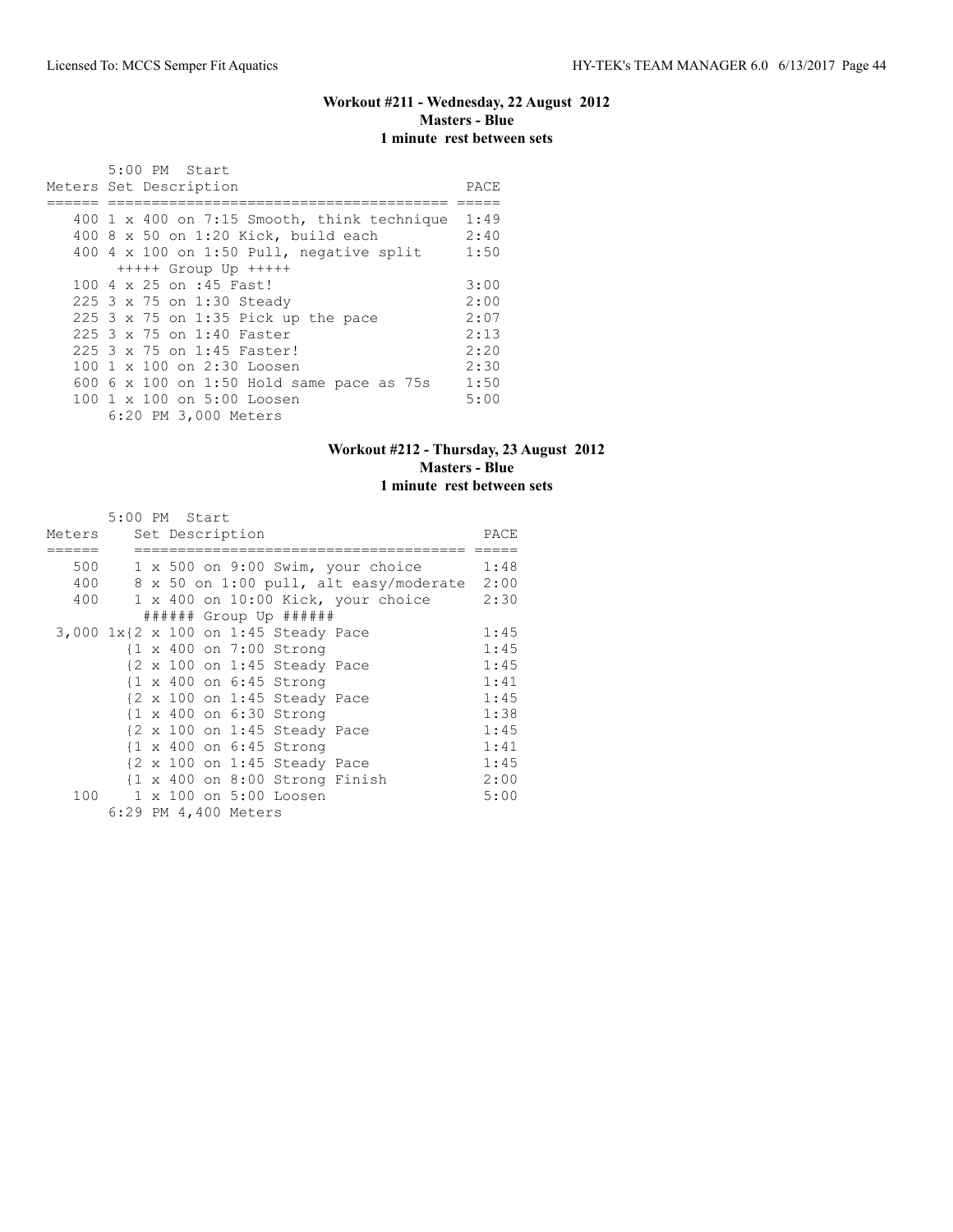# **Workout #213 - Tuesday, 28 August 2012 Masters - Blue 1 minute rest between sets**

|        | 5:00 PM Start                                      |      |
|--------|----------------------------------------------------|------|
| Meters | Set Description                                    | PACE |
|        |                                                    |      |
| 400    | 2 x 200 on 3:45 Some drill, some swim              | 1:52 |
| 400    | 2 x 200 on 3:45 Pull, Neg Split                    | 1:52 |
| 400    | 2 x 200 on 5:15 Kick, Mix the speed                | 2:38 |
|        | ***** Group Up *****                               |      |
| 100    | 4 x 25 on :40 Fast!                                | 2:40 |
|        | 1,600 4x{1 x 100 on 2:00 Loosen                    | 2:00 |
|        | $\{4 \times 50 \text{ on } 1:10 \text{ Desc } 1-4$ | 2:20 |
|        | {2 x 50 on :55 FAST!                               | 1:50 |
|        | 100 1 x 100 on 5:00 Loosen                         | 5:00 |
|        | 6:14 PM 3,000 Meters                               |      |

#### **Workout #214 - Wednesday, 29 August 2012 Masters - Blue 1 minute rest between sets**

| 5:00 PM Start                                          |      |
|--------------------------------------------------------|------|
| Meters Set Description                                 | PACE |
|                                                        |      |
| 400 1 x 400 on 7:30 Drill/Swim Mix                     | 1:52 |
| 400 8 x 50 on 1:25 Kick, faster 2nd 25                 | 2:50 |
| 400 4 x 100 on 1:50 Pull Desc                          | 1:50 |
| $--- $ Group Up $---$                                  |      |
| $2004 \times 50$ on 1:00 Desc 1-4                      | 2:00 |
| 400 4 $\times$ 100 on 1:55 Desc 1-4                    | 1:55 |
| $200$ 4 x 50 on 1:05 Steady - not slow, not fast       | 2:10 |
| 400 4 x 100 on 1:45 Desc 1-4                           | 1:45 |
| $200$ 4 x 50 on 1:10 Steady - not slow, not fast       | 2:20 |
| 400 4 x 100 on 1:40 Desc 1-4                           | 1:40 |
| $100 \text{ 1 x } 100 \text{ on } 5:00 \text{ Loosen}$ | 5:00 |
| 6:18 PM 3,100 Meters                                   |      |

## **Workout #215 - Thursday, 30 August 2012 Masters - Blue 1 minute rest between sets**

| 5:00 PM Start                                      |      |
|----------------------------------------------------|------|
| Meters Set Description                             | PACE |
|                                                    |      |
| 500 10 x 50 on :55 Mix speeds                      | 1:50 |
| 400 1 x 400 on 7:30 Pull as desired                | 1:52 |
| 400 $4 \times 100$ on 2:30 Kick steady pace        | 2:30 |
| $11111$ Group UP $\ \ \ \ $                        |      |
| 1,000 2 x 500 on 8:25 Build each from easy to fast | 1:41 |
| 800 $2 \times 400$ on 6:55 Desc 1-2                | 1:44 |
| 600 $2 \times 300$ on 5:20 Negative Split          | 1:47 |
| 400 $2 \times 200$ on $3:40$ desc 1-2              | 1:50 |
| 200 2 x 100 on 1:55 #1 Very Fast, #2 Cool-down     | 1:55 |
| 6:29 PM 4,300 Meters                               |      |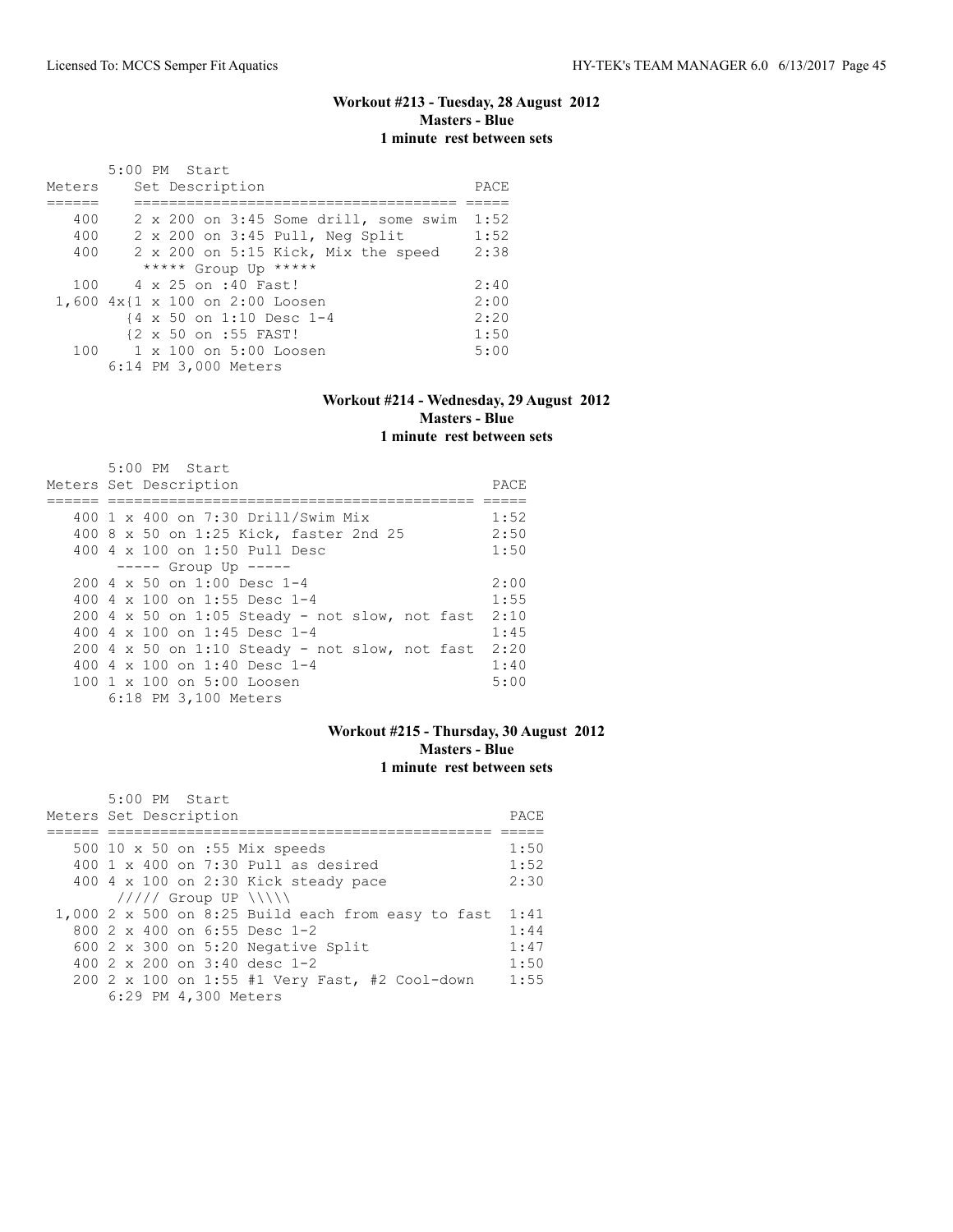## **Workout #216 - Monday, 03 September 2012 Masters - Blue 1 minute rest between sets**

 5:00 PM Start Meters Set Description **PACE** ====== ==================================== ===== 1,350 3x{1 x 150 on 2:45 Swim Drill Mix 1:50 {1 x 150 on 2:45 Pull, last 50 faster 1:50 {1 x 150 on 4:00 Kick, last 50 faster 2:40 ===== Group Up ===== 4 x 25 on :40 Fast! 2:40<br>x{1 x 50 on 1:30 Loosen 3:00 1,500 3x{1 x 50 on 1:30 Loosen {6 x 75 on 2:00 Each swim = be great! 2:40 { aim is to get 30"-60" rest per swim<br>100 1 x 100 on 5:00 Cool-down 1 x 100 on 5:00 Cool-down 5:00 6:21 PM 3,050 Meters

#### **Workout #217 - Tuesday, 04 September 2012 Masters - Blue 1 minute rest between sets**

|                        |  | $5:00$ PM Start |                        |                                         |      |
|------------------------|--|-----------------|------------------------|-----------------------------------------|------|
| Meters Set Description |  |                 |                        |                                         | PACE |
|                        |  |                 |                        |                                         |      |
|                        |  |                 |                        | 400 2 x 200 on 3:45 Steady & Smooth     | 1:52 |
|                        |  |                 |                        | 400 4 x 100 on 2:35 kick, desc 1-4      | 2:35 |
|                        |  |                 |                        | $400$ 1 x $400$ on 7:30 Pull as desired | 1:52 |
|                        |  |                 |                        | $--- $ Group Up $---$                   |      |
|                        |  |                 | 100 4 x 25 on :45 Fast |                                         | 3:00 |
|                        |  |                 |                        | $450.3 \times 150$ on 2:40 Smooth       | 1:47 |
|                        |  |                 |                        | 150 1 x 150 on 2:25 Fast!               | 1:37 |
|                        |  |                 |                        | 300 2 x 150 on 2:40 Smooth              | 1:47 |
|                        |  |                 |                        | 300 2 x 150 on 2:25 Fast!               | 1:37 |
|                        |  |                 |                        | 150 1 x 150 on 2:40 Smooth              | 1:47 |
|                        |  |                 |                        | 450 3 x 150 on 2:25 Fast!               | 1:37 |
|                        |  |                 |                        | 100 1 x 100 on 5:00 Loosen              | 5:00 |
|                        |  |                 | 6:18 PM 3,200 Meters   |                                         |      |

## **Workout #218 - Wednesday, 05 September 2012 Masters - Blue 1 minute rest between sets**

|        | 5:00 PM Start                                        |      |
|--------|------------------------------------------------------|------|
| Meters | Set Description                                      | PACE |
|        |                                                      |      |
| 600    | $6 \times 100$ on 1:45 Drill / swim mix              | 1:45 |
| 400    | $1 \times 400$ on $10:00$ Kick as desired            | 2:30 |
| 400    | 2 x 200 on 3:40 Pull Negative Split                  | 1:50 |
|        | ***** Group Up *****                                 |      |
| 200    | 4 x 50 on :55 Desc 1-4                               | 1:50 |
|        | 2,400 $2x{2 \times 100}$ on 2:00 Desc 1-2, #1 = EASY | 2:00 |
|        | {1 x 400 on 6:40 Negative Split                      | 1:40 |
|        | {4 x 100 on 1:40 Desc 1-2                            | 1:40 |
|        | {4 x 50 on 1:00 All Fast                             | 2:00 |
| 100    | $1 \times 100$ on $5:00$ Loosen                      | 5:00 |
|        | 6:26 PM 4,100 Meters                                 |      |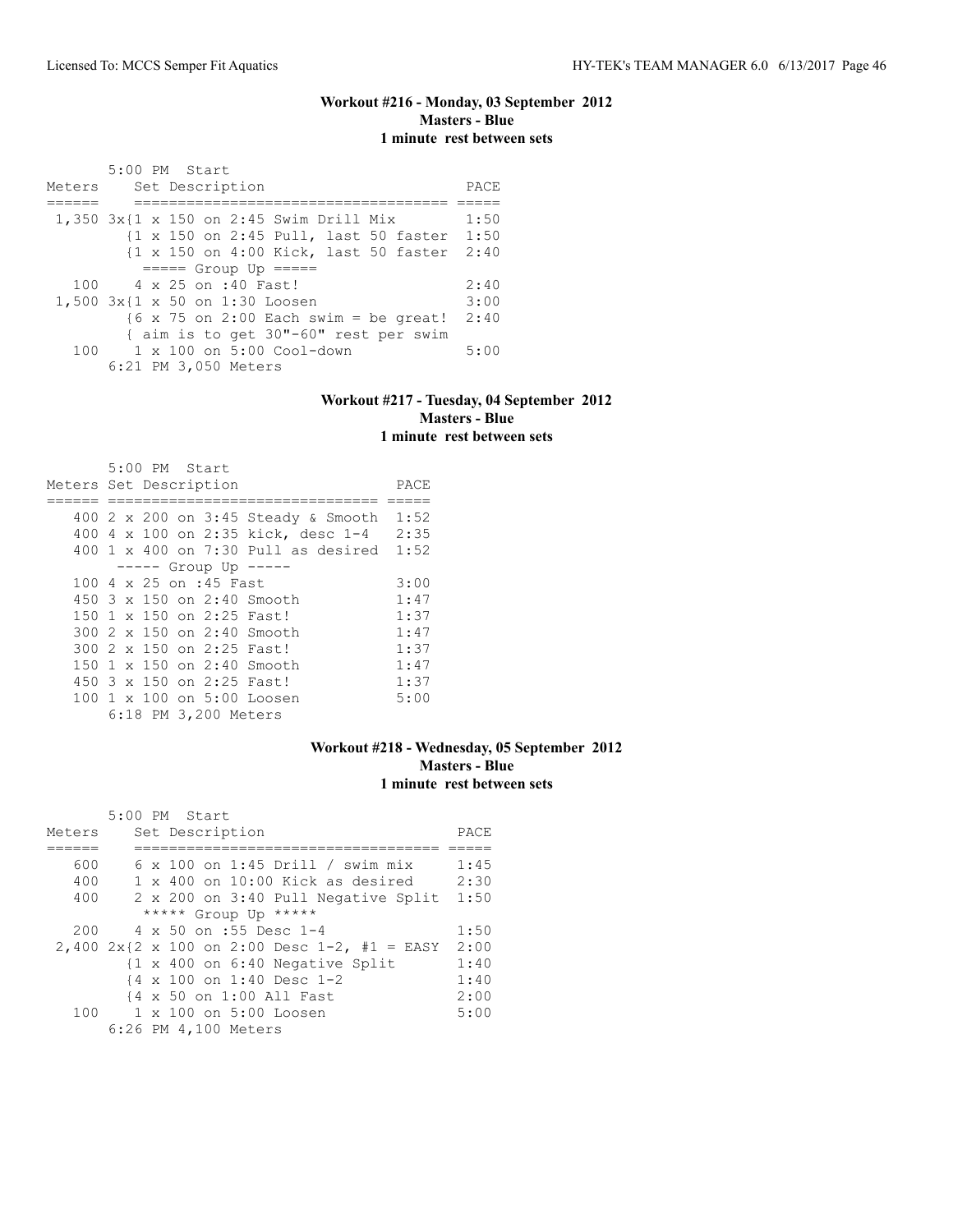#### **Workout #219 - Thursday, 06 September 2012 Masters - Blue 1 minute rest between sets**

 5:00 PM Start Meters Set Description **PACE** ====== ================================ ===== 400 2 x 200 on 3:50 Drill / swim mix 1:55 400 8 x 50 on 1:30 Kick, mix speeds 3:00 400 8 x 50 on 1:00 Pull, Desc 1-2 2:00 ))))) Group Up ((((( 100 4 x 25 on :50 Fast! 3:20<br>400 2 x 200 on 3:30 Smooth 1:45 400 2 x 200 on 3:30 Smooth 1:45<br>400 2 x 200 on 3:20 Smooth 1:40 400 2 x 200 on 3:20 Smooth 1:40<br>400 2 x 200 on 3:10 Smooth 1:35 400 2 x 200 on 3:10 Smooth 1:35<br>400 2 x 200 on 3:00 Smooth 1:30 400 2 x 200 on 3:00 Smooth 1:30<br>100 1 x 100 on 5:00 Loosen 5:00 100 1 x 100 on 5:00 Loosen 6:12 PM 3,000 Meters

#### **Workout #220 - Monday, 10 September 2012 Masters - Blue 1 minute rest between sets**

| $5:00$ PM Start                                         | PACE |
|---------------------------------------------------------|------|
| Meters Set Description                                  |      |
|                                                         |      |
| 400 1 x 400 on 8:00 Mix swim & Drill                    | 2:00 |
| 400 1 x 400 on 8:00 Pull, mix speeds                    | 2:00 |
| 400 4 x 100 on 2:45 Kick, mix in a fast 25 on each 2:45 |      |
| ***** Group Up ******                                   |      |
| 100 4 x 25 on 1:00 Speedy!                              | 4:00 |
| 400 8 x 50 on 1:05 Desc 1-4, 5-8                        | 2:10 |
| 200 1 x 200 on 4:00 Get Ready                           | 2:00 |
| $6006 \times 100$ on $3:00$ Test Yourself!!             | 3:00 |
| $500 \t 1 \t x \t 500$ on $10:00$ Cool down             | 2:00 |
| 6:19 PM 3,000 Meters                                    |      |

# **Workout #221 - Tuesday, 11 September 2012 Masters - Blue 1 minute rest between sets**

| $5:00$ PM Start                                  |      |
|--------------------------------------------------|------|
| Meters Set Description                           | PACE |
|                                                  |      |
| 400 8 x 50 on 1:04 Swim, but include some drills | 2:08 |
| 450 6 x 75 on 1:20 Pull, last 25 always faster   | 1:47 |
| 400 4 x 100 on 2:30 Kick, last 50 always faster  | 2:30 |
| $== == $ Group Up $++++$                         |      |
| 100 4 x 25 on :50 Fast!                          | 3:20 |
| 800 $4 \times 200$ on 3:20 Desc 1-4              | 1:40 |
| 1 on :30 Extra Rest                              |      |
| 800 4 x 200 on 3:10 All strong!                  | 1:35 |
| 100 1 x 100 on 5:00 Loosen                       | 5:00 |
| 6:09 PM 3,050 Meters                             |      |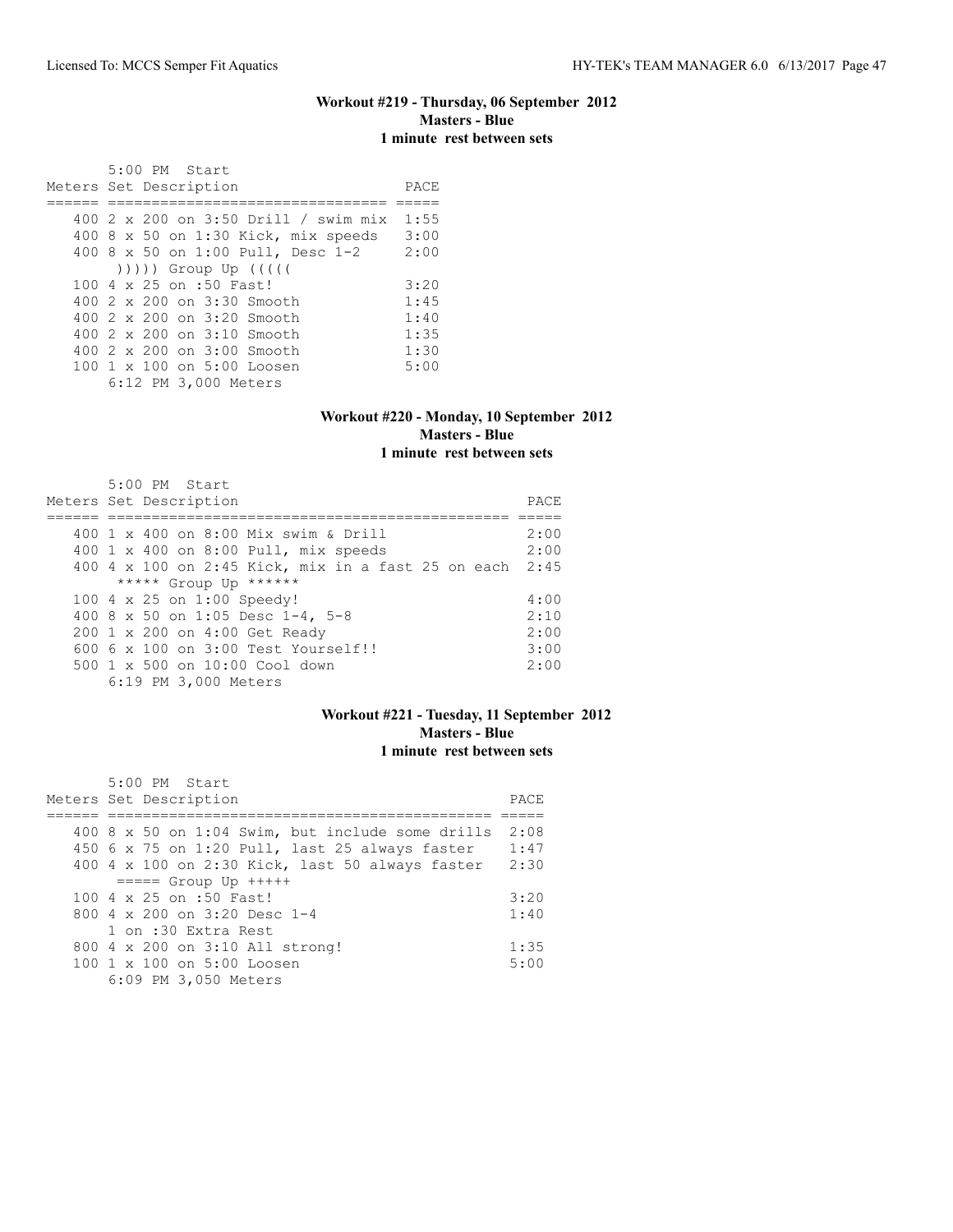# **Workout #222 - Wednesday, 12 September 2012 Masters - Blue 10 seconds rest between sets**

| 5:00 PM Start                                                                                                                                                                                                                                                                                                                                                                     |                                                              |
|-----------------------------------------------------------------------------------------------------------------------------------------------------------------------------------------------------------------------------------------------------------------------------------------------------------------------------------------------------------------------------------|--------------------------------------------------------------|
| Meters Set Description                                                                                                                                                                                                                                                                                                                                                            | PACE                                                         |
| 800 4 x 200 on 3:30 Neg Split<br>400 8 x 50 on 1:20 Kick, mix speeds<br>400 $1 \times 400$ on 7:00 Pull as desired                                                                                                                                                                                                                                                                | 1:45<br>2:40<br>1:45                                         |
| $ 1 1 1$ Group Up $ 1 1 1 $<br>200 4 x 50 on 1:05 Alt Moderate/Fast<br>$2002 \times 100$ on 1:45 Desc 1-2<br>200 1 x 200 on 3:30 Steady<br>400 1 x 400 on 6:30 Negative Split<br>600 1 x 600 on 9:30 Build (start easy, finish fast) 1:35<br>400 1 x 400 on 6:30 Negative Split<br>200 1 x 200 on 3:30 Steady<br>$2002 \times 100$ on 1:50 Desc 1-2<br>100 1 x 100 on 5:00 Loosen | 2:10<br>1:45<br>1:45<br>1:38<br>1:38<br>1:45<br>1:50<br>5:00 |
| 6:24 PM 4,100 Meters                                                                                                                                                                                                                                                                                                                                                              |                                                              |

## **Workout #223 - Thursday, 13 September 2012 Masters - Blue 1 minute rest between sets**

|        |  | 5:00 PM Start                            |      |
|--------|--|------------------------------------------|------|
| Meters |  | Set Description                          | PACE |
|        |  |                                          |      |
| 600    |  | 2 x 300 on 5:30 Drill/Swim Mix           | 1:50 |
| 400    |  | 2 x 200 on 5:00 Kick mix speeds 2:30     |      |
| 400    |  | $2 \times 200$ on $3:45$ Pull as desired | 1:52 |
|        |  | $++++$ Group Up $++++$                   |      |
| 100    |  | 4 x 25 on :45 Fast!                      | 3:00 |
|        |  | 1,600 2x{1 x 50 on 1:30 Loosen           | 3:00 |
|        |  | {2 x 250 on 4:30 Desc 1-2                | 1:48 |
|        |  | {1 x 250 on 4:20 Go Time!                | 1:44 |
| 100    |  | $1 \times 100$ on $5:00$ Loosen          | 5:00 |
|        |  | 6:12 PM 3,200 Meters                     |      |

# **Workout #224 - Monday, 17 September 2012 Masters - Blue 1 minute rest between sets**

|        | 5:00 PM Start                                                                      |      |
|--------|------------------------------------------------------------------------------------|------|
| Meters | Set Description                                                                    | PACE |
|        |                                                                                    |      |
| 600    | $6 \times 100$ on 1:50 Swim / Drill Mix                                            | 1:50 |
| 400    | 2 x 200 on 3:30 Pull Neg Split                                                     | 1:45 |
| 400    | $1 \times 400$ on 9:00 Kick Choice                                                 | 2:15 |
|        | ***** Group Up *****                                                               |      |
| 100    | 4 x 25 on :40 Fast!                                                                | 2:40 |
|        | 1,650 3x{2 x 100 on 1:50 Start EZ or Mod, Last 25 Fast!                            | 1:50 |
|        | {2 x 75 on 1:30 Start EZ or Mod, Last 25 Fast!                                     | 2:00 |
|        | $\{2 \times 50 \text{ on } 1:10 \text{ Start } E2 \text{ or } Mod$ , Last 25 Fast! | 2:20 |
|        | {2 x 25 on :50 Fast!                                                               | 3:20 |
|        | {1 x 50 on 1:30 Loosen                                                             | 3:00 |
|        | 6:11 PM 3,150 Meters                                                               |      |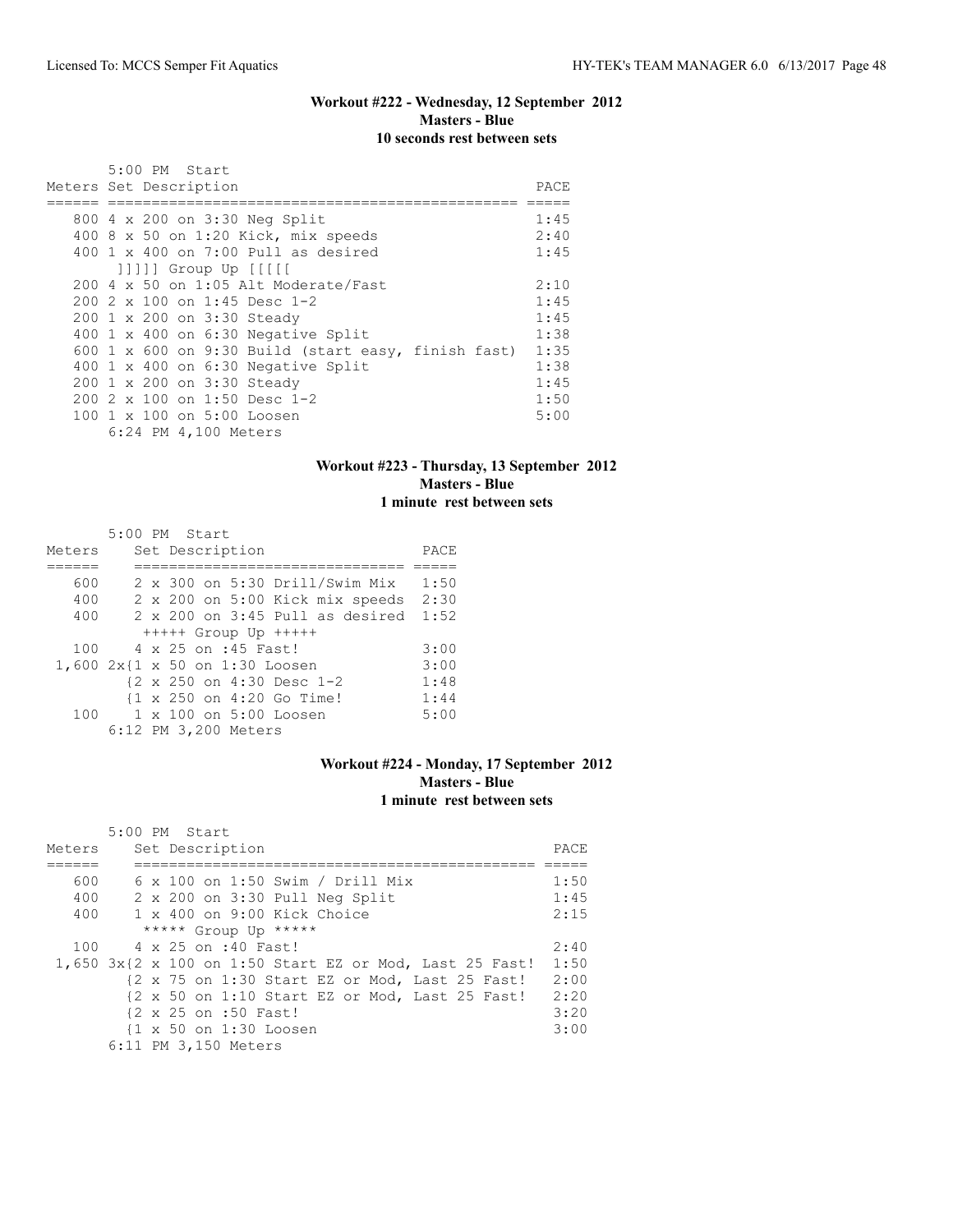# **Workout #225 - Tuesday, 18 September 2012 Masters - Blue 1 minute rest between sets**

|                        |  |  | 5:00 PM Start |                                     |      |
|------------------------|--|--|---------------|-------------------------------------|------|
| Meters Set Description |  |  |               |                                     | PACE |
|                        |  |  |               |                                     |      |
|                        |  |  |               | 400 1 x 400 on 7:30 Mix it up       | 1:52 |
|                        |  |  |               | 450 6 x 75 on 2:00 Kick, mix speeds | 2:40 |
|                        |  |  |               | 400 4 x 100 on 1:50 Pull, Desc 1-4  | 1:50 |
|                        |  |  |               | $11111$ Group Up $\ \ $             |      |
|                        |  |  |               | 200 4 x 50 on 1:10 Mod/Fast @ 25    | 2:20 |
|                        |  |  |               | 300 4 x 75 on 1:30 Steady           | 2:00 |
|                        |  |  |               | 75 1 x 75 on 1:20 Fast!             | 1:47 |
|                        |  |  |               | 225 3 x 75 on 1:30 Steady           | 2:00 |
|                        |  |  |               | 150 2 x 75 on 1:20 Fast!            | 1:47 |
|                        |  |  |               | 150 2 x 75 on 1:30 Steady           | 2:00 |
|                        |  |  |               | 225 3 x 75 on 1:20 Fast!            | 1:47 |
|                        |  |  |               | 75 1 x 75 on 1:30 Steady            | 2:00 |
|                        |  |  |               | 300 4 x 75 on 1:20 Fast!            | 1:47 |
|                        |  |  |               | 100 1 x 100 on 5:00 Loosen          | 5:00 |
|                        |  |  |               | 6:21 PM 3,050 Meters                |      |

## **Workout #226 - Wednesday, 19 September 2012 Masters - Blue 1 minute rest between sets**

|        |  | 5:00 PM Start                                         |      |
|--------|--|-------------------------------------------------------|------|
| Meters |  | Set Description                                       | PACE |
|        |  |                                                       |      |
| 450    |  | 6 x 75 on 1:30 1st 25 Drill                           | 2:00 |
| 400    |  | $1 \times 400$ on $9:00$ Kick choice                  | 2:15 |
| 600    |  | 3 x 200 on 3:30 Pull Desc                             | 1:45 |
|        |  | $== == $ Group Up $== == $                            |      |
| 200    |  | $4 \times 50$ on 1:10 Desc 1-4                        | 2:20 |
|        |  | 2,500 2x{1 x 400 on 6:35 Steady                       | 1:39 |
|        |  | {4 x 100 on 1:45 Desc 1-4                             | 1:45 |
|        |  | $\{1 \times 400 \text{ on } 6:45 \text{ Neg Split}\}$ | 1:41 |
|        |  | {1 x 50 on 1:30 Loosen                                | 3:00 |
|        |  | 6:22 PM 4,150 Meters                                  |      |

# **Workout #227 - Thursday, 20 September 2012 Masters - Blue 1 minute rest between sets**

|        | 5:00 PM Start |  |                      |                                      |      |
|--------|---------------|--|----------------------|--------------------------------------|------|
| Meters |               |  | Set Description      |                                      | PACE |
|        |               |  |                      |                                      |      |
| 500    |               |  |                      | $10 \times 50$ on $1:00$ Mix speeds  | 2:00 |
| 400    |               |  |                      | 1 x 400 on 7:30 Pull mix speeds      | 1:52 |
| 400    |               |  |                      | 2 x 200 on 5:30 Kick alt speed 0 50  | 2:45 |
|        |               |  |                      | $--- $ Group Up $--- $               |      |
| 100    |               |  | 4 x 25 on :50 Fast!  |                                      | 3:20 |
|        |               |  |                      | 1,500 1x{5 x 100 on 2:00 Steady      | 2:00 |
|        |               |  |                      | {4 x 100 on 1:52 Steady              | 1:52 |
|        |               |  |                      | {3 x 100 on 1:46 Steady              | 1:46 |
|        |               |  |                      | {2 x 100 on 1:41 Steady              | 1:41 |
|        |               |  |                      | {1 x 100 on 3:00 last one. fast one. | 3:00 |
| 100    |               |  |                      | $1 \times 100$ on $5:00$ Loosen      | 5:00 |
|        |               |  | 6:13 PM 3,000 Meters |                                      |      |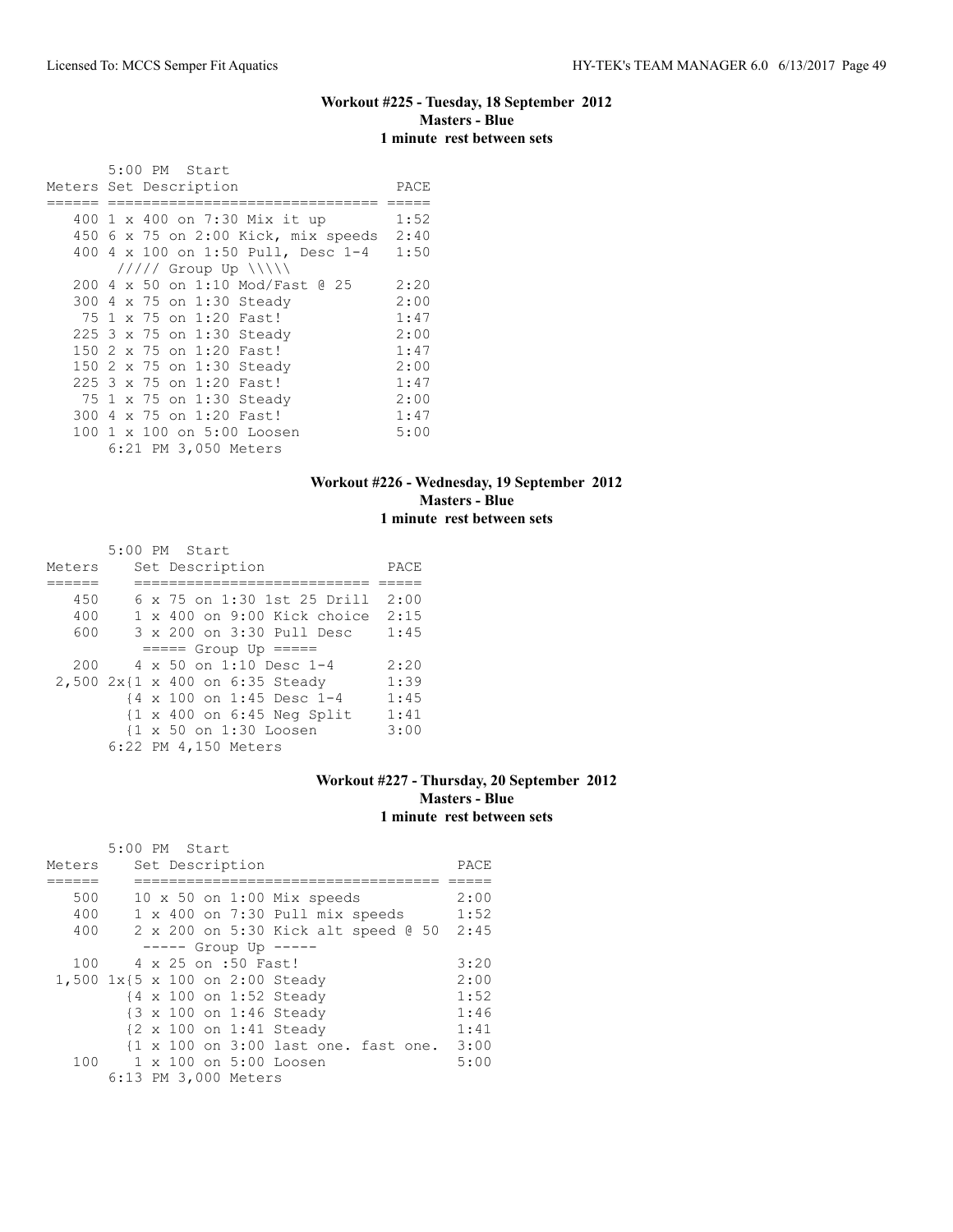# **Workout #228 - Monday, 24 September 2012 Masters - Blue 1 minute rest between sets**

|        | 5:00 PM Start                                                |      |
|--------|--------------------------------------------------------------|------|
|        | Meters Set Description                                       | PACE |
| ====== |                                                              |      |
|        | 600 2 x 300 on 5:30 Mix swim and drill 1:50                  |      |
|        | 450 6 x 75 on 1:20 Pull, last 25 faster 1:47                 |      |
|        | 400 4 x 100 on 2:30 Kick as desired 2:30                     |      |
|        | ~~~~~ Group Up ~~~~~                                         |      |
|        | 100 4 x 25 on :50 Fast!                                      | 3:20 |
|        | 1,400 $1x(4 \times 50)$ on 1:02 How fast are you today? 2:04 |      |
|        | $\{1$ on :30 rest                                            |      |
|        | $\{4 \times 50 \text{ on } : 59 \text{ Any faster}\}$        | 1:58 |
|        | $\{1$ on :30 rest                                            |      |
|        | $\{4 \times 50 \text{ on } : 56 \text{ How about now?}\}$    | 1:52 |
|        | $\{1$ on :30 rest                                            |      |
|        | {4 x 50 on :53 Now?                                          | 1:46 |
|        | $\{1$ on :30 rest                                            |      |
|        | {4 x 50 on :50 Maybe now?                                    | 1:40 |
|        | $\{1$ on :30 rest                                            |      |
|        | {4 x 50 on :47 Move it!                                      | 1:34 |
|        | $\{1$ on :30 rest                                            |      |
|        | $\{4 \times 50 \text{ on } : 44 \text{ Almost done}\}$       | 1:28 |
|        | 100 1 x 100 on 5:00 Loosen                                   | 5:00 |
|        | 6:11 PM 3,050 Meters                                         |      |

# **Workout #229 - Tuesday, 25 September 2012 Masters - Blue 1 minute rest between sets**

|        | $5:00$ PM Start                                                              |      |
|--------|------------------------------------------------------------------------------|------|
| Meters | Set Description                                                              | PACE |
|        |                                                                              |      |
| 400    | 2 x 200 on 5:15 Kick, last 50 faster                                         | 2:38 |
| 400    | 2 x 200 on 3:30 Swim, mix speeds                                             | 1:45 |
| 400    | 2 x 200 on 3:30 Pull, negative split                                         | 1:45 |
|        | ##### Group UP #####                                                         |      |
| 100    | 4 x 25 on :45 Fast!                                                          | 3:00 |
|        | 1,800 4x{1 x 50 on 1:30 Loosen                                               | 3:00 |
|        | $\{2 \times 100 \text{ on } 1:55 \text{ Steady } - \text{elbow up}\}$        | 1:55 |
|        | $\{2 \times 100 \text{ on } 1:35 \text{ Steady} - \text{remember to kick}\}$ | 1:35 |
|        | 100 1 x 100 on 5:00 Loosen                                                   | 5:00 |
|        | 6:12 PM 3,200 Meters                                                         |      |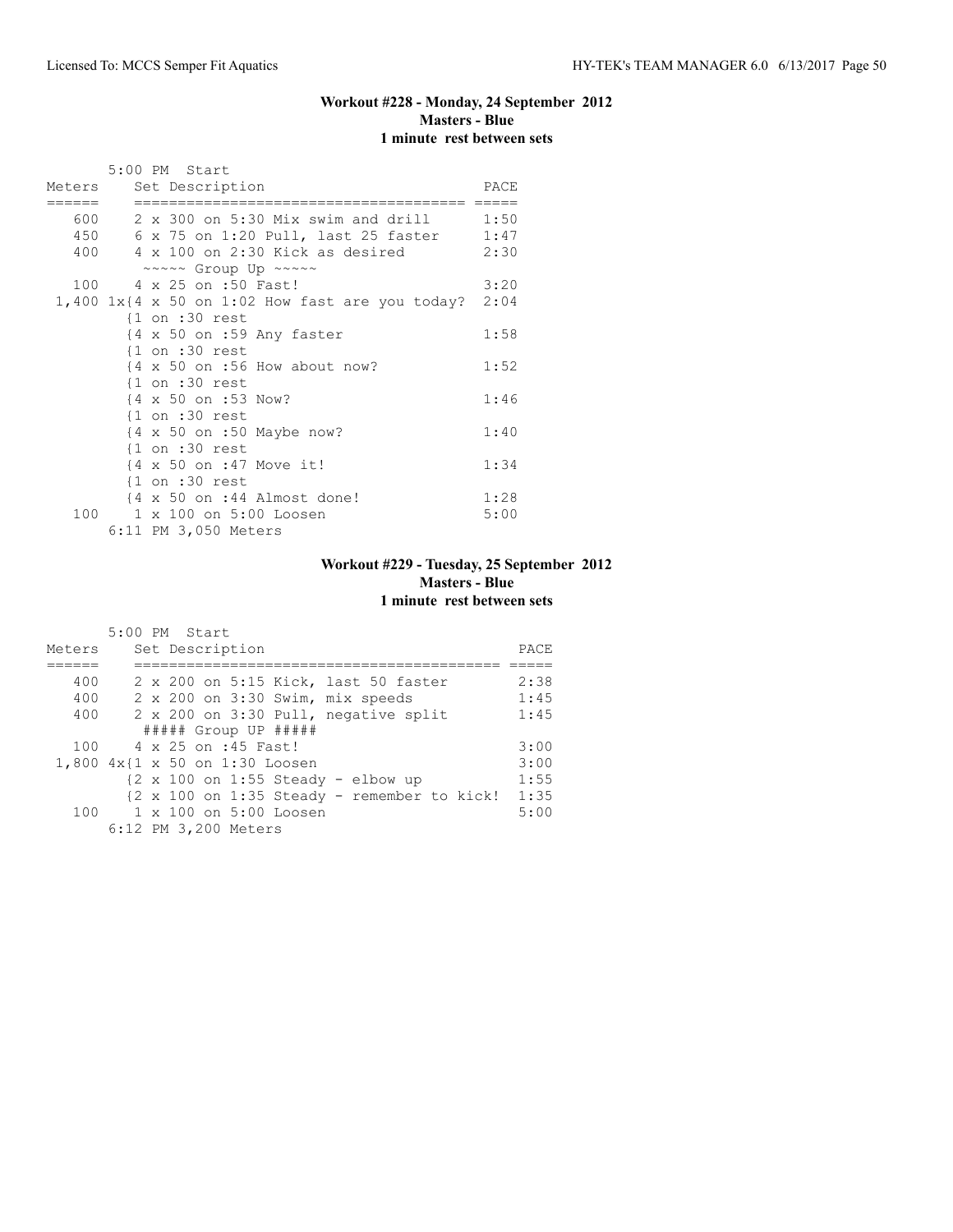# **Workout #230 - Wednesday, 26 September 2012 Masters - Blue 1 minute rest between sets**

|        |  | 5:00 PM Start                             |      |
|--------|--|-------------------------------------------|------|
| Meters |  | Set Description                           | PACE |
|        |  |                                           |      |
| 600    |  | $6 \times 100$ on 1:50 Drill / Swim Mix   | 1:50 |
| 400    |  | $1 \times 400$ on $10:00$ Kick as desired | 2:30 |
| 400    |  | 2 x 200 on 3:30 Pull, Desc 1-2            | 1:45 |
|        |  | $++++$ Group Up $++++$                    |      |
| 200    |  | $4 \times 50$ on 1:05 Desc 1-4            | 2:10 |
|        |  | 2,500 2x{1 x 50 on 1:30 Loosen            | 3:00 |
|        |  | {1 x 500 on 8:15 Negative Split           | 1:39 |
|        |  | {2 x 300 on 5:00 Negative Split           | 1:40 |
|        |  | {1 x 100 on 1:45 FAST                     | 1:45 |
| 100    |  | $1 \times 100$ on $5:00$ Cool down        | 5:00 |
|        |  | 6:26 PM 4,200 Meters                      |      |

# **Workout #231 - Thursday, 27 September 2012 Masters - Blue 1 minute rest between sets**

| 5:00 PM Start                              |      |
|--------------------------------------------|------|
| Meters Set Description                     | PACE |
|                                            |      |
| $600\,$ 3 x 200 on 3:30 Mix swim and drill | 1:45 |
| 400 8 x 50 on 1:00 Pull Mix speeds         | 2:00 |
| 450 6 x 75 on 1:45 Kick, last 25 faster    | 2:20 |
| $== == $ Group Up $== == $                 |      |
| 200 4 x 50 on 1:10 Desc 1-4                | 2:20 |
| 450 3 x 150 on 2:40 Steady                 | 1:47 |
| 150 1 x 150 on 2:20 Fast!                  | 1:33 |
| 300 2 x 150 on 2:40 Steady                 | 1:47 |
| 150 1 x 150 on 2:20 Faster                 | 1:33 |
| 150 1 x 150 on 2:40 Steady                 | 1:47 |
| 150 1 x 150 on 2:20 Fastest                | 1:33 |
| $100 \t 1 \t x \t 100$ on $5:00$ Loosen    | 5:00 |
| 6:16 PM 3,100 Meters                       |      |

# **Workout #234 - Monday, 01 October 2012 Masters - Blue 1 minute rest between sets**

|        | $5:00$ PM Start                      |      |
|--------|--------------------------------------|------|
| Meters | Set Description                      | PACE |
|        |                                      |      |
| 600    | 4 x 150 on 2:30 Swim / Drill Mix     | 1:40 |
| 400    | $4 \times 100$ on 1:50 Pull Desc 1-4 | 1:50 |
| 400    | 8 x 50 on 1:05 Kick, mix speeds      | 2:10 |
|        | $====$ Group Up $====$               |      |
| 200    | 4 x 50 on 1:10 Desc 1-4              | 2:20 |
|        | 1,000 4x{3 x 75 on 2:00 Fast!        | 2:40 |
|        | {1 x 25 on 1:00 Loosen               | 4:00 |
| 300    | 4 x 75 on 2:15 Faster!               | 3:00 |
| 100    | 1 x 100 on 5:00 Loosen               | 5:00 |
|        | 6:20 PM 3,000 Meters                 |      |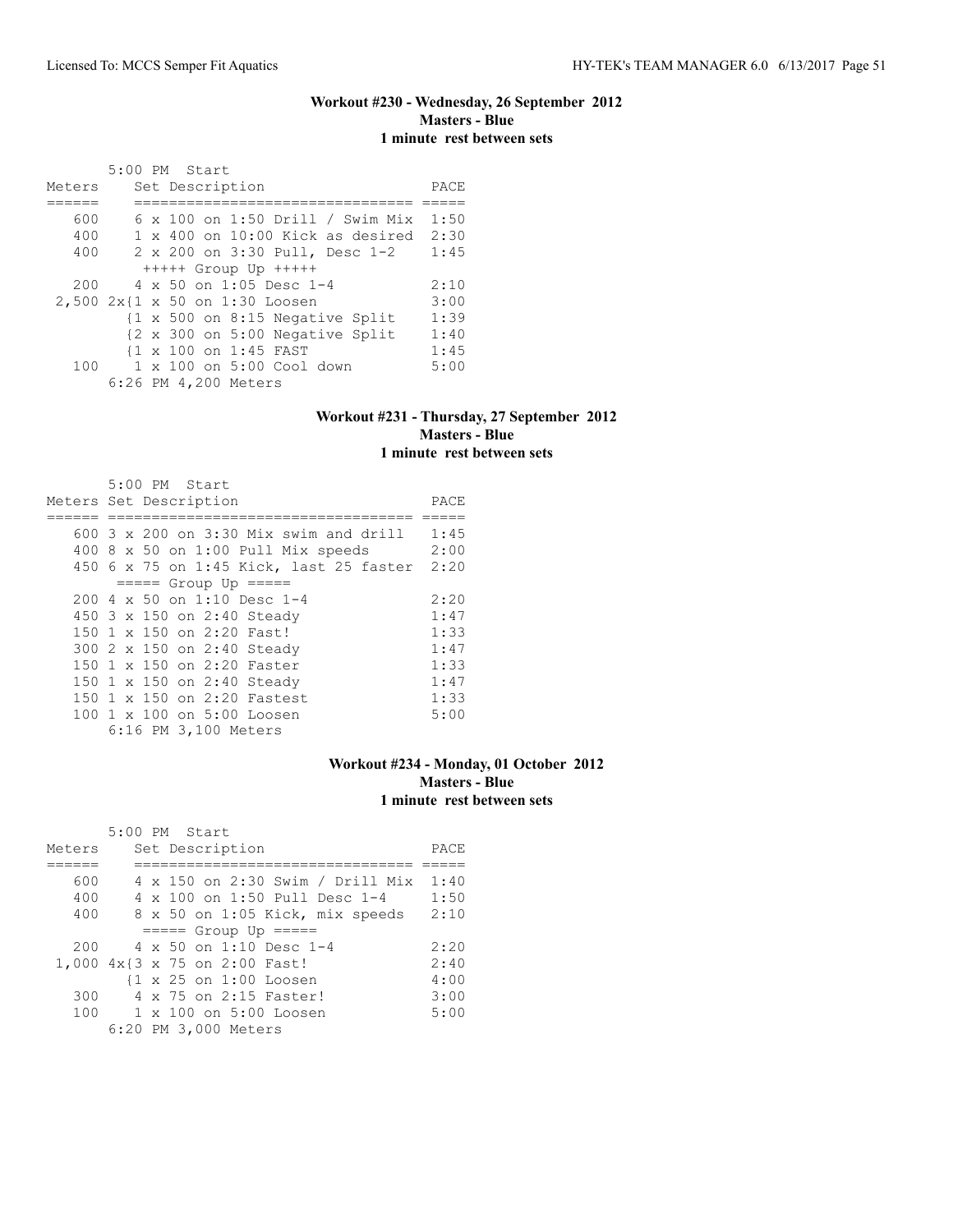# **Workout #235 - Tuesday, 02 October 2012 Masters - Blue 1 minute rest between sets**

|        | 5:00 PM Start                            |      |
|--------|------------------------------------------|------|
| Meters | Set Description                          | PACE |
|        |                                          |      |
| 400    | $1 \times 400$ on 7:30 Swim, as you want | 1:52 |
| 400    | 2 x 200 on 5:10 Kick, some of it fast    | 2:35 |
| 600    | 3 x 200 on 3:30 Pull, Negative Split     | 1:45 |
|        | ***** Group Up *****                     |      |
|        | 1,600 4x{2 x 150 on 2:30 Desc 1-2        | 1:40 |
|        | {2 x 50 on 1:15 #1 Fast, #2 Easier       | 2:30 |
| 100    | 1 x 100 on 5:00 Loosen                   | 5:00 |
|        | 6:09 PM 3,100 Meters                     |      |

# **Workout #236 - Wednesday, 03 October 2012 Masters - Blue 1 minute rest between sets**

| 5:00 PM Start<br>Meters Set Description                | PACE |
|--------------------------------------------------------|------|
|                                                        |      |
| 600 3 x 200 on 3:30 Swim, drill mix                    | 1:45 |
| 400 4 x 100 on 2:30 Kick, last 25 always fast 2:30     |      |
| $400 \t 1 \t x \t 400$ on 7:00 Pull as desired         | 1:45 |
| $--- -$ Group Up $---$                                 |      |
| 200 4 x 50 on 1:05 Get ready                           | 2:10 |
| 800 2 x 400 on 6:30 Desc 1-2 + neg split               | 1:38 |
| 400 $2 \times 200$ on $3:20$ Desc 1-2                  | 1:40 |
| 800 2 x 400 on 6:30 Desc 1-2 + neg split               | 1:38 |
| 400 4 $\times$ 100 on 1:45 Desc 1-4                    | 1:45 |
| $100 \text{ 1 x } 100 \text{ on } 5:00 \text{ Loosen}$ | 5:00 |
| 6:26 PM 4,100 Meters                                   |      |

#### **Workout #237 - Thursday, 04 October 2012 Masters - Blue 1 minute rest between sets**

| 5:00 PM Start                                  |      |  |  |  |  |  |  |
|------------------------------------------------|------|--|--|--|--|--|--|
| Meters Set Description<br>PACE                 |      |  |  |  |  |  |  |
|                                                |      |  |  |  |  |  |  |
| $400$ 8 x 50 on 1:00 Hold a steady pace        | 2:00 |  |  |  |  |  |  |
| 450 3 x 150 on 2:45 Pull, last 50 faster       | 1:50 |  |  |  |  |  |  |
| 450 6 x 75 on 2:00 Kick, last 25 faster        | 2:40 |  |  |  |  |  |  |
| ##### Group Up #####                           |      |  |  |  |  |  |  |
| 100 4 x 25 on :50 Fast!                        | 3:20 |  |  |  |  |  |  |
| 800 $4 \times 200$ on 3:30 Desc 1-4            | 1:45 |  |  |  |  |  |  |
| 100 2 x 50 on 1:05 Steady - not easy, not fast | 2:10 |  |  |  |  |  |  |
| 400 2 x 200 on 3:15 Fast!                      | 1:38 |  |  |  |  |  |  |
| 100 2 x 50 on 1:05 Steady                      | 2:10 |  |  |  |  |  |  |
| 200 1 x 200 on 4:00 Best Effort Possible!      | 2:00 |  |  |  |  |  |  |
| 100 1 x 100 on 5:00 Loosen                     | 5:00 |  |  |  |  |  |  |
| 6:18 PM 3,100 Meters                           |      |  |  |  |  |  |  |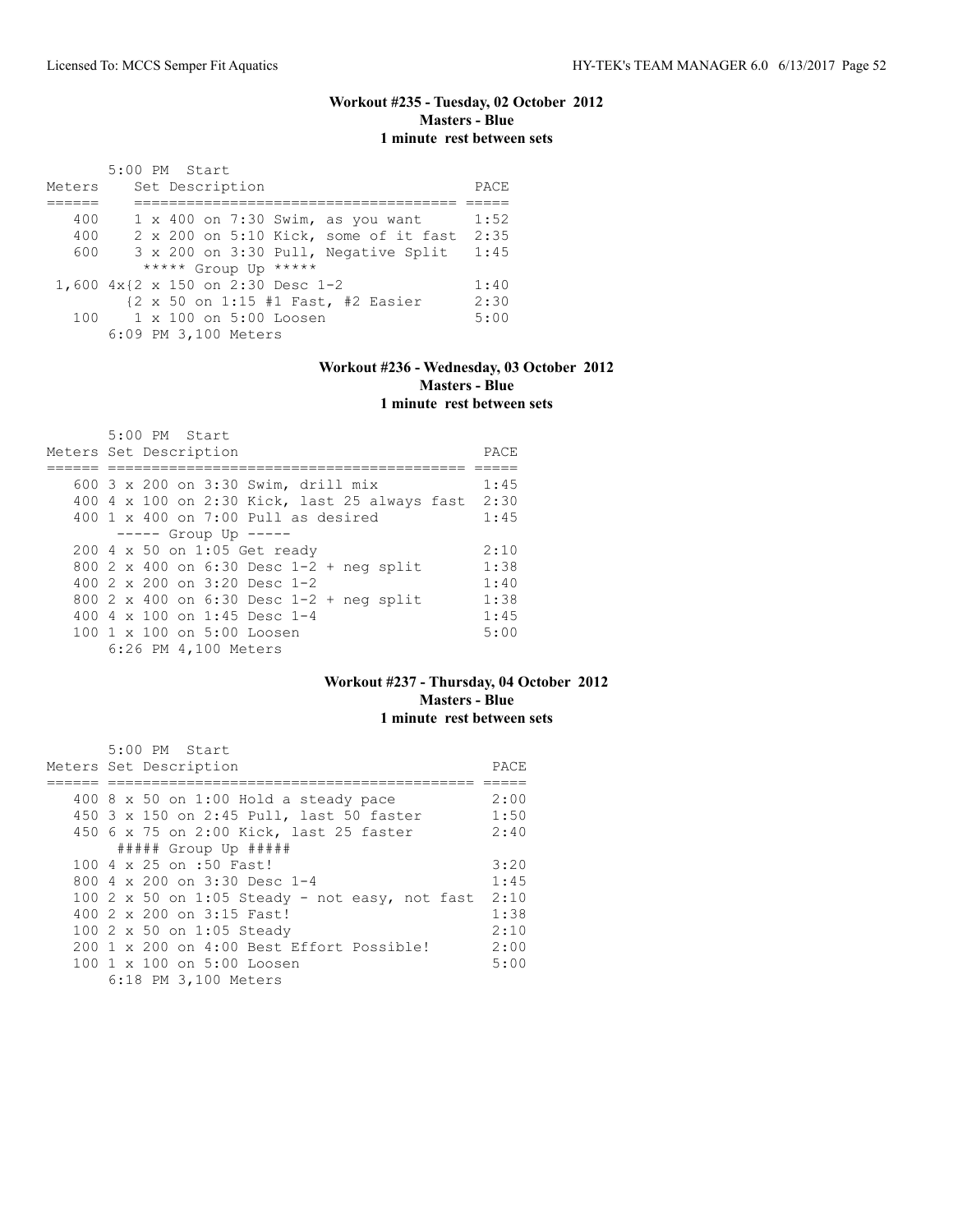# **Workout #242 - Monday, 08 October 2012 Masters - Blue 1 minute rest between sets**

| 5:00 PM Start<br>Meters Set Description                 | PACE. |
|---------------------------------------------------------|-------|
| 400 1 x 400 on 8:00 Mix swim & Drill                    | 2:00  |
| 400 1 x 400 on 8:00 Pull, mix speeds                    | 2:00  |
| 400 4 x 100 on 2:45 Kick, mix in a fast 25 on each 2:45 |       |
| ***** Group Up ******                                   |       |
| 100 4 x 25 on 1:00 Speedy!                              | 4:00  |
| 400 8 x 50 on 1:05 Desc 1-4, 5-8                        | 2:10  |
| 200 1 x 200 on 4:00 Get Ready                           | 2:00  |
| $6006 \times 100$ on $3:00$ Test Yourself!!             | 3:00  |
| 500 1 x 500 on 10:00 Cool down                          | 2:00  |
| 6:19 PM 3,000 Meters                                    |       |

#### **Workout #243 - Tuesday, 09 October 2012 Masters - Blue 1 minute rest between sets**

| $5:00$ PM Start                           |      |
|-------------------------------------------|------|
| Meters Set Description                    | PACE |
|                                           |      |
| 600 $6 \times 100$ on 1:45 negative Split | 1:45 |
| 400 2 x 200 on 5:00 kick, mix speeds      | 2:30 |
| 400 2 x 200 on 3:30 Pull, Desc 1-2        | 1:45 |
| $--- -$ Group Up $---$                    |      |
| 100 4 x 25 on :40 Fast!                   | 2:40 |
| 400 $2 \times 200$ on $3:45$ Desc 1-2     | 1:52 |
| 400 $2 \times 200$ on $3:30$ Desc 1-2     | 1:45 |
| 400 $2 \times 200$ on $3:15$ Desc 1-2     | 1:38 |
| $2002 \times 100$ on 1:45 Desc 1-2        | 1:45 |
| $100 \t 1 \t x \t 100$ on $5:00$ Loosen   | 5:00 |
| 6:10 PM 3,000 Meters                      |      |

# **Workout #244 - Wednesday, 10 October 2012 Masters - Blue 1 minute rest between sets**

|        | 5:00 PM Start                                                 |      |
|--------|---------------------------------------------------------------|------|
| Meters | Set Description                                               | PACE |
|        |                                                               |      |
| 400    | $1 \times 400$ on 7:00 Mix drill and swim                     | 1:45 |
| 400    | 4 x 100 on 1:50 Pull, mix speeds                              | 1:50 |
| 600    | 8 x 75 on 1:50 Kick, last 25 faster                           | 2:27 |
|        | $====$ Group Up $====$                                        |      |
| 200    | 4 x 50 on 1:00 Find your pace                                 | 2:00 |
|        | $2,400 2x\{1 on : 30 extra rest$                              |      |
|        | $\{1 \times 600 \text{ on } 10:00 \text{ What can you do?}\}$ | 1:40 |
|        | $\{8 \times 75 \text{ on } 1:20 \text{ Build each swim}\}$    | 1:47 |
| 100    | 1 x 100 on 5:00 Loosen                                        | 5:00 |
|        | 6:27 PM 4,100 Meters                                          |      |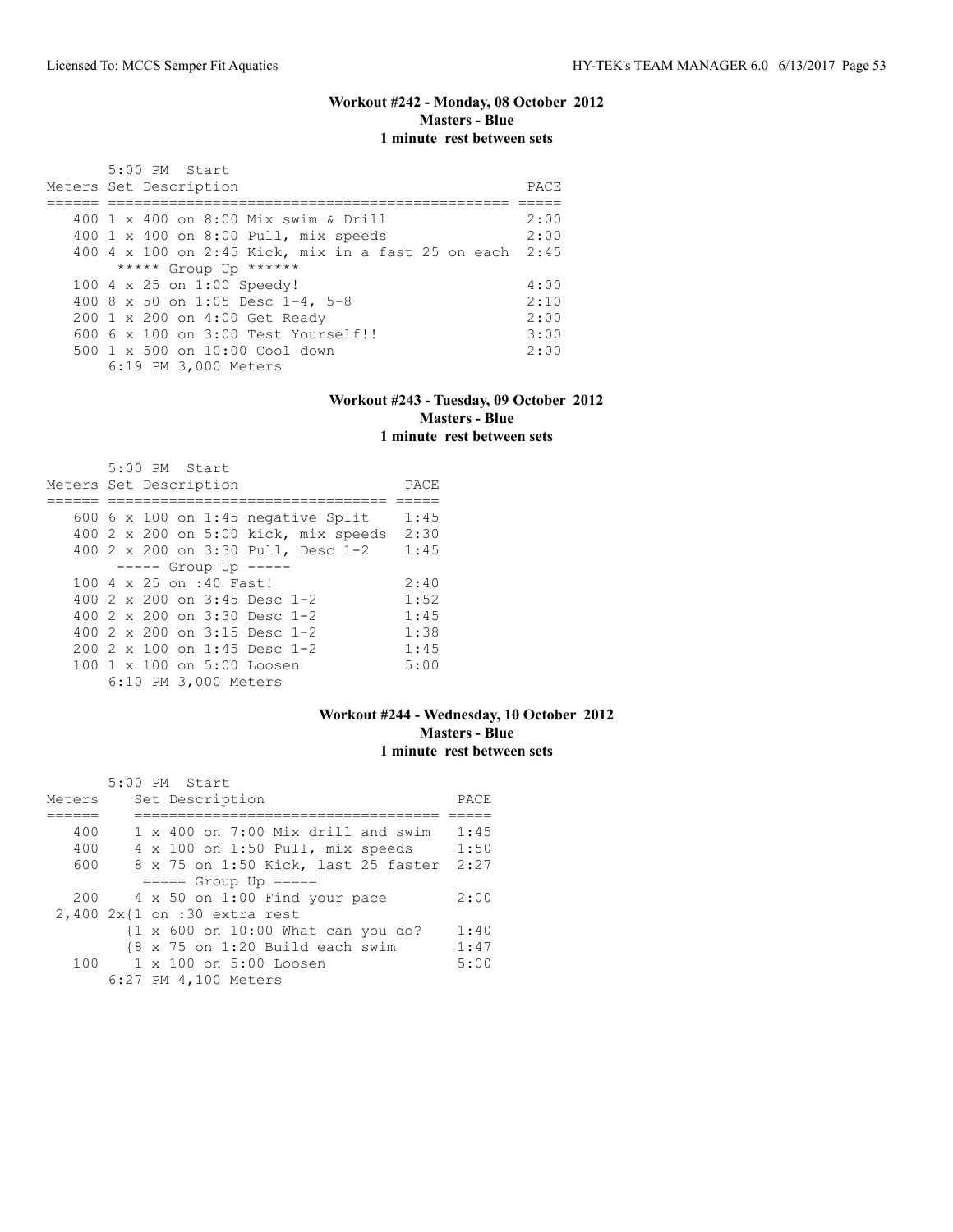# **Workout #245 - Thursday, 11 October 2012 Masters - Blue 1 minute rest between sets**

|        | 5:00 PM Start                             |      |
|--------|-------------------------------------------|------|
| Meters | Set Description                           | PACE |
|        |                                           |      |
| 600    | $4 \times 150$ on 2:30 1st 25 = drill     | 1:40 |
| 450    | 6 x 75 on 1:25 Pull, negative split       | 1:53 |
| 400    | $1 \times 400$ on $10:00$ Kick as desired | 2:30 |
|        | $\#$ #### Group Up $\#$ ####              |      |
| 100    | 4 x 25 on :50 Fast!                       | 3:20 |
|        | 1,500 1x{1 x 250 on 4:50 Steady           | 1:56 |
|        | {2 x 250 on 4:20 Fast!                    | 1:44 |
|        | {2 x 250 on 4:50 Steady                   | 1:56 |
|        | {1 x 250 on 4:20 Fast!                    | 1:44 |
| 100    | 1 x 100 on 5:00 Loosen                    | 5:00 |
|        | 6:11 PM 3,150 Meters                      |      |

## **Workout #247 - Monday, 15 October 2012 Masters - Blue 1 minute rest between sets**

|        | 5:00 PM Start                       |      |
|--------|-------------------------------------|------|
| Meters | Set Description                     | PACE |
|        |                                     |      |
| 600    | 2 x 300 on 5:15 Mix drill & Swim    | 1:45 |
| 400    | 4 x 100 on 1:50 Pull Neg Split      | 1:50 |
| 400    | 8 x 50 on 1:20 Kick, alt mod/fast   | 2:40 |
|        | ***** Group Up *****                |      |
| 100    | 4 x 25 on :50 Fast!                 | 3:20 |
|        | 1,500 2x{2 x 100 on 1:45 Desc 1-2   | 1:45 |
|        | {3 x 75 on 1:30 Desc 1-3            | 2:00 |
|        | {4 x 50 on 1:15 Desc 1-4            | 2:30 |
|        | {5 x 25 on 1:00 As Fast As Possible | 4:00 |
| 100    | 1 x 100 on 5:00 Loosen              | 5:00 |
|        | 6:20 PM 3,100 Meters                |      |

## **Workout #248 - Tuesday, 16 October 2012 Masters - Blue 1 minute rest between sets**

|        | 5:00 PM Start |  |                      |                                                        |      |
|--------|---------------|--|----------------------|--------------------------------------------------------|------|
| Meters |               |  | Set Description      |                                                        | PACE |
|        |               |  |                      |                                                        |      |
| 600    |               |  |                      | 6 x 100 on 1:50 Mix speeds, include some drill         | 1:50 |
| 450    | 6             |  |                      | x 75 on 2:00 Kick, last 25 faster                      | 2:40 |
| 400    |               |  |                      | 1 x 400 on 7:30 Pull, negative split                   | 1:52 |
|        |               |  |                      | ***** Group Up *****                                   |      |
| 200    |               |  |                      | 4 x 50 on 1:10 Desc 1-4                                | 2:20 |
|        |               |  |                      | 1,350 1x{2 x 75 on 1:30 Smooth                         | 2:00 |
|        |               |  |                      | {2 x 75 on 1:25 Steady                                 | 1:53 |
|        |               |  |                      | {2 x 75 on 1:20 Strong                                 | 1:47 |
|        |               |  |                      | $\{2 \times 75 \text{ on } 1:15 \text{ Superb}\}$      | 1:40 |
|        |               |  |                      | $\{2 \times 75 \text{ on } 1:10 \text{ Stunning}\}$    | 1:33 |
|        |               |  |                      | $\{2 \times 75 \text{ on } 1:18 \text{ Snazzy}\}$      | 1:44 |
|        |               |  |                      | $\{2 \times 75 \text{ on } 1:23 \text{ Stimulating}\}$ | 1:51 |
|        |               |  |                      | $\{2 \times 75 \text{ on } 1:28 \text{ Skillful}\}$    | 1:57 |
|        |               |  |                      | $\{2 \times 75 \text{ on } 1:33 \text{ Smashing}\}$    | 2:04 |
| 100    |               |  |                      | 1 x 100 on 5:00 loosen                                 | 5:00 |
|        |               |  | 6:11 PM 3,100 Meters |                                                        |      |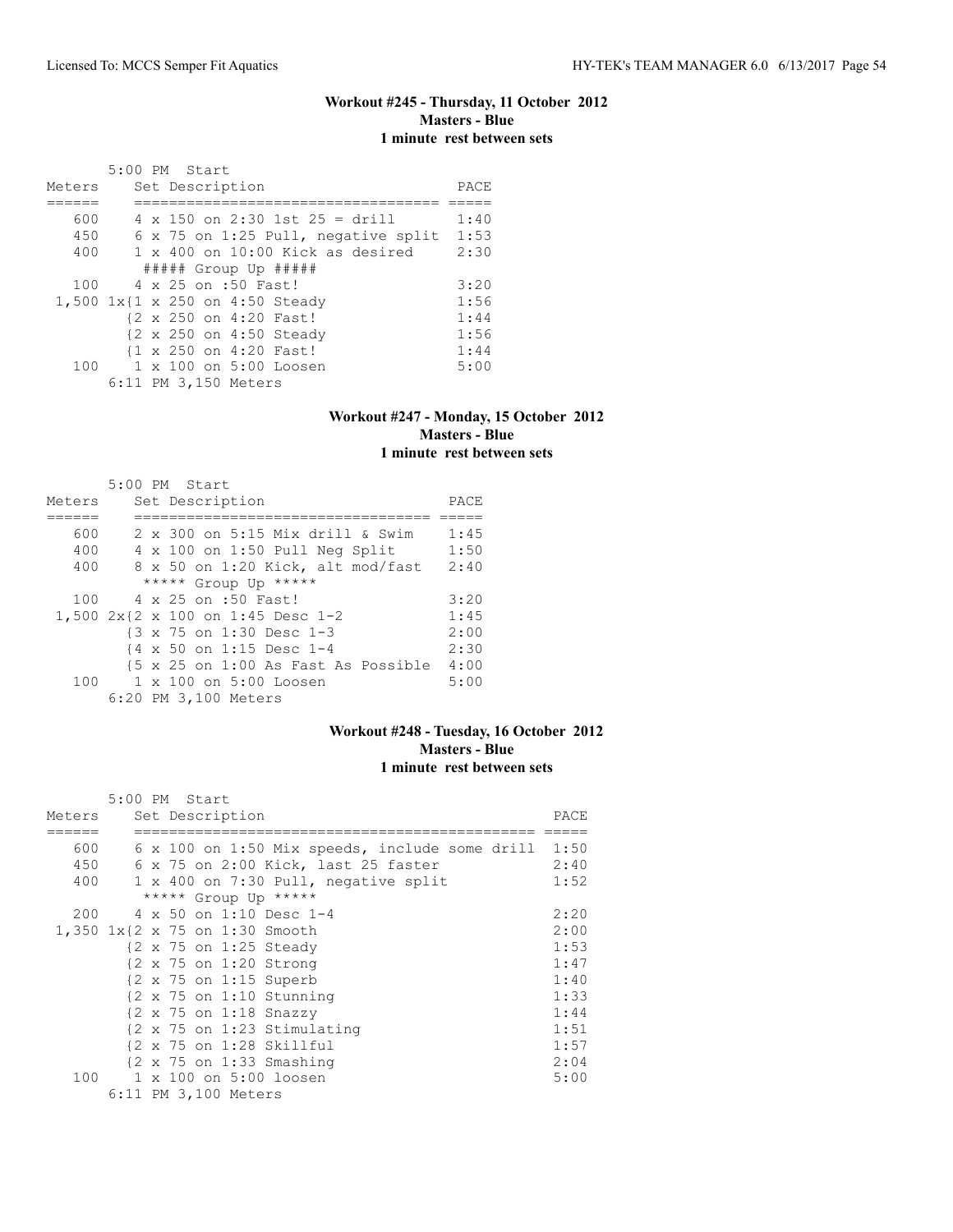# **Workout #249 - Wednesday, 17 October 2012 Masters - Blue 1 minute rest between sets**

| 5:00 PM Start<br>Meters Set Description    | PACE |
|--------------------------------------------|------|
|                                            |      |
| 500 1 x 500 on 9:00 As desired             | 1:48 |
| $400$ 4 x 100 on 2:20 Kick, build each one | 2:20 |
| 500 2 x 250 on 4:30 Pull Desc 1-2          | 1:48 |
| $11111$ Group Up $11111$                   |      |
| $200.4 \times 50$ on 1:00 Desc 1-4         | 2:00 |
| 1 on :30 extra rest                        |      |
| 800 2 x 400 on 6:30 Negative split         | 1:38 |
| 100 $2 \times 50$ on 1:10 Desc 1-2         | 2:20 |
| 600 2 x 300 on 5:00 Desc 1-2               | 1:40 |
| 100 $2 \times 50$ on 1:10 Desc 1-2         | 2:20 |
| 400 $2 \times 200$ on $3:25$ Desc 1-2      | 1:42 |
| 100 2 x 50 on 1:10 Desc 1-2                | 2:20 |
| 200 2 x 100 on 1:45 Desc 1-2               | 1:45 |
| 100 1 x 100 on 4:00 Loosen                 | 4:00 |
| 6:30 PM 4,000 Meters                       |      |

# **Workout #250 - Thursday, 18 October 2012 Masters - Blue 1 minute rest between sets**

|        | 5:00 PM Start |  |                      |                                 |                                  |      |
|--------|---------------|--|----------------------|---------------------------------|----------------------------------|------|
| Meters |               |  | Set Description      |                                 |                                  | PACE |
|        |               |  |                      |                                 |                                  |      |
| 600    |               |  |                      |                                 | 3 x 200 on 3:40 Drill / Swim Mix | 1:50 |
| 400    |               |  |                      |                                 | 4 x 100 on 1:50 Pull, Desc 1-4   | 1:50 |
| 400    |               |  |                      | 8 x 50 on 1:30 Kick, work it!   |                                  | 3:00 |
|        |               |  |                      | ))))) Group Up (((((            |                                  |      |
| 200    |               |  |                      | 4 x 50 on 1:05 Desc 1-4         |                                  | 2:10 |
| 100    |               |  | 4 x 25 on :40 Fast!  |                                 |                                  | 2:40 |
|        |               |  |                      | 1,200 1x{3 x 100 on 2:00 Steady |                                  | 2:00 |
|        |               |  |                      | {1 x 100 on 1:40 Fast Pace      |                                  | 1:40 |
|        |               |  |                      | {2 x 100 on 2:00 Steady         |                                  | 2:00 |
|        |               |  |                      | {2 x 100 on 1:40 Fast Pace      |                                  | 1:40 |
|        |               |  |                      | {1 x 100 on 2:00 Steady         |                                  | 2:00 |
|        |               |  |                      | {3 x 100 on 1:40 Fast Pace      |                                  | 1:40 |
| 100    |               |  |                      | 1 x 100 on 5:00 Loosen          |                                  | 5:00 |
|        |               |  | 6:12 PM 3,000 Meters |                                 |                                  |      |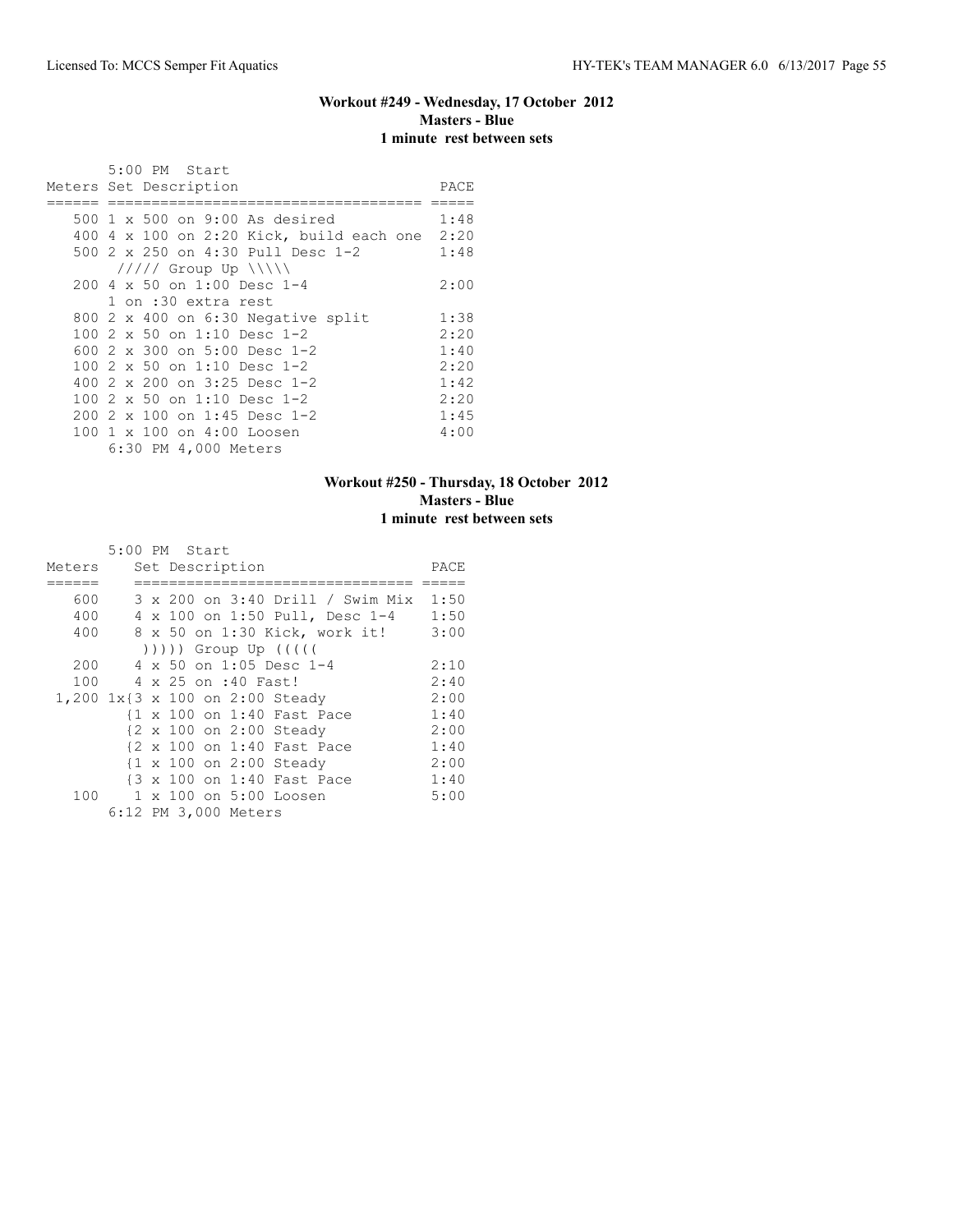# **Workout #256 - Monday, 22 October 2012 Masters - Blue 1 minute rest between sets**

|        | 5:00 PM Start                                                                        |      |
|--------|--------------------------------------------------------------------------------------|------|
| Meters | Set Description                                                                      | PACE |
|        |                                                                                      |      |
| 600    | $6 \times 100$ on 1:50 drill swim mix                                                | 1:50 |
| 400    | 2 x 200 on 3:45 Pull, Desc 1-2                                                       | 1:52 |
| 400    | 4 x 100 on 2:30 Kick Negative Split                                                  | 2:30 |
|        | $--- $ Group Up $---$                                                                |      |
| 100    | 4 x 25 on :45 Fast                                                                   | 3:00 |
| 200    | 4 x 50 on 1:05 Desc 1-4                                                              | 2:10 |
|        | 1,400 4x{1 x 50 on 1:30 Loosen                                                       | 3:00 |
|        | $\{4 \times 50 \text{ on } 1:20 \text{ Alternative } 1 \text{ Mod}, 1 \text{ Fast }$ | 2:40 |
|        | {1 on :30 Extra Rest                                                                 |      |
|        | {2 x 50 on 1:30 Maximum Effort                                                       | 3:00 |
|        | 6:24 PM 3,100 Meters                                                                 |      |

## **Workout #257 - Tuesday, 23 October 2012 Masters - Blue 1 minute rest between sets**

| $5:00$ PM Start                                       |      |
|-------------------------------------------------------|------|
| Meters Set Description                                | PACE |
|                                                       |      |
| 500 1 x 500 on 9:00 Mix of speeds                     | 1:48 |
| 400 2 x 200 on 5:15 Kick, last 50 always faster       | 2:38 |
| 450 $6 \times 75$ on 1:20 Pull, last 25 always faster | 1:47 |
| $== == $ Group Up $== == $                            |      |
| $200.4 \times 50$ on 1:10 Build each swim             | 2:20 |
| 400 4 $\times$ 100 on 1:45 Desc 1-4                   | 1:45 |
| 400 4 $\times$ 100 on 1:40 Desc 1-4                   | 1:40 |
| 400 4 $\times$ 100 on 1:35 Desc 1-4                   | 1:35 |
| 200 4 x 50 on 1:00 Desc 1-4; #4 is max effort         | 2:00 |
| 100 1 x 100 on 5:00 Loosen                            | 5:00 |
| 6:11 PM 3,050 Meters                                  |      |

## **Workout #258 - Wednesday, 24 October 2012 Masters - Blue 1 minute rest between sets**

|        |  | 5:00 PM Start          |                                           |      |
|--------|--|------------------------|-------------------------------------------|------|
| Meters |  | Set Description        |                                           | PACE |
|        |  |                        |                                           |      |
| 600    |  |                        | 2 x 300 on 5:30 Build last 100            | 1:50 |
| 400    |  |                        | 2 x 200 on 5:00 Kick, Desc 1-2            | 2:30 |
| 400    |  |                        | 8 x 50 on 1:00 Pull, steady pace          | 2:00 |
|        |  | $====$ Group Up $====$ |                                           |      |
|        |  |                        | $2,600$ 2x{1 x 500 on 8:15 Negative Split | 1:39 |
|        |  |                        | {2 x 200 on 3:30 Desc 1-2                 | 1:45 |
|        |  |                        | {3 x 100 on 1:50 All Three @ Fast Pace    | 1:50 |
|        |  |                        | {1 x 100 on 2:30 Loosen                   | 2:30 |
|        |  | 6:19 PM 4,000 Meters   |                                           |      |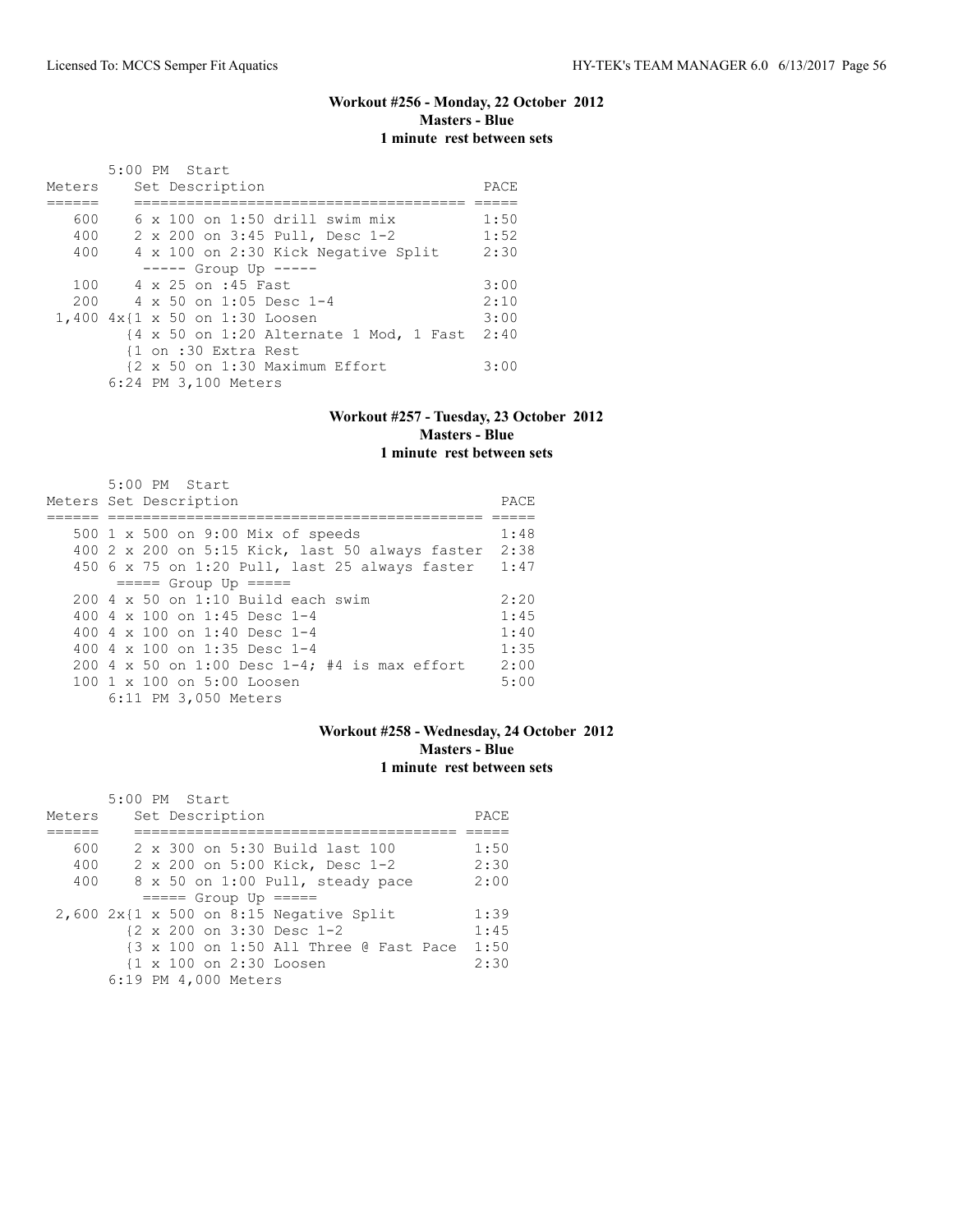## **Workout #259 - Thursday, 25 October 2012 Masters - Blue 1 minute rest between sets**

 5:00 PM Start Meters Set Description **PACE** ====== =================================== ===== 600 6 x 100 on 1:50 Pull, Desc 1-3, 4-6 1:50 400 1 x 400 on 10:00 Kick as desired 2:30 300 2 x 150 on 2:40 Build Each 1:47 ///// Group Up \\\\\ 100 4 x 25 on :50 Fast! 3:20<br>600 4 x 150 on 2:40 Desc 1-4 1:47 600 4 x 150 on 2:40 Desc 1-4 1:47<br>450 3 x 150 on 2:35 Desc 1-3 1:43 450 3 x 150 on 2:35 Desc 1-3 1:43<br>300 2 x 150 on 2:30 Desc 1-2 1:40 300 2 x 150 on 2:30 Desc 1-2 1 on :30 Extra rest 150 1 x 150 on 3:00 Last one, fast one 2:00<br>100 1 x 100 on 5:00 Loosen 5:00 100 1 x 100 on 5:00 Loosen 6:11 PM 3,000 Meters

#### **Workout #266 - Monday, 29 October 2012 Masters - Blue 1 minute rest between sets**

|        | 5:00 PM Start                           |      |
|--------|-----------------------------------------|------|
| Meters | Set Description                         | PACE |
|        |                                         |      |
| 600    | $6 \times 100$ on 1:50 drill & swim mix | 1:50 |
| 400    | 2 x 200 on 3:55 Pull Desc 1-2           | 1:58 |
| 450    | 3 x 150 on 3:30 Kick Neg Split          | 2:20 |
|        | $--- $ Group Up $---$                   |      |
|        | 1,650 3x{2 x 25 on :40 fast             | 2:40 |
|        | {2 x 50 on 1:05 Fast                    | 2:10 |
|        | {2 x 75 on 1:25 Fast                    | 1:53 |
|        | {2 x 50 on 1:05 Fast                    | 2:10 |
|        | {2 x 25 on :40 Fast                     | 2:40 |
|        | {1 x 100 on 2:30 Loosen                 | 2:30 |
|        | 6:10 PM 3,100 Meters                    |      |

# **Workout #267 - Tuesday, 30 October 2012 Masters - Blue 1 minute rest between sets**

|        | 5:00 PM Start                                                           |      |
|--------|-------------------------------------------------------------------------|------|
| Meters | Set Description                                                         | PACE |
|        |                                                                         |      |
| 500    | 1 x 500 on 9:00 As you want                                             | 1:48 |
| 400    | 8 x 50 on 1:00 Pull, mix speeds                                         | 2:00 |
| 400    | 4 x 100 on 2:30 Kick, last 25 faster                                    | 2:30 |
|        | <><><> Group Up <><><>                                                  |      |
| 200    | $4 \times 50$ on 1:10 Desc 1-4                                          | 2:20 |
|        | 1,400 4x{2 x 150 on 2:30 Desc 1-2                                       | 1:40 |
|        | $\{2 \times 25 \text{ on } : 40 \text{ #1} \text{ Moderate, #2 Fast}\}$ | 2:40 |
| 100    | 1 x 100 on 5:00 Loosen                                                  | 5:00 |
|        | 6:08 PM 3,000 Meters                                                    |      |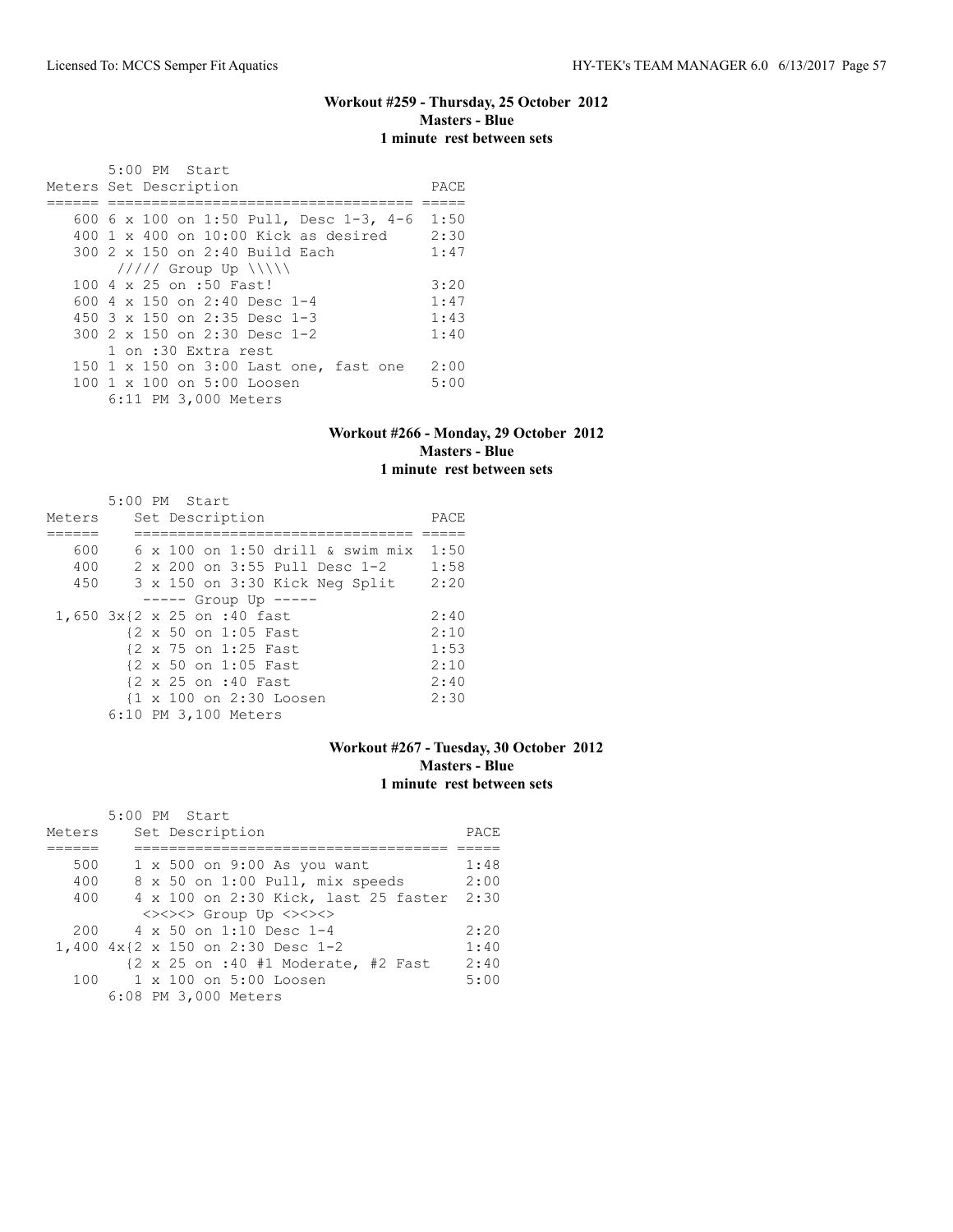# **Workout #268 - Wednesday, 31 October 2012 Masters - Blue 1 minute rest between sets**

| Meters |  | 5:00 PM Start<br>Set Description                             | PACE |
|--------|--|--------------------------------------------------------------|------|
| 600    |  | 4 x 150 on 2:30 Whooooooooooo                                | 1:40 |
| 400    |  | 1 x 400 on 7:15 Pull, don't get scared                       | 1:49 |
| 400    |  | 8 x 50 on 1:20 Kick, hallo-refic                             | 2:40 |
|        |  | $---$ Group Up, if you dare $---$                            |      |
|        |  | 200 4 x 50 on 1:05 Find a frightful pace                     | 2:10 |
|        |  | 2,500 2x{2 x 400 on 6:35 Desc 1-2 BOO!                       | 1:39 |
|        |  | {4 x 100 on 1:40 Treat yourself to 4 fast swims              | 1:40 |
|        |  | $\{1 \times 50 \text{ on } 1:20 \text{ Spooky} \text{ Slow}$ | 2:40 |
|        |  | 6:21 PM 4,100 Meters                                         |      |

# **Workout #269 - Thursday, 01 November 2012 Masters - Blue 1 minute rest between sets**

| Meters Set Description |  | $5:00$ PM Start |                                              |  |                                                                 | PACE |
|------------------------|--|-----------------|----------------------------------------------|--|-----------------------------------------------------------------|------|
|                        |  |                 | $600 \text{ 1 x } 600$ on $10:00$ As desired |  |                                                                 | 1:40 |
|                        |  |                 |                                              |  | $400\,$ 1 x $400\,$ on 7:00 Pull as desired                     | 1:45 |
|                        |  |                 |                                              |  | $400 \text{ 1 x } 400 \text{ on } 10:00$ Kick as desired $2:30$ |      |
|                        |  |                 | $--- -$ Group Up $--- -$                     |  |                                                                 |      |
|                        |  |                 | 400 $2 \times 200$ on $3:30$ Desc 1-2        |  |                                                                 | 1:45 |
|                        |  |                 | 400 $2 \times 200$ on 3:35 Desc 1-2          |  |                                                                 | 1:48 |
|                        |  |                 | 400 $2 \times 200$ on $3:40$ Desc 1-2        |  |                                                                 | 1:50 |
|                        |  |                 | 400 $2 \times 200$ on $3:45$ Desc 1-2        |  |                                                                 | 1:52 |
|                        |  |                 | 100 1 x 100 on 5:00 Loosen                   |  |                                                                 | 5:00 |
|                        |  |                 | 6:10 PM 3,100 Meters                         |  |                                                                 |      |

#### **Workout #272 - Monday, 05 November 2012 Masters - Blue 1 minute rest between sets**

| 5:00 PM Start                                           |      |
|---------------------------------------------------------|------|
| Meters Set Description                                  | PACE |
|                                                         |      |
| 400 1 x 400 on 8:00 Mix swim & Drill                    | 2:00 |
| 400 1 x 400 on 8:00 Pull, mix speeds                    | 2:00 |
| 400 4 x 100 on 2:45 Kick, mix in a fast 25 on each 2:45 |      |
| ***** Group Up ******                                   |      |
| 100 4 x 25 on 1:00 Speedy!                              | 4:00 |
| 400 8 x 50 on 1:05 Desc 1-4, 5-8                        | 2:10 |
| 200 1 x 200 on 4:00 Get Ready                           | 2:00 |
| 600 6 x 100 on 3:00 Test Yourself!!                     | 3:00 |
| $500 \t 1 \t x \t 500$ on $10:00$ Cool down             | 2:00 |
| 6:19 PM 3,000 Meters                                    |      |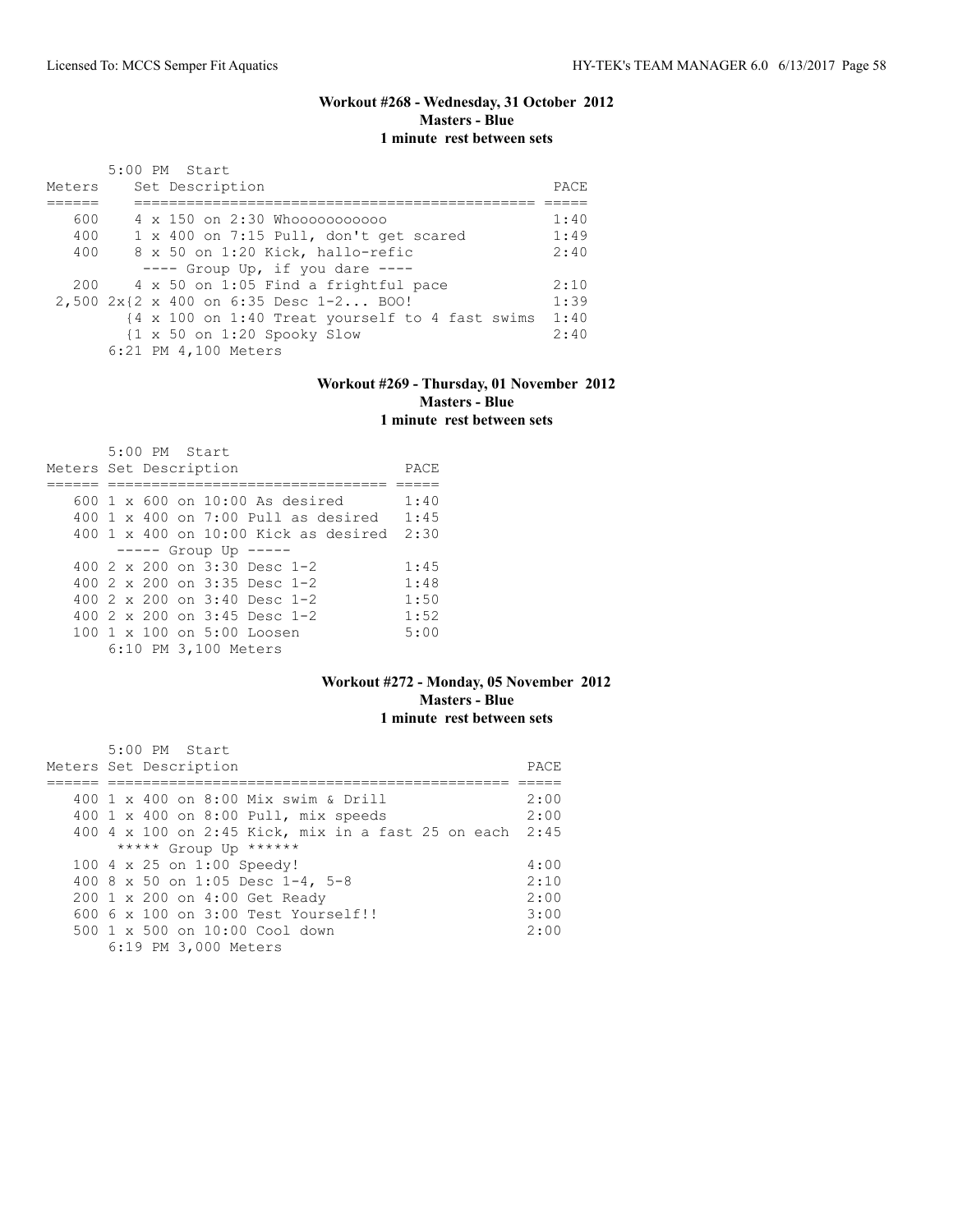# **Workout #273 - Tuesday, 06 November 2012 Masters - Blue 1 minute rest between sets**

|                        | $5:00$ PM Start            |                                             |      |
|------------------------|----------------------------|---------------------------------------------|------|
| Meters Set Description |                            |                                             | PACE |
|                        |                            |                                             |      |
|                        |                            | 500 1 x 500 on 9:00 swim and drill          | 1:48 |
|                        |                            | 400 2 x 200 on 5:15 kick, speed mix         | 2:38 |
|                        |                            | 400 8 x 50 on 1:00 pull, alt. easy/moderate | 2:00 |
|                        | $--- $ Group Up $---$      |                                             |      |
|                        | 100 4 x 25 on :50 Fast!    |                                             | 3:20 |
|                        |                            | 400 $2 \times 200$ on $3:40$ Desc 1-2       | 1:50 |
|                        |                            | 400 2 x 200 on 3:30 Desc 1-2                | 1:45 |
|                        |                            | 400 $2 \times 200$ on $3:20$ Desc 1-2       | 1:40 |
|                        | 100 1 x 100 on 2:15 Loosen |                                             | 2:15 |
|                        |                            | $200 \t1 x 200$ on $6:00$ Best Effort       | 3:00 |
|                        | 100 1 x 100 on 5:00 Loosen |                                             | 5:00 |
|                        | 6:17 PM 3,000 Meters       |                                             |      |

#### **Workout #274 - Wednesday, 07 November 2012 Masters - Blue 1 minute rest between sets**

|        |  | 5:00 PM Start                              |      |
|--------|--|--------------------------------------------|------|
| Meters |  | Set Description                            | PACE |
|        |  |                                            |      |
| 600    |  | 6 x 100 on 1:50 Desc 1-3, 4-6              | 1:50 |
| 400    |  | 8 x 50 on 1:20 Kick desc 1-4, 5-8          | 2:40 |
| 400    |  | $1 \times 400$ on 7:00 Pull, mix speeds    | 1:45 |
|        |  | ***** Group Up *****                       |      |
| 200    |  | 4 x 50 on 1:05 Desc 1-4                    | 2:10 |
|        |  | $2,500$ 2x{1 x 600 on 10:00 Negative Split | 1:40 |
|        |  | {2 x 200 on 3:30 Desc 1-2                  | 1:45 |
|        |  | {2 x 100 on 1:45 Desc 1-2                  | 1:45 |
|        |  | {1 x 50 on 1:30 Loosen                     | 3:00 |
|        |  | 6:22 PM 4,100 Meters                       |      |

# **Workout #275 - Thursday, 08 November 2012 Masters - Blue 1 minute rest between sets**

| 5:00 PM Start                            |      |
|------------------------------------------|------|
| Meters Set Description                   | PACE |
|                                          |      |
| 600 8 x 75 on 1:15 last 25 always faster | 1:40 |
| 400 1 x 400 on 10:00 Kick as desired     | 2:30 |
| 400 2 x 200 on 3:40 Pull Desc 1-2        | 1:50 |
| $== == $ Group Up $== == $               |      |
| 100 4 x 25 on :55 Fast!                  | 3:40 |
| 500 2 x 250 on 4:00 Steady               | 1:36 |
| 400 2 x 200 on 3:15 Steady               | 1:38 |
| 300 2 x 150 on 2:30 Steady               | 1:40 |
| 200 2 x 100 on 1:45 Steady               | 1:45 |
| 100 2 x 50 on 1:00 Finish 'em off strong | 2:00 |
| 100 1 x 100 on 5:00 Loosen               | 5:00 |
| 6:12 PM 3,100 Meters                     |      |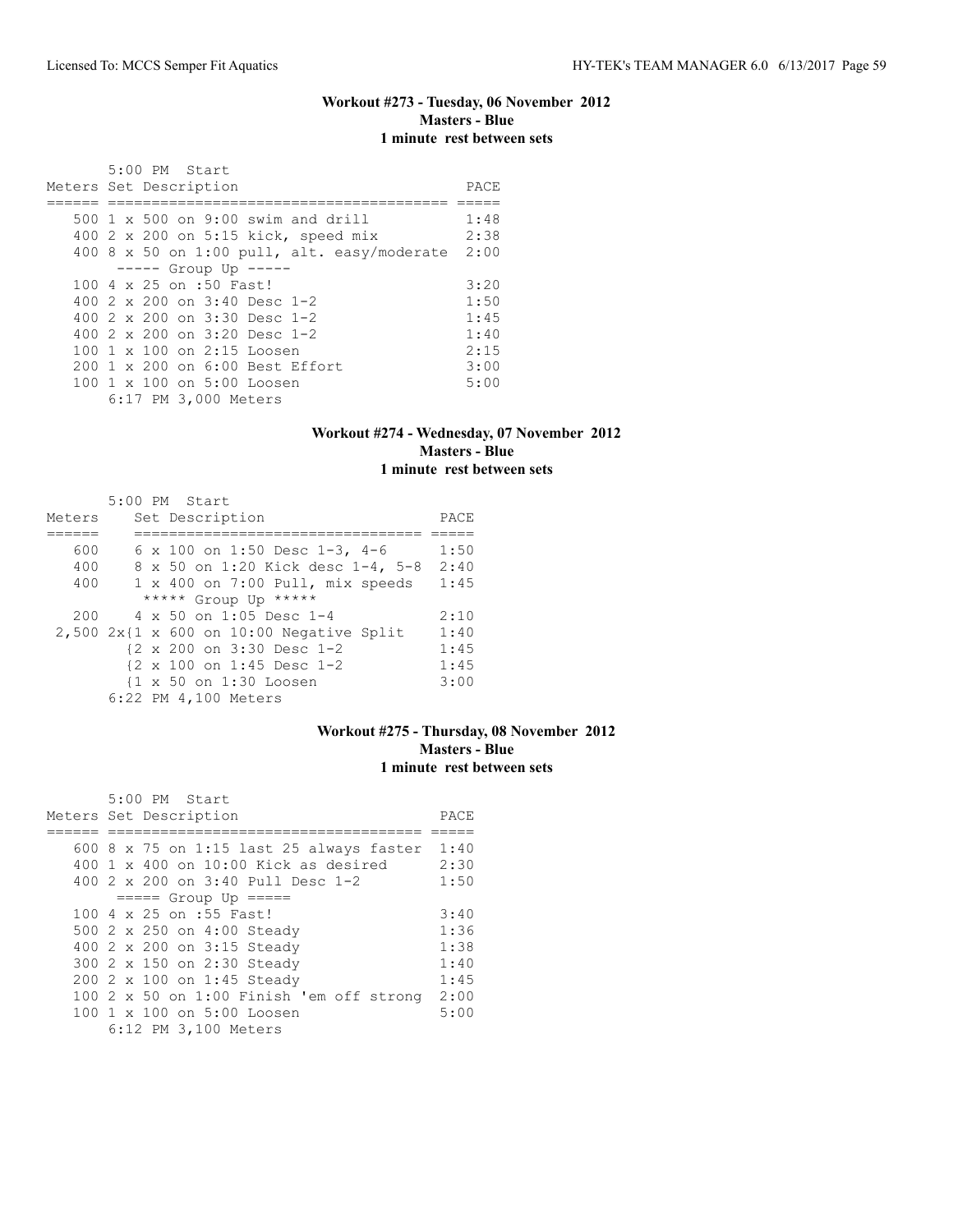## **Workout #279 - Monday, 12 November 2012 Masters - Blue 1 minute rest between sets**

| 5:00 PM Start                                     |      |  |  |  |  |  |  |  |  |  |
|---------------------------------------------------|------|--|--|--|--|--|--|--|--|--|
| Meters Set Description<br>PACE                    |      |  |  |  |  |  |  |  |  |  |
|                                                   |      |  |  |  |  |  |  |  |  |  |
| 500 1 x 500 on 9:30 drill/swim mix                | 1:54 |  |  |  |  |  |  |  |  |  |
| 400 $8 \times 50$ on 1:20 Kick neg split          | 2:40 |  |  |  |  |  |  |  |  |  |
| 400 2 x 200 on 3:45 Pull, desc 1-2                | 1:52 |  |  |  |  |  |  |  |  |  |
| $== == $ Group Up $== == $                        |      |  |  |  |  |  |  |  |  |  |
| 400 8 x 50 on 1:05 Desc 1-3, 4-6                  | 2:10 |  |  |  |  |  |  |  |  |  |
| 200 4 x 50 on 1:15 Desc 1-4                       | 2:30 |  |  |  |  |  |  |  |  |  |
| 150 6 x 25 on :50 Think easy speed                | 3:20 |  |  |  |  |  |  |  |  |  |
| 200 4 x 50 on 1:15 Desc 1-4                       | 2:30 |  |  |  |  |  |  |  |  |  |
| 150 6 x 25 on :40 Fast, remember to use your kick | 2:40 |  |  |  |  |  |  |  |  |  |
| 200 4 x 50 on 1:15 Desc 1-4                       | 2:30 |  |  |  |  |  |  |  |  |  |
| 150 6 x 25 on :30 Fast, hold a good tempo         | 2:00 |  |  |  |  |  |  |  |  |  |
| 200 4 x 50 on 1:15 Desc 1-4                       | 2:30 |  |  |  |  |  |  |  |  |  |
| 100 1 x 100 on 5:00 Loosen                        | 5:00 |  |  |  |  |  |  |  |  |  |
| 6:26 PM 3,050 Meters                              |      |  |  |  |  |  |  |  |  |  |

# **Workout #280 - Tuesday, 13 November 2012 Masters - Blue 1 minute rest between sets**

|        | $5:00$ PM Start                                       |      |
|--------|-------------------------------------------------------|------|
| Meters | Set Description                                       | PACE |
|        |                                                       |      |
| 600    | $6 \times 100$ on 1:50 1st 25 of each = drill         | 1:50 |
| 400    | 1 x 400 on 11:00 Kick mix speeds                      | 2:45 |
| 400    | 8 x 50 on 1:05 Pull, alt easy/fast @ 50               | 2:10 |
|        | ----- Group Up -----                                  |      |
|        | 1,600 $1x$ {4 x 75 on 1:55 Desc 1-4 through whole set | 2:33 |
|        | {1 x 25 on :45 Fast                                   | 3:00 |
|        | {4 x 75 on 1:45 Desc                                  | 2:20 |
|        | {1 x 25 on :45 Fast                                   | 3:00 |
|        | {4 x 75 on 1:35 Desc                                  | 2:07 |
|        | $\{1 \times 25 \text{ on } : 45 \text{ Fast}\}$       | 3:00 |
|        | {4 x 75 on 1:25 Desc                                  | 1:53 |
|        | {1 x 25 on :45 Fast                                   | 3:00 |
|        | {4 x 75 on 1:15 Desc                                  | 1:40 |
| 100    | 1 x 100 on 5:00 Loosen                                | 5:00 |
|        | 6:15 PM 3,100 Meters                                  |      |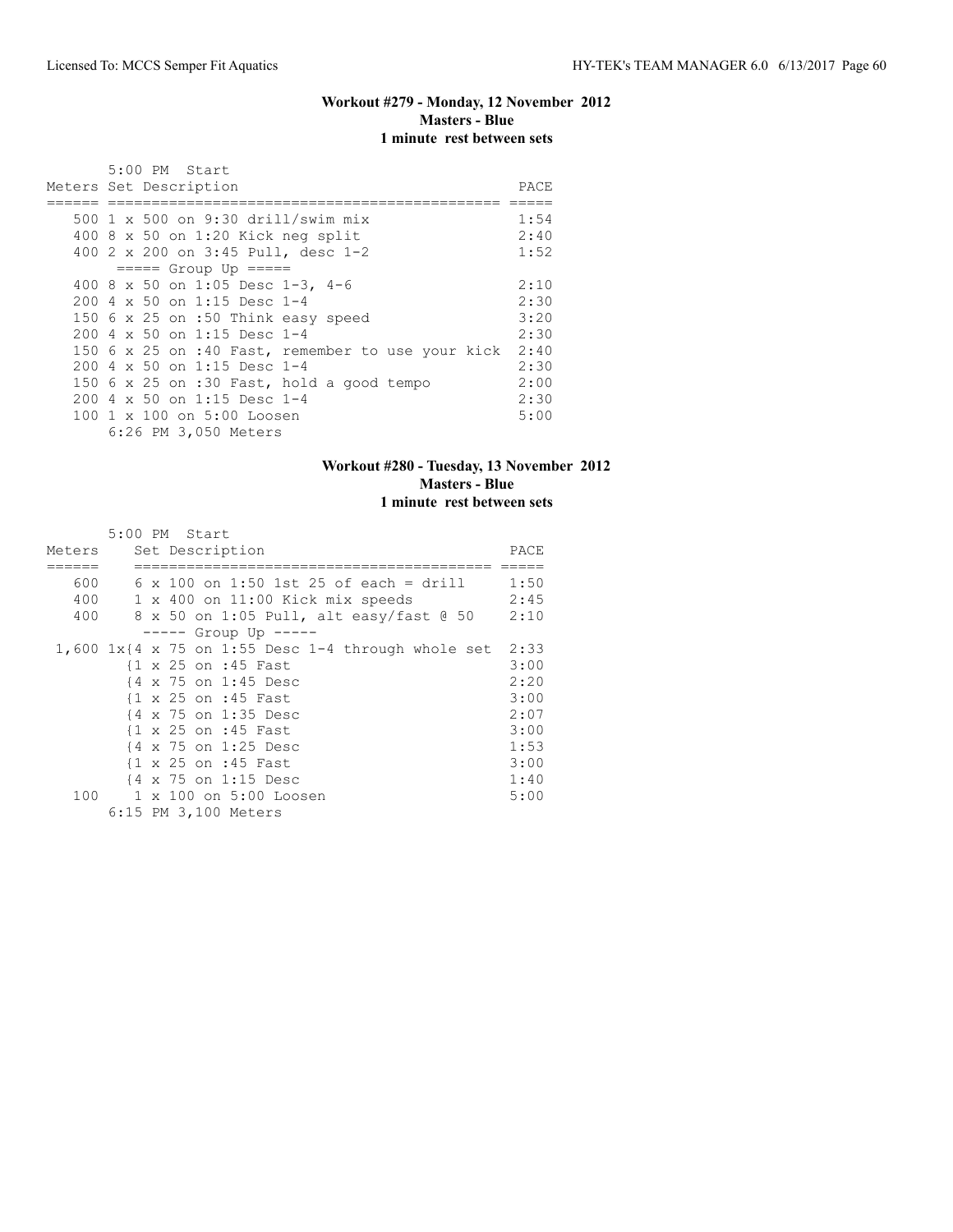# **Workout #281 - Wednesday, 14 November 2012 Masters - Blue 1 minute rest between sets**

|        | 5:00 PM Start                               |      |
|--------|---------------------------------------------|------|
| Meters | Set Description                             | PACE |
|        |                                             |      |
| 600    | 8 x 75 on 1:20 Last 25 faster               | 1:47 |
| 400    | 2 x 200 on 5:00 Kick, neg split             | 2:30 |
| 400    | 4 x 100 on 1:50 Pull, Desc                  | 1:50 |
|        | ***** Group Up *****                        |      |
| 100    | 4 x 25 on :45 Fast                          | 3:00 |
| 200    | 4 x 50 on 1:00 Find your paces              | 2:00 |
|        | $2,000$ $2x1x$ 400 on $6:20$ Negative Split | 1:35 |
|        | {2 x 200 on 3:30 Desc 1-2                   | 1:45 |
|        | {2 x 100 on 1:50 Desc 1-2                   | 1:50 |
| 50     | 1 x 50 on 1:30 Loosen                       | 3:00 |
| 200    | 1 x 200 on 4:00 Best effort                 | 2:00 |
| 100    | 1 x 100 on 5:00 Loosen                      | 5:00 |
|        | 6:29 PM 4,050 Meters                        |      |

# **Workout #282 - Thursday, 15 November 2012 Masters - Blue 1 minute rest between sets**

|        |  | 5:00 PM Start                                          |      |
|--------|--|--------------------------------------------------------|------|
| Meters |  | Set Description                                        | PACE |
|        |  |                                                        |      |
| 600    |  | 2 x 300 on 5:15 Desc $1-2$ , include some drill $1:45$ |      |
| 450    |  | 6 x 75 on 1:50 Kick, mix speeds                        | 2:27 |
| 400    |  | $1 \times 400$ on 6:45 Pull as desired                 | 1:41 |
|        |  | $++++$ Group Up $++++$                                 |      |
|        |  | 300 6 x 50 on 1:05 Desc 1-3, 4-6                       | 2:10 |
|        |  | 1,200 1x{3 x 100 on 1:50 Steady                        | 1:50 |
|        |  | {1 x 100 on 1:35 Fast Pace                             | 1:35 |
|        |  | {2 x 100 on 1:50 Steady                                | 1:50 |
|        |  | {2 x 100 on 1:35 Fast Pace                             | 1:35 |
|        |  | {1 x 100 on 1:50 Steady                                | 1:50 |
|        |  | {3 x 100 on 1:35 Fast Pace                             | 1:35 |
|        |  | 100 1 x 100 on 5:00 Loosen                             | 5:00 |
|        |  | 6:07 PM 3,050 Meters                                   |      |

# **Workout #286 - Monday, 19 November 2012 Masters - Blue 1 minute rest between sets**

|        | $5:00$ PM Start                                 |      |  |  |  |  |  |  |  |  |  |
|--------|-------------------------------------------------|------|--|--|--|--|--|--|--|--|--|
| Meters | Set Description                                 |      |  |  |  |  |  |  |  |  |  |
|        |                                                 |      |  |  |  |  |  |  |  |  |  |
| 600    | $6 \times 100$ on 1:50 drill / swim mix         | 1:50 |  |  |  |  |  |  |  |  |  |
| 400    | 1 x 400 on 7:00 Pull, neg split, hold dps       | 1:45 |  |  |  |  |  |  |  |  |  |
| 400    | 8 x 50 on 1:20 Kick, mix speeds                 | 2:40 |  |  |  |  |  |  |  |  |  |
|        | $====$ Group Up $====$                          |      |  |  |  |  |  |  |  |  |  |
| 100    | 4 x 25 on :40 Fast!                             | 2:40 |  |  |  |  |  |  |  |  |  |
|        | 1,400 4x{1 x 25 on 1:00 Easy                    | 4:00 |  |  |  |  |  |  |  |  |  |
|        | {4 x 50 on 1:10 Alt Moderate / Fast @ 50        | 2:20 |  |  |  |  |  |  |  |  |  |
|        | $\{1 \times 25 \text{ on } 1:00 \text{ Easy}\}$ | 4:00 |  |  |  |  |  |  |  |  |  |
|        | {1 x 100 on 3:00 Max Effort                     | 3:00 |  |  |  |  |  |  |  |  |  |
| 100    | $1 \times 100$ on $5:00$ Loosen                 | 5:00 |  |  |  |  |  |  |  |  |  |
|        | 6:21 PM 3,000 Meters                            |      |  |  |  |  |  |  |  |  |  |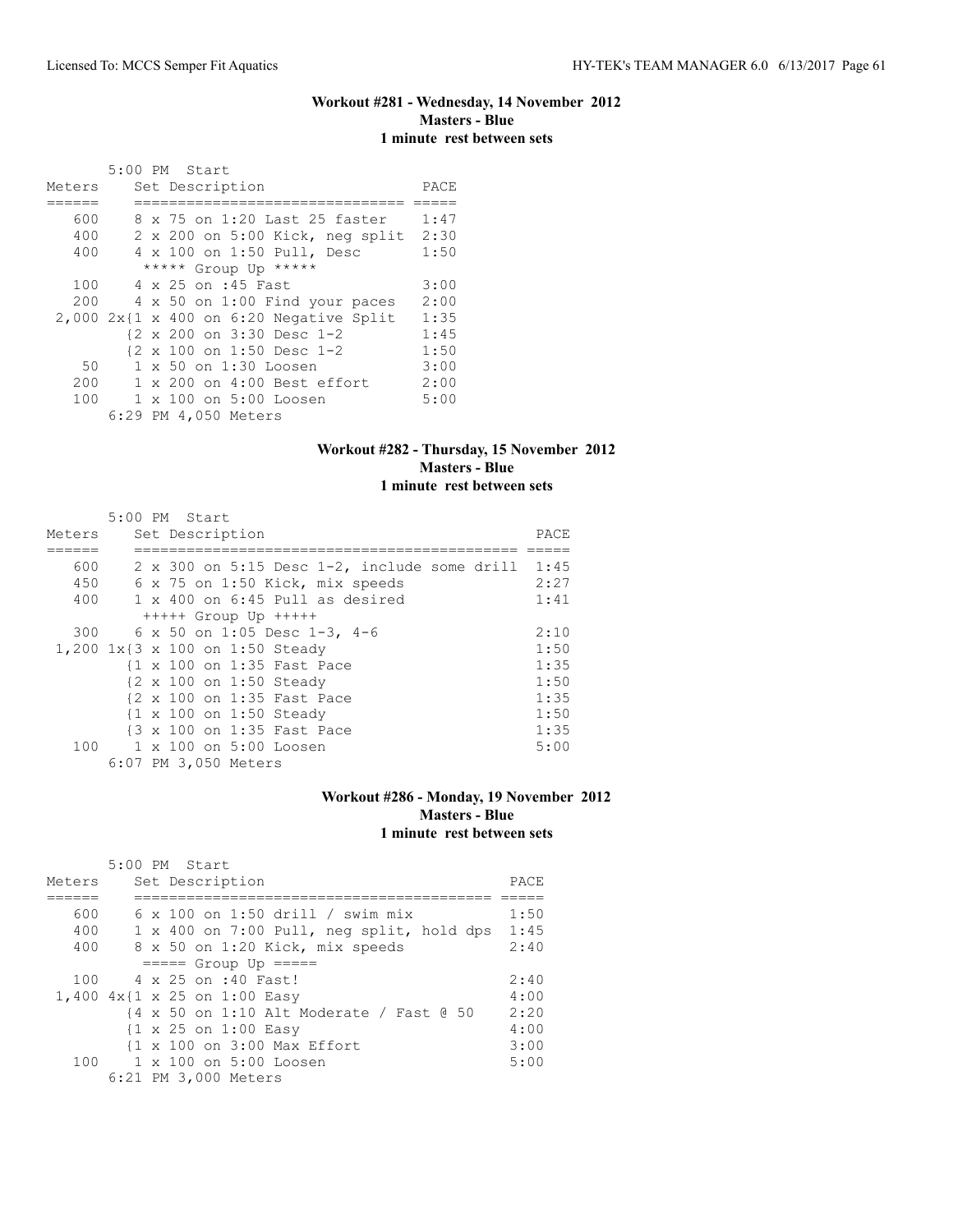#### **Workout #287 - Tuesday, 20 November 2012 Masters - Blue 1 minute rest between sets**

 5:00 PM Start Meters Set Description **PACE** ====== ======================================================= ===== 600 3 x 200 on 3:45 Include some drills 1:52 400 8 x 50 on 1:00 Pull, mix speeds 2:00 400 4 x 100 on 2:20 Kick, negative split 2:20 \*\*\*\*\* Group Up \*\*\*\*\* 200 4 x 50 on 1:05 Desc 1-4 2:10<br>100 4 x 25 on :40 Fast! 2:40 100 4 x 25 on :40 Fast! 2:40<br>400 4 x 100 on 1:50 Desc 1-4 1:50 400 4 x 100 on 1:50 Desc 1-4 1:50<br>400 4 x 100 on 1:40 Desc 1-4 1:40 400 4 x 100 on 1:40 Desc 1-4 1:40<br>400 4 x 100 on 1:30 Desc 1-4 1:30 400 4 x 100 on 1:30 Desc 1-4 1:30<br>100 1 x 100 on 5:00 Loosen 5:00 5:00 100 1 x 100 on 5:00 Loosen Friday, 0500-0700, Distance Dare - 5km or 2 hour swim! 6:12 PM 3,000 Meters

#### **Workout #288 - Wednesday, 21 November 2012 Masters - Blue 1 minute rest between sets**

|        | 5:00 PM Start                                              |      |
|--------|------------------------------------------------------------|------|
| Meters | Set Description                                            | PACE |
|        |                                                            |      |
| 600    | $2 \times 300$ on $5:15$ Neg Split                         | 1:45 |
| 400    | 2 x 200 on 3:40 Pull, mix speeds                           | 1:50 |
| 450    | 6 x 75 on 2:00 Kick, last 25 faster                        | 2:40 |
|        | $=$ Friday, 0500-0700, Distance Dare - 5km or 2 hour swim= |      |
| 100    | 4 x 25 on :40 Fast!                                        | 2:40 |
|        | 1,550 1x{4 x 150 on 2:30 Desc 1-4                          | 1:40 |
|        | $\{3 \times 150 \text{ on } 2:25 \text{ Desc } 1-3$        | 1:37 |
|        | $\{2 \times 150 \text{ on } 2:20 \text{ Desc } 1-2\}$      | 1:33 |
|        | {1 x 50 on 1:30 Loosen                                     | 3:00 |
|        | {1 x 150 on 3:00 Best Effort                               | 2:00 |
|        | 100 1 x 100 on 5:00 Loosen                                 | 5:00 |
|        | 6:11 PM 3,200 Meters                                       |      |

#### **Workout #295 - Monday, 26 November 2012 Masters - Blue 1 minute rest between sets**

|        |  | 5:00 PM Start                              |      |
|--------|--|--------------------------------------------|------|
| Meters |  | Set Description                            | PACE |
|        |  |                                            |      |
| 500    |  | $1 \times 500$ on 9:00 Mix swim & drill    | 1:48 |
| 450    |  | 6 x 75 on 1:30 Pull, mix speeds            | 2:00 |
| 400    |  | 4 x 100 on 2:30 Kick, mix speeds           | 2:30 |
|        |  | $====$ Group Up $====$                     |      |
| 200    |  | $4 \times 50$ on 1:05 Desc 1-4             | 2:10 |
|        |  | 1,500 $2x$ {4 x 25 on :40 Strong & Fast    | 2:40 |
|        |  | {4 x 50 on 1:05 Desc from easy to moderate | 2:10 |
|        |  | {6 x 75 on 2:00 Best sustainable pace      | 2:40 |
|        |  | $100 \t 1 \times 100$ on $5:00$ Loosen     | 5:00 |
|        |  | 6:21 PM 3,150 Meters                       |      |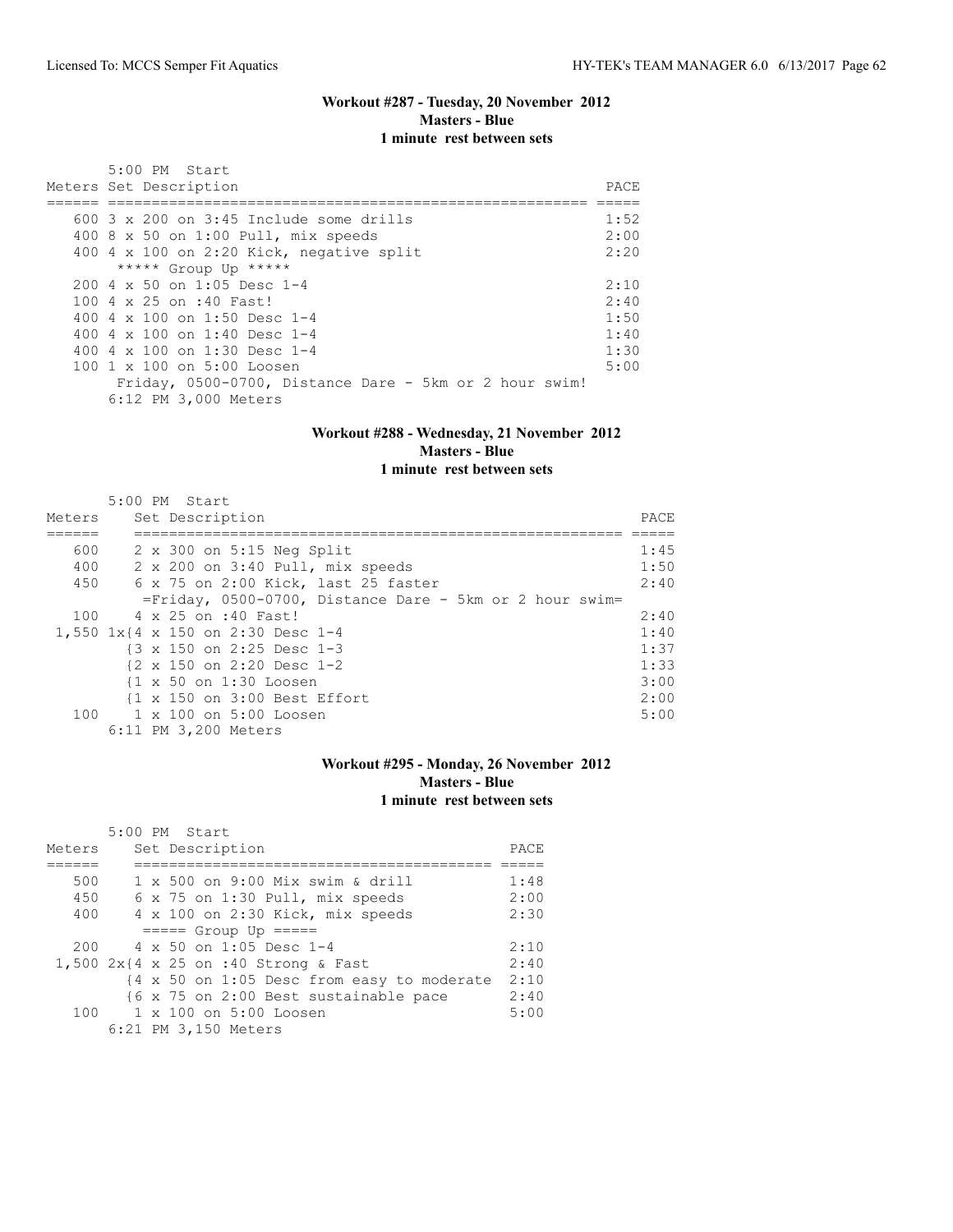## **Workout #294 - Tuesday, 27 November 2012 Masters - Blue 1 minute rest between sets**

| Meters | 5:00 PM Start<br>Set Description              | PACE |
|--------|-----------------------------------------------|------|
|        |                                               |      |
| 600    | 6 x 100 on 1:45 Last 25 faster                | 1:45 |
| 400    | 8 x 50 on 1:20 Kick alt mod/fast              | 2:40 |
| 400    | 1 x 400 on 7:00 Pull hold steady stroke count | 1:45 |
|        | $--- $ Group Up $---$                         |      |
|        | 100 4 x 25 on :50 Strong                      | 3:20 |
|        | 1,650 3x{3 x 150 on 2:30 Desc 1-3             | 1:40 |
|        | {1 x 100 on 2:30 Easy                         | 2:30 |
|        | 6:07 PM 3,150 Meters                          |      |

# **Workout #293 - Wednesday, 28 November 2012 Masters - Blue 1 minute rest between sets**

|        | 5:00 PM Start |  |                                                       |      |
|--------|---------------|--|-------------------------------------------------------|------|
| Meters |               |  | Set Description                                       | PACE |
|        |               |  |                                                       |      |
| 600    |               |  | 3 x 200 on 3:30 Mix drill and swim                    | 1:45 |
| 400    |               |  | 1 x 400 on 7:00 Pull, steady and strong               | 1:45 |
| 400    |               |  | $1 \times 400$ on $11:00$ Kick as desired             | 2:45 |
|        |               |  | $:::::$ Group Up $:::::$                              |      |
| 200    |               |  | 4 x 50 on 1:05 Find your paces                        | 2:10 |
|        |               |  | 2,400 1x{4 x 100 on 1:40 desc 1-4                     | 1:40 |
|        |               |  | {2 x 200 on 3:20 Desc 1-2                             | 1:40 |
|        |               |  | $\{2 \times 400 \text{ on } 6:40 \text{ Desc } 1-2\}$ | 1:40 |
|        |               |  | $\{2 \times 200 \text{ on } 3:20 \text{ Desc } 1-2\}$ | 1:40 |
|        |               |  | {4 x 100 on 1:40 Desc 1-4                             | 1:40 |
|        |               |  | 100 1 x 100 on 5:00 Loosen                            | 5:00 |
|        |               |  | 6:24 PM 4,100 Meters                                  |      |

## **Workout #292 - Thursday, 29 November 2012 Masters - Blue 1 minute rest between sets**

|        | 5:00 PM Start |  |                      |                                     |      |
|--------|---------------|--|----------------------|-------------------------------------|------|
| Meters |               |  | Set Description      |                                     | PACE |
|        |               |  |                      |                                     |      |
| 600    |               |  |                      | 4 x 150 on 2:35 MIx drill and swim  | 1:43 |
| 400    |               |  |                      | 2 x 200 on 5:15 Kick last 50 faster | 2:38 |
| 400    |               |  |                      | 4 x 100 on 1:50 Pull Neg Split      | 1:50 |
|        |               |  |                      | <<<<<< Group Up >>>>>               |      |
| 100    |               |  | 4 x 25 on :45 Strong |                                     | 3:00 |
|        |               |  |                      | 1,500 1x{2 x 200 on 3:30 Desc 1-2   | 1:45 |
|        |               |  |                      | {2 x 200 on 3:20 Desc 1-2           | 1:40 |
|        |               |  |                      | {2 x 200 on 3:10 Desc 1-2           | 1:35 |
|        |               |  |                      | {1 x 100 on 2:30 Loosen             | 2:30 |
|        |               |  |                      | {1 x 200 on 5:00 Best you can do    | 2:30 |
| 100    |               |  |                      | 1 x 100 on 5:00 Loosen              | 5:00 |
|        |               |  | 6:11 PM 3,100 Meters |                                     |      |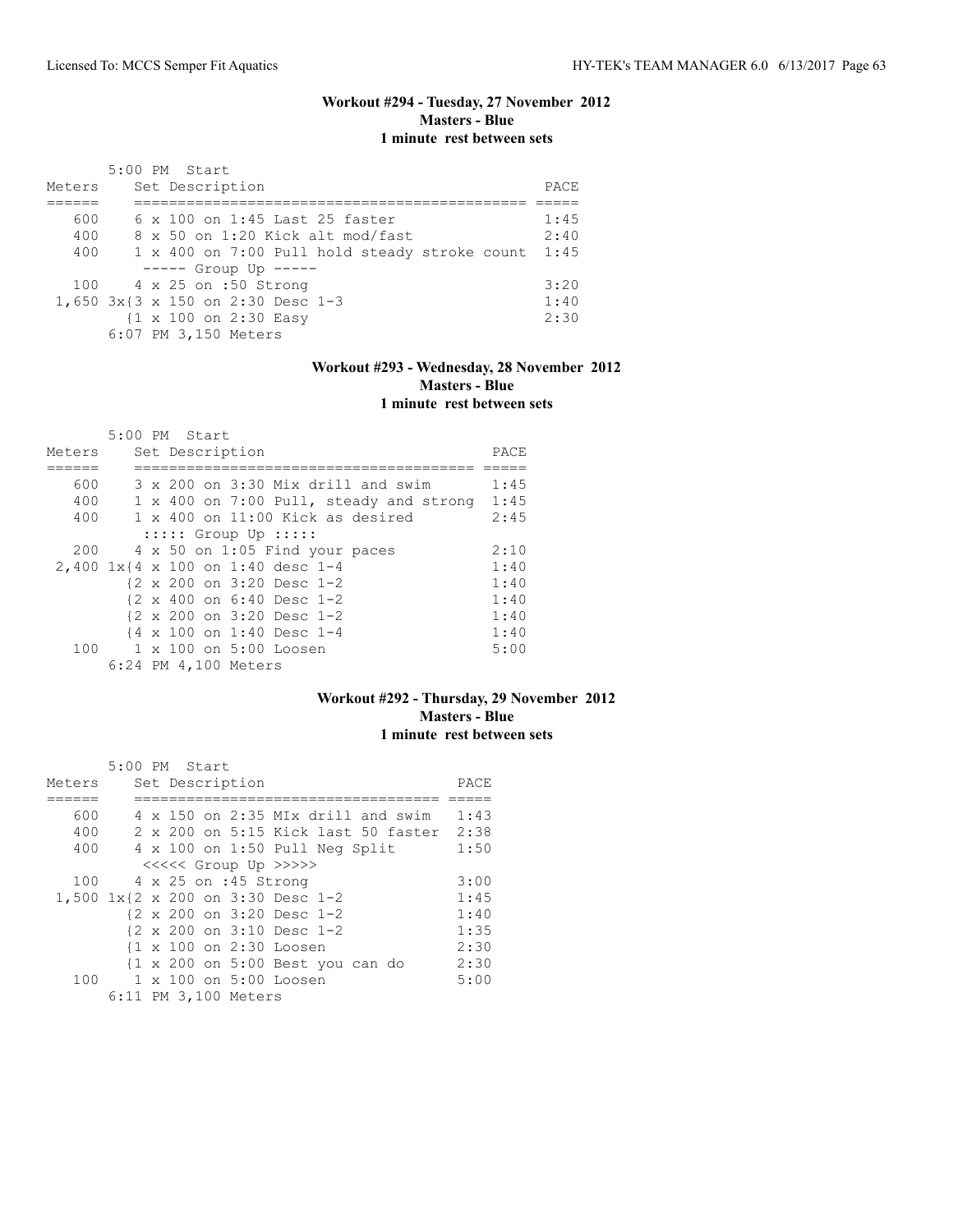## **Workout #302 - Monday, 03 December 2012 Masters - Blue 1 minute rest between sets**

| 5:00 PM Start<br>Meters Set Description                 | PACE |
|---------------------------------------------------------|------|
| 400 1 x 400 on 8:00 Mix swim & Drill                    | 2:00 |
| 400 1 x 400 on 8:00 Pull, mix speeds                    | 2:00 |
| 400 4 x 100 on 2:45 Kick, mix in a fast 25 on each 2:45 |      |
| ***** Group Up ******                                   |      |
| 100 4 x 25 on 1:00 Speedy!                              | 4:00 |
| 400 8 x 50 on 1:05 Desc 1-4, 5-8                        | 2:10 |
| 200 1 x 200 on 4:00 Get Ready                           | 2:00 |
| $6006 \times 100$ on $3:00$ Test Yourself!!             | 3:00 |
| 500 1 x 500 on 10:00 Cool down                          | 2:00 |
| 6:19 PM 3,000 Meters                                    |      |

#### **Workout #303 - Tuesday, 04 December 2012 Masters - Blue 1 minute rest between sets**

|        | 5:00 PM Start |  |                      |                                                 |      |
|--------|---------------|--|----------------------|-------------------------------------------------|------|
| Meters |               |  | Set Description      |                                                 | PACE |
|        |               |  |                      |                                                 |      |
| 500    |               |  |                      | $1 \times 500$ on 9:00 Swim drill mix           | 1:48 |
| 400    |               |  |                      | 1 x 400 on 7:30 Pull mix speeds                 | 1:52 |
| 400    |               |  |                      | 4 x 100 on 2:30 Kick last 25 faster effort 2:30 |      |
|        |               |  |                      | $== == $ Group Up $== == $                      |      |
| 100    |               |  | 4 x 25 on :40 Speedy |                                                 | 2:40 |
|        |               |  |                      | 1,800 1x{1 x 200 on 3:40 Steady                 | 1:50 |
|        |               |  |                      | {3 x 200 on 3:20 Fast Pace                      | 1:40 |
|        |               |  |                      | {1 x 200 on 3:40 Steady                         | 1:50 |
|        |               |  |                      | {2 x 200 on 3:20 Fast Pace                      | 1:40 |
|        |               |  |                      | {1 x 200 on 3:40 Steady                         | 1:50 |
|        |               |  |                      | {1 x 200 on 3:20 Fast Pace                      | 1:40 |
| 100    |               |  |                      | 1 x 100 on 5:00 loosen                          | 5:00 |
|        |               |  | 6:11 PM 3,300 Meters |                                                 |      |

## **Workout #304 - Wednesday, 05 December 2012 Masters - Blue 1 minute rest between sets**

|        | 5:00 PM Start                                                    |      |
|--------|------------------------------------------------------------------|------|
| Meters | Set Description                                                  | PACE |
|        |                                                                  |      |
| 600    | 3 x 200 on 3:30 Desc 1-3                                         | 1:45 |
| 400    | $8 \times 50$ on 1:20 kick mix efforts                           | 2:40 |
| 400    | 2 x 200 on 3:40 Pull negative split                              | 1:50 |
|        | $\#$ #### Group Up $\#$ ####                                     |      |
| 200    | $4 \times 50$ on 1:00 Desc 1-4                                   | 2:00 |
|        | $2,400$ 1x{1 x 600 on 10:00 Negative Split                       | 1:40 |
|        | {2 x 300 on 5:15 Desc 1-2                                        | 1:45 |
|        | {3 x 200 on 3:40 Negative Split                                  | 1:50 |
|        | $\{1 \times 600 \text{ on } 11:00 \text{ Build to the finish}\}$ | 1:50 |
| 100    | 1 x 100 on 5:00 Loosen                                           | 5:00 |
|        | 6:27 PM 4,100 Meters                                             |      |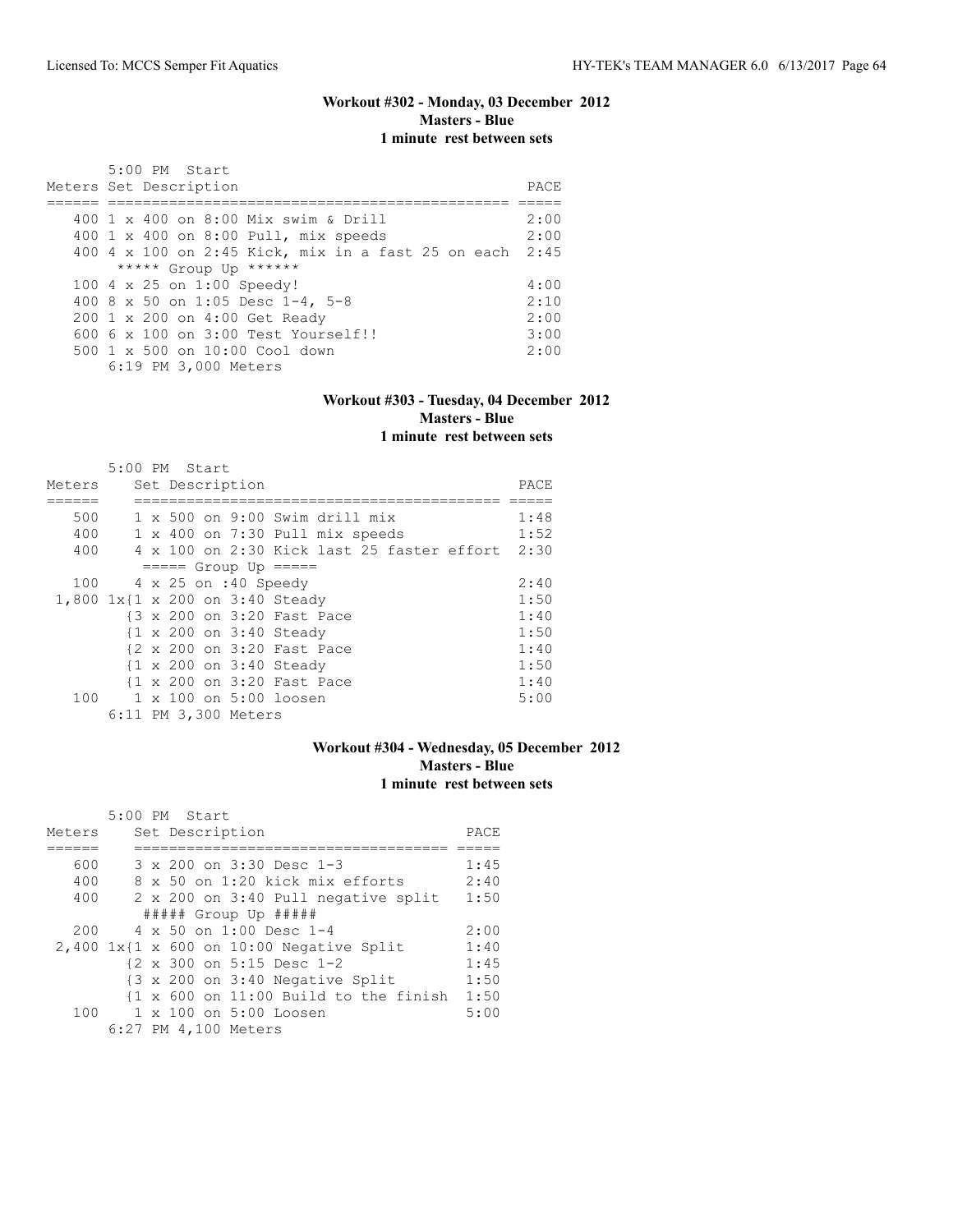# **Workout #305 - Thursday, 06 December 2012 Masters - Blue 1 minute rest between sets**

|        |  | 5:00 PM Start |                      |                                    |                                          |      |
|--------|--|---------------|----------------------|------------------------------------|------------------------------------------|------|
| Meters |  |               | Set Description      |                                    |                                          | PACE |
|        |  |               |                      |                                    |                                          |      |
| 600    |  |               |                      | $6 \times 100$ on 1:50 Mix efforts |                                          | 1:50 |
| 400    |  |               |                      | 2 x 200 on 3:40 Pull Desc 1-2      |                                          | 1:50 |
| 450    |  |               |                      |                                    | 6 x 75 on 2:00 kick last 25 faster 2:40  |      |
|        |  |               |                      | $++++$ Group Up $++++$             |                                          |      |
| 200    |  |               |                      | $4 \times 50$ on 1:05 Desc 1-4     |                                          | 2:10 |
|        |  |               |                      |                                    | 1,300 2x{2 x 250 on 4:40 Last 50 fastesr | 1:52 |
|        |  |               |                      | {2 x 75 on 1:45 Last 50 faster     |                                          | 2:20 |
| 100    |  |               |                      | $1 \times 100$ on $5:00$ Loosen    |                                          | 5:00 |
|        |  |               | 6:12 PM 3,050 Meters |                                    |                                          |      |

#### **Workout #311 - Monday, 10 December 2012 Masters - Blue 1 minute rest between sets**

|                                  | 5:00 PM Start |  |                      |                                           |  |      |
|----------------------------------|---------------|--|----------------------|-------------------------------------------|--|------|
| Meters                           |               |  | Set Description      |                                           |  | PACE |
|                                  |               |  |                      |                                           |  |      |
| 600                              |               |  |                      | $6 \times 100$ on 1:50 Mix drill and swim |  | 1:50 |
| 400                              |               |  |                      | 2 x 200 on 3:45 Pull mix speeds           |  | 1:52 |
| 400                              |               |  |                      | $1 \times 400$ on 9:00 Kick as desired    |  | 2:15 |
|                                  |               |  |                      | $====$ GROUP UP $====$                    |  |      |
| 1,500 2x{5 x 75 on 1:30 Desc 1-5 |               |  |                      |                                           |  | 2:00 |
|                                  |               |  |                      | {5 x 50 on 1:00 Desc 1-5                  |  | 2:00 |
|                                  |               |  | {5 x 25 on :50 Fast! |                                           |  | 3:20 |
|                                  |               |  |                      | $100 \t 1 \times 100$ on $5:00$ Loosen    |  | 5:00 |
|                                  |               |  | 6:11 PM 3,000 Meters |                                           |  |      |

## **Workout #312 - Tuesday, 11 December 2012 Masters - Blue 1 minute rest between sets**

|        |  | 5:00 PM Start                          |      |
|--------|--|----------------------------------------|------|
| Meters |  | Set Description                        | PACE |
|        |  |                                        |      |
| 500    |  | 1 x 500 on 9:00 drill/swim mix 1:48    |      |
| 400    |  | 4 x 100 on 2:30 kick, mix efforts 2:30 |      |
| 400    |  | 2 x 200 on 3:50 pull, Decs 1-2         | 1:55 |
|        |  | $== == $ Group Up $== == $             |      |
| 75     |  | 3 x 25 on :40 Fast!                    | 2:40 |
|        |  | 1,525 1x{5 x 75 on 1:15 Fast!          | 1:40 |
|        |  | {1 x 100 on 1:50 Steady                | 1:50 |
|        |  | {4 x 75 on 1:15 Fast!                  | 1:40 |
|        |  | {1 x 100 on 1:50 Steady                | 1:50 |
|        |  | {3 x 75 on 1:15 Fast!                  | 1:40 |
|        |  | {1 x 100 on 1:50 Steady                | 1:50 |
|        |  | {2 x 75 on 1:15 Fast!                  | 1:40 |
|        |  | {1 x 100 on 1:50 Steady                | 1:50 |
|        |  | {1 x 75 on 1:15 Fast!                  | 1:40 |
| 100    |  | 1 x 100 on 5:00 Loosen                 | 5:00 |
|        |  | 6:06 PM 3,000 Meters                   |      |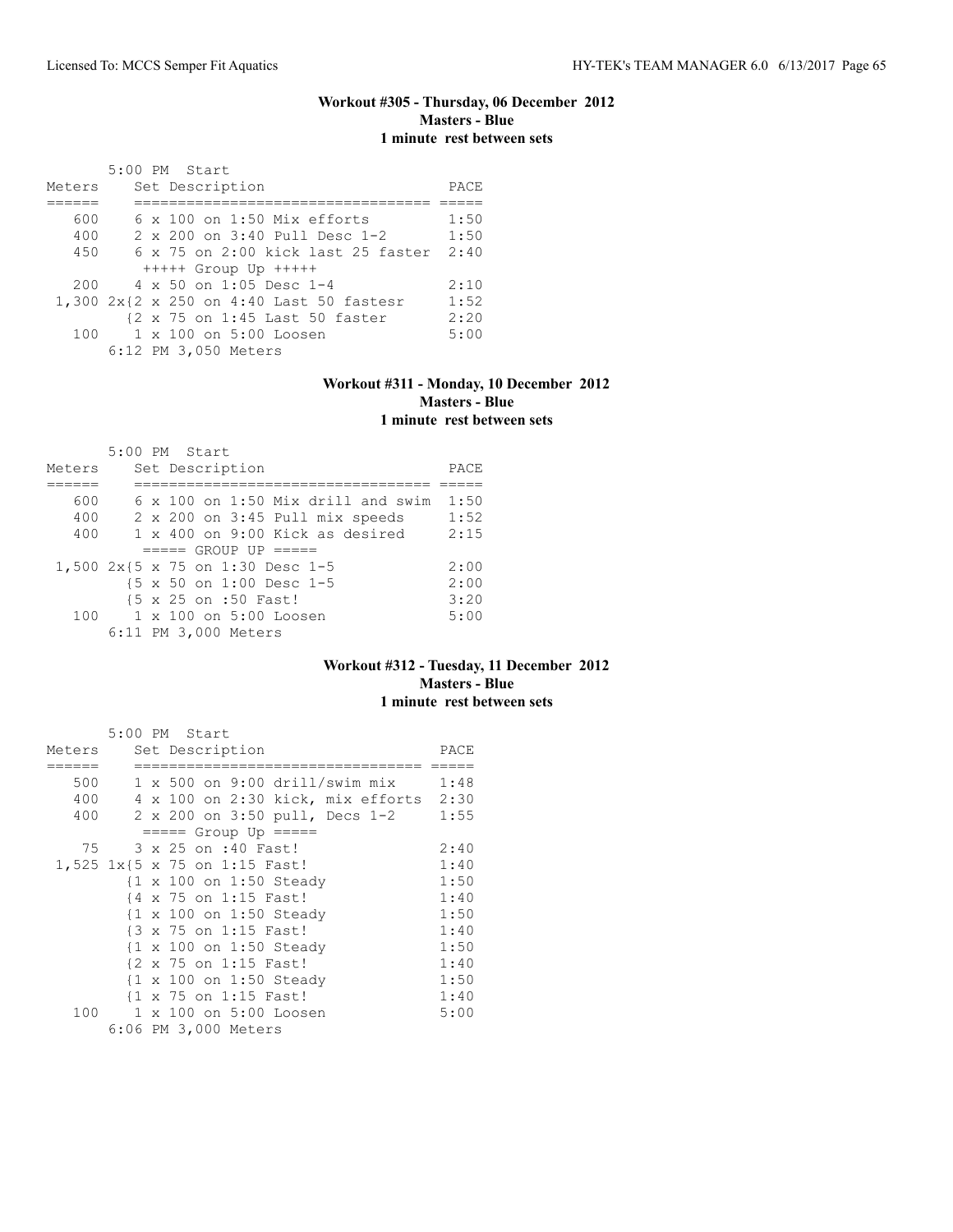## **Workout #313 - Wednesday, 12 December 2012 Masters - Blue 1 minute rest between sets**

| 5:00 PM Start                                                                                                                                                                                                                |      |
|------------------------------------------------------------------------------------------------------------------------------------------------------------------------------------------------------------------------------|------|
| Meters Set Description                                                                                                                                                                                                       | PACE |
|                                                                                                                                                                                                                              |      |
| 600 8 x 75 on 1:20 Mix efforts                                                                                                                                                                                               | 1:47 |
| 400 8 x 50 on 1:00 Pull, Desc 1-4, 5-8                                                                                                                                                                                       | 2:00 |
| $400$ 1 x $400$ on $10:00$ Kick as desired                                                                                                                                                                                   | 2:30 |
| $($ $($ $($ $($ $($ $($ $))$ $)$ $)$ $($ $)$ $($ $)$ $($ $)$ $($ $)$ $($ $)$ $($ $)$ $($ $)$ $($ $)$ $($ $)$ $($ $)$ $($ $)$ $($ $)$ $($ $)$ $($ $)$ $($ $)$ $($ $)$ $($ $)$ $($ $)$ $($ $)$ $($ $)$ $($ $)$ $($ $)$ $($ $)$ |      |
| 200 4 x 50 on 1:05 Steady                                                                                                                                                                                                    | 2:10 |
| 450 6 x 75 on 1:15 Fast pace                                                                                                                                                                                                 | 1:40 |
| 400 1 x 400 on 6:40 Steady                                                                                                                                                                                                   | 1:40 |
| 375 5 x 75 on 1:20 last 25 faster                                                                                                                                                                                            | 1:47 |
| 400 1 x 400 on 6:30 Steady                                                                                                                                                                                                   | 1:38 |
| 300 4 x 75 on 1:25 last 50 faster                                                                                                                                                                                            | 1:53 |
| 400 1 x 400 on 6:20 Steady                                                                                                                                                                                                   | 1:35 |
| 100 1 x 100 on 5:00 Loosen                                                                                                                                                                                                   | 5:00 |
| 6:31 PM 4,025 Meters                                                                                                                                                                                                         |      |

# **Workout #314 - Thursday, 13 December 2012 Masters - Blue 1 minute rest between sets**

|        | 5:00 PM Start |  |                      |                                                        |      |
|--------|---------------|--|----------------------|--------------------------------------------------------|------|
| Meters |               |  | Set Description      |                                                        | PACE |
|        |               |  |                      |                                                        |      |
| 600    |               |  |                      | 3 x 200 on 3:40 Mix drill and swim                     | 1:50 |
| 400    |               |  |                      | 4 x 100 on 2:30 kick desc 1-4                          | 2:30 |
| 400    |               |  |                      | 4 x 100 on 1:50 Pull mix effort, hold strokecount 1:50 |      |
|        |               |  |                      | $\#$ #### Group Up #####                               |      |
| 100    |               |  | 4 x 25 on :40 Fast!  |                                                        | 2:40 |
|        |               |  |                      | 1,400 1x{3 x 100 on 1:50 Steady                        | 1:50 |
|        |               |  |                      | {1 x 100 on 1:35 Fast Pace                             | 1:35 |
|        |               |  |                      | {2 x 100 on 1:50 Steady                                | 1:50 |
|        |               |  |                      | {2 x 100 on 1:35 Fast Pace                             | 1:35 |
|        |               |  |                      | {1 x 100 on 1:50 Steady                                | 1:50 |
|        |               |  |                      | {3 x 100 on 1:35 Fast Pace                             | 1:35 |
|        |               |  |                      | $\{1 \times 100 \text{ on } 2:00 \text{ Steady}\}$     | 2:00 |
|        |               |  |                      | $\{1 \times 100 \text{ on } 2:00 \text{ FAST}!\}$      | 2:00 |
| 100    |               |  |                      | 1 x 100 on 5:00 Loosen                                 | 5:00 |
|        |               |  | 6:07 PM 3,000 Meters |                                                        |      |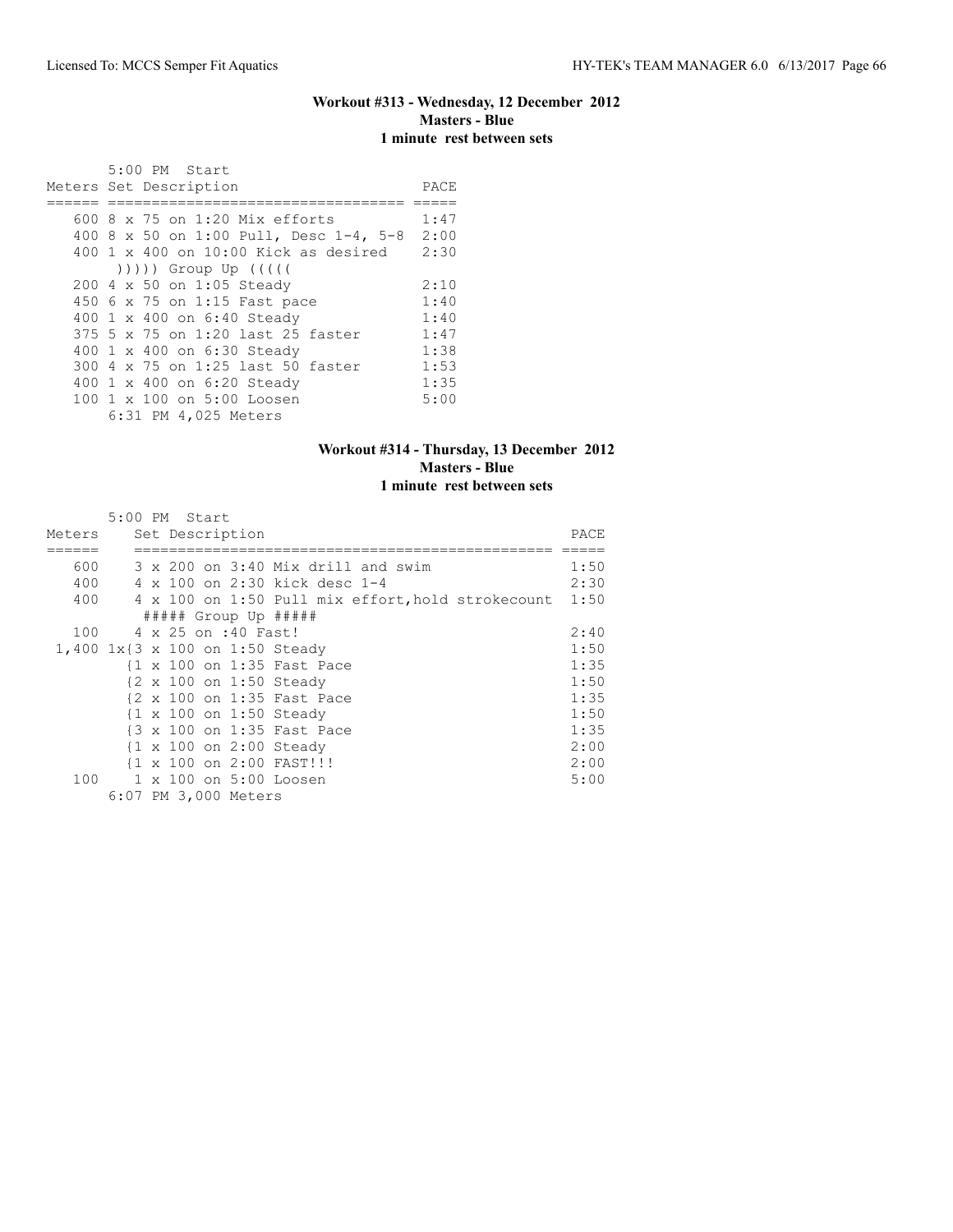# **Workout #315 - Monday, 17 December 2012 Masters - Blue 1 minute rest between sets**

|        | 5:00 PM Start                            |      |
|--------|------------------------------------------|------|
| Meters | Set Description                          | PACE |
|        |                                          |      |
| 500    | $10 \times 50$ on :55 mix speeds         | 1:50 |
| 400    | $1 \times 400$ on 7:30 pull as desired   | 1:52 |
| 400    | 4 x 100 on 2:30 kick last 25 faster 2:30 |      |
|        | ***** group Up *****                     |      |
| 100    | 4 x 25 on :40 Fast!                      | 2:40 |
|        | 1,500 1x{6 x 50 on :54 free              | 1:48 |
|        | $\{1$ on :30 rest                        |      |
|        | {6 x 50 on :52 free                      | 1:44 |
|        | $\{1$ on :30 rest                        |      |
|        | {6 x 50 on :50 free                      | 1:40 |
|        | $\{1$ on :30 rest                        |      |
|        | {6 x 50 on :48 free                      | 1:36 |
|        | $\{1$ on :30 rest                        |      |
|        | {6 x 50 on :46 free                      | 1:32 |
| 100    | 1 x 100 on 5:00 loosen                   | 5:00 |
|        | 6:08 PM 3,000 Meters                     |      |

## **Workout #316 - Tuesday, 18 December 2012 Masters - Blue 1 minute rest between sets**

|        | 5:00 PM Start                            |      |
|--------|------------------------------------------|------|
| Meters | Set Description                          | PACE |
|        |                                          |      |
| 600    | 3 x 200 on 3:30 drill / swim mix         | 1:45 |
| 400    | $1 \times 400$ on $7:45$ Pull as desired | 1:56 |
| 400    | 8 x 50 on 1:20 kick mix efforts          | 2:40 |
|        | $--- $ Group Up $---$                    |      |
| 200    | $4 \times 50$ on 1:05 Decs 1-4           | 2:10 |
|        | 1,300 2x{1 x 50 on 1:30 Loosen           | 3:00 |
|        | {6 x 100 on 1:50 alt 1 mod, 1 fast       | 1:50 |
| 100    | $1 \times 100$ on $5:00$ Loosen          | 5:00 |
|        | 6:10 PM 3,000 Meters                     |      |

#### **Workout #317 - Wednesday, 19 December 2012 Masters - Blue 1 minute rest between sets**

|        | $5:00$ PM Start                                                                 |      |
|--------|---------------------------------------------------------------------------------|------|
| Meters | Set Description                                                                 | PACE |
|        |                                                                                 |      |
|        | 600 8 x 75 on 1:20 drill / swim mix                                             | 1:47 |
|        | 800 2x{2 x 100 on 1:50 Pull desc 1-2                                            | 1:50 |
|        | {2 x 100 on 2:30 Kick Desc 1-2                                                  | 2:30 |
|        | $11111$ Group Up $\{\{\}\}\$                                                    |      |
|        | 300 6 x 50 on 1:00 Desc 1-3, 4-6                                                | 2:00 |
|        | $2,400$ 2x{6 x 50 on 1:05 alt mod/fast                                          | 2:10 |
|        | $\{4 \times 100 \text{ on } 1:50 \text{ Desc } 1-3, \text{ ease off on } #4 \}$ | 1:50 |
|        | $\{1 \times 500$ on 8:30 Negative Split                                         | 1:42 |
|        | 100 1 x 100 on 5:00 Loosen                                                      | 5:00 |
|        | 6:29 PM 4,200 Meters                                                            |      |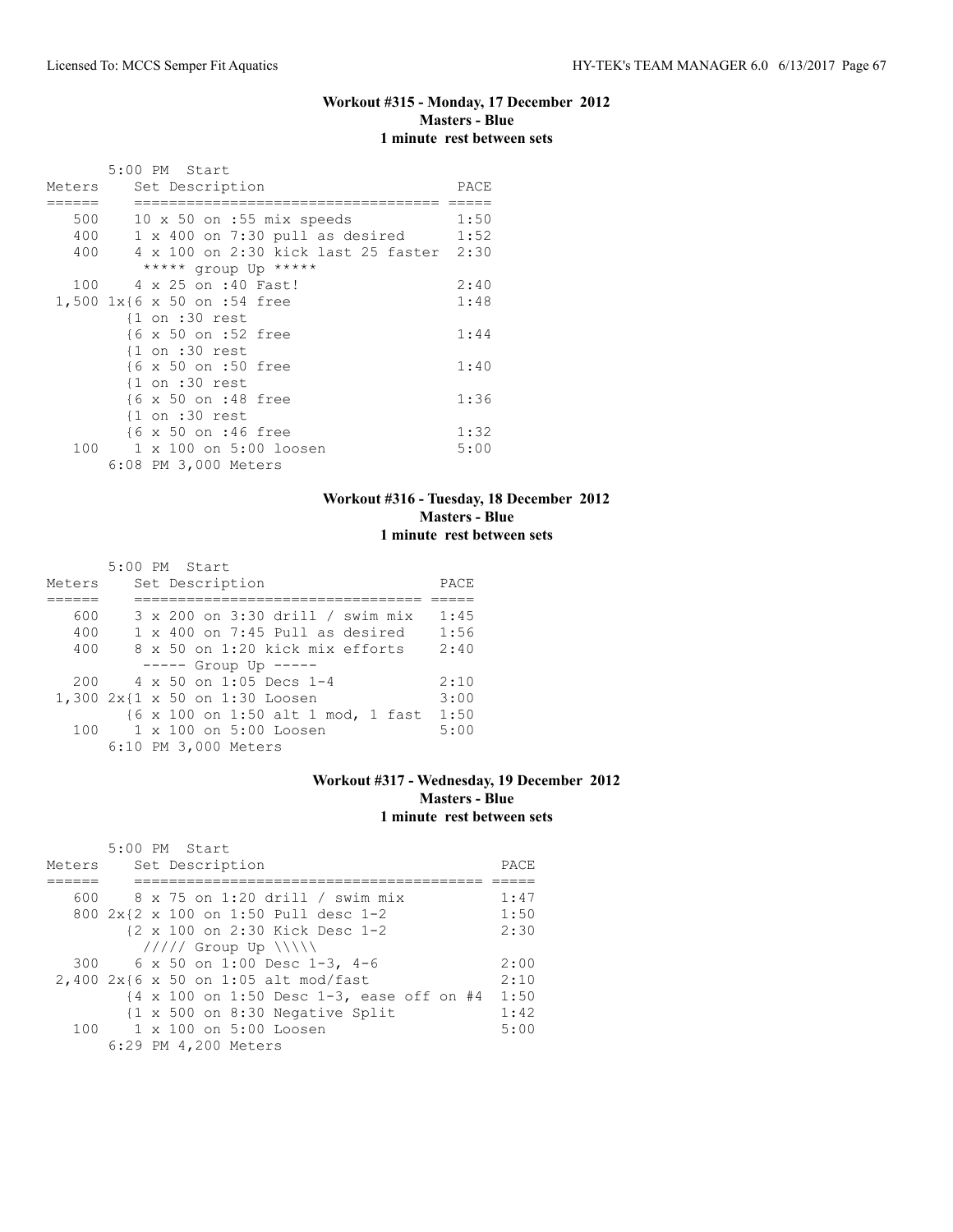## **Workout #318 - Thursday, 20 December 2012 Masters - Blue 1 minute rest between sets**

|        | 5:00 PM Start                         |      |
|--------|---------------------------------------|------|
| Meters | Set Description                       | PACE |
|        |                                       |      |
| 500    | 1 x 500 on 9:00 choice                | 1:48 |
| 500    | $1 \times 500$ on 9:15 Pull choice    | 1:51 |
| 400    | $1 \times 400$ on $11:00$ Kick choice | 2:45 |
|        | $>>>>$ group Up $<<<<$                |      |
| 100    | 4 x 25 on :45 Fast!                   | 3:00 |
|        | 1,600 4x{2 x 50 on 1:15 Both Fast!    | 2:30 |
|        | {2 x 150 on 2:35 last 50 faster       | 1:43 |
| 100 -  | 1 x 100 on 5:00 Loosen                | 5:00 |
|        | 6:14 PM 3,200 Meters                  |      |

# **Workout #327 - Wednesday, 26 December 2012 Masters - Blue 1 minute rest between sets**

|        |  | 5:00 AM Start                                                  |      |
|--------|--|----------------------------------------------------------------|------|
| Meters |  | Set Description                                                | PACE |
|        |  |                                                                |      |
| 600    |  | 2 x 300 on 5:30 mix swim / drill                               | 1:50 |
| 400    |  | 4 x 100 on 1:50 Pull, last 25 faster                           | 1:50 |
| 400    |  | 8 x 50 on 1:20 Kick mix speeds                                 | 2:40 |
|        |  | $--- $ Group Up $---$                                          |      |
| 100    |  | 4 x 25 on :40 Fast!                                            | 2:40 |
|        |  | 1,400 2x{1 x 50 on 1:30 Loosen                                 | 3:00 |
|        |  | {4 x 150 on 2:35 Desc 1-4                                      | 1:43 |
|        |  | $\{1 \times 50 \text{ on } 1:15 \text{ As fast as possible}\}$ | 2:30 |
|        |  | 100 1 x 100 on 5:00 Loosen                                     | 5:00 |
|        |  | 6:10 AM 3,000 Meters                                           |      |

## **Workout #328 - Wednesday, 26 December 2012 Masters - Blue 1 minute rest between sets**

|  | 5:00 PM Start                                 |      |
|--|-----------------------------------------------|------|
|  | Meters Set Description                        | PACE |
|  |                                               |      |
|  | 600 2 x 300 on 5:30 mix swim / drill          | 1:50 |
|  | 400 4 x 100 on 1:50 Pull, last 25 faster 1:50 |      |
|  | 400 $8 \times 50$ on 1:15 Kick mix speeds     | 2:30 |
|  | $--- $ Group Up $---$                         |      |
|  | 200 4 x 50 on 1:10 Fast!                      | 2:20 |
|  | 800 2 x 400 on 6:15 Desc 1-2                  | 1:34 |
|  | 100 2 x 50 on 1:05 #1 Mod, #2 Fast            | 2:10 |
|  | 600 2 x 300 on 5:00 Desc 1-2                  | 1:40 |
|  | 100 2 x 50 on 1:05 #1 Mod, #2 Fast            | 2:10 |
|  | 400 2 x 200 on 3:30 Desc 1-2                  | 1:45 |
|  | 100 2 x 50 on 1:05 #1 Mod, #2 Fast            | 2:10 |
|  | 200 2 x 100 on 1:50 Desc 1-2                  | 1:50 |
|  | 100 1 x 100 on 5:00 Loosen                    | 5:00 |
|  | 6:33 PM 4,000 Meters                          |      |